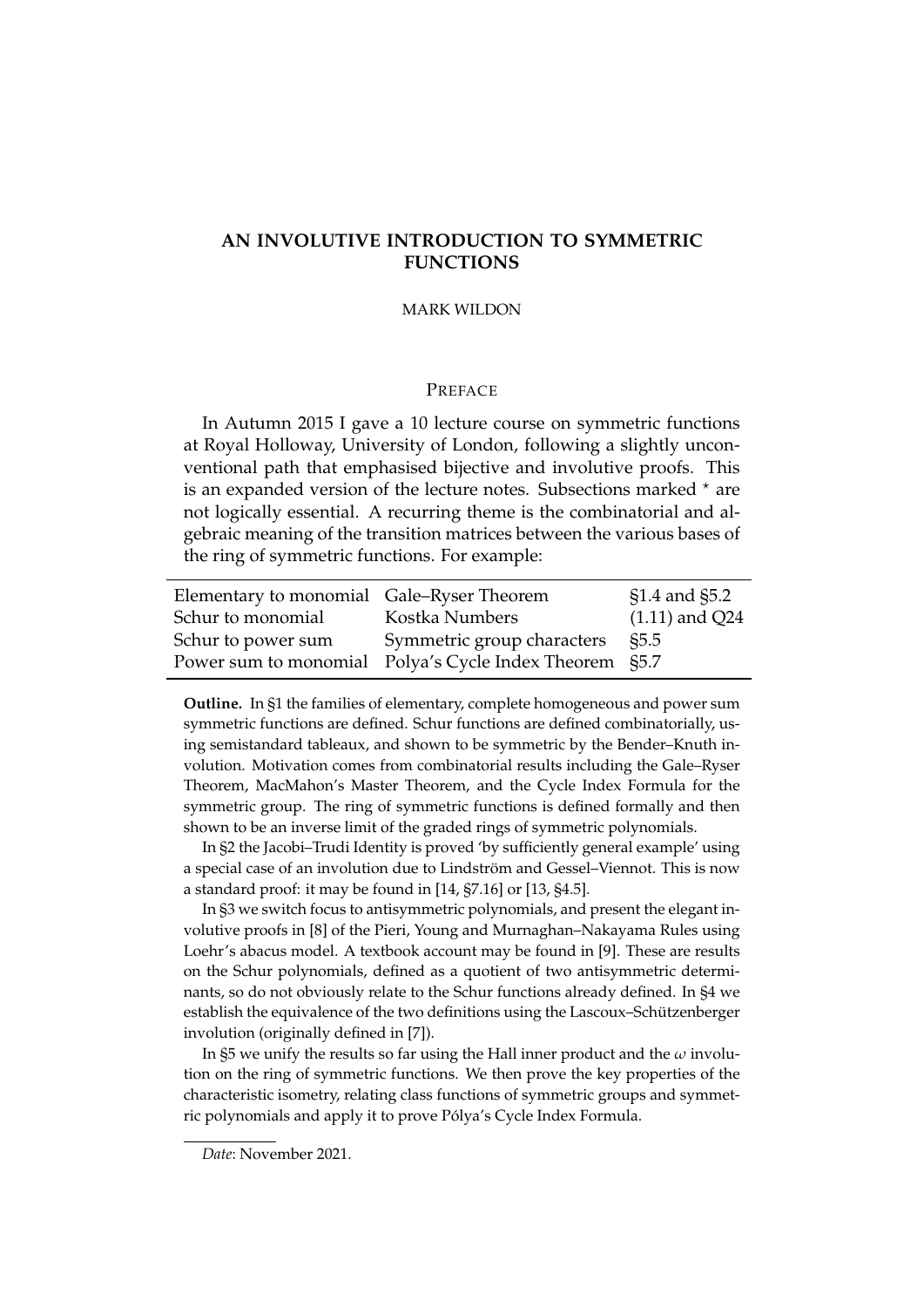The Jacobi-Trudi formula and the Lascoux-Schützenberger involution extend to Schur functions labelled by skew partitions. This generality adds considerably to their utility, but appeared excessive in the early lectures. It was assumed in the final lecture, where I used the Lascoux–Schützenberger involution to give a proof of the Littlewood–Richardson Rule. The proof is given as a series of questions in §6, starting with Question 26. Most of these questions are on well-known results or proofs: possible exceptions are Question 7 (generalized derangements), Question 13 (an easy way to go wrong in the proof of the Jacobi–Trudi Identity) and Question 21 (an involutive proof of the Murnaghan–Nakayama Rule). Hints, references or solutions for all the questions are given in the final section.

**Comments.** Comments are very welcome. In particular I gratefully acknowledge extremely detailed comments and corrections from Darij Grinberg, sent over several years, to earlier versions of these notes. I also thank Eoghan McDowell for helpful comments and corrections. Of course I have full responsibility for the remaining errors.

# 1. INTRODUCTION: DEFINITIONS AND MOTIVATION

**Lecture 1** 1.1. **Preliminary definitions.** The following definitions are standard. Note in particular that partitions have infinitely many parts, all but finitely many of which are zero. Permutations act on the right.

> *Compositions and partitions.* A *composition of*  $n \in \mathbb{N}_0$  is an infinite sequence  $(\alpha_1, \alpha_2, \ldots)$  such that  $\alpha_i \in \mathbb{N}_0$  for all *i* and  $\alpha_1 + \alpha_2 + \cdots = n$ . (The term 'weak composition' is also used in the literature.) The sequence elements are called *parts*. By this definition, there is a unique composition of 0, which we denote  $\emptyset$ . If  $\alpha \neq \emptyset$ , let  $\ell(\alpha)$  be the maximum *r* such that  $\alpha_r \neq 0$  and let  $\ell(\emptyset) = 0$ . If  $\ell(\alpha) \leq N$  then we write  $\alpha = (\alpha_1, \ldots, \alpha_N)$ . A composition  $\alpha$  is a *partition of n* if  $\alpha_1 \geq \alpha_2 \geq \ldots$  and  $\alpha_1 + \alpha_2 + \cdots = n$ . We write  $\alpha \models n$  to indicate that  $\alpha$  is a composition of *n* and  $\lambda \vdash n$  to indicate that  $\lambda$  is a partition of *n*.

> It is often convenient to use exponents to indicate multiplicities of parts: thus  $(m^{a_m}, \ldots, 2^{a_2}, 1^{a_1})$  denotes the partition with exactly  $a_i$  parts equal to *j*, for each  $j \in \{1, \ldots, m\}$ . For example,

$$
(4,4,2,1,1,1,0,\ldots) = (4,4,2,1,1,1) = (4^2,3^0,2^1,1^3).
$$

The *Young diagram* [ $\lambda$ ] of a partition  $\lambda$  is the set  $\{(i, j) : i, j \in \mathbb{N}, 1 \leq j \leq N\}$  $i \leq \ell(\lambda)$ ,  $1 \leq j \leq \lambda_i$ . We represent Young diagrams by diagrams, such as the one shown below for  $(4, 2, 1, 1)$ :



The *conjugate* of a partition  $\lambda$  is the partition  $\lambda'$  defined by

$$
\lambda'_j = |\{i : \lambda_i \geq j\}|.
$$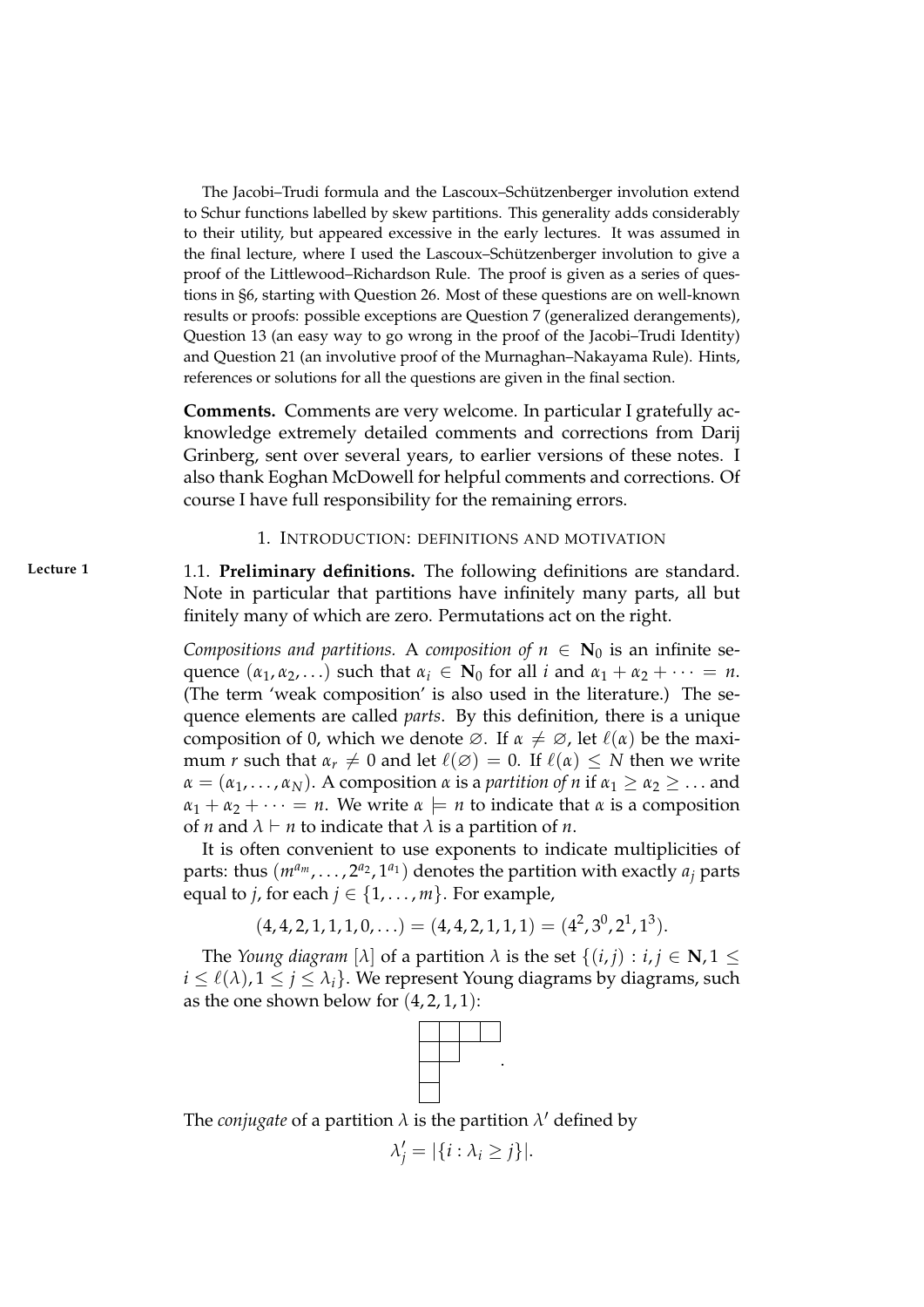By definition  $\lambda'_j = r$  if and only if  $\lambda$  has exactly  $r$  parts of size  $j$  or more, or equivalently, if and only if column *j* of  $[\lambda]$  has length *r*. Thus  $[\lambda']$ is obtained from  $[\lambda]$  by reflection in the main diagonal. In particular  $λ'' = λ$  for any partition  $λ$ .

*Orders on partitions.* The *dominance order* on partitions of *n*, denoted  $\geq$ , is defined by  $\lambda \geq \mu$  if and only if

$$
\lambda_1 + \cdots + \lambda_c \ge \mu_1 + \cdots + \mu_c
$$

for all  $c \in \mathbb{N}$ . It is a partial order: for example  $(3, 1, 1, 1)$  and  $(2, 2, 2)$ are incomparable. It is usually the correct order to use when working with symmetric functions or symmetric groups. The *lexicographic order*, denoted >, is defined by  $\lambda > \mu$  if and only if  $\lambda_1 = \mu_1, \ldots, \lambda_{c-1} = \mu_{c-1}$ and  $\lambda_c > \mu_c$  for some *c*. It is a total order refining the dominance order. (The word 'refining' is mathematically correct, but may give the wrong impression: more precise information comes from using the dominance order.)

*Symmetric group.* Let Sym(*X*) denote the symmetric group on a set *X*. Let  $Sym_n = Sym({1, ..., n})$ . In these notes permutations act on the right. For example, the composition of the cycles (12) and (123) in the symmetric group  $Sym_3$  is  $(12)(123) = (13)$ , and the image of 1 under the permutation (12) is  $1(12) = 2$ .

1.2. **Gale–Ryser Theorem.** We begin with a combinatorial result. An  $a \times b$  matrix  $X$  with entries in  $\mathbf C$  has  $row$  sums  $(\sum_{j=1}^b X_{ij})_{i \in \{1,...,a\}}$  and  $\alpha$ *column sums*  $(\sum_{i=1}^a X_{ij})_{j\in\{1,...,b\}}.$  A matrix is 0-1 if all its entries are either 0 or 1.

**Theorem 1.1** (Gale–Ryser). Let  $\lambda$  and  $\mu$  be partitions of  $n$ . There is a 0-1  $m$ atrix  $X$  with row sums  $\lambda$  and column sums  $\mu$  if and only if  $\lambda' \unrhd \mu$ .

For example, take  $\lambda = (4, 1, 1)$ , so  $\lambda' = (3, 1, 1, 1)$ . If  $\mu = (2, 2, 1, 1)$ then a suitable 0-1 matrix is

$$
\begin{pmatrix}\n1 & 1 & 1 & 1 \\
1 & 0 & 0 & 0 \\
0 & 1 & 0 & 0\n\end{pmatrix}
$$

while if  $\mu = (2, 2, 2)$  then no such matrix exists.

By Question 2, we have  $\lambda' \trianglerighteq \mu$  if and only if  $\lambda \trianglelefteq \mu'$ . The condition in the Gale–Ryser Theorem is therefore symmetric with respect to *λ* and *µ*, as expected.

*Proof that the Gale–Ryser condition is necessary.* Let  $a = \ell(\lambda)$  and let  $b =$  $\ell(\mu)$ . Suppose that *X* is an  $a \times b$  matrix with row sums  $\lambda$  and column sums  $\mu$ . Think of  $(\lambda_1, \ldots, \lambda_a)$  as the sizes of *a* vehicles, and  $(\mu_1, \ldots, \mu_b)$ as the sizes of *b* families. Imagine putting someone from family *j* into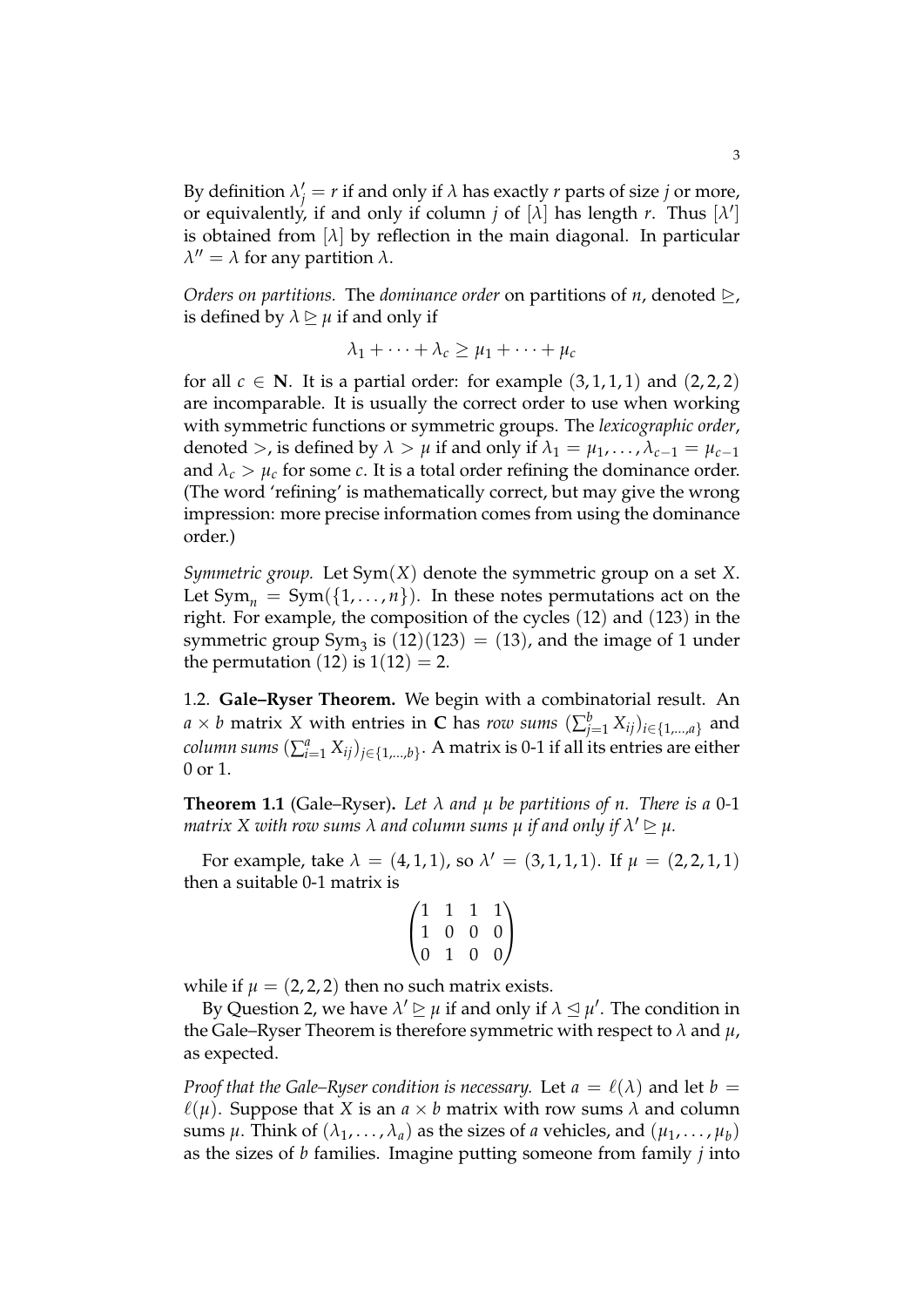vehicle *i* if and only if  $X_{ij} = 1$ . We then have a way to dispatch the families so that no members of the same family share a vehicle. Consider the  $\mu_1 + \cdots + \mu_k$  people in the first *k* families. They occupy at most *k* seats in each vehicle, so, looking at the first *k* columns of the Young diagram of  $[\lambda]$ , we see that  $\lambda'_1 + \cdots + \lambda'_k \ge \mu_1 + \cdots + \mu_k$ , as required.

We will shortly use this result to relate elementary symmetric functions and monomial symmetric functions. We later use symmetric functions to prove that the Gale–Ryser condition is sufficient: see Lemma 5.4. Constructive proofs also exist: see Question 11.

1.3. **The ring of symmetric functions** Λ**.** Given a composition *α* of *n*, define the monomial  $x^{\alpha} = x_1^{\alpha_1}$  $\frac{\alpha_1}{1} x_2^{\alpha_2}$  $\frac{\mu_2}{2}$ ... of *degree n*. These monomials should be regarded purely formally for the moment. For each  $n \in \mathbb{N}_0$ define  $\hat{\mathbf{C}}[x_1, x_2, \ldots]_n$  to be the **C**-vector space of all formal infinite **C**linear combinations of the *x α* , for *α* a composition of *n*. In symbols

$$
\widehat{\mathbf{C}}[x_1, x_2, \ldots]_n = \{ \sum_{\alpha \models n} c_\alpha x^\alpha : c_\alpha \in \mathbf{C} \}.
$$

Note that  $x^{\emptyset} = 1$ , so  $\widehat{\mathbf{C}}[x_1, x_2, \ldots]_0 = \mathbf{C}$ . Let

$$
\widehat{\mathbf{C}}[x_1,x_2,\ldots]=\bigoplus_{n=0}^{\infty}\widehat{\mathbf{C}}[x_1,x_2,\ldots]_n.
$$

Then  $\hat{\mathbf{C}}[x_1, x_2, \ldots]$  is a ring, graded by degree, with product defined by formal bilinear extension of  $x^{\alpha}x^{\beta} = x^{\alpha+\beta}$ , where  $\alpha + \beta$  is the composition defined by  $(\alpha + \beta)_i = \alpha_i + \beta_i$  for each  $i \in \mathbb{N}$ . (The hat is included to distinguish  $\hat{C}[x_1, x_2, \ldots]$  from the polynomial ring in the variables  $x_1, x_2, \ldots$ , which it properly contains. See §1.7 below.)

The symmetric group Sym(**N**) acts as a group of unital **C**-algebra isomorphisms of  $\hat{C}[x_1, x_2, \ldots]$  by  $x_i\sigma = x_{i\sigma}$ . That is, the action of each  $\sigma \in Sym(N)$  sends the unit element 1 is sent to itself, and its action respects products and all well-defined infinite linear combinations. We define

$$
\Lambda = \widehat{\mathbf{C}}[x_1, x_2, \ldots]^{Sym(\mathbf{N})}
$$

to be the set of fixed points. Thus  $f \in \Lambda$  if and only if  $f\sigma = f$  for all  $\sigma \in Sym(N)$ . If  $f, g \in \hat{C}[x_1, x_2, \ldots]$  then  $(fg)\sigma = (f\sigma)(g\sigma)$ . Hence  $\Lambda$  is a subring of  $\hat{\mathbf{C}}[x_1, x_2, \ldots]$ , again graded by degree. Setting  $\Lambda_n =$  $\Lambda \cap \hat{\mathbf{C}}[x_1, x_2, \ldots]_n$ , an equivalent statement of this grading is that  $\Lambda =$  $\bigoplus_{n=0}^{\infty} \Lambda_n$ . The elements of  $\Lambda_n$  are called *symmetric functions of degree n*. For example, a basis for  $\Lambda_3$  is

$$
x_1^3 + x_2^3 + \cdots, \n x_1^2 x_2 + x_1 x_2^2 + x_1^2 x_3 + \cdots, \n x_1 x_2 x_3 + x_1 x_2 x_4 + \cdots.
$$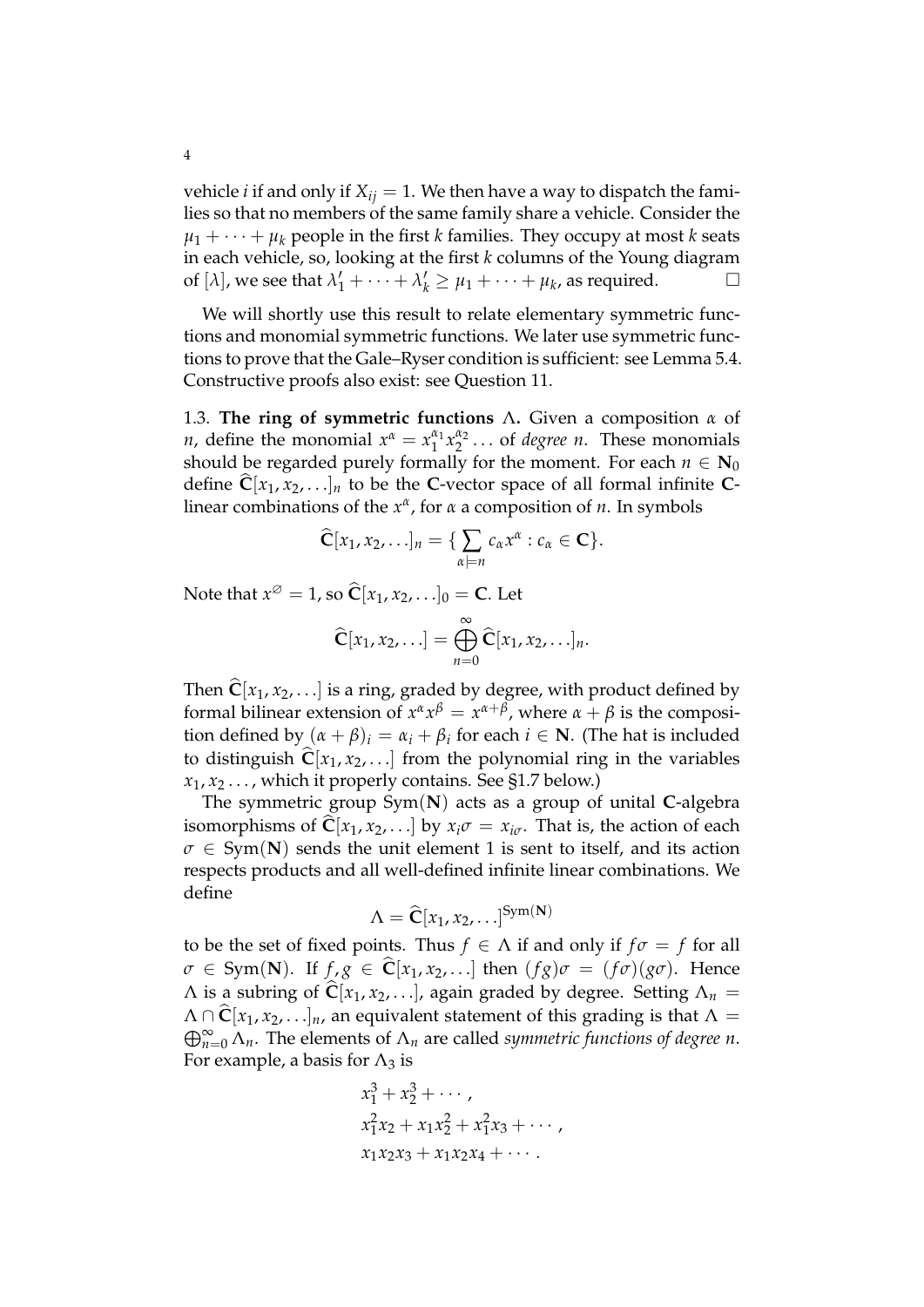**Remark 1.2.** Symmetric polynomials can be constructed more simply by taking the fixed points for the symmetric group *S<sup>n</sup>* permuting the variables in  $C[x_1, \ldots, x_n]$ . They are recovered by specializing symmetric functions at  $x_{n+1} = \ldots = 0$ : see §1.6. Remark 5.9 gives one reason why it is necessary to work with infinitely many variables. See also §1.7 for the construction of  $\Lambda$  using inverse limits.

Given a partition  $\lambda$  of  $n \in N_0$ , let

$$
\mathrm{mon}_{\lambda} = \sum_{\substack{\alpha \models n \\ P(\alpha) = \lambda}} x^{\alpha},
$$

where *P*(*α*) is the partition obtained by rearranging the parts of *α* into weakly decreasing order. We say that mon*<sup>λ</sup>* is the *monomial symmetric function* labelled by  $\lambda$ . (The notation  $m_{\lambda}$  is more usual, but monomial symmetric functions are not so important, and *m* is a useful letter to have free.) For example, the basis of  $\Lambda_3$  above is mon<sub>(3)</sub>, mon<sub>(2,1)</sub>, mon $_{\left(1,1,1\right)}$ . More generally,

$$
\{\mathrm{mon}_{\lambda} : \lambda \vdash n\}
$$

is a basis for  $\Lambda_n$ . Thus the dimension of  $\Lambda_n$  is the number of partitions of *n*. Note that mon $\varnothing = 1$  and (this is almost a triviality), the coefficient of  $x^{\lambda}$  in mon<sub> $\lambda$ </sub> is 1.

1.4. **Elementary symmetric functions.** While easily defined, the monomial basis is not the most useful for most computations. We shall now define several different bases, starting with the elementary symmetric functions, and see the first signs that the transition matrices between these bases are of combinatorial and algebraic interest.

For  $n \in \mathbb{N}_0$  the *elementary symmetric function of degree n* is defined by  $e_n = \text{mon}_{(1^n)}$ . For example  $e_2 = x_1x_2 + x_1x_3 + x_2x_3 + x_1x_4 + \cdots$ . For  $\mu$ a composition of *n* define  $e_{\mu} = e_{\mu_1} \dots e_{\mu_{\ell(\mu)}}$ . The  $e_{\mu}$  are called *elementary symmetric functions*.

**Lemma 1.3.** For  $\mu$  *a partition of n define coefficients*  $N_{\lambda\mu}$  by

$$
e_{\mu} = \sum_{\lambda \vdash n} N_{\lambda \mu} \text{mon}_{\lambda}.
$$

*Then*  $N_{\lambda\mu}$  *is the number of* 0-1 *matrices of size*  $\ell(\lambda) \times \ell(\mu)$  *with row sums*  $\lambda$ *and column sums µ.*

*Proof.* The coefficient of mon<sub>*λ*</sub> in  $e_{\mu}$  is the coefficient of  $x^{\lambda}$  in  $e_{\mu}$ . This coefficient is the number of ways to choose one monomial from each bracket in the product

$$
e_{\mu} = \prod_{j=1}^{\ell(\mu)} e_{\mu_j} = \prod_{j=1}^{\ell(\mu)} (x_1 x_2 \dots x_{\mu_j} + \dots)
$$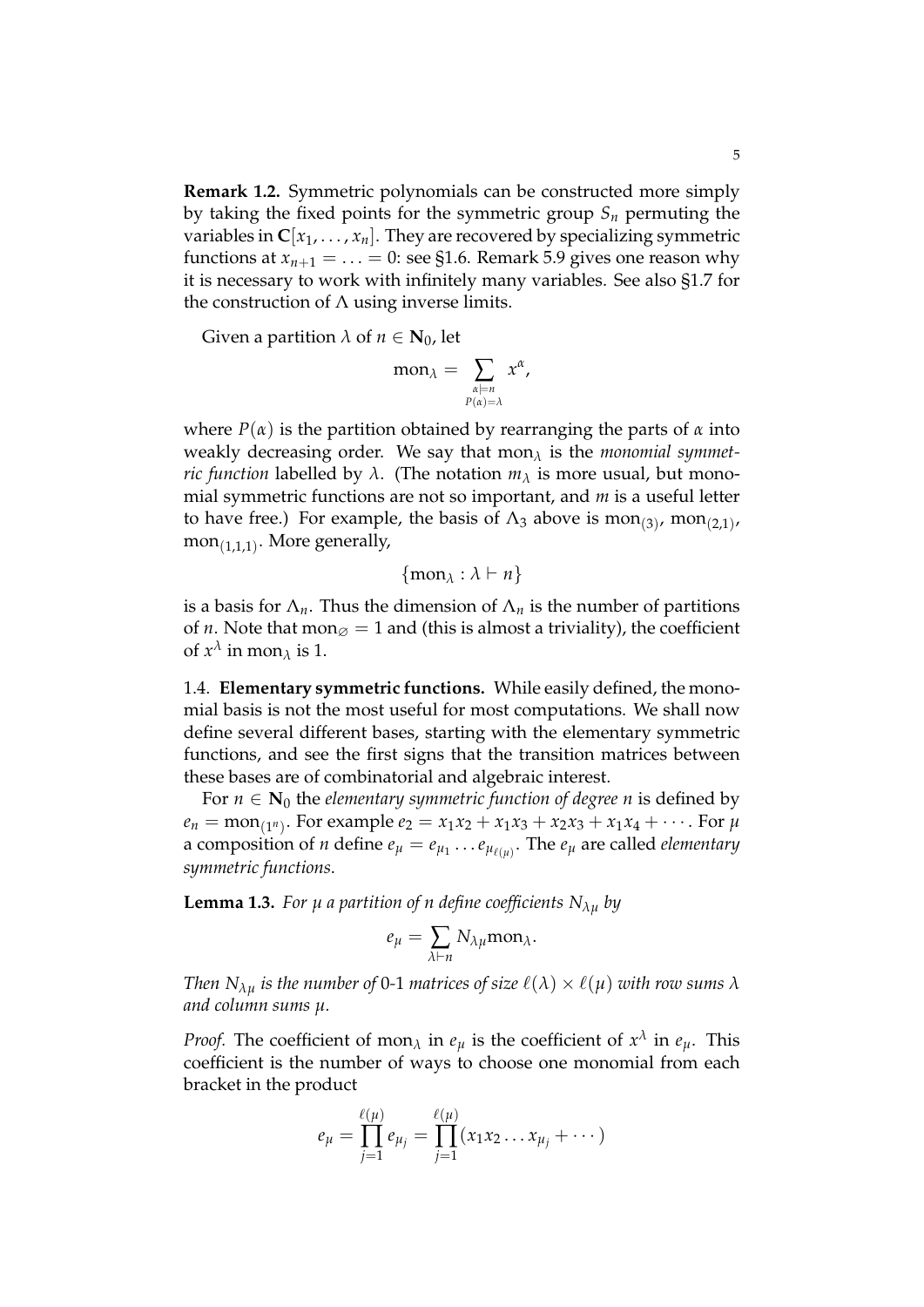so that the product of all  $\ell(\mu)$  monomials is  $x^{\lambda}$ . These choices correspond to 0-1 matrices *Z* of size  $\ell(\lambda) \times \ell(\mu)$  with row sums  $\lambda$  and column sums  $\mu$ : if we choose  $x_{k_1}x_{k_2} \ldots x_{k_{\mu_j}}$  from the *j*th bracket we set  $Z_{k_1j} = \cdots = Z_{k_{\mu j}} = 1$ , and all other entries in column *j* of *Z* to be 0. Thus column *j* of *Z* has sum  $\mu_i$  and corresponds to a choice contributing 1 to the power of each  $x^{k_1}, \ldots, x^{k_j}$ . Conversely, such a matrix clearly determines a corresponding choice of monomials.

For example,

$$
e_{(2,2)} = (x_1x_2 + x_1x_3 + x_2x_3 + x_1x_4 + \cdots)(x_1x_2 + x_1x_3 + x_2x_3 + x_1x_4 + \cdots)
$$
  
=  $\text{mon}_{(2,2)} + 2\text{mon}_{(2,1,1)} + 6\text{mon}_{(1,1,1,1)}.$ 

The 0-1 matrices with row sums  $(2, 1, 1)$  and column sums  $(2, 2)$  corresponding to the summand  $2\mathrm{mon}_{(2,1,1)}$  are

$$
\begin{pmatrix} 1 & 1 \ 1 & 0 \ 0 & 1 \end{pmatrix}, \quad \begin{pmatrix} 1 & 1 \ 0 & 1 \ 1 & 0 \end{pmatrix}.
$$

**Proposition 1.4.** *The set*  $\{e_{\mu} : \mu \vdash n\}$  *is a basis for*  $\Lambda_n$ *.* 

*Proof.* The 'necessity' direction of the Gale–Ryser Theorem says that if  $N_{\lambda\mu} \neq 0$  then  $\lambda' \geq \mu$ . Hence

$$
(1.1) \qquad e_{\mu} = \sum_{\substack{\lambda \\ \lambda' \ge \mu}} N_{\lambda \mu} \text{mon}_{\lambda} = \sum_{\nu \ge \mu} N_{\nu' \mu} \text{mon}_{\nu'} = \sum_{\nu \ge \mu} X_{\nu \mu} \text{mon}_{\nu'}
$$

where  $X_{\nu\mu} = N_{\nu'\mu}$ . Note that  $X_{\nu\mu} = 0$  unless  $\nu \geq \mu$ . By Question 1(a),  $X_{\mu\mu} = N_{\mu'\mu} = 1$  for all partitions  $\mu$ . Hence, when partitions are ordered lexicographically the matrix *X* is unitriangular and so invertible.  $\Box$ 

For example, we have  $e_{(n)} = \text{mon}_{(1^n)}$  and

$$
(e_{(4)}, e_{(3,1)}, \ldots, e_{(1^4)}) = (mon_{(1^4)}, mon_{(2,1,1)}, \ldots, mon_{(4)})X
$$

where

$$
X = \begin{pmatrix} 1 & 4 & 6 & 12 & 24 \\ . & 1 & 2 & 5 & 12 \\ . & . & 1 & 2 & 6 \\ . & . & . & 1 & 4 \\ . & . & . & . & 1 \end{pmatrix}.
$$

Since *X* is upper triangular, so is  $X^{-1}$ . Thus  $(X^{-1})_{\nu\mu}\neq 0$  only if  $\nu\unrhd \mu$ .  $\text{Multiplying (1.1) by } X^{-\hat{1}} \text{ we obtain } \sum_{\mu \trianglerighteq \kappa} (X^{-1})_{\mu\kappa} e_{\mu} = \text{mon}_{\kappa'}.$  Hence

(1.2) 
$$
\operatorname{mon}_{\lambda} = \sum_{\mu \geq \lambda'} (X^{-1})_{\mu \lambda'} e_{\mu}.
$$

In particular, mon $\lambda = e_{\lambda'} + g$  where *g* is a linear combination of  $e_{\mu}$  for  $\mu \triangleright \lambda'$ . By the first equality in (1.1), when *g* is expressed in the monomial basis, each summand mon<sub>*ν*</sub> with a non-zero coefficient satisfies  $\nu' \triangleright$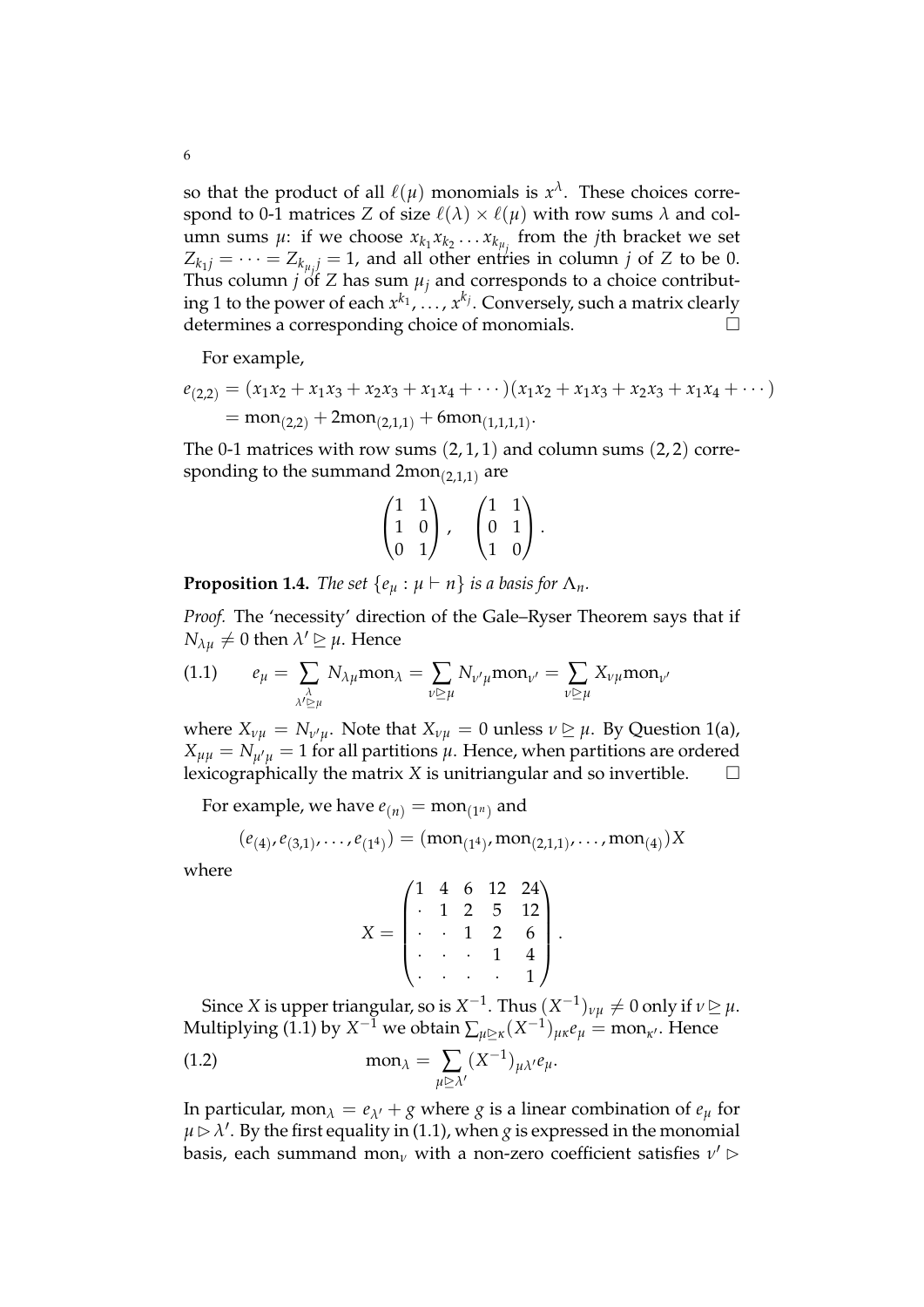$λ'$ , or equivalently,  $ν \triangleleft λ$ . We have therefore recovered the traditional algorithm for writing a symmetric function *f* as a linear combination of elementary symmetric functions: find the lexicographically greatest monomial summand in  $f$  with a non-zero coefficient, say mon $_\lambda$ , with coefficient *c*, then replace *f* with  $f - ce_{\lambda}$ , and repeat.

**Remark 1.5.** Working with the dominance order rather than the lexicographic order gives more information. For example, to write mon<sub>(2,2,2)</sub> as a linear combination of elementary symmetric functions, we take  $g =$  $\text{mon}_{(2,2,2)} - e_{(3,3)}$  in the first step. In the lexicographic order we have  $(4,1,1) > (2,2,2)'$ , but since  $(4,1,1) \not\triangleright (2,2,2)'$ , it follows from (1.2) that, when expressed in the basis of elementary symmetric functions, *g* does not involve *e*(4,1,1) .

1.5. Complete homogeneous symmetric functions. The *complete homogeneous symmetric function of degree n* is defined by  $h_n = \sum_{\lambda \vdash n} \text{mon}_{\lambda}$ . By definition,  $h_n = \sum_{\alpha \models n} x^{\alpha}$ . For example,

$$
h_1 = \text{mon}_{(1)} = x_1 + x_2 + \cdots
$$

$$
h_2 = \text{mon}_{(2)} + \text{mon}_{(1^2)} = x_1^2 + x_2^2 + \cdots + x_1 x_2 + x_1 x_3 + x_2 x_3 + \cdots
$$

For  $\mu$  a composition of *n* define  $h_{\mu} = h_{\mu_1} \dots h_{\mu_{\ell(\mu)}} \in \Lambda_n$ . The  $h_{\mu}$  are called *complete homogeneous symmetric functions*.

We shall relate the  $h<sub>u</sub>$  to the elementary symmetric functions defined in §1.4. For this it will be useful to work in the ring  $\hat{C}[x_1, x_2, \ldots][[t]]$ of formal power series  $\sum_{n=0}^{\infty} f_n t^n$  with coefficients in  $\hat{\mathbf{C}}[x_1, x_2, \ldots]$ . A subring is the ring  $\Lambda[[t]]$  of formal power series with coefficients in  $\Lambda$ . Let

$$
H(t) = \prod_{i=1}^{\infty} \frac{1}{1 - x_i t} \in \widehat{\mathbf{C}}[x_1, x_2, \ldots][[t]].
$$

Observe that

$$
H(t) = \prod_{i=1}^{\infty} (1 + x_i t + x_i^2 t^2 + \cdots) = \sum_{n=0}^{\infty} h_n t^n.
$$

Hence  $H(t) \in \Lambda[[t]]$ . Let  $E(t) = 1/H(t)$ . We have

$$
E(t) = \prod_{i=1}^{\infty} (1 - x_i t) = \sum_{n=0}^{\infty} (-1)^n e_n t^n.
$$

Taking the coefficient of  $t^n$  in  $1 = H(t)E(t)$  we obtain *Newton's Identity* 

(1.3) 
$$
\sum_{k=0}^{n} (-1)^{k} e_{k} h_{n-k} = 0 \text{ if } n \in \mathbb{N}.
$$

**Proposition 1.6.** *The set*  $\{h_u : \mu \vdash n\}$  *is a basis of*  $\Lambda_n$ *.* 

*Proof.* Newton's identity rearranges to  $h_n = \sum_{k=1}^n (-1)^{k-1} e_k h_{n-k}$ . Thus  $h_n = (-1)^{n-1}e_n + f$  where  $f$  is in the polynomial algebra generated by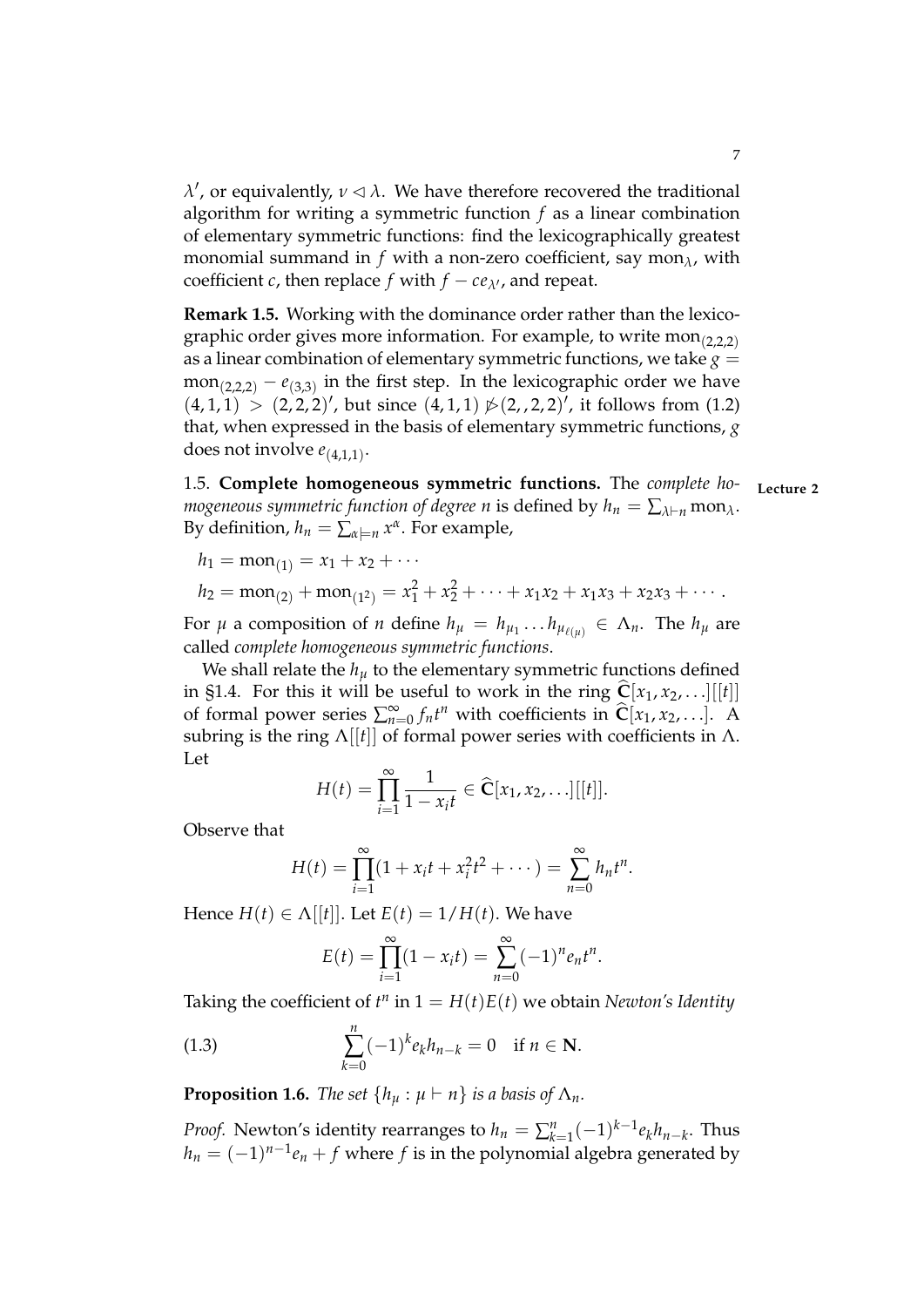$e_1, \ldots, e_{n-1}, h_1, \ldots, h_{n-1}.$  It follows by induction that  $h_n \in (-1)^{n-1}e_n +$  $\mathbf{C}[e_1,\ldots,e_{n-1}]$  and so  $h_n = (-1)^{n-1}e_n + f$  where  $f$  is a linear combination of elementary symmetric functions  $e_\nu$  for partitions  $\nu$  of  $n$ ; since  $\deg f = n$ , each *v* has at least two parts. Multiplying we find that

$$
h_{\mu} = \prod_{i=1}^{\ell(\mu)} ((-1)^{\mu_i - 1} e_{\mu_i} + f_i)
$$

where each *f<sup>i</sup>* is a linear combination of elementary symmetric functions *e<sup>ν</sup>* for partitions *ν* of *µ<sup>i</sup>* with at least two parts. Therefore

(1.4) 
$$
h_{\mu} \in (-1)^{n-\ell(\mu)} e_{\mu} + \langle e_{\nu} : \nu \text{ is a proper refinement of } \mu \rangle.
$$

(A partition *v* is a proper refinement of a partition  $\mu$  if  $\nu \neq \mu$  and it is possible to add up parts of *ν* to obtain *µ*, using each part of *ν* exactly once. For example  $(5, 3, 1, 1)$  is a proper refinement of  $(6, 4)$  since  $6 =$ 5 + 1 and 4 = 3 + 1.) The matrix expressing the  $h_u$  in the basis  $\{e_v : v \vdash$ *n*} is therefore triangular with entries  $\pm 1$  on the main diagonal.  $\Box$ 

See Question 5 for further properties of this change of basis matrix.

1.6. **Specializations.** Let  $N \in \mathbb{N}$ . We define

$$
\widehat{\text{ev}}_N:\widehat{\mathbf{C}}[x_1,x_2,\ldots]\to\mathbf{C}[x_1,\ldots,x_N]
$$

by linear extension of

$$
\widehat{\text{ev}}_N(x^{\alpha}) = \begin{cases} x^{\alpha} & \text{if } \ell(\alpha) \leq N \\ 0 & \text{otherwise} \end{cases}
$$

to all finite linear combinations of monomials and all well-defined infinite linear combinations. It is clear from the definition of the product in  $\hat{\mathbf{C}}[x_1, x_2, \ldots]$  that  $\hat{\mathbf{ev}}_N$  is a ring homomorphism. Let  $\mathbf{ev}_N : \Lambda \to$  $C[x_1, \ldots, x_N]$  be the restricted map. Thus if  $\lambda$  is a partition of *n* and  $\ell(\lambda) \leq N$  then

$$
\text{ev}_N(\text{mon}_\lambda) = \sum_{\substack{\alpha \models n \\ P(\alpha) = \lambda \\ \ell(\alpha) \leq N}} x^{\alpha}
$$

while if  $\ell(\lambda) > N$  then  $ev_N(mon_\lambda) = 0$ . (Recall from §1.3 that  $P(\alpha)$ ) is the underlying partition of the composition *α*.) From this formula we see that the image of  $ev_N$  is contained in the ring of *symmetric polynomials in N variables* **C**[*x*1, . . . , *xN*] Sym*<sup>N</sup>* . Just as Λ, this ring is graded by degree. It is clear from the monomial basis for  $\Lambda_n$  that  $ev_N : \Lambda_n \to$  $\mathbf{C}[x_1,\ldots,x_N]^{ \mathrm{Sym}_N}_n$  is always surjective. It is injective if and only if  $N\geq n.$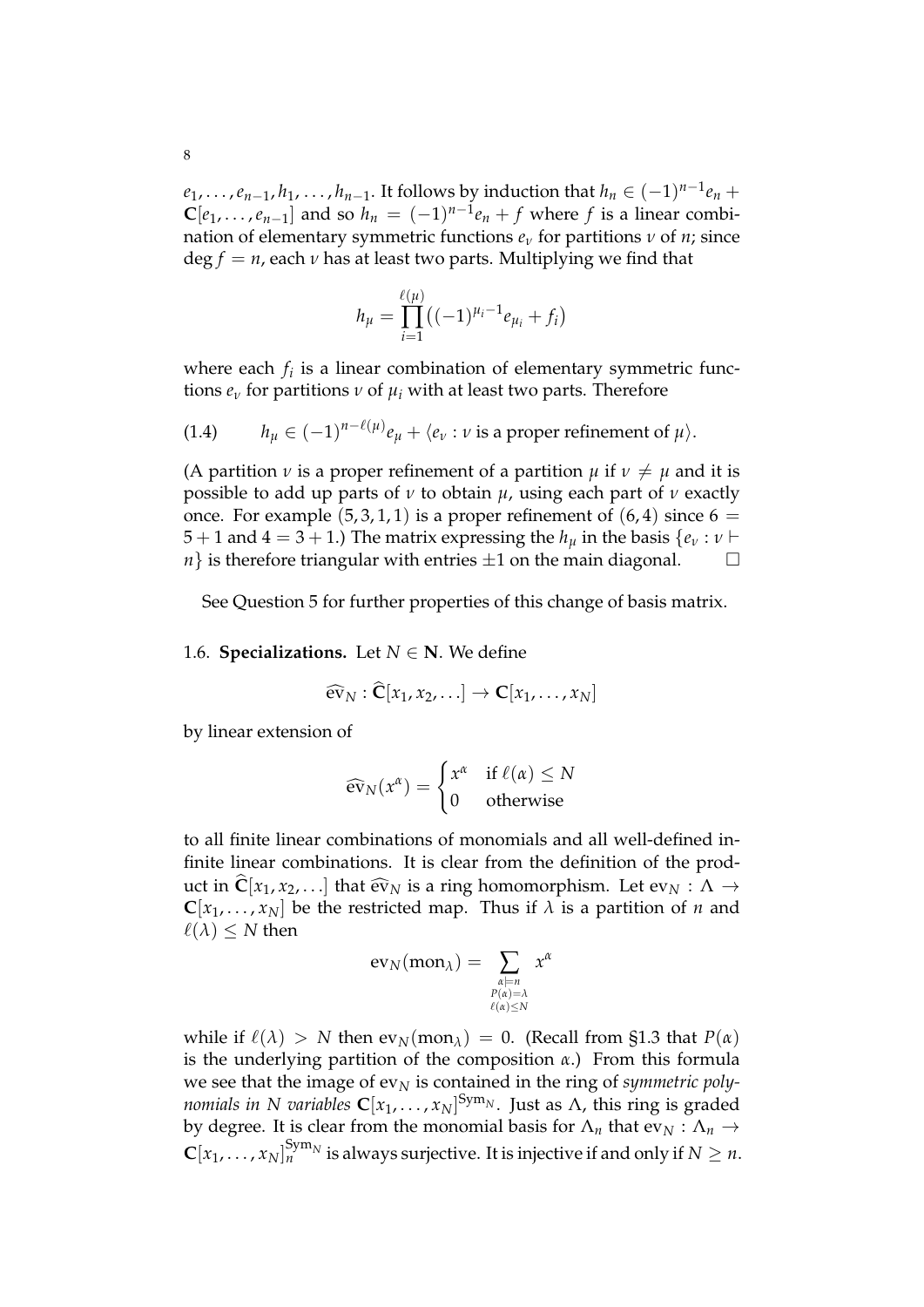We shall usually write  $f(x_1, \ldots, x_N)$  rather than  $ev_N(f)$ . For example,

$$
e_2(x_1, x_2, x_3) = \text{ev}_3(x_1x_2 + x_1x_3 + x_2x_3 + x_1x_4 + \cdots)
$$
  
\n
$$
= x_1x_2 + x_1x_3 + x_2x_3,
$$
  
\n
$$
h_3(x_1, x_2) = \text{ev}_2(x_1^3 + \cdots + x_1^2x_2 + \cdots + x_1x_2x_3 + \cdots)
$$
  
\n
$$
= x_1^3 + x_2^3 + x_1^2x_2 + x_1x_2^2,
$$
  
\n
$$
e_3(x_1, x_2) = \text{ev}_2(x_1x_2x_3 + x_1x_2x_4 + \cdots)
$$
  
\n
$$
= 0.
$$

More generally,  $ev_N(e_n) = 0$  whenever  $N < n$ . We can specialize further by sending each  $x_i$  for  $i \leq N$  to a given complex number  $z_i \in \mathbf{C}$ . For example  $e_2(1,1,1) = 3$ ,  $h_3(1,1) = 4$  and  $e_2(1,i,-1,-i) = 0$ , being the coefficient of  $z^2$  in  $z^4 - 1$ .

Note that if  $f, g \in \Lambda$  then

(1.5) 
$$
f = g \iff \text{ev}_N(f) = \text{ev}_N(g) \text{ for all } N \in \mathbb{N}.
$$

Roughly put: a symmetric function is determined by its finite images.

1.7. Inverse limits<sup>\*</sup>. The previous comment suggests that Λ could somehow be constructed out of the rings  $\mathbf{C}[x_1,\ldots,x_N]^\text{Sym_N}$ . Consider the commutative diagram below.

$$
\begin{array}{c}\n\wedge \\
\hline\n\text{ev}_N \\
\hline\n\text{ev}_N\n\end{array}\n\qquad\n\begin{array}{c}\n\text{ev}_1 \\
\hline\n\text{ev}_{N-1} \\
\hline\n\text{ev}_{N-1} \\
\hline\n\text{ev}_1\n\end{array}\n\qquad\n\begin{array}{c}\n\text{ev}_1 \\
\hline\n\text{ev}_1 \\
\hline\n\text{ev}_{N-1} \\
\hline\n\text{ev}_{N-1} \\
\hline\n\text{ev}_{N-1} \\
\hline\n\text{ev}_{N-1} \\
\hline\n\text{ev}_{N-1} \\
\hline\n\text{ev}_{N-1} \\
\hline\n\text{ev}_{N-1} \\
\hline\n\text{ev}_{N-1} \\
\hline\n\text{ev}_{N-1} \\
\hline\n\text{ev}_{N-1} \\
\hline\n\text{ev}_{N-1} \\
\hline\n\text{ev}_{N-1} \\
\hline\n\text{ev}_{N-1} \\
\hline\n\text{ev}_{N-1} \\
\hline\n\text{ev}_{N-1} \\
\hline\n\text{ev}_{N-1} \\
\hline\n\text{ev}_{N-1} \\
\hline\n\text{ev}_{N-1} \\
\hline\n\text{ev}_{N-1} \\
\hline\n\text{ev}_{N-1} \\
\hline\n\text{ev}_{N-1} \\
\hline\n\text{ev}_{N-1} \\
\hline\n\text{ev}_{N-1} \\
\hline\n\text{ev}_{N-1} \\
\hline\n\text{ev}_{N-1} \\
\hline\n\text{ev}_{N-1} \\
\hline\n\text{ev}_{N-1} \\
\hline\n\text{ev}_{N-1} \\
\hline\n\text{ev}_{N-1} \\
\hline\n\text{ev}_{N-1} \\
\hline\n\text{ev}_{N-1} \\
\hline\n\text{ev}_{N-1} \\
\hline\n\text{ev}_{N-1} \\
\hline\n\text{ev}_{N-1} \\
\hline\n\text{ev}_{N-1} \\
\hline\n\text{ev}_{N-1} \\
\hline\n\text{ev}_{N-1} \\
\hline\n\text{ev}_{N-1} \\
\hline\n\text{ev}_{N-1} \\
\hline\n\text{ev}_{N-1} \\
\hline\n\text{ev}_{N-1} \\
\hline\n\text{ev}_{N-1} \\
\hline\n\text{ev}_{N-1} \\
\hline\n\text{ev}_{N-1} \\
\hline\n\text{ev}_{N
$$

The horizontal maps are determined by the commutativity: since  $ev_N$ kills  $x_{N+1}$ , but not  $x_N$ , whereas  $ev_{N-1}$  kills both, the map

$$
q_N : \mathbf{C}[x_1,\ldots,x_N]^{\operatorname{Sym}_N} \to \mathbf{C}[x_1,\ldots,x_{N-1}]^{\operatorname{Sym}_{N-1}}
$$

must be defined to be the restriction of the unique **C**-algebra homomor- ${\bf P}$   ${\bf C}[x_1,\ldots,x_N]\to{\bf C}[x_1,\ldots,x_{N-1}]$  such that  $x_N\mapsto 0$  and  $x_k\mapsto x_k$ for  $k < N.$  We record the images  $\operatorname{ev}_N(f) = f^{(N)}$  of  $f \in \Lambda$  as a sequence

$$
(f^{(N)})_{N=1}^{\infty} \in \prod_{N=1}^{\infty} \mathbf{C}[x_1,\ldots,x_N]^{Sym_N}.
$$

Since this sequence determines  $f$ , the ring  $\Lambda$  is isomorphic to a subring of  $\prod_{N=1}^{\infty} \mathbf{C}[x_1,\ldots,x_N]^{Sym_N}$ . Imposing the compatibility condition from the commutative diagram, we can identify this subring explicitly: the degree *n* component is

$$
\{(f^{(N)})_{N=1}^{\infty} \in \prod_{N=1}^{\infty} \mathbf{C}[x_1,\ldots,x_N]_n^{\text{Sym}_N} : q_N(f^{(N)}) = f^{(N-1)} \text{ for all } N \ge 2\}.
$$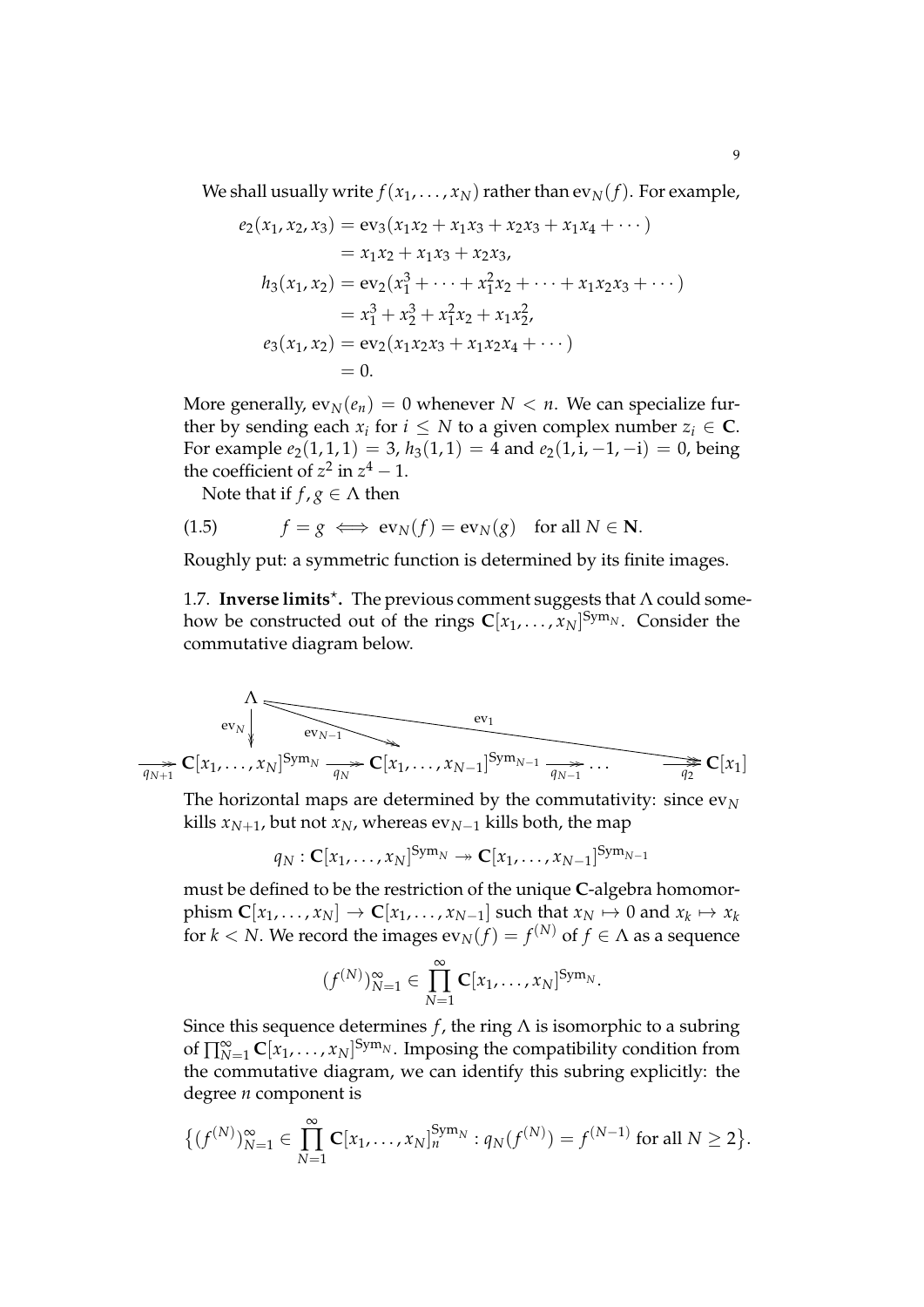This ring is the inverse limit  $\{\underline{im} C[x_1, \ldots, x_N]^{Sym_N}$ , defined using the maps  $q_N$ , taken in the category of graded rings.

**Remark 1.7.** It is essential to work with an inverse limit of graded rings. To see this, let

$$
f^{(N)} = e_1(x_1,\ldots,x_N) + \cdots + e_N(x_1,\ldots,x_N)
$$

for each  $N \in \mathbb{N}$  and consider  $(f^{(N)})_{N=1}^{\infty} \in \prod_{N=1}^{\infty} \mathbb{C}[x_1, \ldots, x_N]_{(M-1)}^{\text{Sym}_N}$ This sequence satisfies the compatibility condition  $q_N(f^{(N)}) = f^{(N-1)}$ but does not correspond to an element of Λ. I am grateful to Darij Grinberg for this example.

*Completions.* Let *R* be a ring and let  $I_N \leq R$  for  $N \in \mathbb{N}$  be ideals of *R* such that  $I_N \trianglerighteq I_{N+1}$  for each *N*. The *completion* of *R* with respect to  $(I_N)_{N=1}^{\infty}$  $\widehat{R} = \varprojlim R/I_N$ , defined as a subring of  $\prod_{N=1}^{\infty} R/I_N$  by

$$
\widehat{R} = \{ (r_N + I_N)_{N=1}^{\infty} : r_N + I_{N-1} = r_{N-1} + I_{N-1} \text{ for all } N \ge 2 \}.
$$

It is useful to think of  $r_N + I_N$  as the 'Nth approximation' of the element  $(r_N + I_N)_{N=1}^{\infty} \in \widehat{R}$ : since  $I_N \trianglerighteq I_{N+1}$ , these approximations get better and better as  $N$  increases. If  $R$  and the ideals  $I_N$  are graded then, as suggested by the previous remark, one normally wants the graded completion, defined by  $\widehat{R}_n = \lim (R/I_N)_n$  for each *n*.

# **Example 1.8.**

(1) The ring  $C[x_1, x_2, \ldots]$  defined in §1.3 is isomorphic to the graded completion of the polynomial ring  $C[x_1, x_2, \ldots]$  with respect to the ideals  $I_N = \ker \widehat{\text{ev}}_N = \langle x_{N+1}, x_{N+2}, \ldots \rangle$ . An eventually constant sequence corresponds to an element of  $C[x_1, x_2, \ldots]$  and a sequence  $(f^{(N)})_{N=1}^{\infty}$  where

$$
f^{(N)} \in \mathbf{C}[x_1, x_2, \ldots] / I_N \cong \mathbf{C}[x_1, \ldots, x_N]
$$

such that each  $f^{(N)}$  is invariant under  $\text{Sym}_{N}$  and has homogeneous degree *n* corresponds to an element of Λ*n*.

Note that  $\hat{\mathbf{C}}[x_1, x_2, \ldots]^{Sym(\mathbf{N})} = \Lambda$ , whereas  $\mathbf{C}[x_1, x_2, \ldots]^{Sym(\mathbf{N})} =$ **C**. Thus taking fixed points does not commute with taking completions and there is no sense in which  $\Lambda$  is a completion of the ring  $C[x_1, x_2, \ldots]^{Sym(N)}$ .

- (2) The rings of formal power series  $C[[t]]$  and  $\Lambda[[t]]$  are also examples of completions. Generally, for any ring *S* we have  $S[[t]] \cong$  $\varprojlim S[t]/\langle t^N\rangle.$
- (3) Let *p* be prime. The ring of *p*-adic integers  $\mathbb{Z}_p$  is isomorphic to the completion  $\lim_{h \to 0} \mathbf{Z}/\langle p^N \rangle$ . The similarity to (2) is not coincidental: the rings  $\mathbf{Z}_p$  and  $F[[t]]$ , where F is a field, have many properties in common.

10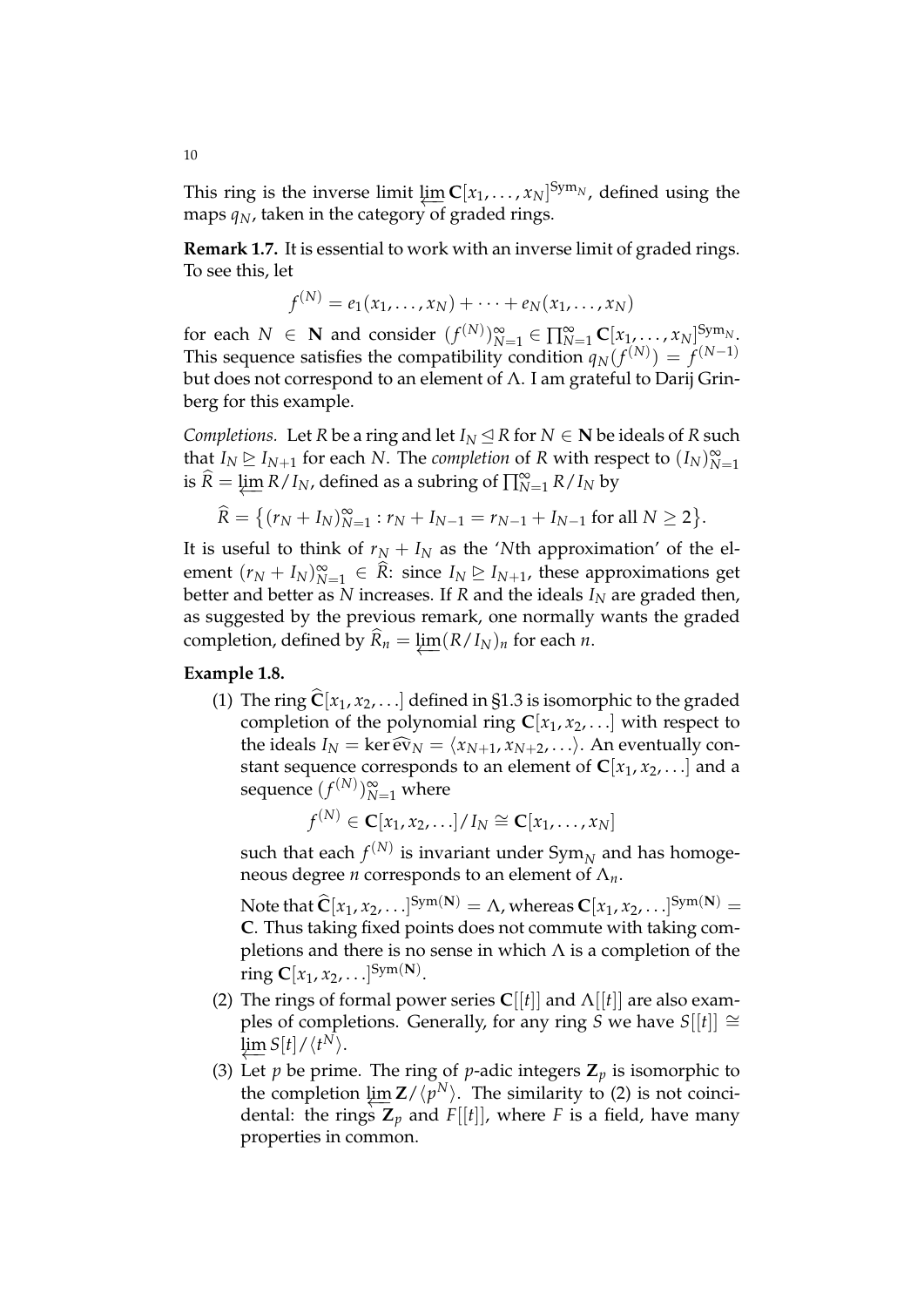1.8. **Counting compositions**<sup>\*</sup>. Let  $n, N \in \mathbb{N}_0$ . As an easy application of specializations we determine the number *Cn*(*N*) of compositions *α* of *n* such that  $\ell(\alpha) \leq N$ . Specialize  $h_n$  so that  $x_i \mapsto 1$  if  $i \leq N$  and  $x_i \mapsto 0$ if  $i > N$  to get

$$
\sum_{n=0}^{\infty} C_n(N)t^n = \sum_{n=0}^{\infty} h_n(1,\ldots,1)t^n = \frac{1}{(1-t)^N} = \sum_{n=0}^{\infty} {\binom{-N}{n}} (-t)^n.
$$

Hence

$$
C_n(N) = \binom{-N}{n} (-1)^n = \frac{(-N)(-N-1)\dots(-N-n+1)}{n!} (-1)^n
$$
  
= 
$$
\frac{N(N+1)\dots(N+n-1)}{n!} = \binom{N+n-1}{n}.
$$

(This trick of negating the top in a binomial coefficient is often useful when simplifying sums involving binomial coefficients.)

1.9. MacMahon's Master Theorem<sup>\*</sup>. The duality between the elementary and complete symmetric functions gives a slick proof of MacMahon's Master Theorem (his name for it). The presentation below is based on a question of Alexander Chervov: see MathOverflow 103919. Given a linear map  $B: V \to V$ , let  $Sym^n B: Sym^n V \to Sym^n V$  denote the map induced by *B* on the space  $Sym<sup>n</sup> V$  of polynomials of degree *n* over *V*. For example, if *V* has basis *u*, *v* then Sym<sup>2</sup>*V* has basis *u*<sup>2</sup>, *uv*, *v*<sup>2</sup> and we have

$$
\text{Sym}^2 \begin{pmatrix} \alpha & \beta \\ \gamma & \delta \end{pmatrix} = \begin{pmatrix} \alpha^2 & \alpha\beta & \beta^2 \\ 2\alpha\gamma & \alpha\delta + \beta\gamma & 2\beta\delta \\ \gamma^2 & \gamma\delta & \delta^2 \end{pmatrix}.
$$

**Lemma 1.9.** *Let B be a square matrix with entries in a polynomial ring*  $\mathbf{C}[x_1, \ldots, x_N]$ *. Working in*  $\mathbf{C}[x_1, \ldots, x_N][[t]]$ *, we have* 

$$
\det(I - Bt)^{-1} = \sum_{n=0}^{\infty} \text{Tr} \, \text{Sym}^n(Bt).
$$

*Proof.* Suppose that *B* is an  $M \times M$ -matrix. It suffices to prove the identity with the indeterminates  $x_1, \ldots, x_N$  specialized to *N* arbitrary complex numbers. Let *B'* be the specialized matrix and let  $\theta_1, \ldots, \theta_M \in \mathbf{C}$ be its eigenvalues. By specializing  $H(t) = \prod_{i=1}^{\infty} (1 - x_i t)^{-1} = \sum_{n=0}^{\infty} h_n t^n$ at  $\theta_1, \ldots, \theta_M$  we get

$$
\det(I - B't)^{-1} = \prod_{i=1}^{M} \frac{1}{1 - \theta_i t} = \sum_{n=0}^{\infty} h_n(\theta_1, ..., \theta_M) t^n.
$$

Now observe that the eigenvalues of Sym<sup>n</sup>B' are exactly the monomials  $\theta^{\alpha} = \theta_1^{\alpha_1}$  $\theta_M^{\alpha_1} \dots \theta_M^{\alpha_M}$  for *α* a composition of *n* with  $\ell(\alpha) \leq M$ .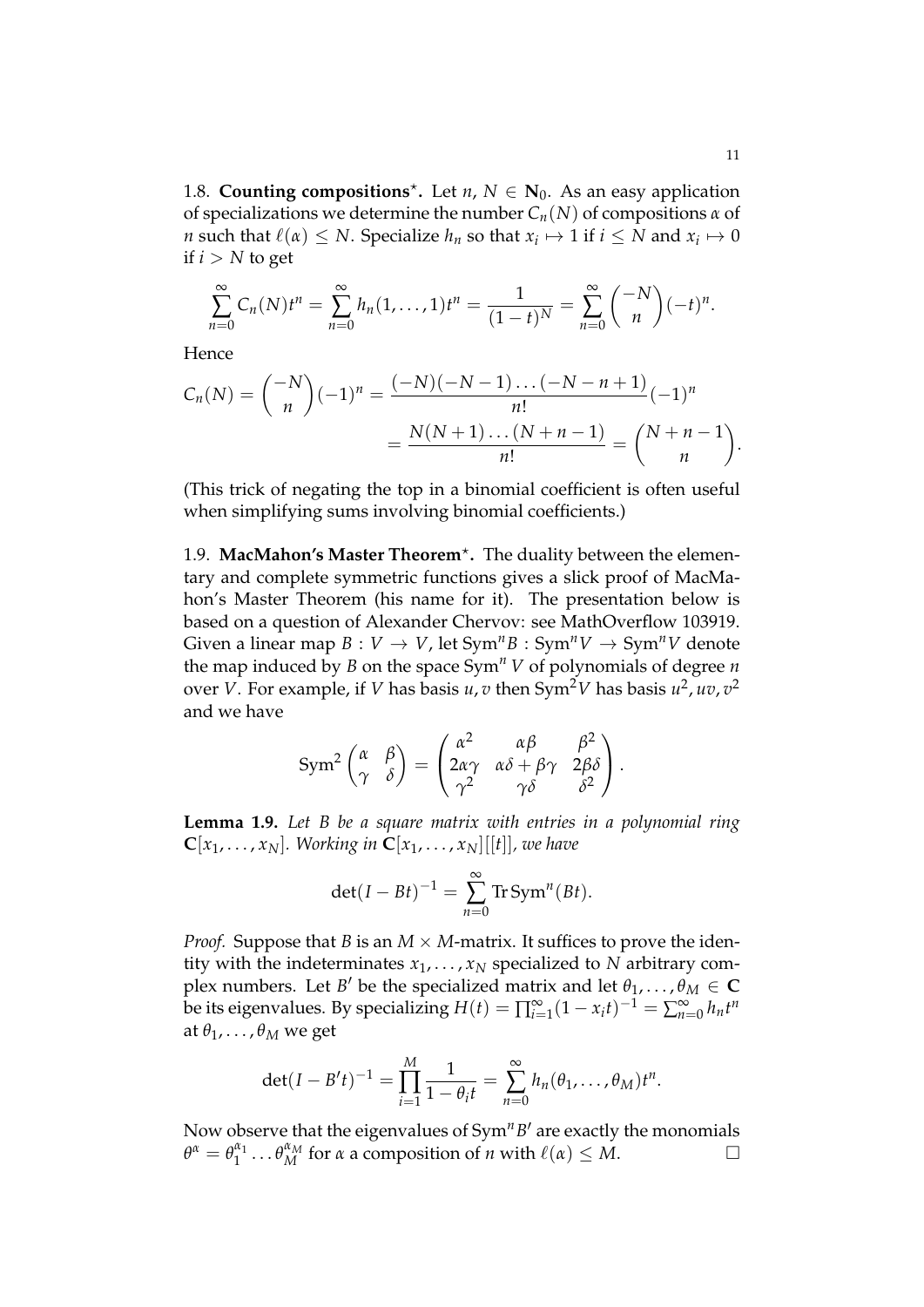**Example 1.10** (Dixon's Identity)**.** We shall use Lemma 1.9 to show that

$$
\sum_{k=0}^{2m}(-1)^k\binom{2m}{k}^3 = (-1)^m\frac{(3m)!}{m!^3}.
$$

The left-hand side is

(\*) 
$$
[x^{2m}y^{2m}z^{2m}](x-y)^{2m}(y-z)^{2m}(z-x)^{2m},
$$

where square brackets denote taking a coefficient, since if we take  $x^k$ from  $(x - y)^{2m}$  then we must also take  $y^k$  from  $(y - z)^{2m}$  and  $z^k$  from  $(z - x)^{2m}$ . Consider the matrix

$$
B = \begin{pmatrix} 0 & y & -z \\ -x & 0 & z \\ x & -y & 0 \end{pmatrix}
$$

representing a linear transformation in a basis  $u, v, w$  of the  $C[x, y, z]$ module  $\mathbf{C}[x,y,z]^3.$  Let  $i+j+k=n.$  We have

$$
\begin{aligned} (\text{Sym}^n B)(u^i v^j w^k) &= B(u)^i B(v)^j B(w)^k \\ &= (-xv + xw)^i (yu - yw)^j (-zu + zv)^k \\ &= x^i y^j z^k (-v + w)^i (u - w)^j (-u + v)^k. \end{aligned}
$$

Hence the coefficient of  $x^{2m}y^{2m}z^{2m}$  in TrSym<sup>6*m*</sup>B is the coefficient of  $u^{2m}v^{2m}w^{2m}$  in  $(-v+w)^{2m}(u-w)^{2m}(-u+v)^{2m}$ . The variables have changed, but the coefficient is the same as in  $(\star)$ . Hence

$$
\sum_{k=0}^{2m} (-1)^k {2m \choose k}^3 = [x^{2m} y^{2m} z^{2m}] \operatorname{Tr} \operatorname{Sym}^{6m} B.
$$

On the other hand, since  $\det(I - Bt) = 1 + (xy + yz + zx)t^2$ , Lemma 1.9 implies that the right-hand side is

$$
[x^{2m}y^{2m}z^{2m}t^{6m}] \det(I - Bt)^{-1} = [x^{2m}y^{2m}z^{2m}t^{6m}](1 + (xy + yz + zx)t^2)^{-1}
$$
  
= 
$$
[x^{2m}y^{2m}z^{2m}](-1)^m(xy + yz + zx)^{3m}.
$$

If we take  $(xy)^k$  from the multinomial expansion of  $(xy+yz+zx)^{3m}$ , we must then take  $(yz)^{2m-k}$  to get the correct power of *y*, and then  $(zx)^m$  to get a monomial of the correct degree. Therefore the only contribution to the coefficient of  $x^{2m}y^{2m}z^{2m}$  comes from taking each of *xy, yz* and *zx* exactly *m* times. Hence the coefficient is  $(-1)^m (3m)! / m!$ <sup>3</sup>, as claimed.

The general result is as follows.

**Theorem 1.11** (MacMahon's Master Theorem). Let A be an  $N \times N$  com*plex matrix and let B = A* diag( $x_1, \ldots, x_N$ ). Thus the entries of B lie in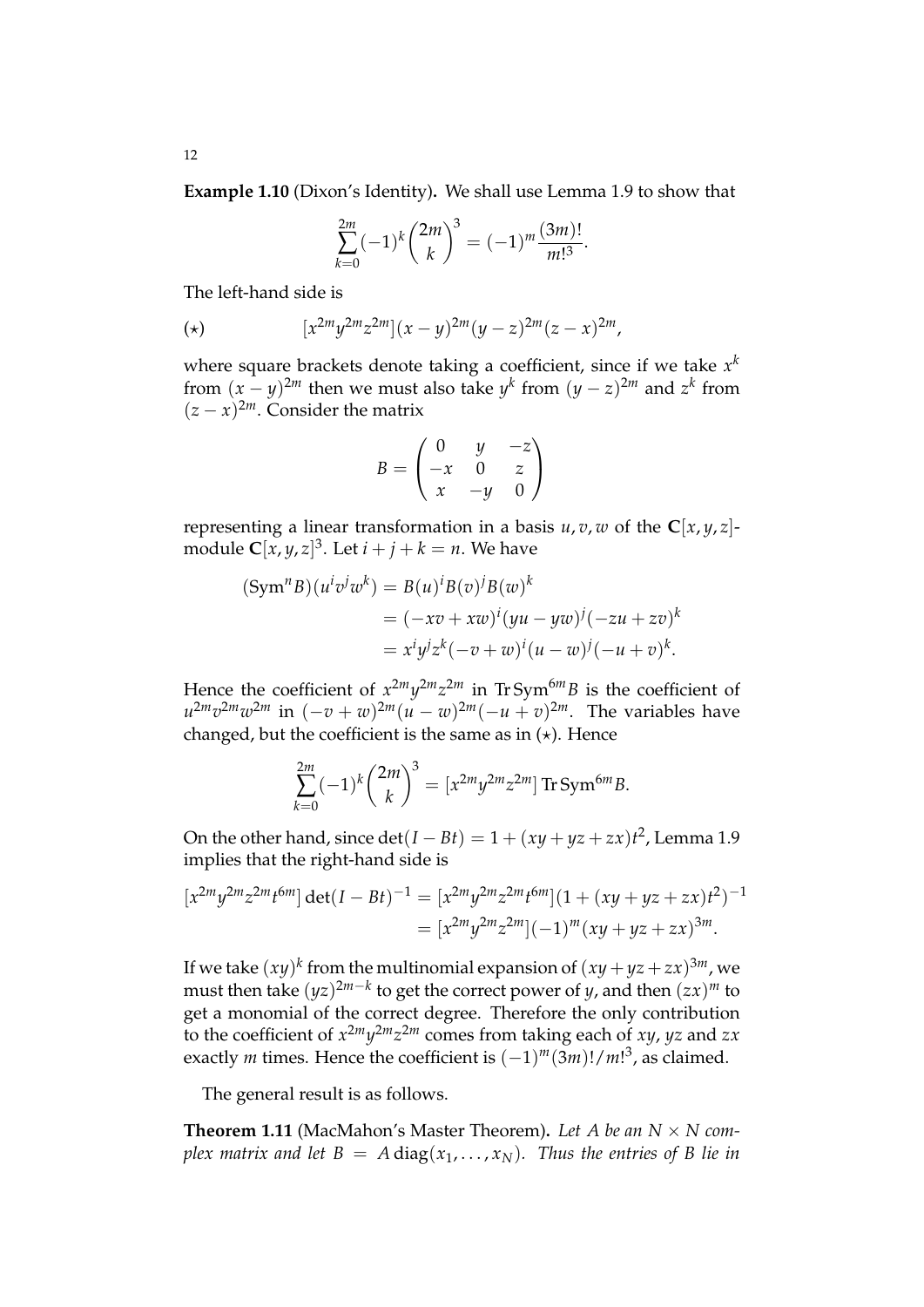$\mathbf{C}[x_1,\ldots,x_N]$ . Let  $y_1,\ldots,y_N$  be N further indeterminates. If  $\alpha \models n$  and  $\ell(\alpha) \leq N$  then

$$
[x^{\alpha}t^{n}] \det(I - Bt)^{-1} = [y^{\alpha}] \prod_{i=1}^{N} (\sum_{j=1}^{N} A_{ji}y_{j})^{\alpha_{i}}.
$$

*Proof.* By Lemma 1.9, it is equivalent to show that

$$
[x^{\alpha}] \operatorname{Tr} \operatorname{Sym}^n B = [y^{\alpha}] \prod_{i=1}^N (\sum_{j=1}^N A_{ji} y_j)^{\alpha_i}.
$$

Let  $v_1, \ldots, v_N$  be a basis of the  $\mathbf{C}[x_1, \ldots, x_N]$ -module  $\mathbf{C}[x_1, \ldots, x_N]^N$ . Since the only variable appearing in the *i*th column of *B* is *x<sup>i</sup>* , the lefthand side is the coefficient of  $v^{\alpha}$  in  $\prod (Av_i)^{\alpha_i}$ . Since  $Av_i = \sum_{j=1}^{N} A_{ji}v_j$ , this agrees with the right-hand side.

See Questions 6 and 7 for some further applications of MacMahon's Master Theorem.

1.10. **Power sum symmetric functions.** For  $n \in \mathbb{N}$ , we define  $p_n =$  Lecture 3  $\text{mon}_{(n)} = \sum_{i=1}^{\infty} x_i^n \in \Lambda_n$ . Let  $p_0 = 1$ . For *α* a composition of *n* define  $p_{\alpha}\,=\,p_{\alpha_1}\ldots p_{\alpha_{\ell(\alpha)}}.$  We say that  $p_{\alpha}$  is the *power sum symmetric function* corresponding to *α*. To prove that the power sum symmetric functions labelled by partitions form a basis for  $\Lambda$  we adapt the argument using Newton's Identity seen earlier.

Let  $Q(t) = \sum_{n=1}^{\infty} p_n t^n / n$ . Observe that

$$
Q(t) = \sum_{n=1}^{\infty} \sum_{i=1}^{\infty} \frac{x_i^n t^n}{n} = -\sum_{i=1}^{\infty} \log(1 - x_i t).
$$

Hence

(1.6) 
$$
\exp Q(t) = \prod_{i=1}^{\infty} \frac{1}{1 - x_i t} = H(t).
$$

By Question 3(c), we have the identity  $tH'(t) = tQ'(t)H(t)$ . Taking coefficients of *t <sup>n</sup>* gives the Newton type identity

(1.7) 
$$
nh_n = \sum_{k=1}^n p_k h_{n-k}.
$$

Hence  $p_n = nh_n - \sum_{k=1}^{n-1}$ *n*<sup>−1</sup></sup>  $p_k h_{n-k}$  for each  $n \in \mathbb{N}$ . It follows as in §1.5 that  $\mathbf{C}[p_1,\ldots,p_n] = \mathbf{C}[h_1,\ldots,h_n]$  for all *n* and that  $\{p_\alpha : \alpha \vdash n\}$  is a basis of  $\Lambda_n$ .

We make the following remarks.

(1) Let  $n \in \mathbb{N}$  and let  $\Lambda_{\mathbb{Z},n} = {\sum_{\alpha \vdash n} c_{\alpha} \text{mon}_{\alpha} : c_{\alpha} \in \mathbb{Z}}$ . Since the transition matrix from  $\{e_u : \mu \vdash n\}$  to  $\{\text{mon}_\alpha : \alpha \vdash n\}$  is unitriangular (see Proposition 1.4), we obtain the same set if we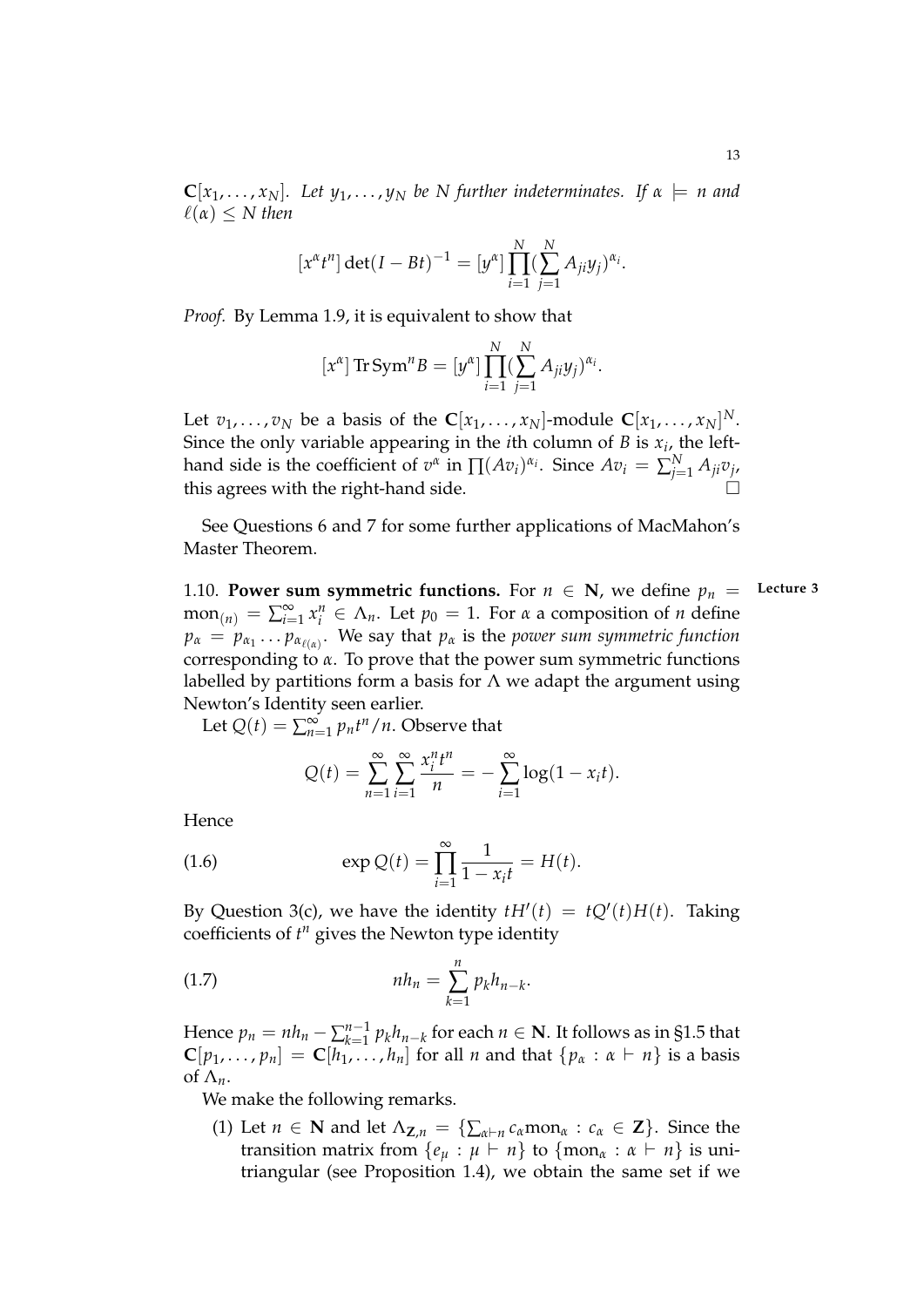replace each mon*<sup>α</sup>* with *eλ*. However, the subgroup

$$
\{\sum_{\alpha\vdash n}c_{\alpha}p_{\alpha}:c_{\alpha}\in\mathbf{Z}\}
$$

of  $\Lambda_n$  is properly contained in  $\Lambda_{\mathbf{Z},n}$ . For example,  $e_2 = \frac{1}{2}(p_1^2$  $p_2$ ) =  $\frac{1}{2}p_{(1,1)} - \frac{1}{2}p_2$ , so this subgroup contains 2*e*<sub>2</sub>, but not *e*<sub>2</sub>. Informally, we say that the  $p_\alpha$  do not form a **Z**-basis for  $\Lambda_n$ .

(2) Suppose that *f*( $p_1, ..., p_m$ ) = 0, where *f*  $\in \mathbb{C}[y_1, ..., y_m]$ . Let

$$
f(y_1,\ldots,y_m)=\sum_{\beta}c_{\beta}y_1^{\beta_1}\ldots y_m^{\beta_m}
$$

where the sum is over all compositions  $\beta$  with  $\ell(\beta) \leq m$ . Substituting  $p_k$  for  $y_k$  for each  $k \in \{1, \ldots, m\}$ , we get

$$
\sum_{\beta} c_{\beta} p_{(m^{\beta m},...,1^{\beta_1})} = 0.
$$

Since the *p*<sub>*λ*</sub> for *λ* a partition form a basis for *Λ*, we see that *c*<sup>*β*</sup> = 0 for all *β*. Hence *f* = 0 and  $p_1$ ,  $p_2$ , ... are algebraically independent. An analogous result holds for *e*1,*e*2, . . . and *h*1, *h*2, . . ..

# 1.11. **The cycle index of the symmetric group**? **.** We have

$$
\exp Q(t) = \exp \sum_{k=1}^{\infty} p_k \frac{t^k}{k} = \prod_{k=1}^{\infty} \exp \frac{p_k t^k}{k} = \prod_{k=1}^{\infty} \sum_{m=0}^{\infty} \frac{p_k^m}{k^m} \frac{t^{km}}{m!}.
$$

Let *α* be a partition of *n* having exactly  $a_k$  parts of size *k* for each  $k \in$  $\{1, \ldots, n\}$ . There is a unique way to obtain  $p_{\alpha}t^n$  by multiplying out the right-hand side above; the coefficient of  $p_{\alpha}t^{n}$  is  $\prod_{k=1}^{n} 1/(k^{a_{k}}a_{k}!)$ . Therefore

(1.8) 
$$
\exp Q(t) = \sum_{n=0}^{\infty} \sum_{\alpha \vdash n} \frac{p_{\alpha}}{z_{\alpha}} t^n
$$

where, by definition,

$$
z_{\alpha} = \prod_{k=1}^n k^{a_k} a_k!.
$$

This proves the following result.

**Theorem 1.12** (Cycle Index Formula)**.**

$$
\exp \sum_{k=1}^{\infty} \frac{p_k}{k} t^k = \sum_{n=0}^{\infty} \sum_{\alpha \vdash n} \frac{p_{\alpha}}{z_{\alpha}} t^n
$$
  
= 
$$
\sum_{n=0}^{\infty} \sum_{(n^{a_n}, \ldots, 1^{a_1}) \vdash n} \frac{p_1^{a_1} \ldots p_n^{a_n}}{1^{a_1} \ldots n^{a_n} a_1! \ldots a_n!} t^n.
$$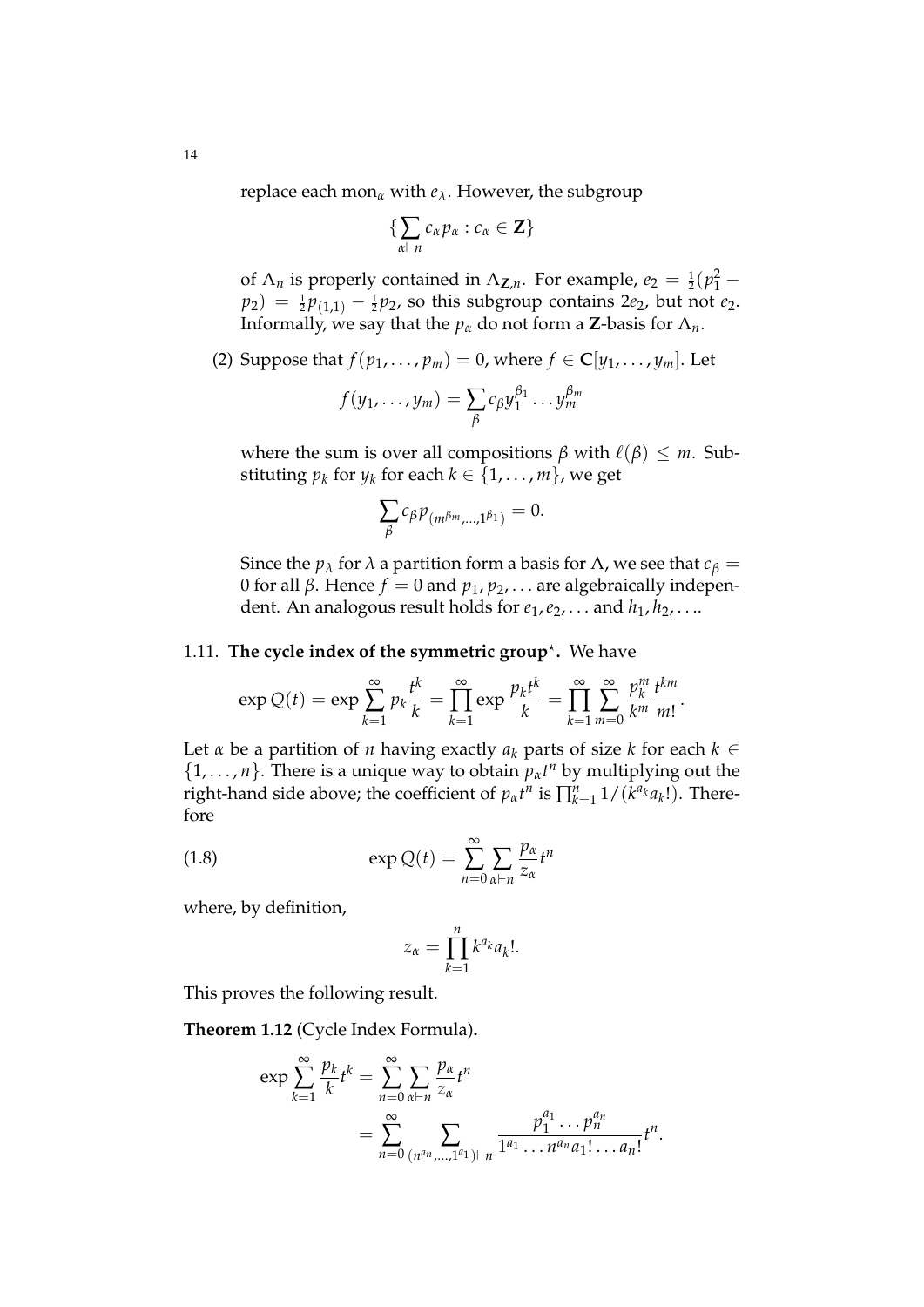Note that by (1.6), the left-hand side is  $\prod_{i=1}^{\infty} (1 - x_i t)^{-1} = \sum_{n=0}^{\infty} h_n t^n$ . By Question 8*,*  $z_\alpha$  is the order of the centralizer in  $\mathrm{Sym}_n$  of an element of cycle-type *α*. Thus there are *n*!/*z<sup>α</sup>* such elements in Sym*<sup>n</sup>* , and 1/*z<sup>α</sup>* is the probability of picking one, when permutations are chosen uniformly at random. Therefore a restatement of the Cycle Index Formula is

(1.9)  
\n
$$
\exp \sum_{k=1}^{\infty} \frac{p_k}{k} t^k = \sum_{n=0}^{\infty} \frac{1}{n!} \sum_{\sigma \in \text{Sym}_n} p_{\rho(\sigma)} t^n
$$
\n
$$
= \sum_{n=0}^{\infty} \frac{1}{n!} \sum_{\sigma \in \text{Sym}_n} p_1^{\text{cyc}_1(\sigma)} \dots p_n^{\text{cyc}_n(\sigma)} t^n
$$

where the partition  $\rho(\sigma)$  is the cycle-type of  $\sigma \in \text{Sym}_n$  and  $\text{cyc}_m(\sigma)$  is the number of  $m$ -cycles in  $\sigma$ .

Many appealing results can be obtained by specializing the Cycle Index Formula by setting the *p<sup>n</sup>* to particular complex numbers or indeterminates. This is justified by the algebraic independence of the *pn*.

In the following result, recall that  $\sigma \in \mathrm{Sym}_n$  is a *derangement* if  $\sigma$  has no fixed points.

## **Corollary 1.13.**

(i) *Let d<sup>n</sup> be the number of derangements in* Sym*<sup>n</sup> . Then*

$$
\frac{d_n}{n!} = 1 - \frac{1}{1!} + \frac{1}{2!} - \cdots + \frac{(-1)^n}{n!}.
$$

(ii) *Let O<sup>n</sup> be the number of derangements in* Sym*<sup>n</sup> that have an odd number of cycles, and let E<sup>n</sup> be the number of derangements in* Sym*<sup>n</sup> that have an even number of cycles. Then*  $O_n - E_n = n - 1$ *.* 

(iii) *Let o<sup>n</sup> be the number of derangements in* Sym*<sup>n</sup> that are odd permutations, and let e<sup>n</sup> be the number of derangements in* Sym*<sup>n</sup> that are even permutations. Then*  $o_n - e_n = (-1)^n (n - 1)$ *.* 

*Proof.* Let  $\mathcal{D}_n$  be the set of derangements in  $Sym_n$ . For (i) and (ii) specialize the version of the Cycle Index Formula in (1.9) by setting  $p_1 = 0$ and  $p_k = z$  for  $k \geq 2$ , where *z* is an indeterminate. We get

$$
\exp\sum_{k=2}^{\infty}\frac{zt^k}{k}=\sum_{n=0}^{\infty}\frac{t^n}{n!}\sum_{\sigma\in\mathcal{D}_n}z^{\csc(\sigma)}
$$

where  $\operatorname{cyc}(\sigma)$  is the number of cycles in  $\sigma$ . Setting  $z = 1$  we get

$$
\frac{\exp(-t)}{1-t} = \exp(-t - \log(1-t)) = \sum_{n=0}^{\infty} \frac{d_n}{n!} t^n.
$$

Taking the coefficient of  $t^n$  on the left-hand side gives (i). For (ii) set *z* = −1 to get

$$
(1-t)\exp t = \exp(t+\log(1-t)) = \sum_{n=0}^{\infty} \frac{E_n - O_n}{n!} t^n
$$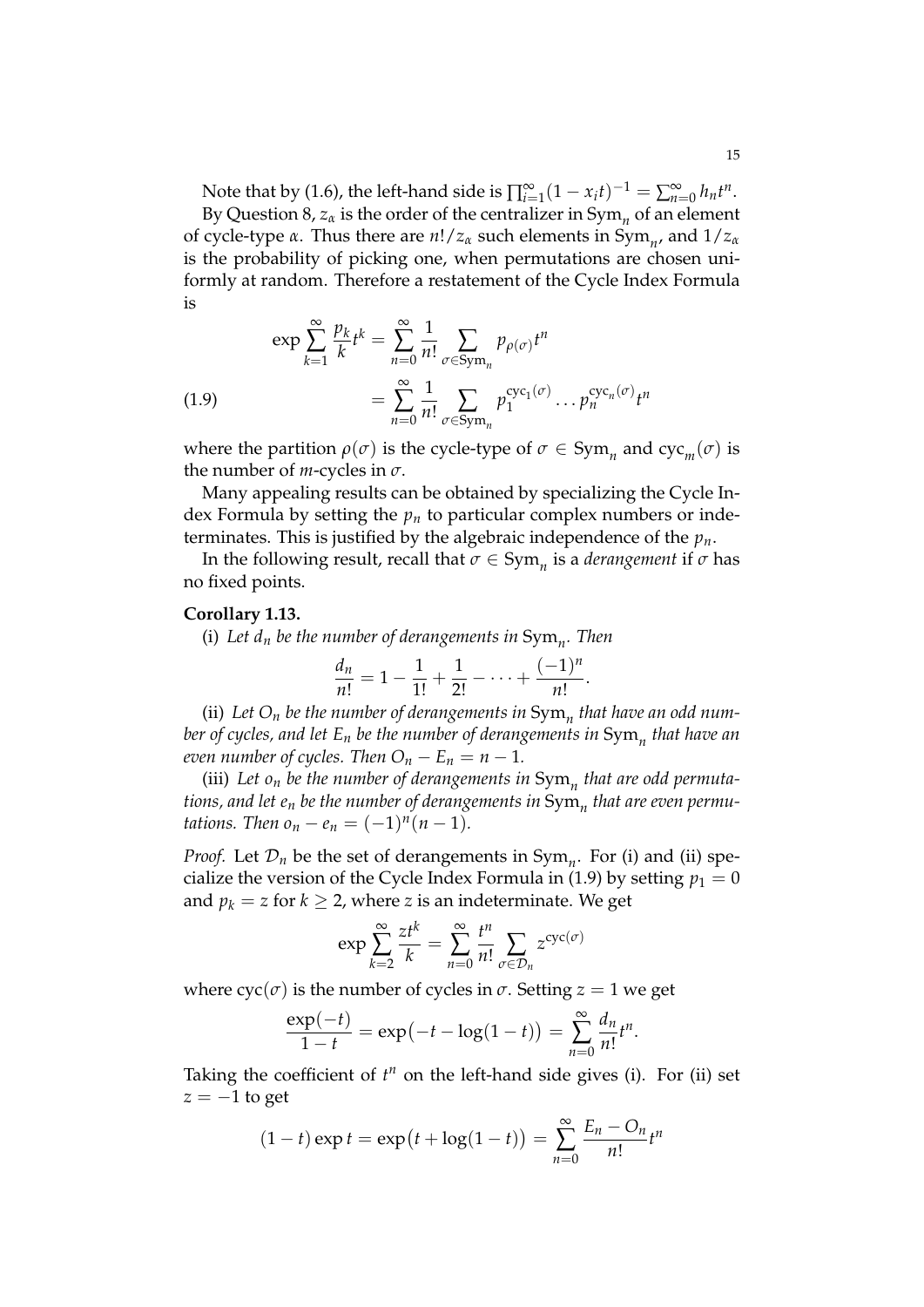and again take the coefficient of  $t^n$ . Part (iii) is left as an exercise: see Question 9.

1.12. **Asymptotics of cycles<sup>\*</sup>.** Treat the  $p_k$  in (1.9) as formal indeterminates. Observe that if we differentiate  $(1.9)$  with respect to  $p_m$  we obtain

$$
\frac{t^m}{m} \exp \sum_{k=1}^{\infty} \frac{p_k}{k} t^k = \sum_{n=0}^{\infty} \frac{t^n}{n!} \sum_{\sigma \in \text{Sym}_n} \text{cyc}_m(\sigma) p_m^{\text{cyc}_m(\sigma)-1} \prod_{k \neq m} p_k^{\text{cyc}_k(\sigma)}.
$$

Specialize by setting  $p_k$  to  $1$  for all  $k$  to get

$$
\frac{t^m}{m}\frac{1}{1-t} = \sum_{n=0}^{\infty} \frac{t^n}{n!} \sum_{\sigma \in \text{Sym}_n} \text{cyc}_m(\sigma).
$$

Taking the coefficient of  $t^n$ , we see that the mean number of *m*-cycles in a permutation in  $Sym_n$  is  $1/m$  if  $n \geq m$ , and otherwise zero.

More generally, let  $\beta$  be a composition and set  $b = \beta_1 + 2\beta_2 + \cdots$ . Differentiate the identity above  $\beta_m$  times with respect to  $p_m$ , for each  $m$ , to obtain

$$
\frac{t^b}{\prod_{m\in\mathbf{N}}m^{\beta_m}}\exp\sum_{k=1}^{\infty}\frac{p_k}{k}t^k
$$
\n
$$
=\sum_{n=0}^{\infty}\frac{t^n}{n!}\sum_{\sigma\in\text{Sym}_n}\prod_{m\in\mathbf{N}}\beta_m!\left(\frac{\text{cyc}_m(\sigma)}{\beta_m}\right)\prod_{k\in\mathbf{N}}p_k^{\text{cyc}_k(\sigma)-\beta_k}.
$$

Specialize by setting  $p_k = 1$  for all *k* to get

$$
\frac{t^b}{\prod_{m\in\mathbf{N}}m^{\beta_m}}\frac{1}{1-t}=\sum_{n=0}^{\infty}\frac{t^n}{n!}\sum_{\sigma\in\text{Sym}_n}\prod_{m\in\mathbf{N}}\beta_m!\binom{\text{cyc}_m(\sigma)}{\beta_m}.
$$

Taking the coefficient of  $t^n$  it follows that

(1.10) 
$$
\mathbf{E}\Big[\prod_{m\in\mathbf{N}}\binom{\operatorname{cyc}_m(\sigma)}{\beta_m}\Big]=\frac{1}{z_{(1^{\beta_1},2^{\beta_2},\dots)}}\quad\text{for all }n\geq b
$$

where the expected value is taken over all permutations  $\sigma \in \text{Sym}_{n}$ , chosen uniformly at random. (Here (1<sup>β</sup>1,2<sup>β</sup>2,...) denotes the partition with exactly  $\beta_m$  parts of size *m*, for each  $m \in \mathbb{N}$ .)

Below we write  $\text{cyc}_m^{(n)}(\sigma)$  for  $\text{cyc}_m(\sigma)$  when  $\sigma \in \text{Sym}_n$ .

**Theorem 1.14** (Goncharov). As  $n \to \infty$  the random variables  $\text{cyc}_{m}^{(n)}$  con*verge to independent Poisson random variables with mean* 1/*m.*

*Outline proof.* The binomial moments of a Poisson random variable *X* with mean  $\gamma$  are  $\mathbf{E}[(\frac{X}{r})]$  $\left[\gamma^X(r)\right] = \gamma^r/r!$ . Let  $C_m$  for  $m \in \mathbb{N}$  be independent Poisson random variables with mean 1/*m*. By independence we have

$$
\mathbf{E}\Big[\prod_{m\in\mathbf{N}}\binom{C_m}{\beta_m}\Big]=\frac{1}{z_{(1^{\beta_1},2^{\beta_2},\dots)}}
$$

16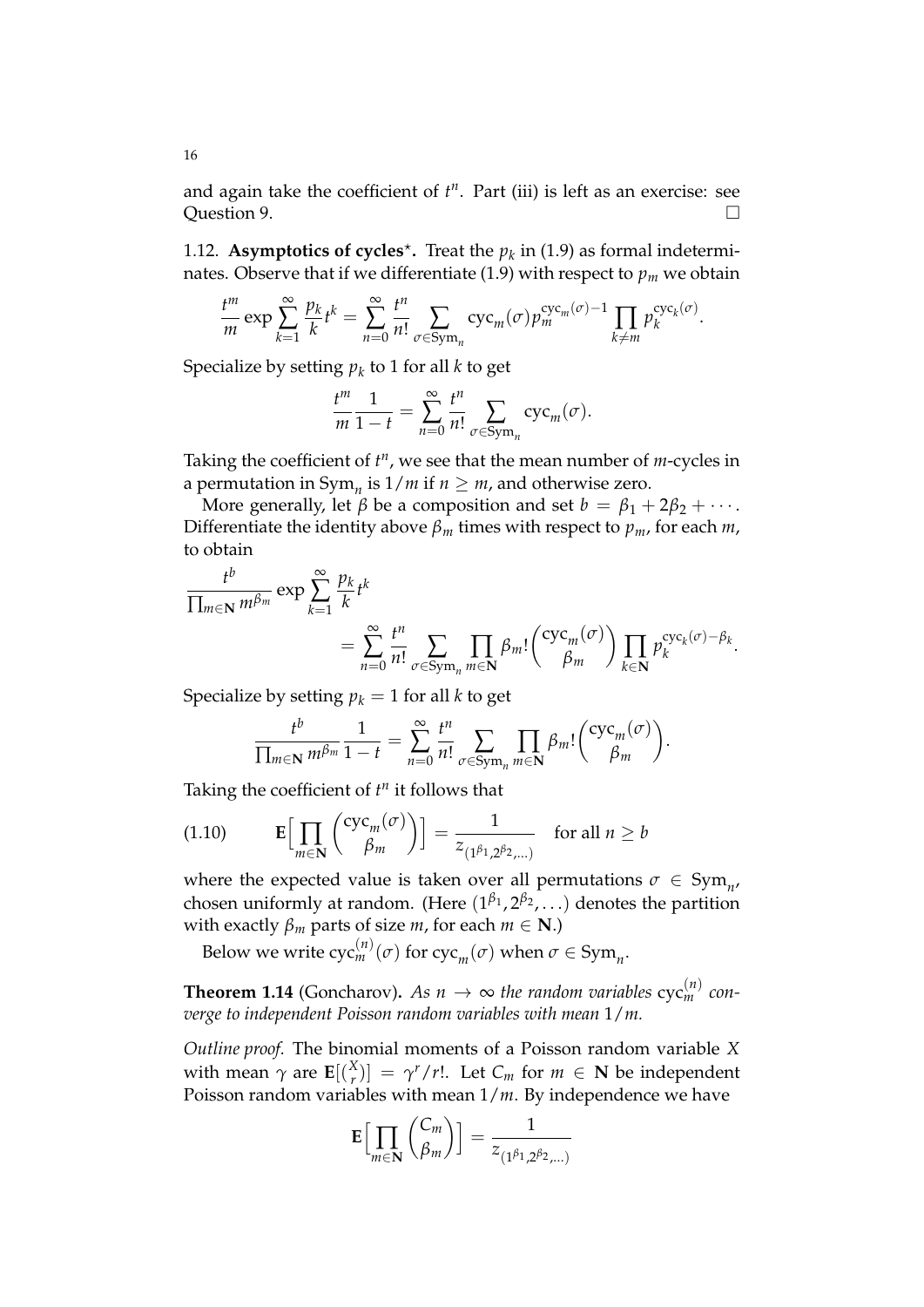for all compositions *β* of *n*. Comparing with (1.10) we see that if *β* is a composition of *b* then

$$
\mathbf{E}\Big[\prod_{m\in\mathbf{N}}C_m^{\beta_m}\Big]=\mathbf{E}\Big[\prod_{m\in\mathbf{N}}(\mathrm{cyc}_m^{(n)})^{\beta_m}\Big]\quad\text{for all }n\geq b.
$$

It follows that the moments of the  $\operatorname{cyc}^{(n)}_m(\sigma)$  converge to the moments of the  $C_m$  as *n* → ∞. This implies convergence in joint distribution.  $□$ 

1.13. **Schur functions.** Recall that [*λ*] denotes the Young diagram of a partition *λ*: formally this is the set of *boxes*  $\{(i, j) : 1 \le i \le \ell(\lambda), 1 \le j \le \ell(\lambda)\}$ *λi*}.

**Definition 1.15.** Let *λ* be a partition of *n*. A *λ-tableau* (or *tableau of shape λ*) is a function  $[λ] \rightarrow \mathbf{N}$ . To draw a *λ*-tableau *t*, draw the Young diagram of  $\lambda$  and, for each  $(i, j) \in [\lambda]$ , put  $t(i, j)$  inside the corresponding box. A *λ*-tableau is *semistandard* if its rows are weakly increasing (from left to right) and its columns are strictly increasing (from top to bottom). Let SSYT(*λ*) be the set of all semistandard *λ*-tableaux. Given a  $\lambda$ -tableau *t*, let  $c_k(t) = |\{(i,j) \in [\lambda] : t(i,j) = k\}|$ . The *content* of *t* is the composition  $(c_1(t), c_2(t), \ldots)$ . For *α* a composition of *n*, let SSYT( $\lambda$ ,  $\alpha$ ) be the set of semistandard *λ*-tableaux with content *α*. Define

$$
x^t = x_1^{c_1(t)} x_2^{c_2(t)} \dots
$$

The *Schur function s<sup>λ</sup>* is then defined by

$$
s_{\lambda} = \sum_{t \in \text{SSYT}(\lambda)} x^{t}.
$$

For example,

$$
s_{(3)} = x^{\boxed{1\,1\,1}} + x^{\boxed{1\,1\,2}} + x^{\boxed{1\,2\,1\,2}} + x^{\boxed{1\,2\,1\,3}} + \cdots
$$
  
=  $x_1^3 + x_1^2 x_2 + x_1 x_2^2 + x_1 x_2 x_3 + \cdots$   
=  $\text{mon}_{(3)} + \text{mon}_{(2,1)} + \text{mon}_{(1,1,1)}.$ 

Notice that if we specialize to three variables then  $x^t = 0$  whenever  $t$ has an entry strictly greater than 3. So

$$
s_{(2,1)}(x_1, x_2, x_3)
$$
  
=  $x^{\frac{1}{2}} + x^{\frac{1}{3}} + x^{\frac{1}{2}} + x^{\frac{1}{2}} + x^{\frac{1}{3}} + x^{\frac{1}{3}} + x^{\frac{1}{3}} + x^{\frac{1}{3}} + x^{\frac{2}{2}} + x^{\frac{2}{3}}$   
=  $x_1^2 x_2 + x_1^2 x_3 + x_1 x_2^2 + x_1 x_2 x_3 + x_1 x_2 x_3 + x_1 x_3^2 + x_2^2 x_3 + x_2 x_3^2$   
=  $mon_{(2,1)}(x_1, x_2, x_3) + 2mon_{(1,1,1)}(x_1, x_2, x_3).$ 

Since  $ev_3: \Lambda_3 \to \mathbb{C}[x_1, x_2, x_3]^{Sym_3}$  is injective, it follows, on the assumption that  $s_{(2,1)}$  is a symmetric function, that  $s_{(2,1)} = \text{mon}_{(2,1)} +$  $2$ mon $_{(1,1,1)}$ .

**Lemma 1.16.** *Let*  $n \in \mathbb{N}$ *. Then*  $s_{(n)} = h_n$  *and*  $s_{(1^n)} = e_n$ *.*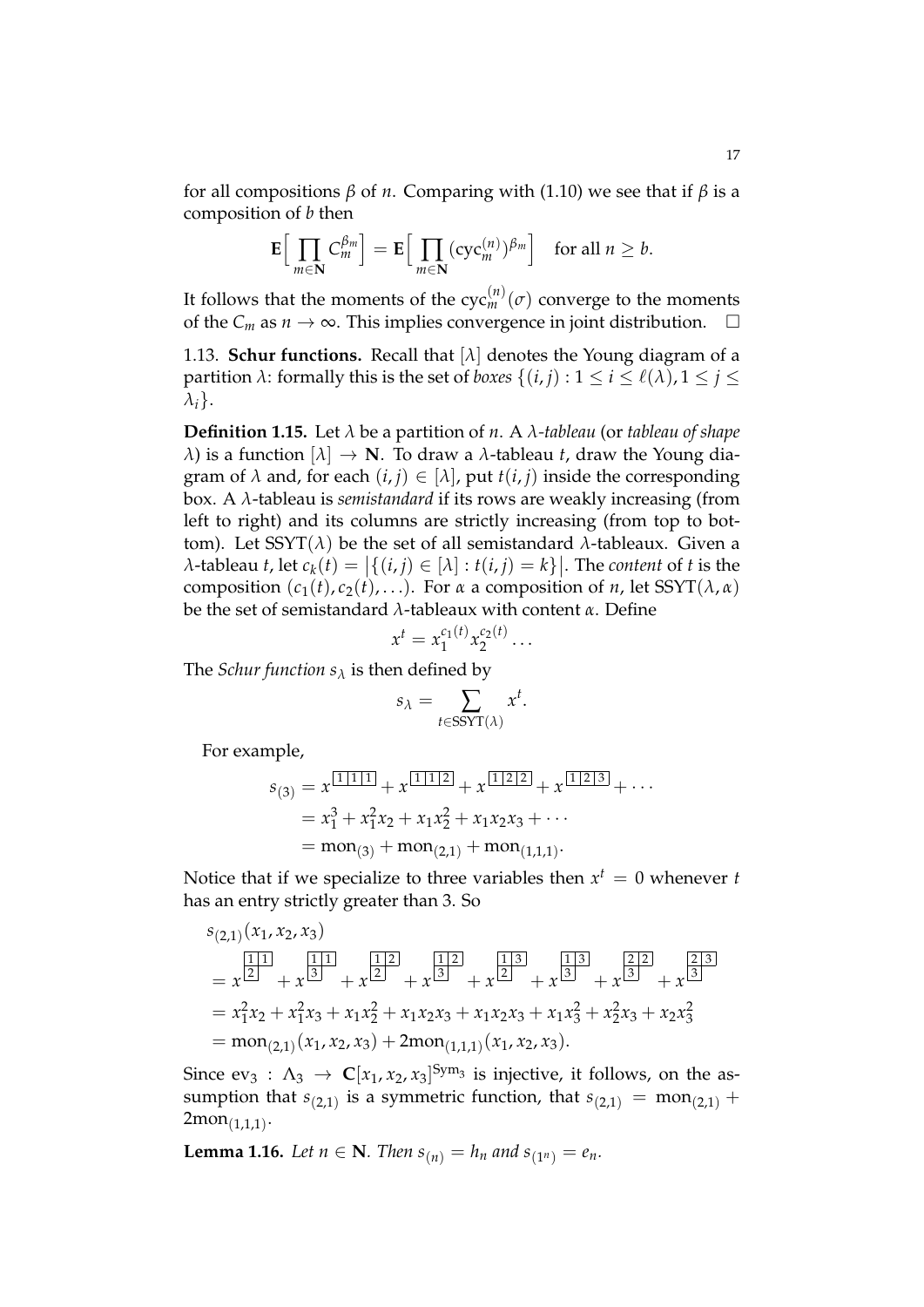Note that in every case seen so far  $s_\lambda$  is a symmetric function. This is not obvious from our definition, but has a beautiful short proof due to Bender and Knuth.

# **Proposition 1.17.** *The Schur functions are symmetric functions.*

*Proof.* Let  $\lambda$  be a partition and let  $i \in \mathbb{N}$ . It suffices to define an involution BK : SSYT $(\lambda) \rightarrow \text{SSYT}(\lambda)$  such that  $x^{\text{BK}(t)} = x^t(i, i + 1)$ . (More explicitly, if  $x^t = gx_i^c x_{i+1}^d$  where *g* is a monomial not involving  $x_i$  or  $x_{i+1}$ , then  $x^{\text{BK}(t)} = gx_i^d x_{i+1}^c$ .) For it then follows that

$$
s_{\lambda} = \sum_{t \in \text{SSYT}(\lambda)} x^{t} = \sum_{t \in \text{SSYT}(\lambda)} x^{\text{BK}(t)} = \sum_{t \in \text{SSYT}(\lambda)} x^{t}(i, i+1) = s_{\lambda}(i, i+1)
$$

and so  $s_\lambda$  is invariant under all transpositions, and so invariant under all finitary permutations (i.e. permutations fixing all but finitely many elements of **N**). It is an easy exercise to show that if  $f \in \mathbb{C}[x_1, x_2, \ldots]$  is fixed by all finitary permutations then  $f \in \Lambda$ . Therefore  $s_{\lambda} \in \Lambda$ .

Let  $t \in \text{SSYT}(\lambda)$ . With minor changes for the top and bottom rows, the *i*s and  $(i + 1)$ s in *t* in each row of *t* are arranged as shown below:

|  |                            |  |  |  |  | $\langle i  $ $i   \dots   i  $ |
|--|----------------------------|--|--|--|--|---------------------------------|
|  |                            |  |  |  |  |                                 |
|  | $ i+1  \cdots  i+1  > i+1$ |  |  |  |  |                                 |

Define BK(*t*) by replacing the *a* is and *b*  $(i + 1)$ s in the middle part of each row with *b* is and  $a(i+1)$ s. The new tableau clearly has weakly increasing rows, and the columns are strictly increasing because the entries below the middle part are  $> i + 1$  and the entries above the middle  $\Box$  part are  $\lt i$ .

It follows that if  $\lambda$  is a partition of *n* then

(1.11) 
$$
s_{\lambda} = \sum_{\mu \vdash n} |SSYT(\lambda, \mu)| \text{mon}_{\mu}.
$$

By Question 11, SSYT $(\lambda, \mu) = \emptyset$  unless  $\lambda \geq \mu$ . Moreover  $|SSYT(\lambda, \lambda)| =$ 1. By the standard argument it follows that  $\{s_\lambda : \lambda \vdash n\}$  is a basis for Λ*n*. An alternative proof of this fundamental result is given in §2. We remark that the *Kostka Numbers*  $K_{\lambda\mu}$  are defined by  $K_{\lambda\mu} = |SSYT(\lambda,\mu)|$ .

## 2. THE JACOBI–TRUDI IDENTITY

In this section we shall see how to express the Schur functions in the basis of complete homogeneous symmetric functions.

**Lecture 4**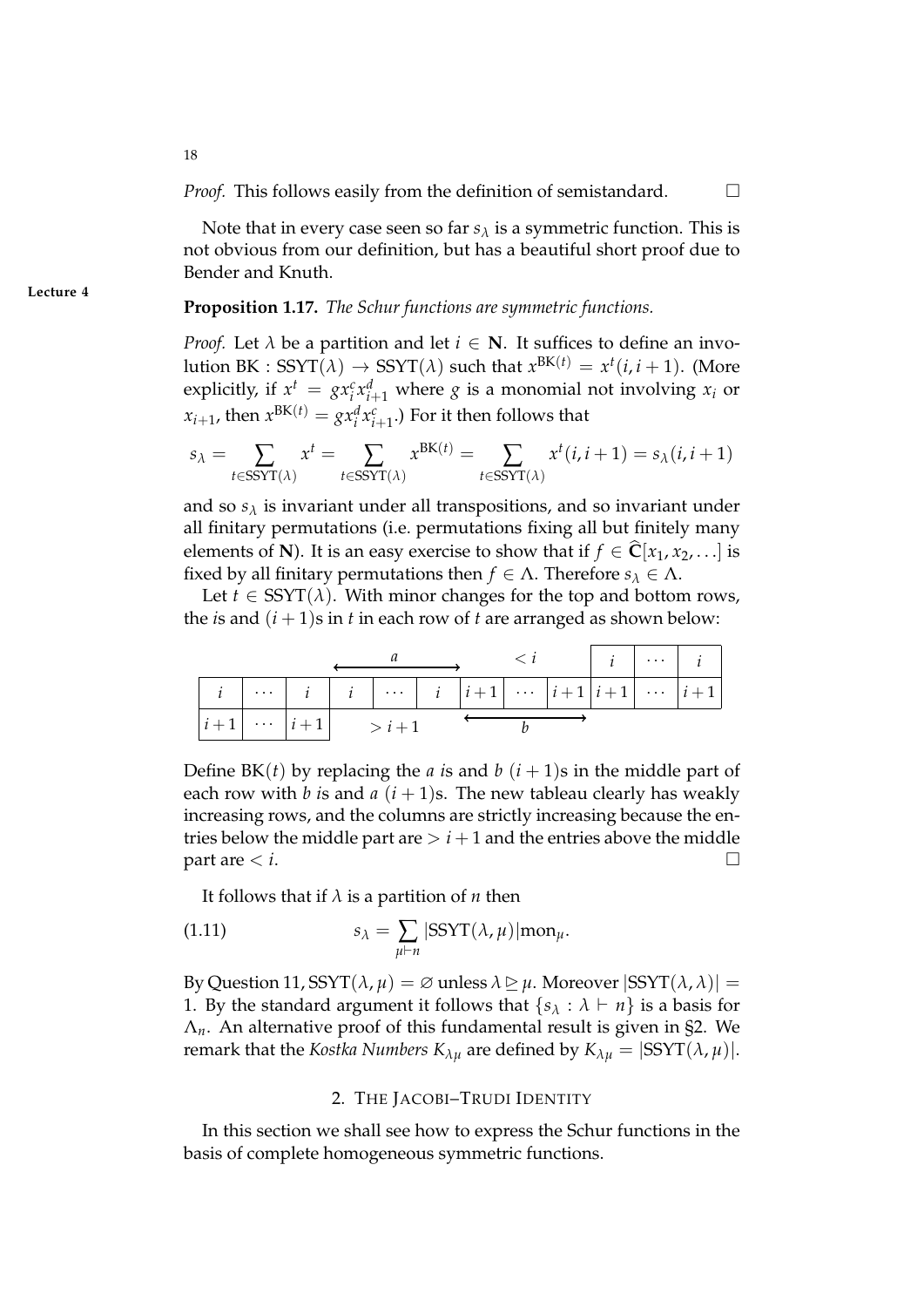**Theorem 2.1** (Jacobi–Trudi Identity). Let  $\lambda$  be a partition of n and let  $M \geq$  $\ell(\lambda)$ *. Then* 

$$
s_{\lambda} = \det \begin{pmatrix} h_{\lambda_1} & h_{\lambda_1+1} & \cdots & h_{\lambda_1+(M-1)} \\ h_{\lambda_2-1} & h_{\lambda_2} & \cdots & h_{\lambda_2+(M-2)} \\ \vdots & \vdots & \ddots & \vdots \\ h_{\lambda_M-(M-1)} & h_{\lambda_M-(M-2)} & \cdots & h_{\lambda_M} \end{pmatrix}
$$

*where we set*  $h_r = 0$  *if*  $r < 0$ *.* 

We offer a 'proof by example' that shows all the main features of the general proof, outlined in Question 12.

**Example 2.2.** Take  $\lambda = (5, 3, 3)$  and  $M = 3$ . We prove that the Jacobi-Trudi Identity holds for  $s_\lambda$  when both sides are evaluated at  $x_1, \ldots, x_5$ . Let  $B_i = (3 - i + \lambda_i, 5)$  for  $i \in \{1, 2, 3\}$ . Consider the diagram below.



By a *path* we mean a sequence of unit steps, each either east or north. Marked on the grid is a triple of paths  $(P_3, P_2, P_1)$  such that  $P_i$  goes from  $(3 - i, 1)$  to  $B_i$  for each *i*. (Note that  $B_3$  is strictly left of  $B_2$ , which is strictly left of *B*<sub>1</sub>; this remains true in the general case where  $B_i = (M (i + \lambda_i, 5)$ , for each *i*.) Let S be the set of all such triples, like the one shown above, where no two paths intersect.

*Claim.* The map sending the (5,3,3)-tableau *t* with entries  $a_1 \leq \ldots \leq a_n$  $a_{\lambda_i}$  in row *i* to the triple  $(P_3, P_2, P_1)$  where  $P_i$  has horizontal steps at heights  $a_1, \ldots, a_{\lambda_i}$  is a bijection between the set of semistandard  $(5, 3, 3)$ tableaux with entries from  $\{1, 2, 3, 4, 5\}$  and S.

*Proof.* Let  $(P_3, P_2, P_1)$  correspond to the tableau *t*. Suppose paths  $P_i$  and *P*<sub>*i*+1</sub> meet, for the first time, at  $(a, b)$ . Then  $P$ <sup>*i*+1</sup> goes from  $(a - 1, b)$ to  $(a, b)$ , say in its *r*th rightward step, and  $P_i$  goes from  $(a, b - 1)$  to  $(a, b)$  and makes its *r*th rightward step at  $(a, c)$  for some  $c \geq b$ . Hence  $t(i, r) = c > b = t(i + 1, r)$ , so *t* is not semistandard. The converse is similar and is left as an exercise.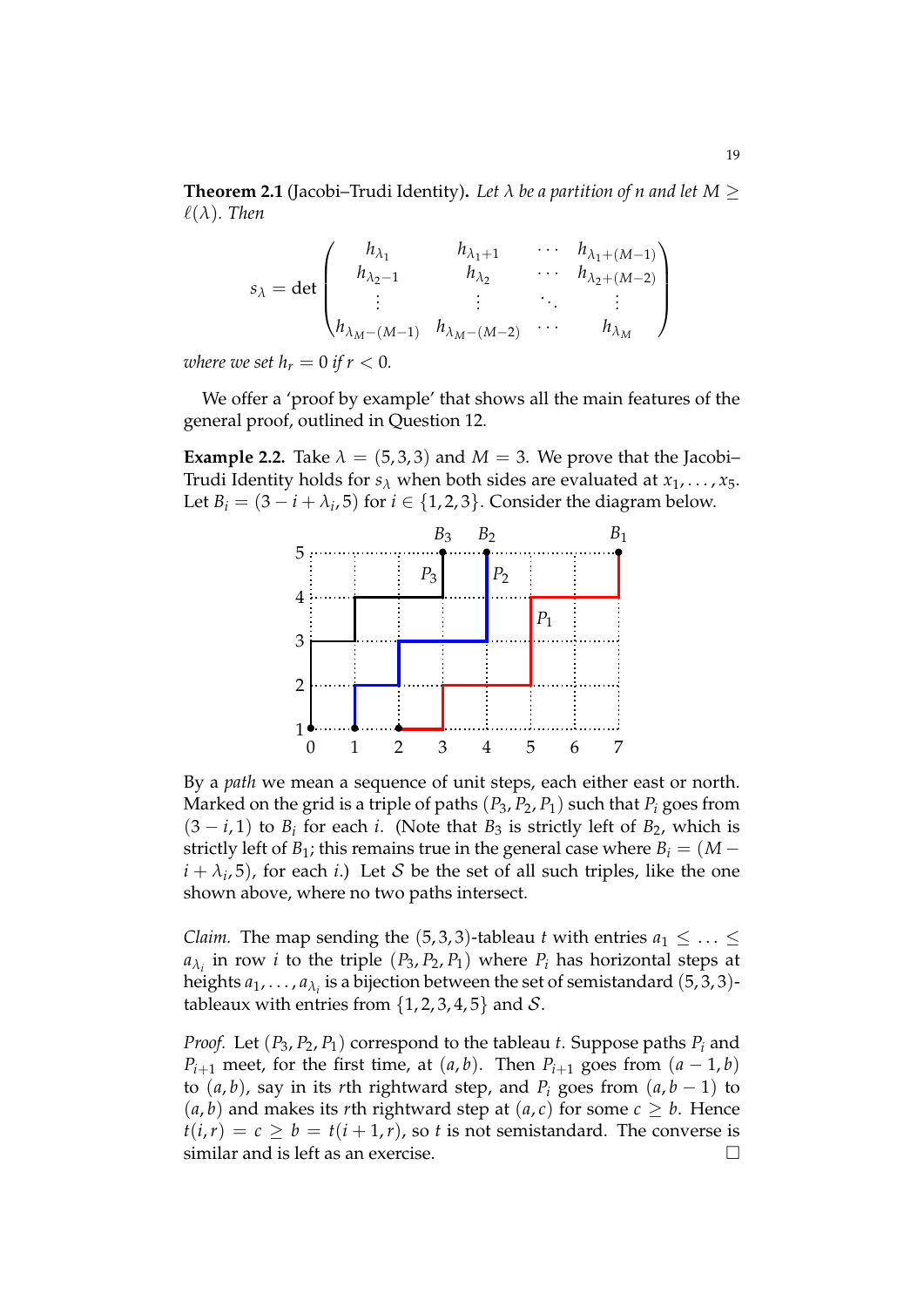Let A be the set of all triples of paths  $(P_3, P_2, P_1)$  such that  $P_i$  goes from  $(3 - i, 1)$  to  $B_{i\tau}$  for some permutation  $\tau \in Sym_3$ . We now allow paths to intersect: if  $\tau \neq id$  then at least one intersection is inevitable. An example where  $\tau = (1, 2)$  is shown below.



Define the *weight* of a path  $P_i$  with horizontal steps at heights  $h_1, \ldots, h_r$ by  $\text{wt}(P_i) = x_{h_1} \ldots x_{h_r}$ . Thus the path  $P_2$  from  $(1,1)$  to  $(7,5)$  drawn in blue above has weight  $x_2 x_3^2 x_4 x_5^2$ . Define the *weight* of a triple  $(P_3, P_2, P_1)$ by  $wt(P_3, P_2, P_1) = wt(P_3) wt(P_2) wt(P_1)$ . Define the *sign* of a triple  $(P_3, P_2, P_1)$  where each  $P_i$  ends at  $B_{i\tau}$  to be  $sgn(\tau)$ . For the triple shown above we have  $\text{wt}(P_3, P_2, P_1) = x_1x_2x_3^3x_4^4x_5^2$  and  $\text{sgn}(P_3, P_2, P_1) = -1$ .

The previous claim shows that

(2.1) 
$$
\text{ev}_{5} s_{\lambda} = \sum_{t} x^{t} = \sum_{(P_{3}, P_{2}, P_{1}) \in S} \text{wt}(P_{3}, P_{2}, P_{1})
$$

where the middle sum is over all semistandard *λ*-tableaux with entries from  $\{1, 2, 3, 4, 5\}.$ 

*Claim.* Let  $P \in \mathcal{A} \backslash \mathcal{S}$ . Choose *i* minimal so that  $P_i$  meets another path. Follow  $P_i$ , starting at  $(M-i,1)$  and stepping up and right, until it meets another path, at a point  $(a, b)$ . Let *j* be maximal such that  $P_i$  passes through  $(a, b)$ . Let  $\overline{P}_i$  agree with  $P_i$  until this intersection and then follow *P<sup>j</sup>* . Similarly let *P<sup>j</sup>* agree with *P<sup>j</sup>* until this intersection and then follow  $P_i$ . Let  $\overline{P}_k = P_k$  if  $k \neq i, j$ . Define  $J : \mathcal{A} \to \mathcal{A}$  by

$$
J(P_3, P_2, P_1) = \begin{cases} (\overline{P}_3, \overline{P}_2, \overline{P}_1) & \text{if } (P_3, P_2, P_1) \in \mathcal{A} \setminus \mathcal{S} \\ (P_3, P_2, P_1) & \text{otherwise.} \end{cases}
$$

Then *J* is a weight-preserving involution on A fixing exactly the triples in S. Moreover, *J* is sign-reversing on  $A \setminus S$ .

*Proof.* Let  $(P_3, P_2, P_1) \in A \setminus S$  and let *i* and *j* be as above. In  $(\overline{P_3}, \overline{P_2}, \overline{P_1})$ , the positions of intersections do not change; the paths involved in each intersection change only when one or both was originally *P<sup>i</sup>* or *P<sup>j</sup>* and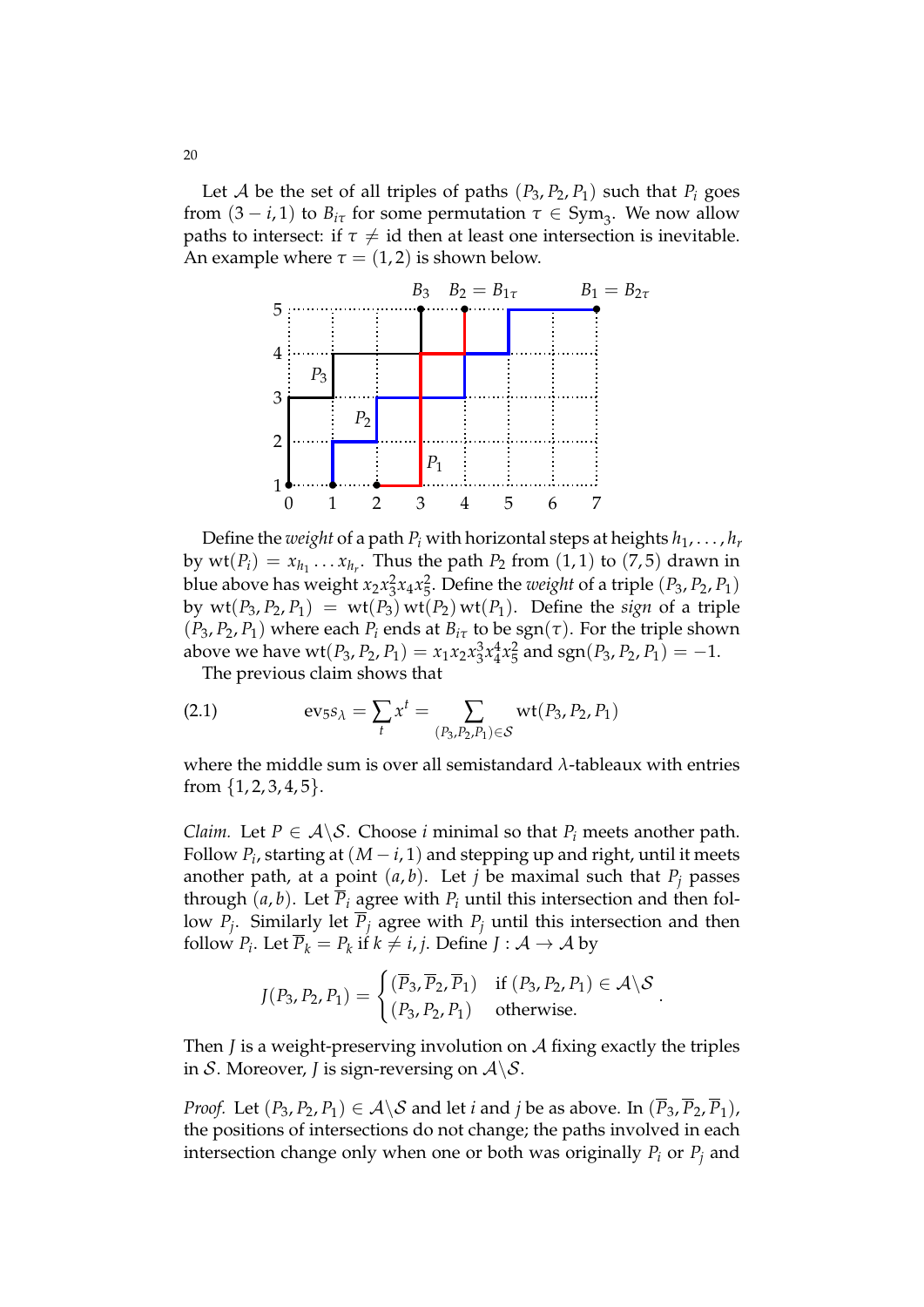afterwards  $P_i$  or  $P_j$ . Therefore *i* is still minimal such that  $P_i$  meets another path, the first intersection point is still (*a*, *b*), and *j* is still maximal such that  $\overline{P}_i$  passes through  $(a, b)$ .

Hence *J* is an involution. If  $\tau$  is the permutation for  $(P_3, P_2, P_1)$  then, since the final destinations of the paths starting at  $(M - i, 1)$  and  $(M - j)$ *j*, 1) are swapped,  $(i, j)$ *τ* is the permutation for  $(\overline{P}_3, \overline{P}_2, \overline{P}_1)$ . Hence *J* is sign-reversing on  $A \setminus S$ . Since the right steps in *P*<sub>3</sub>, *P*<sub>2</sub>, *P*<sub>1</sub> and  $\overline{P}_3$ ,  $\overline{P}_2$ ,  $\overline{P}_1$ occur at the same heights, *J* is weight-preserving.

For example, let  $(P_3, P_2, P_1)$  be the intersecting paths above. The image  $(\overline{P}_3, \overline{P}_2, \overline{P}_1)$  under *J* is shown below. We have  $i = 1$ ,  $j = 2$  and  $(a, b) = (3, 3).$ 



By pairing up  $(P_3, P_2, P_1)$  and  $J(P_3, P_2, P_1)$  for each  $(P_3, P_2, P_1) \in \mathcal{A} \backslash \mathcal{S}$ , and observing that their contributions to the left-hand side of the equation below cancel, we get

$$
\sum_{(P_3,P_2,P_1)\in\mathcal{A}} \mathrm{wt}(P_3,P_2,P_1)\, \mathrm{sgn}(P_3,P_2,P_1) = \sum_{(P_3,P_2,P_1)\in\mathcal{S}} \mathrm{wt}(P_3,P_2,P_1).
$$

The right-hand side is  $ev_5s_\lambda$  by (2.1). So to complete the proof, we need to show that

$$
\sum_{(P_3, P_2, P_1) \in \mathcal{A}} \text{wt}(P_3, P_2, P_1) \text{sgn}(P_3, P_2, P_1) = \text{ev}_5 \det \begin{pmatrix} h_5 & h_6 & h_7 \\ h_2 & h_3 & h_4 \\ h_1 & h_2 & h_3 \end{pmatrix}
$$
  
=  $\text{ev}_5(h_{(5,3,3)} - h_{(5,2,4)} + h_{(1,6,4)} - h_{(2,6,3)} + h_{(2,2,7)} - h_{(1,3,7)}).$ 

This is easily checked: for example, the summand  $h_{(2,6,3)} = h_{(6,3,2)}$  enumerates the weighted paths from  $(2, 1)$  to  $(4, 5)$ ,  $(1, 1)$  to  $(7, 5)$  and  $(0, 1)$ to  $(3, 5)$ , with 2, 6 and 3 steps right, respectively.

The general result on how summands in the expansion of the determinant correspond to path tuples can be guessed from this example: see Question 12. See also Lemma 4.9 and the following remark for the connection with the dot action.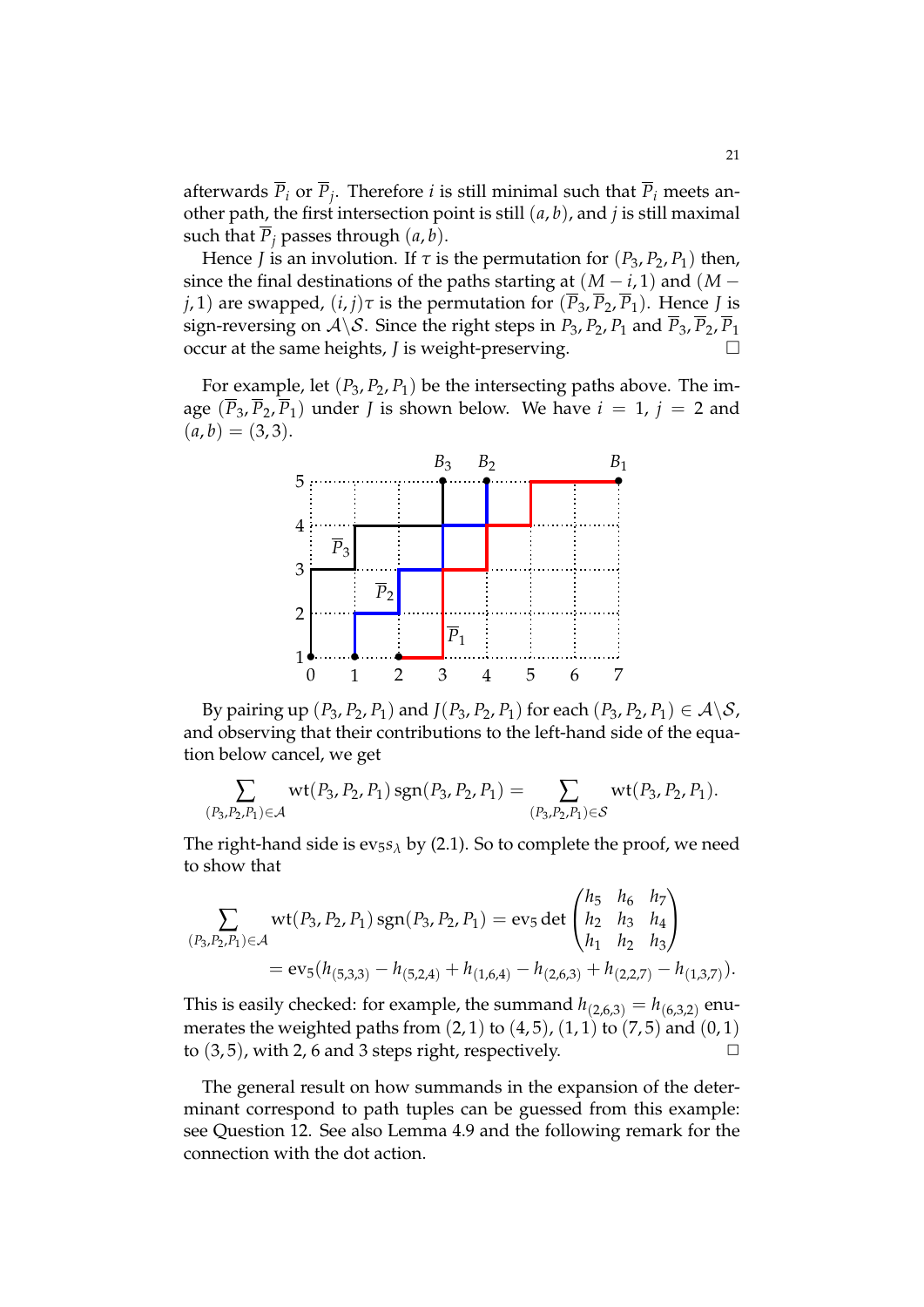An immediate corollary of Theorem 2.1 is a proof (independent of Proposition 1.17) that Schur functions are symmetric functions. We also get the following result.

**Lecture 5 Corollary 2.3.** *Let*  $n \in \mathbb{N}_0$ *. There exist*  $L_{\lambda\mu} \in \mathbb{Z}$  *for*  $\lambda$ *,*  $\mu \vdash n$  *such that* 

$$
s_{\lambda} = \sum_{\mu \vdash n} L_{\lambda \mu} h_{\mu}.
$$

*Moreover*  $L_{\lambda u} = 0$  *unless*  $\mu \geq \lambda$  *and*  $L_{\lambda \lambda} = 1$  *for all*  $\lambda$  *and*  $\mu$ *.* 

*Proof.* Let  $\ell(\lambda) = M$ . Suppose we expand the determinant of the  $M \times M$ matrix in the Jacobi–Trudi Identity for  $s_\lambda$  by taking  $h_{\lambda_i-i+c_i}$  from row *i*. This gives a contribution to the coefficient of  $h_\mu$  where  $\mu$  is the partition obtained by rearranging the entries of  $(\lambda_1 - 1 + c_1, ..., \lambda_M - M + c_M)$ into decreasing order. We have

$$
\sum_{i=1}^{j} \mu_i \ge \sum_{i=1}^{j} (\lambda_i - i + c_i) = \sum_{i=1}^{j} \lambda_i + \sum_{i=1}^{j} (c_i - i) \ge \sum_{i=1}^{j} \lambda_i
$$

where the final inequality holds because  $\{c_1, \ldots, c_M\} = \{1, \ldots, M\}.$ Hence  $\mu \ge \lambda$ . Moreover, if  $\mu = \lambda$  then  $c_i = i$  for each *i* (since if *j* is minimal such that *c*<sup>*j*</sup> > *j* then we have strict inequality above) and so  $L_{33} = 1$ .  $L_{\lambda\lambda} = 1.$ 

The matrix expressing the  $s_{\lambda}$  for  $\lambda$  a partition of *n* in the basis  $\{h_{\mu}$ :  $\mu \vdash n$ } of  $\Lambda_n$  is therefore triangular with diagonal entries 1. It follows, by the usual argument, that  $\{s_\lambda : \lambda \vdash n\}$  is a basis for  $\Lambda_n$ . (A more standard proof using the monomial basis was indicated at the end of §1.13.)

**Corollary 2.4.** *Let*  $0 \le m \le n/2$ *. Then* 

(i) 
$$
s_{(n-m,m)} = h_{(n-m,m)} - h_{(n-m+1,m-1)}
$$
,  
(ii)  $h_{(n-m,m)} = s_{(n-m,m)} + \cdots + s_{(n-1,1)} + s_{(n)}$ .

*Proof.* By the Jacobi–Trudi Identity we have

$$
s_{(n-m,m)} = \det \begin{pmatrix} h_{n-m} & h_{n-m+1} \\ h_{m-1} & h_m \end{pmatrix} = h_{(n-m,m)} - h_{(n-m+1,m-1)}.
$$

This proves (i). Part (ii) then follows by induction, using  $s_{(n)} = h_{(n)}$  for the base case.  $\Box$ 

#### 3. ANTISYMMETRIC FUNCTIONS AND THE ABACUS

Fix  $N \in \mathbb{N}$  throughout this section. We define an *N-strict partition* to be a partition  $(\beta_1, \ldots, \beta_N)$  such that  $\ell(\beta) \leq N$  and  $\beta_1 > \ldots > \beta_N$ . Thus the partition  $(4, 2, 1, 0, ...)$  is 3-strict and 4-strict. We write  $\beta \vdash_N n$  to denote that *β* is an *N*-strict partition of *n*.

22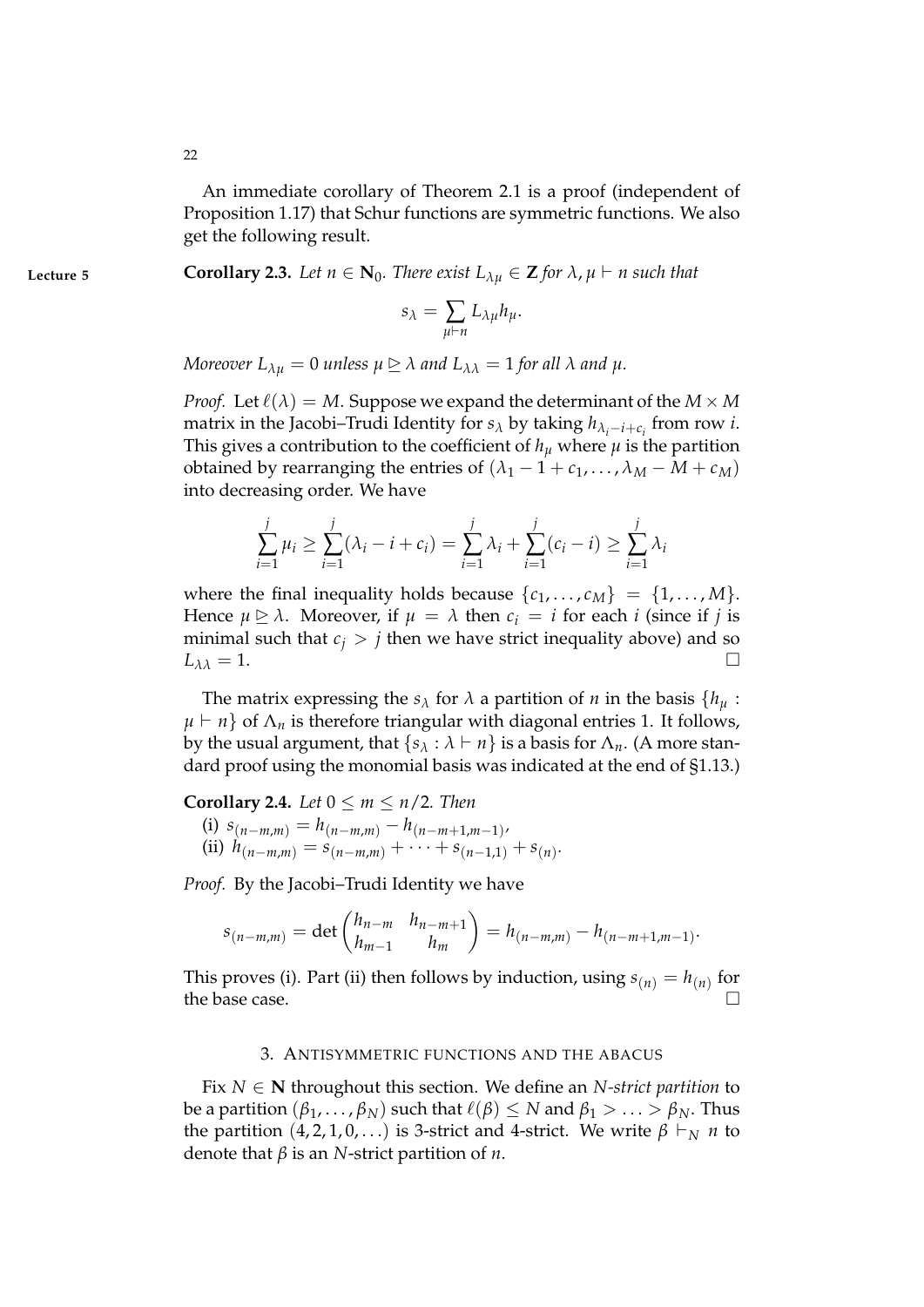## 3.1. **Antisymmetric functions.** Let

$$
\Gamma = \{ f \in \mathbf{C}[x_1,\ldots,x_N] : f\sigma = f \operatorname{sgn}(\sigma) \text{ for all } \sigma \in \operatorname{Sym}_N \}.
$$

Let  $\Gamma_n = \{f \in \Gamma : f \text{ is homogeneous of degree } n\}$  and note that  $\Gamma =$ L *n*∈**N**<sup>0</sup> Γ*n*. Given an *N*-strict partition *β* of *n*, we define

$$
a_{\beta} = \det \begin{pmatrix} x_1^{\beta_1} & \cdots & x_N^{\beta_1} \\ \vdots & \ddots & \vdots \\ x_1^{\beta_N} & \cdots & x_N^{\beta_N} \end{pmatrix}.
$$

Observe that

(3.1) 
$$
a_{\beta} = \sum_{\sigma \in \text{Sym}_N} x_1^{\beta_1} \dots x_N^{\beta_N} \sigma \, \text{sgn}(\sigma)
$$

so  $a_{\beta} \in \Gamma_n$ . Since the leading term (i.e. the lexicographically greatest monomial summand) in  $a_\beta$  is  $x^\beta$ , it follows that  $\{a_\beta:\beta\vdash_N n\}$  is a basis for Γ*n*. Define

(3.2) 
$$
\delta = (N-1, N-2, ..., 1, 0).
$$

Observe that if  $β \vdash_N n$  then  $β$  has *N* distinct parts (including perhaps 0) and so  $\beta - \delta$  is a partition. Hence the basis of  $\Gamma_n$  above is  $\{a_{\lambda+\delta}: |\lambda + \delta| \leq \delta \}$  $\delta$ | = *n*,  $\ell(\lambda) \leq N$  }.

If  $\beta$  is an  $N$ -strict partition then  $a_{\beta}$  specializes to  $0$  if we set  $x_i = x_j$  for distinct *i* and *j*. By unique factorization,  $a_{\beta}$  is divisible by  $\prod_{i < j} (x_i - x_j)$ . Then, as a special case of this remark,

$$
a_{\delta} = \det \begin{pmatrix} x_1^{N-1} & \dots & x_N^{N-1} \\ \vdots & \ddots & \vdots \\ x_1 & \dots & x_N \\ 1 & \dots & 1 \end{pmatrix}
$$

is divisible by  $\prod_{i < j} (x_i - x_j)$ . Since each  $x_i$  has degree  $N-1$  in the product, and also in  $a_{\delta}$ , and both the product and  $a_{\delta}$  have leading term  $x^{\delta}$ , equality holds. Therefore each  $a_{\beta}$  is divisible by  $a_{\delta}$  and  $a_{\lambda+\delta}/a_{\delta}$  is a non-zero polynomial for each  $\lambda$  with  $\ell(\lambda) \leq N$ .

**Remark 3.1.** We show in Theorem 4.10 that

(3.3) 
$$
\frac{a_{\lambda+\delta}}{a_{\delta}} = s_{\lambda}(x_1,\ldots,x_N)
$$

for any partition  $\lambda$  with  $\ell(\lambda) \leq N$ . For a slightly direct proof, in the spirit of this section, see Question 24.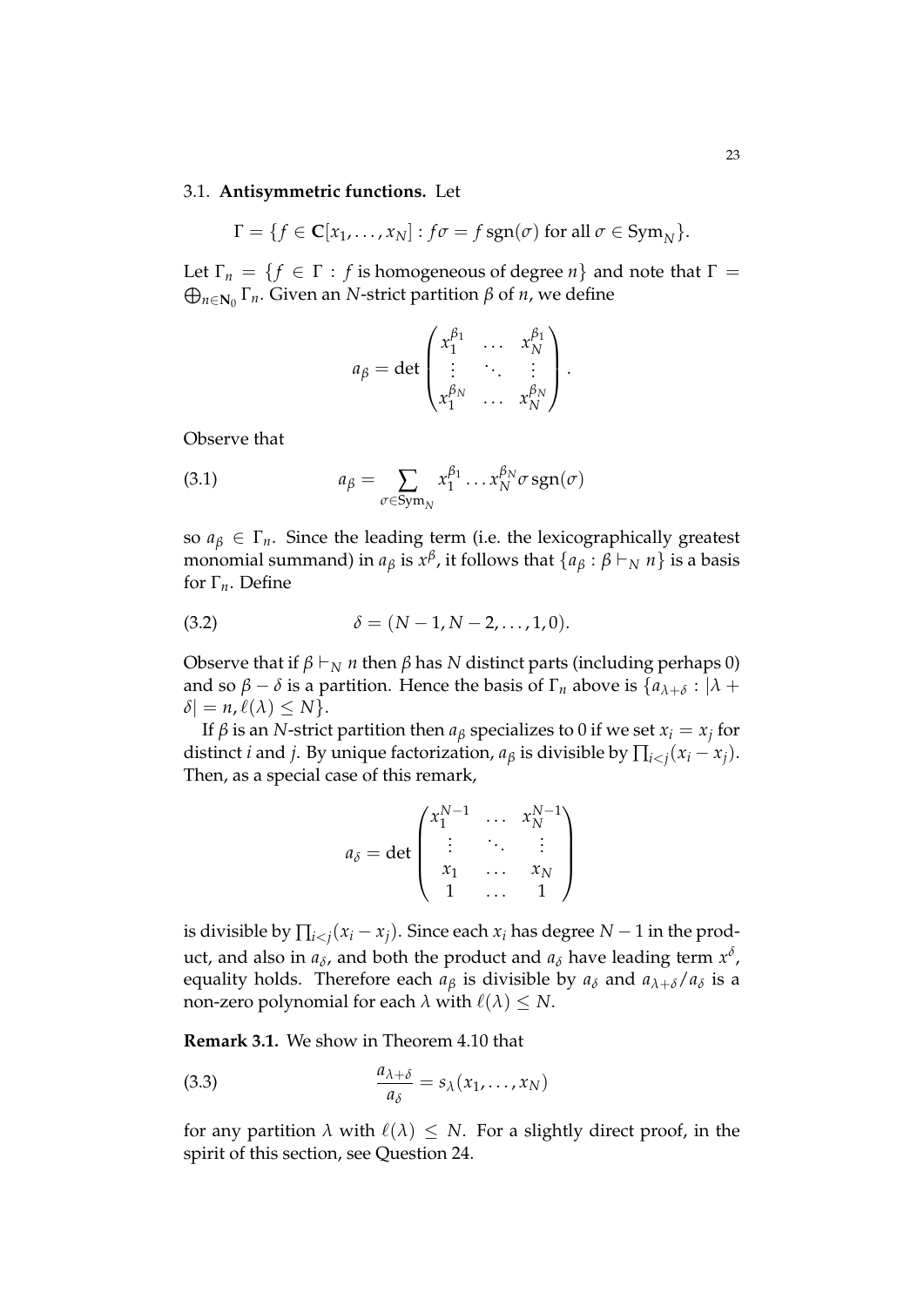3.2. **The abacus.** Let *λ* be a partition. The *rim* of *λ* consists of all boxes **Lecture 6**  $(i, j) \in [\lambda]$  such that  $(i + 1, j + 1) \notin [\lambda]$ . Imagine walking along the rim of  $\lambda$  (as drawn by geometric boxes), starting at the SW corner of the box  $(\lambda_1)$  $_1',$ 1) and ending at the NE corner of the box  $(1, \lambda_1)$ . For each step right, put a *gap* ◦, and for each step up, put a *bead* •. For example, the rim of  $(3,3,1)$  is encoded by  $\circ \bullet \circ \bullet \bullet$ , as shown below. (The corresponding walk from SW corner to NE corner is  $\rightarrow \uparrow \rightarrow \uparrow \uparrow$ .)



**Definition 3.2.** An *abacus* representing *λ* is any sequence obtained by taking the sequence of beads and gaps encoding the rim of  $\lambda$ , then prepending any number of beads, and appending any number of gaps. Beads before the first gap are said to be *initial*; gaps after the final bead are said to be *final*.

We number the positions in abaci from 0. For example the abacus •  $\circ \circ \circ \circ \bullet \bullet \circ \circ$  represents (3,3,1), and has beads in positions 0,2,5,6. The bead in position 0 is initial and the gaps in positions 7 and 8 are final. The abacus  $\bullet \bullet \circ \circ$  represents the empty partition  $\varnothing$ . Clearly a partition can be reconstructed from any of its abaci. The abacus representation for partitions is due to G. D. James: see [5, page 78] for a textbook account.

The following definition is key to the approach in this section. It is due to Loehr [8].

**Definition 3.3.** Let  $\lambda$  be a partition with  $\ell(\lambda) \leq N$ . Fix the unique abacus for *λ* with exactly *N* beads and no final gaps. A *labelled abacus* for  $\lambda$  is any sequence obtained from this abacus by replacing each gap with 0 and each bead with a unique element of  $\{1, \ldots, N\}$ . Let Abc $(\lambda)$ be the set of labelled abaci for *λ*.

The *N* relevant to  $\text{Abc}(\lambda)$  will always be clear from the context. We write labelled abaci as words, as shown in Example 3.4 immediately below. Let  $\lambda$  be a partition. The symmetric group  $\mathrm{Sym}_N$  acts transitively on  $\text{Abc}(\lambda)$  by

$$
(A\sigma)_i = \begin{cases} 0 & \text{if } A_i = 0\\ A_i\sigma & \text{if } A_i \neq 0. \end{cases}
$$

This action is free, i.e. the stabiliser of each labelled abacus is trivial. Let  $A(\lambda) \in \text{Abc}(\lambda)$  be the unique labelled abacus whose non-zero entries are decreasing.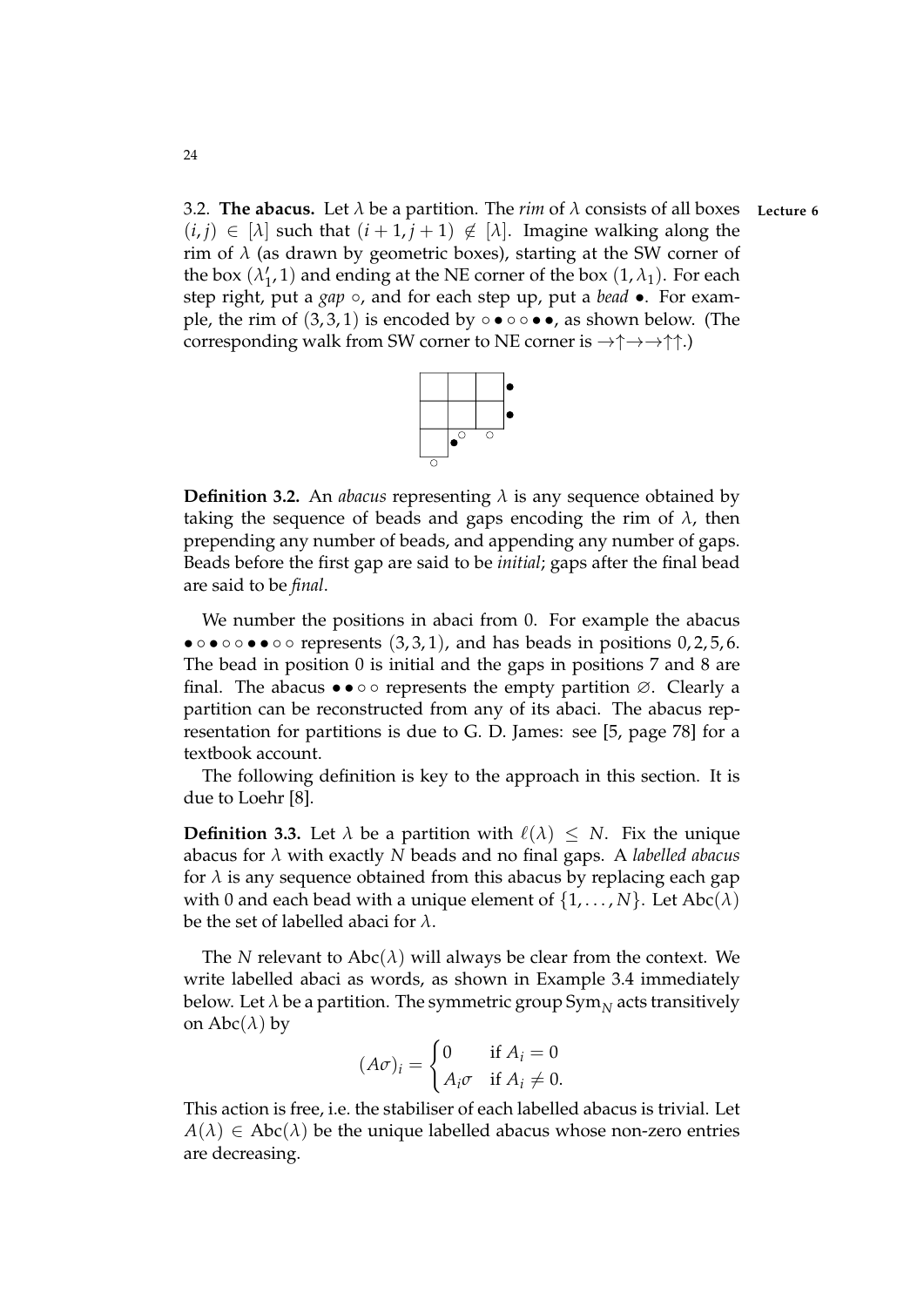**Example 3.4.** Let  $N = 3$ . The unique 3 bead abacus for  $(3, 1)$  with no final gap is  $\bullet \circ \bullet \circ \circ \bullet$ . Thus  $A(3,1) = 302001$  and

$$
Abc(3,1) = \{302001, 301002, 203001, 201003, 103002, 102003\}.
$$

If  $\sigma = (1, 2, 3) \in \mathrm{Sym}_3$  then 302001 $\sigma = 1$ 03002. Observe that  $x_3^0 x_2^2 x_1^5$  $\frac{5}{1}$  is the leading term in  $a_{(3,1)+(2,1,0)}$ , and that

$$
a_{(3,1)+(2,1,0)} = x_2^2 x_1^5 - x_1^2 x_2^5 + x_3^2 x_1^5 - x_1^2 x_3^5 + x_2^2 x_3^5 - x_3^2 x_2^5
$$
  
= 
$$
\sum_{\sigma \in \text{Sym}_3} x_2^2 x_1^5 \sigma \, \text{sgn}(\sigma)
$$

The example shows why the freedom to have initial beads in abaci is important. It also motivates the following definition and lemma.

**Definition 3.5.** Let  $A \in \text{Abc}(\lambda)$ . The *weight* of  $A$  is  $\prod_{i=1}^{N} x_i^{\alpha_i}$  where  $\alpha_i$  is the position of  $A$  containing  $i$ . We write  $\operatorname{wt}(A)$  or  $x^A$  for the weight of  $A$ . The *sign* of  $A$  is  $sgn(\sigma)$  where  $\sigma \in Sym_N$  is the unique permutation such that  $A(\lambda)\sigma = A$ . We write sgn( $A$ ) for the sign of  $\overline{A}$ .

Observe that if  $A \in \text{Abc}(\lambda)$  and  $\sigma \in \text{Sym}_N$  then  $x^{A\sigma} = x^A \sigma$ .

**Lemma 3.6.** *Let*  $\lambda$  *be a partition with*  $\ell(\lambda) \leq N$ *. Then* 

$$
a_{\lambda+\delta} = \sum_{A \in \text{Abc}(\lambda)} x^A \operatorname{sgn}(A).
$$

*Proof.* An unlabelled *N* bead abacus for  $\lambda$  has beads in positions  $\lambda_i$  + *N* − *i* for each *i* ∈ {1, . . . , *N*}; these are the entries of  $\lambda + \delta$ . Hence

$$
a_{\lambda+\delta} = \sum_{\sigma \in \text{Sym}_N} x_1^{\lambda_1 + (N-1)} \dots x_N^{\lambda_N} \sigma \, \text{sgn}(\sigma)
$$
  
= 
$$
\sum_{\sigma \in \text{Sym}_N} x^{A(\lambda)} \sigma \, \text{sgn}(\sigma)
$$
  
= 
$$
\sum_{A \in \text{Abc}(\lambda)} x^A \, \text{sgn}(A)
$$

as required.  $\Box$ 

3.3. **Pieri's Rule.** Given a partition  $\lambda$  of *n* and  $r \in \mathbb{N}_0$ , we define  $P_r(\lambda) =$  $\{ \mu \vdash n + r : [\mu]$  is obtained from  $[\lambda]$  by adding *r* boxes, no two in the same row}.

**Theorem 3.7** (Pieri's Rule). Let  $\lambda$  be a partition of n with  $\ell(\lambda) \leq N$  and let  $r \in \mathbf{N}_0$ *. Then* 

$$
a_{\lambda+\delta}e_r(x_1,\ldots,x_N)=\sum_{\substack{\mu\in P_r(\lambda)\\ \ell(\mu)\leq N}}a_{\mu+\delta}.
$$

For example, if  $N = 3$  we have

$$
a_{(1,1)+\delta}e_2(x_1,x_2,x_3) = a_{(2,2)+\delta} + a_{(2,1,1)+\delta}.
$$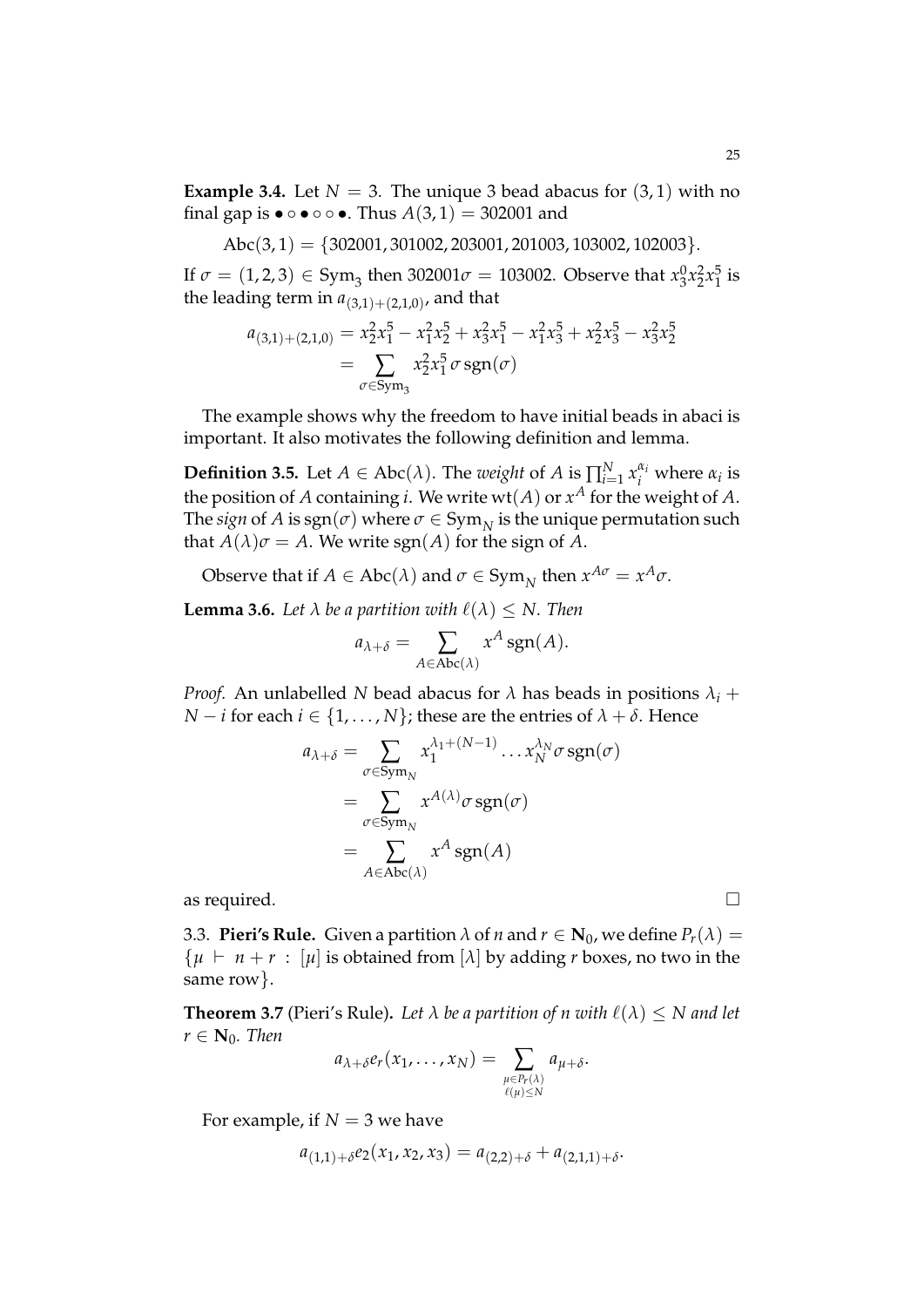Like the proof of the Jacobi–Trudi Identity, the proof uses a sign-reversing involution.

*Proof.* Let

$$
\mathcal{P} = \{ (A, S) : A \in \text{Abc}(\lambda), S \subseteq \{1, \ldots, N\}, |S| = r \}.
$$

For  $(A, S) \in \mathcal{P}$  define  $wt(A, S) = x^A \prod_{i \in S} x_i$  and  $sgn(A, S) = sgn(A)$ . Thus the left-hand side of the claimed identity is

$$
\sum_{(A,S)\in\mathcal{P}} \mathrm{wt}(A,S)\,\mathrm{sgn}(A,S).
$$

This sum usually involves some cancellation. For example, if  $\lambda =$  $(1, 1)$  and  $r = 2$  then the summands for  $(3021, {2, 3})$  and  $(3012, {1, 3})$ , namely  $x_2^2x_1^3$  $^{3}_{1}x_{2}x_{3}$  and  $-x_{1}^{2}x_{2}^{3}x_{1}x_{3}$ , cancel. To capture this we define a sign-reversing involution  $J : \mathcal{P} \to \mathcal{P}$ . Given  $(A, S) \in \mathcal{P}$ , read A right to left, and try to move each bead labelled by an element of *S* one step right in *A*. (To move the rightmost bead, it may be necessary to first extend the abacus by a new space at the far right.) There are two cases:

- If there are no collisions, a new labelled abacus *B* is obtained. With labels removed, *B* represents a partition  $\mu \in P_r(\lambda)$ . Since *B* has no final gaps, we have  $B \in \text{Abc}(\mu)$ . Define  $J(A, S) = (A, S)$ and  $K(A, S) = B$ .
- Suppose that the first collision occurs when bead *j* is moved onto *bead k.* Then *j* ∈ *S* and *k* ∉ *S*. Define *J*(*A*, *S*) = (*A*(*j*, *k*), *S*(*j*, *k*)).

The following claims are fairly easy to check:

(*A*,*S*)∈P

- (1) *J* is an involution. *Proof:* suppose  $J(A, S) = (A(j, k), S(j, k))$  as above. Then when we move beads in  $A(j,k)$  the first collision occurs when bead  $k \in S(j,k)$  bumps bead *j*. ||
- (2) *J* is weight-preserving. *Proof:* suppose  $J(A, S) = (A(j, k), S(j, k))$ as in (1) and that the bead labelled *j* is in position *a*. Then the bead labelled *k* is in position  $a + 1$ . Let  $g = \prod_i x_i^{\alpha_i}$  where the product is over all  $i \in \{1, \ldots, N\}$  such that  $i \neq j$ , *k* and  $\alpha_i$  is the position of *A* containing *i*. We have

$$
wt(A, S) = x_j^a x_k^{a+1} g \prod_{i \in S} x_i
$$
  

$$
= x_j^{a+1} x_k^{a+1} g \prod_{\substack{i \in S \\ i \neq j}} x_i
$$
  

$$
= x_j^{a+1} x_k^{a+1} g \prod_{\substack{i \in S(j,k) \\ i \neq k}} x_i
$$
  

$$
= x_j^{a+1} x_k^a g \prod_{\substack{i \in S(j,k) \\ i \in S(j,k)}} x_i
$$
  

$$
= wt(A(j,k), S(j,k)). ||
$$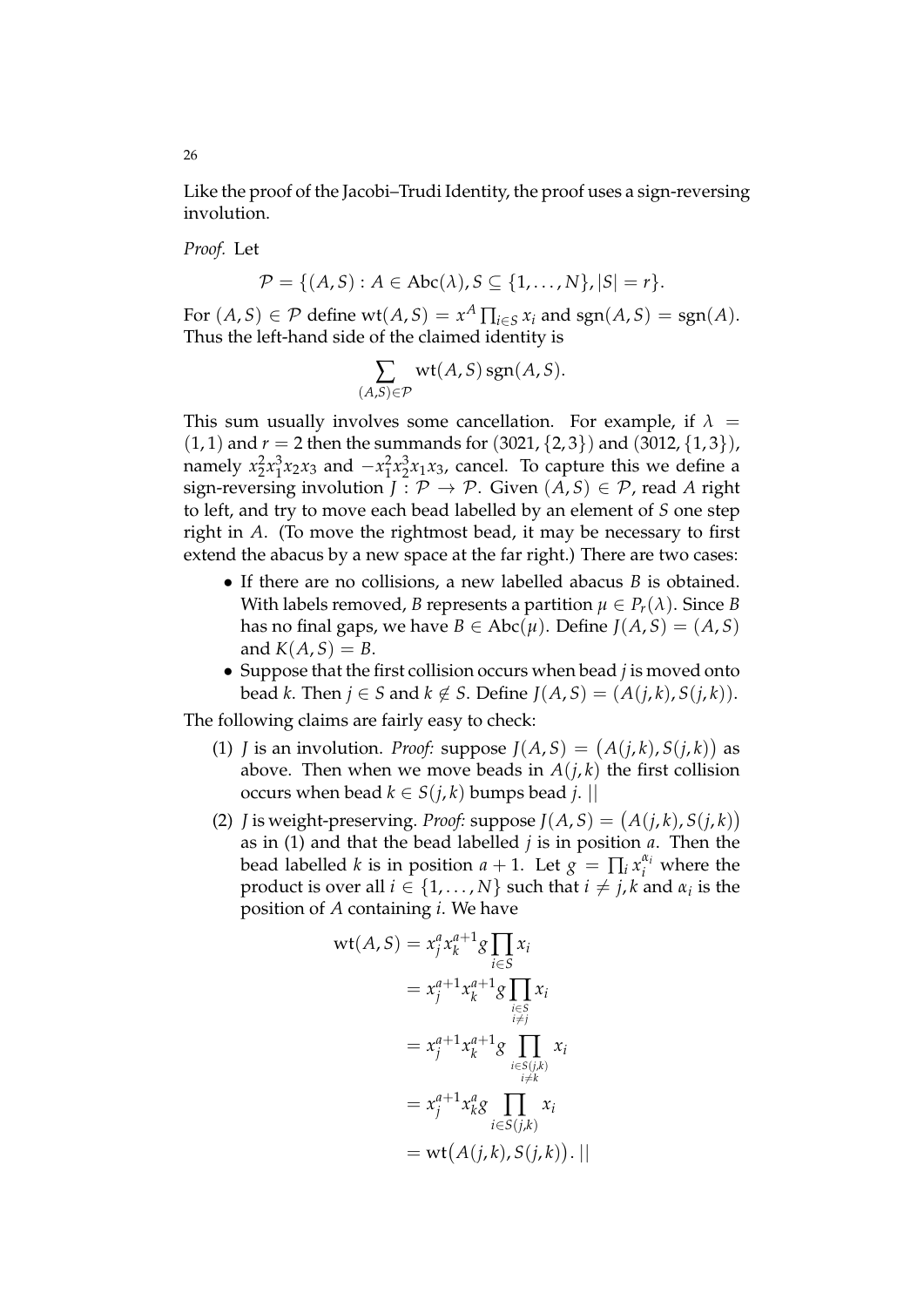- (3) *J* is sign-reversing on its non-fixed points.
- (4) *K* is a bijection between the set of fixed points of *J* and the set  $\bigcup_{\mu \in P_r(\lambda):\ell(\mu)\leq N} \mathsf{Abc}(\mu).$  *Proof:* each such partition  $\mu$  can be obtained in a unique way by moving *r* beads on an (unlabelled) *N*-bead abacus for  $\lambda$  one step to the right. (Note that only partitions with at most *N* parts can be obtained, because only *N* beads are present.) Hence, passing to labelled abaci, *K* is bijective.
- (5) *K* is weight-preserving. *Proof:* if  $K(A, S) = B$  then each bead in *A* labelled by  $j$  ∈ *S* is moved one step to the right in *B*, so  $x^B = x^A \prod_{i \in S} x_i = \text{wt}(A, S).$
- (6) *K* is sign-preserving. *Proof:* If  $K(A, S) = B$  then the bead labels appear in the same order in *A* and *B*. ||

Hence

$$
a_{\lambda+\delta}e_r(x_1,\ldots,x_N) = \sum_{\substack{(A,S)\in\mathcal{P}\\(A,S)\in\mathcal{P}\\I(A,S)=(A,S)\\ \vdots \\ \mu\in P_r(\lambda)\\ \mu\in\mathcal{P}_r(\lambda)\\ \mu\in\mathcal{P}_r(\lambda)\\ \mu\in\mathcal{P}_r(\lambda)\\ \mu\in\mathcal{P}_r(\lambda)\\ \mu\in\mathcal{P}_r(\lambda)\\ \ell(\mu)\leq N}} \text{wt}(B)\text{sgn}(B)
$$

where the second equality holds by  $(1)$ ,  $(2)$ ,  $(3)$  and the third by  $(4)$ ,  $(5)$ and (6).  $\Box$ 

3.4. **Young's Rule.** Given a partition  $\lambda$  of *n* and  $r \in \mathbb{N}_0$ , let  $Y_r(\lambda) =$  $\{ \mu \vdash n + r : [\mu]$  is obtained from  $[\lambda]$  by adding *r* boxes, no two in the same column}.

**Theorem 3.8** (Young's Rule). Let  $\lambda$  be a partition of n with  $\ell(\lambda) \leq N$  and *let*  $r \in \mathbb{N}_0$ *. Then* 

$$
a_{\lambda+\delta}h_r(x_1,\ldots,x_N)=\sum_{\substack{\mu\in Y_r(\lambda)\\ \ell(\mu)\leq N}}a_{\mu+\delta}.
$$

A highly recommended exercise (see Question 16) is to prove Young's Rule in a similar way to Pieri's Rule, replacing the sets *S* with multisets. The key idea is to define *J*(*A*, *S*) and the sequence of bead moves so that we have the analogues of (1) and (2) above: if bead *j* bumps bead *k* in the moves for  $(A, S)$  then bead *k* should bump bead *j* in the moves for  $J(A, S)$ , and wt $(A, S) = \text{wt}(J(A, S))$ .

**Lecture 7**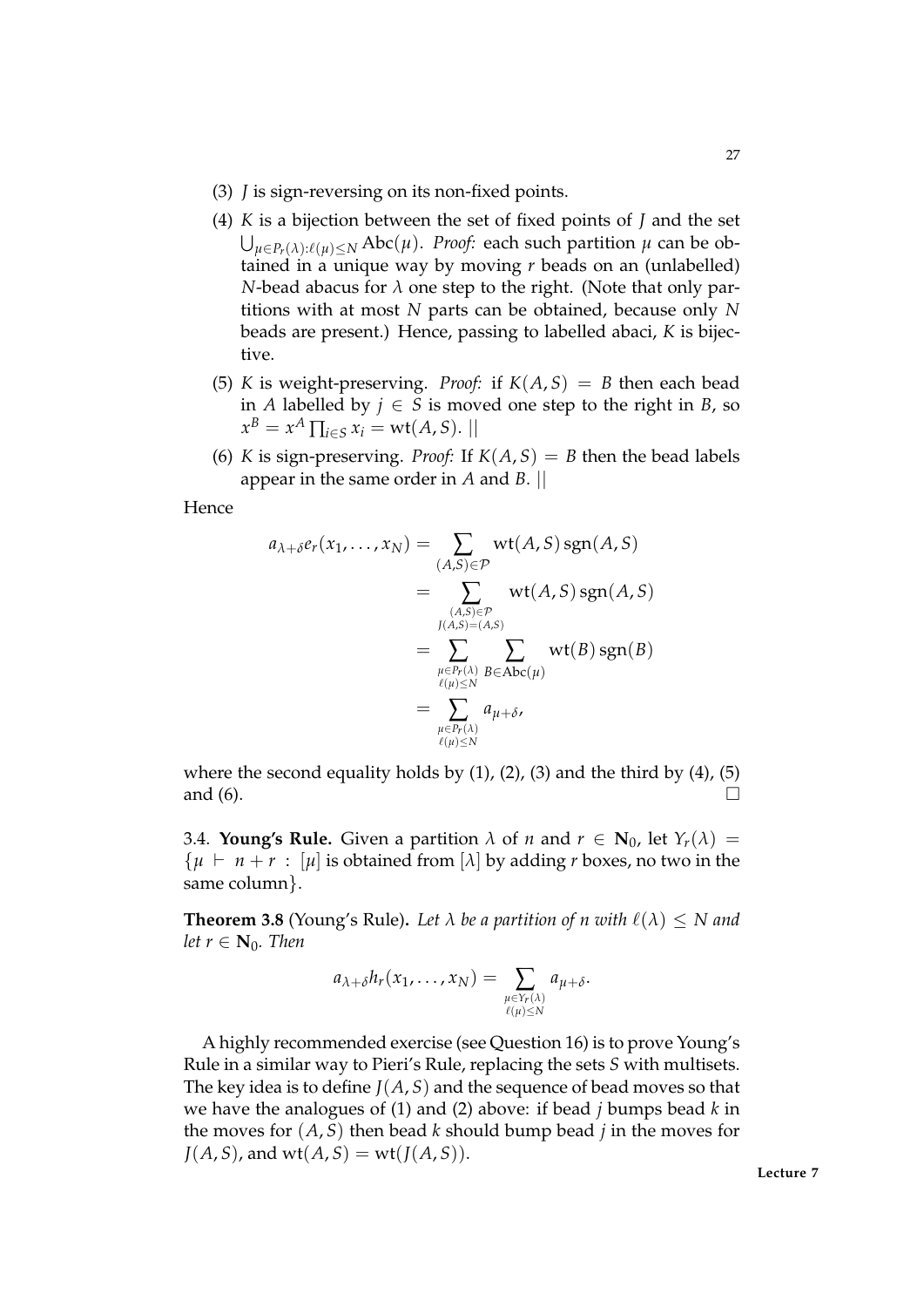**Corollary 3.9.** *Let α be a composition of n. Then*

$$
h_{\alpha}(x_1,\ldots,x_N)=\sum_{\substack{\lambda\vdash n\\ \ell(\lambda)\leq N}}|\text{SSYT}(\lambda,\alpha)|\frac{a_{\lambda+\delta}}{a_{\delta}}.
$$

*Proof.* Multiplying by  $a_\delta$  it is equivalent to prove that the coefficient of *a*<sub>*λ*+*δ*</sub> in the antisymmetric polynomial  $a_{\delta}h_{\alpha}(x_1, \ldots, x_N)$  is  $|\text{SSYT}(\lambda, \alpha)|$ . By Theorem 3.8, this coefficient is the number of ways to obtain *λ* from ∅ by performing Young's Rule additions of *<sup>α</sup>*<sup>1</sup> boxes, then *<sup>α</sup>*<sup>2</sup> boxes, and so on. Labelling the boxes added in step number *i* by *i* we see this is  $|SSYT(\lambda, \alpha)|$ .

For example, if  $\alpha = (3, 2, 1)$  and  $N = 3$  then, abusing notation by writing  $h_r$  for  $h_r(x_1, x_2, x_3)$ , we have

$$
a_{\delta}ev_{3}(h_{(3,2,1)}) = a_{\delta}h_{3}h_{2}h_{1}
$$
  
=  $(a_{(3)+\delta})h_{2}h_{1}$   
=  $(a_{(5)+\delta} + a_{(4,1)+\delta} + a_{(3,2)+\delta})h_{1}$   
=  $(a_{(6)+\delta} + a_{(5,1)+\delta}) + (a_{(5,1)+\delta} + a_{(4,2)+\delta} + a_{(4,1,1)+\delta})$   
+  $(a_{(4,2)+\delta} + a_{(3,3)+\delta} + a_{(3,2,1)+\delta}).$ 

Thus the coefficient of  $a_{(4,2)+\delta}$  is 2, corresponding to the semistandard tableau

$$
\frac{11112}{23}, \frac{11113}{22}.
$$

**Remark 3.10.** Recall that  $P(\alpha)$  is the partition obtained from the composition *α* by rearranging the parts into decreasing order. By Proposition 1.17, which was proved using the Bender–Knuth involution, if *λ* is a partition of *n* and  $\alpha$ ,  $\beta$  are compositions of *n* such that  $P(\alpha) = P(\beta)$ then  $|SSYT(\lambda, \alpha)| = |SSYT(\lambda, \beta)|$ . Since  $h_{\alpha} = h_{\beta}$ , Corollary 3.9 gives an alternative proof of this fact.

3.5. **Rim-hooks.** Let  $\lambda$  be a partition. Fix an unlabelled abacus representing  $\lambda$ . Moving a bead in position *b* to a gap in position  $b + r$  corresponds to adding *r* boxes to the rim of  $\lambda$ . For an example see Figure 1 above. If the new partition is  $\mu$ , then we say that  $\mu/\lambda$  is an *r-rim-hook* of *μ*. The *height* of the *r*-rim-hook  $\mu/\lambda$ , denoted ht( $\mu/\lambda$ ), is one less than the number of rows in the Young diagram of  $[\mu]$  that have a non-empty intersection with the set  $[\mu] \setminus [\lambda]$ . Equivalently ht $(\mu/\lambda)$  is the number of beads strictly between positions *b* and  $b + r$ . We define the *sign* of  $\mu/\lambda$ by  $sgn(\mu/\lambda) = (-1)^{ht(\mu/\lambda)}$ .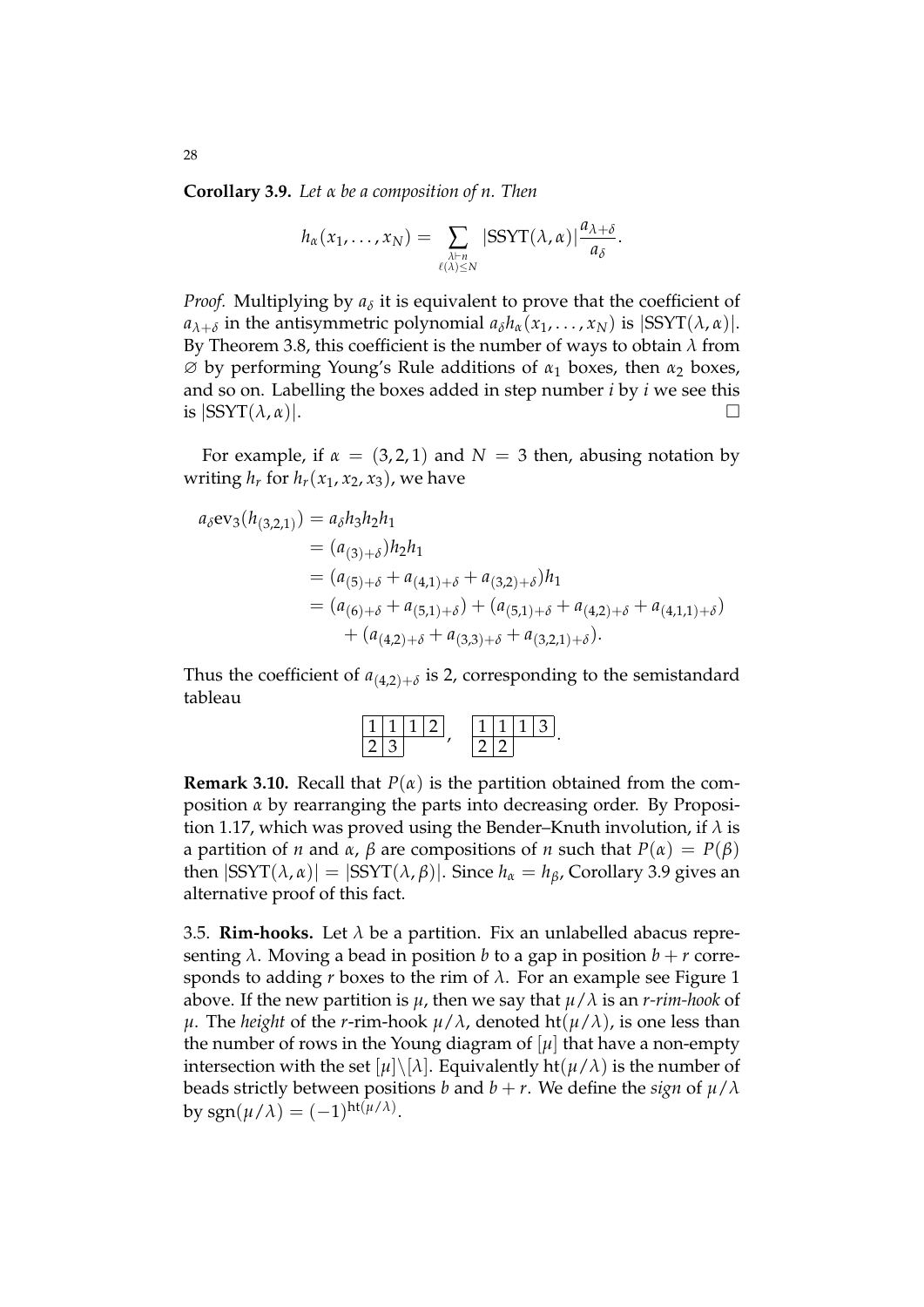

FIGURE 1. Adding a 7-rim-hook to (6, 4, 4, 3, 1, 1) by moving the bead *b* in the abacus  $\circ \bullet \bullet^b \circ \circ \bullet \circ \bullet \bullet \circ \bullet$  from position 2 to position 9 gives an abacus representing the partition  $(6, 5, 5, 5, 4, 1)$ . The new gap in position 2 means we step right (adding a new box) rather than up; we then follow the rim of  $λ$  (making the same steps as before, but in the process adding a new box each time) until the new bead in position 9 means we step up rather than right, after walking around the rim of 7 added boxes.

#### 3.6. **Murnaghan–Nakayama Rule.**

**Theorem 3.11.** Let  $\lambda$  be a partition of n with  $\ell(\lambda) \leq N$  and let  $r \in \mathbb{N}$ . Then

$$
a_{\lambda+\delta}p_r(x_1,\ldots,x_N)=\sum_{\substack{\mu\vdash n+r\\ \ell(\mu)\leq N\\ \mu/\lambda\ r\text{-rim-hook}}}\text{sgn}(\mu/\lambda)a_{\mu+\delta}.
$$

*Proof.* The proof follows the same model as the proof of Pieri's rule. Let

$$
\mathcal{P} = \{(A,j): A \in \text{Abc}(\lambda), j \in \{1,\ldots,N\}\}.
$$

For  $(A, j) \in \mathcal{P}$  define  $wt(A, j) = x^A x_j^r$  $\int_{i}^{r}$  and sgn $(A, j)$  = sgn $(A)$ . By construction

$$
a_{\lambda+\delta}p_r(x_1,\ldots,x_N)=\sum_{(A,j)\in\mathcal{P}}\operatorname{sgn}(A,j)\operatorname{wt}(A,j).
$$

As before, this sum involves some cancellation. For example, let  $\lambda =$  $(3, 1)$ ,  $r = 3$  and  $N = 3$ ; the summands for  $(302001, 2)$  and  $(301002, 1)$ , namely  $x_2^2x_1^5$  $\frac{5}{1}x_2^3$  and  $-x_1^2x_2^5x_1^3$  $j<sub>1</sub>$ , cancel. We capture this cancellation by a sign-reversing involution *J* and a bijection *K*.

Let  $(A, j) \in \mathcal{P}$  and suppose the bead labelled *j* is in position *b*.

- If there is a gap in position  $b + r$  then define  $J(A, i) = (A, i)$  and  $K(A, j) = B$  where *B* is the labelled abacus obtained from *A* by moving the bead labelled *j* to position  $b + r$ . (This may require some 0s to be appended to *A*.)
- Otherwise define  $J(A, i) = (A(i, k), k)$  where *k* is the label of the bead in position  $b + r$ .

Then (1) *J* is an involution, (2) *J* is weight-preserving (the example above shows the idea) and (3) *J* is sign-reversing on its non-fixed points.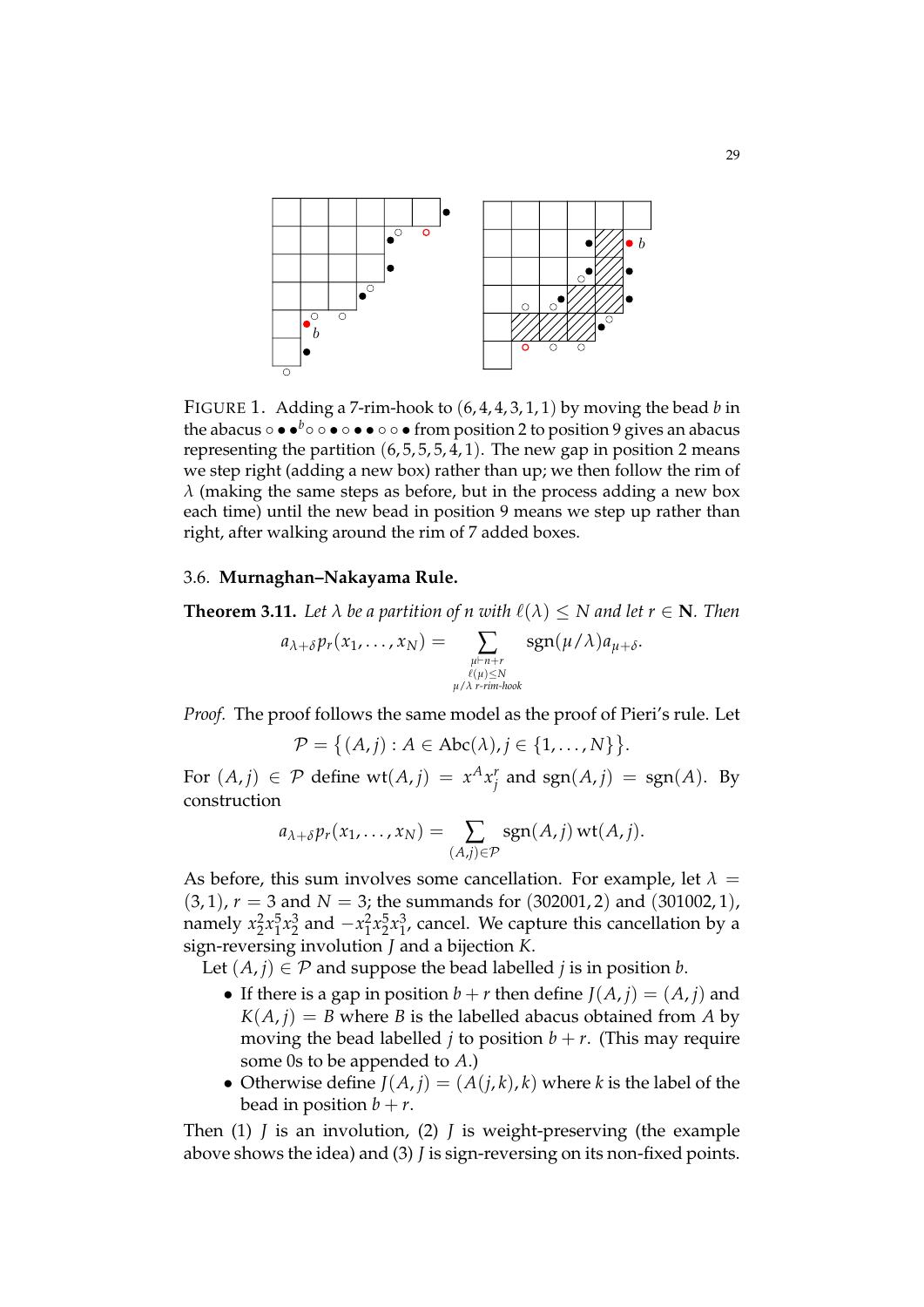Moreover we have the analogues of (4) and (5): *K* is a weight-preserving bijection

$$
\{(A,j) \in \mathcal{P} : J(A,j) = (A,j)\} \rightarrow \bigcup_{\substack{\mu \vdash n+r \\ \ell(\mu) \le N \\ \mu/\lambda \ r \text{-rim-hook}}} \text{Abc}(\mu).
$$

Finally suppose that  $K(A, j) = B$  where  $B \in \text{Abc}(\mu)$ . If  $\text{ht}(\mu/\lambda) = h$ then there are exactly *h* beads between the bead labelled *j* in *A* and the gap  $r$  positions to its right. As noted above,  $\text{sgn}(\mu/\lambda) = (-1)^h$ . If these beads are labelled *i*1, . . . , *i<sup>h</sup>* then the bead labels, read from left to right, are

$$
\dots j, i_1, \dots, i_h \dots \text{ in } A
$$
  

$$
\dots i_1, \dots, i_h, j \dots \text{ in } B.
$$

Hence if  $\sigma$ ,  $\tau \in \text{Sym}_{N}$  are the permutations such that  $A(\lambda)\sigma = A$  and *A*( $\mu$ ) $\tau$  = *B* then

$$
\tau=\sigma(j,i_1,\ldots,i_h).
$$

Since an  $(h+1)$ -cycle has sign  $(-1)^h$ , we have  $\text{sgn}(A) = (-1)^h \, \text{sgn}(B).$ Hence  $\text{sgn}(B) = \text{sgn}(A)(-1)^h = \text{sgn}(A)\,\text{sgn}(\mu/\lambda)$ . Applying *K* to the fixed points of *J* we get

$$
a_{\lambda+\delta}p_r(x_1,\ldots,x_N) = \sum_{\substack{(A,j)\in\mathcal{P}\\J(A,j)=(A,j)\\ \mu}} \text{sgn}(A,j) \text{ wt}(A,j)
$$

$$
= \sum_{\substack{\mu\\B\in\text{Abc}(\mu)}} \text{sgn}(\mu/\lambda) \text{ sgn}(B)x^B
$$

$$
= \sum_{\mu} \text{sgn}(\mu/\lambda)a_{\mu+\delta}
$$

where the sums over  $\mu$  are as in the statement of the theorem.  $\Box$ 

As for Young's Rule there is an equivalent version of the Murnaghan– Nakayama rule for multiplication of an antisymmetric polynomial by a general power sum symmetric polynomial. We need the following definition. In it we abuse notation slightly by writing  $\lambda \subseteq \mu$  to mean  $[\lambda] \subseteq [\mu].$ 

**Definition 3.12.** Let  $\lambda \vdash n$  and let  $\alpha \models n$ . Let  $\alpha = (\alpha_1, \ldots, \alpha_k)$ . A *border-strip tableau* of *shape λ* and *type α* is a sequence of partitions

$$
\varnothing = \lambda^{(0)} \subseteq \lambda^{(1)} \subseteq \ldots \subseteq \lambda^{(k)} = \lambda
$$

 $\sup$  such that  $\lambda^{(i)}/\lambda^{(i-1)}$  is an  $\alpha_i$ -rim-hook for each  $i$ . The  $sign$  of this borderstrip tableau is  $\prod_{i=1}^k {\rm sgn}(\lambda^{(i)}/\lambda^{(i-1)})$ . Define

$$
c^{\lambda}(\alpha) = \sum_{T} sgn(T)
$$

where the sum is over all border-strip tableaux *T* of shape *λ* and type *α*.

30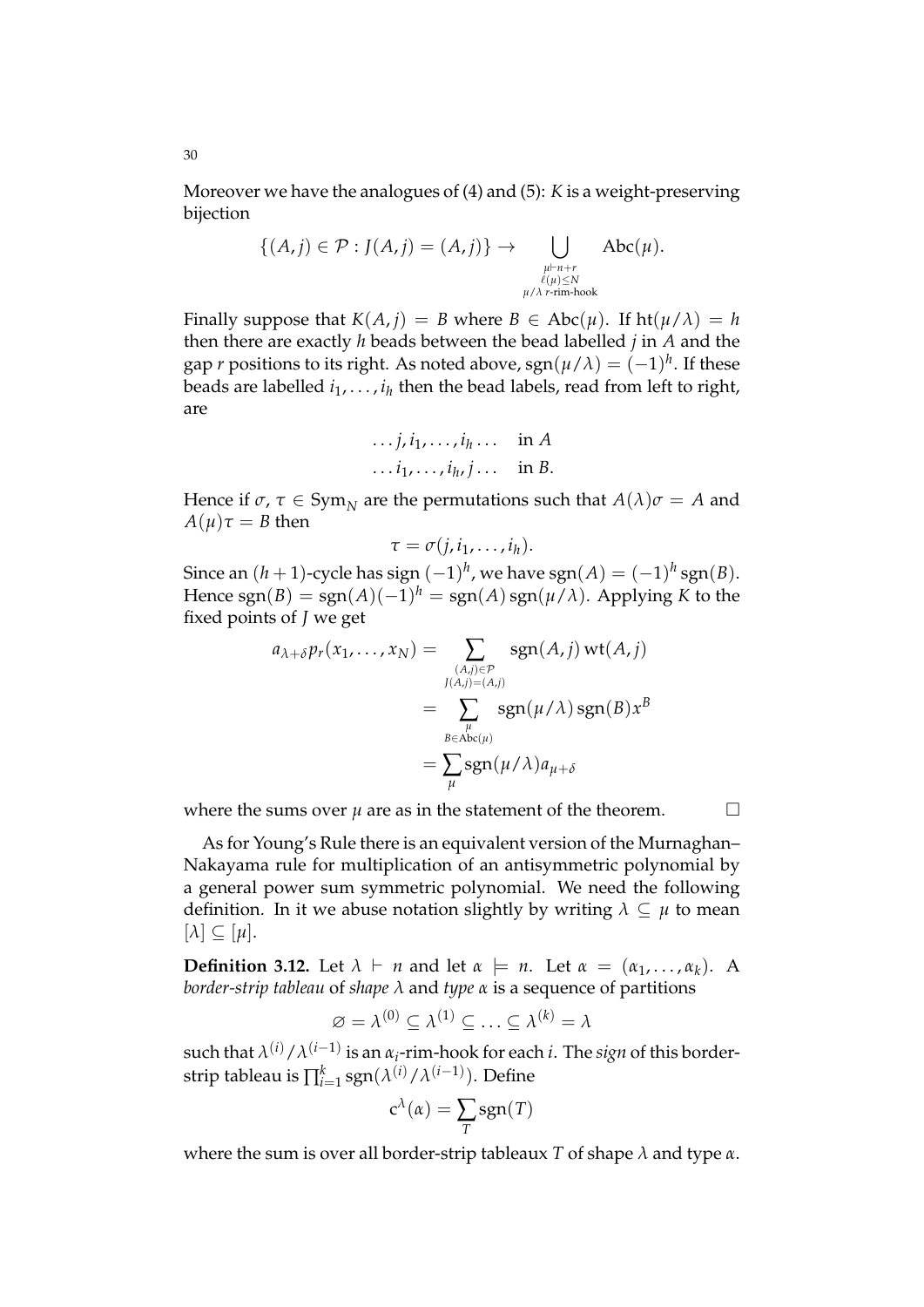For example, there are four border-strip tableaux of shape  $(3, 2, 1)$ and type  $(1, 2, 2, 1)$ . They are shown below with the rim-hook corresponding to the *i*th part of *α* labelled *i*. The signs are 1, −1, −1, 1, so we have  $c^{(3,2,1)}(1,2,2,1)=0.$ 

| $\overline{\phantom{a}}$ |                |  | 127 |  | T. | $\sqrt{3}$ | $\vert 3 \vert$ | 1 | 3 <sup>5</sup> |  |
|--------------------------|----------------|--|-----|--|----|------------|-----------------|---|----------------|--|
| $\sqrt{2}$               | 3 <sup>7</sup> |  |     |  |    |            |                 |   |                |  |
|                          |                |  |     |  |    |            |                 |   |                |  |

**Corollary 3.13.** *Let α be a composition of n.*

$$
p_{\alpha}(x_1,\ldots,x_N)=\sum_{\substack{\lambda\vdash n\\ \ell(\lambda)\leq N}}c^{\lambda}(\alpha)\frac{a_{\lambda+\delta}}{a_{\delta}}.
$$

*Proof.* This follows in the same way as Corollary 3.9 by multiplying  $a<sub>δ</sub>$ by  $p_\alpha$  using Theorem 3.11.

It follows, again as in Young's Rule, that if *λ* is a partition of *n* and *α* and  $\beta$  are compositions of *n* such that  $P(\alpha) = P(\beta)$  then  $c^{\lambda}(\alpha) = c^{\lambda}(\beta)$ . This gives a quicker way to see that  $c^{(3,2,1)}(1,2,2,1) = 0$ : just observe that  $P(1, 2, 2, 1) = (2, 2, 1, 1)$  and that  $(3, 2, 1)$  has no 2-rim-hooks.

On the symmetric group side  $c^{\lambda}(\alpha)$  is the value of the irreducible character of Sym*<sup>n</sup>* labelled by *λ* on elements of cycle-type *α*: see §5.5.

For a further corollaries of the Murnaghan–Nakayama rule see Question 17. An alternative proof is outlined in Questions 20 and 21. A related result on cores is in Question 19.

# 4. THE LASCOUX-SCHÜTZENBERGER INVOLUTION

The coplactic maps in this section were defined in [10, §5.5] (where **Lecture 8** they are called 'coplactic operations'). For further background see [7]. The exposition here is essentially a greatly expanded version of [12]. The proofs of Lemmas 4.2 and 4.4 are adapted from [18].

4.1. **Words.** A *word* is an element of **N**? , the free monoid on **N**. The *word of a tableau t*, denoted  $w(t)$ , is obtained by reading the rows of t from bottom to top, left to right in each row. For example

$$
w\left(\frac{1112333}{45}\right) = 45233411233.
$$

Note that if *t* is semistandard then w(*t*) determines the shape of *t*, and so *t* itself.

**Definition 4.1.** Let  $k \in \mathbb{N}$  and let  $w \in \mathbb{N}^*$ . A  $k$  in  $w$  is  $k$ -*unpaired* if when *w* is read from left to right, this *k* sets a new record for the excess of *k*s over  $(k+1)$ s. Dually, a  $k+1$  in *w* is *k*-*unpaired* if when *w* is read right to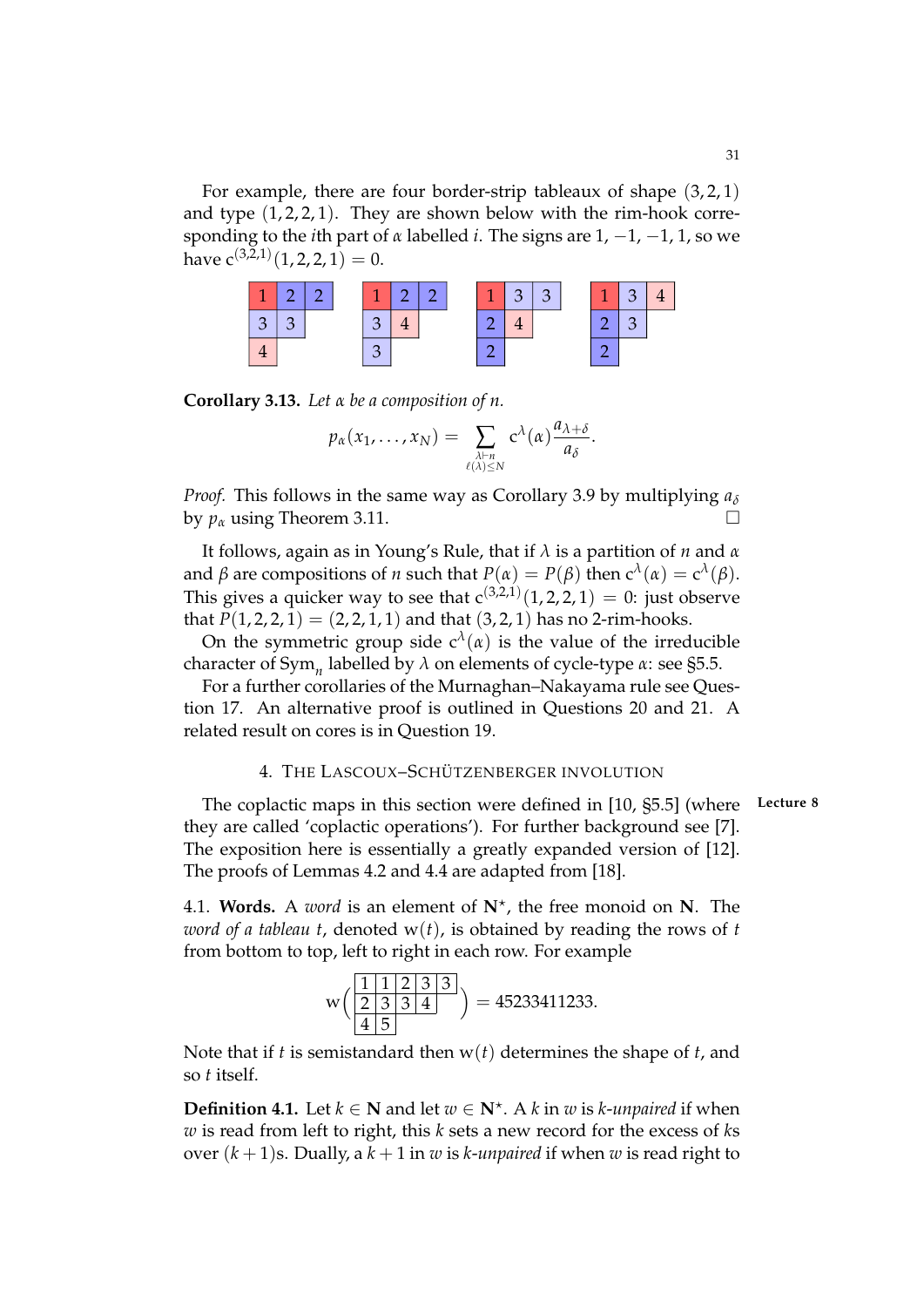left, this  $k + 1$  sets a new record for the excess of  $(k + 1)$ s over *k*s. The *k*-*unpaired* subword of *w* is the subword of *k*-unpaired entries. A *k* or  $k + 1$  in *w* is *k*-*paired* if it is not *k*-unpaired.

We may omit the '*k*-' in '*k*-paired' or '*k*-unpaired' if it will be clear from the context.

A useful way to identify the *k*-unpaired entries of a word *w* is to replace each  $k + 1$  in *w* with a left parenthesis '(' and each *k* in *w* with a right parenthesis ')'. Then a *k* or  $k + 1$  is paired if and only if its parenthesis has a pair, according to the usual rules of bracketing. That this method works can be proved by strong induction on the length of *w*. If every *k* is to the left of every  $k + 1$  then all parentheses are unpaired, otherwise *w* has a subword of the form  $(k + 1)$ *vk* where *v* contains no *k* or  $k + 1$ ; then  $k + 1$  and *k* correspond to paired parentheses and removing the subword  $(k + 1)v$ k from *w* gives a shorter word to which the inductive hypothesis applies. For example, if  $w = 45233411233$  is the word above, then underlining unpaired parentheses:

- If  $k = 1$  the parenthesised word is  $45(334)/(33)$ . The unpaired subword is 12 in positions 8 and 9 and removing 23341 gives a word with only unpaired parentheses.
- If  $k = 2$  the parenthesised word is  $45)((411)(($ . The unpaired subword is 2333, taken from positions  $\overline{3}$ ,  $\overline{5}$ , 10 and 11.

**Lemma 4.2.** Let  $w \in \mathbb{N}^*$  and let  $k \in \mathbb{N}$ . The k-unpaired subword of w is of the form  $k^c (k+1)^d$  for some  $c$ ,  $d \in \mathbf{N}_0$ . Changing the letters of this subword so that it becomes  $k^{c'}(k+1)^{d'}$  where  $c' + d' = c + d$  gives a new word whose *k-unpaired entries are in the same positions as the k-unpaired entries of w.*

*Proof.* There cannot be an unpaired *k* to the right of an unpaired  $k + 1$ in *w*. Therefore all *ks* after the rightmost unpaired  $k + 1$  are paired. Similarly there cannot be an unpaired  $k + 1$  to the left of an unpaired  $k$ in  $w$ , so each  $k + 1$  before the leftmost unpaired  $k$  are paired. Hence the unpaired subword is as claimed.

When  $d \geq 1$ , changing the letters of the unpaired subword from  $k^c (k+1)^d$  to  $k^{c+1} (k+1)^{d-1}$  replaces the leftmost unpaired  $k+1$ , in position *i* say, with a *k*; since every  $k + 1$  to the left of position *i* is paired, this new *k* is unpaired. The dual result holds when  $c \geq 1$ ; together these imply the lemma.

For an immediate application of Lemma 4.2 see Question 23, which gives a short proof of Theorem 15.14 in [6].

**Definition 4.3.** Let  $w \in \mathbb{N}^*$ , let  $k \in \mathbb{N}$  and suppose that  $w$  has  $k$ unpaired subword  $k^{c}(k+1)^{d}$ . Let  $S_{k}(w)$  be the word obtained from  $w$ by changing the letters of the *k*-unpaired subword to  $k^d (k + 1)^c$ . If  $d > 0$ , let  $E_k(w)$  be defined similarly, changing the subword to  $k^{c+1}(k+1)$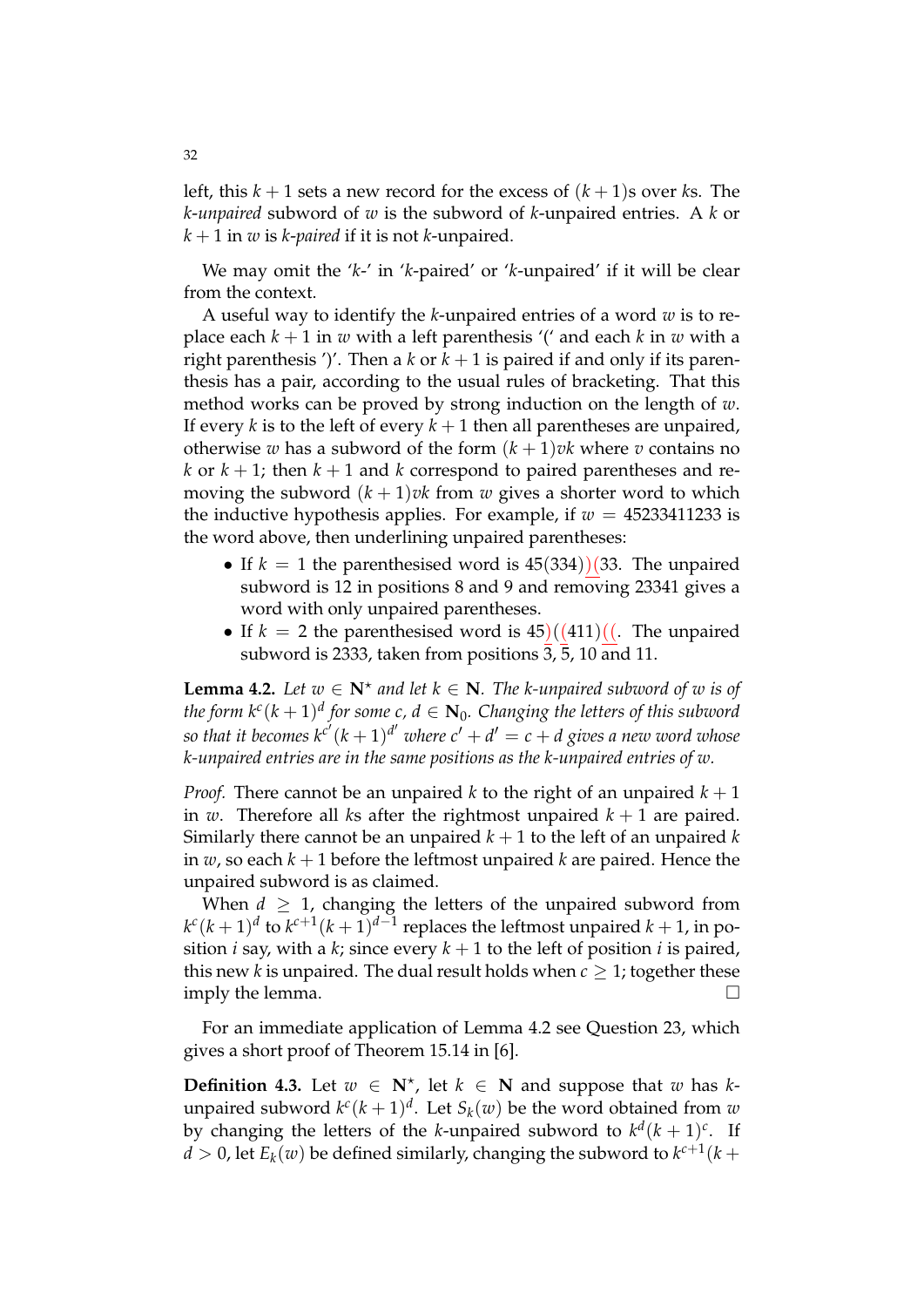1)<sup>*d*−1</sup>. If *c* > 0, let  $F_k(w)$  be defined similarly, changing the subword to  $k^{c-1}(k+1)^{d+1}$ .

By Lemma 4.2,  $E_k$  and  $F_k$  are mutual inverses and  $S_k$  is self-inverse.

4.2. **Coplactic operations on tableaux.** Using the word map w we can extend the definition of *k*-unpaired and the maps *E<sup>k</sup>* , *F<sup>k</sup>* and *S<sup>k</sup>* to tableaux of a fixed shape. Thus an entry of a *µ*-tableau *t* is *k*-*unpaired* if and only if it corresponds to a *k*-unpaired letter in  $w(t)$ ,  $E_k(t)$  is the unique  $\mu$ tableau with word  $E_k({\bf w}(t))$ , and so on. For example, if

$$
t = \boxed{\frac{1}{2} \boxed{1} \boxed{1} \boxed{2} \boxed{3}}{4 \boxed{4} \boxed{4}}
$$

then the 3-unpaired entries of *t* are in positions (2, 2) and (2, 3) and

|  |  |   |       |              |   | Ć |                |  |  | Ć |
|--|--|---|-------|--------------|---|---|----------------|--|--|---|
|  |  |   | E3    |              |   |   | E3             |  |  |   |
|  |  |   |       |              |   |   |                |  |  |   |
|  |  | ◠ | $E_3$ | $\mathbf{r}$ | - | 3 | Ε <sub>3</sub> |  |  | З |
|  |  |   |       |              |   |   |                |  |  |   |

To motivate part of the next lemma, observe that  $S_3E_3$  acts as an involution on the four tableaux with a 3-unpaired 4. Let

$$
\boldsymbol{\epsilon}(k)=(0,\ldots,1,-1,\ldots,0)\in\mathbf{Z}^N,
$$

where the unique non-zero entries are in positions  $k$  and  $k + 1$ .

**Lemma 4.4.** *Let*  $\mu$  *be a partition and let*  $\alpha$  *be a composition with*  $\ell(\alpha) \leq N$ .  $Fix\ k\in\{1,\ldots,N-1\}.$  Let  $\mathrm{SSYT}_k(\mu,\alpha)$  and  $\mathrm{SSYT}_{k+1}(\mu,\alpha)$  be the sets of all *semistandard tableaux of shape µ and content α that have a k-unpaired k or a k* $i$ *unpaired*  $k + 1$ *, respectively. Let*  $\alpha' = (\alpha_1, \ldots, \alpha_{k-1}, \alpha_{k+1}, \alpha_k, \alpha_{k+2}, \ldots, \alpha_N)$ . *The maps*

$$
E_k: SSYT_{k+1}(\mu, \alpha) \to SSYT_k(\mu, \alpha + \epsilon(k))
$$
  

$$
F_k: SSYT_k(\mu, \alpha) \to SSYT_{k+1}(\mu, \alpha - \epsilon(k))
$$
  

$$
S_k: SSYT_k(\mu, \alpha) \to SSYT_{k+1}(\mu, \alpha')
$$

*are bijections and the composition*  $S_k E_k$  :  $SSYT_{k+1}(\mu, \alpha) \rightarrow SSTT_{k+1}(\mu, \alpha')$  $\epsilon(k)$ ) has inverse  $S_k E_k$ :  $SSYT_{k+1}(\mu, \alpha' - \epsilon(k)) \rightarrow SSYT_{k+1}(\mu, \alpha)$ .

*Proof.* The main thing to check is that if  $t \in \text{SSYT}_{k+1}(\mu, \alpha)$  then  $t' =$  $E_k(t)$  is semistandard. Suppose that the leftmost unpaired  $k+1$  in  $w(t)$  corresponds to the entry  $t(a, b)$  in position  $(a, b)$  of  $t$ ; this entry is changed to *k* in *t'*. If *t'* is not semistandard then  $t(a - 1, b) = k$ . (It is easy to rule out that  $t(a, b - 1) = k + 1$ .) This *k* is to the right of the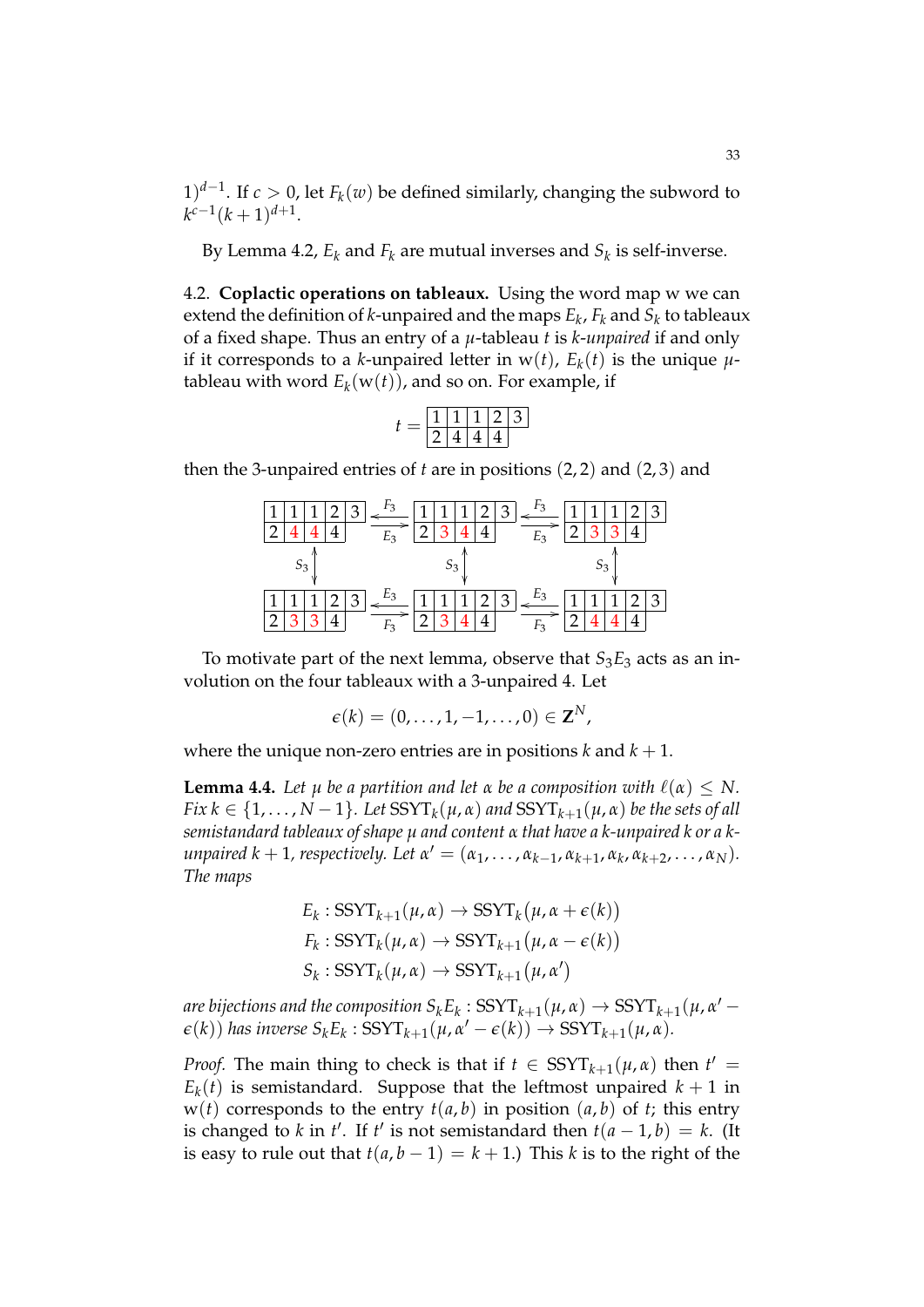unpaired  $k + 1$  in w(*t*), so by Lemma 4.2 it is paired, necessarily with a  $k + 1$  in row *a* and some column  $b' > b$  of *t*. Since

$$
k = t(a - 1, b) \le t(a - 1, b') < t(a, b') = k + 1
$$

 $\text{we have } t(a-1,b') = k. \text{ Thus } t(a,c) = k+1 \text{ and } t(a-1,c) = k \text{ for all }$  $c \in \{b, \ldots, b'\}$ . It follows that the entries in positions  $(a - 1, b + j)$  and  $(a, b' – j)$  of *t* are paired for each  $j ∈ {0, 1, ..., b' – b}$ .

|           |  | $\operatorname{col} b'$ |  |
|-----------|--|-------------------------|--|
| row $a-1$ |  | $\cdots$                |  |
| row a     |  | $\cdots$                |  |

In particular, the  $k + 1$  in position  $(a, b)$  of  $t$  is paired, a contradiction. Hence  $E_k(t)$  is semistandard. The proof is similar for  $F_k$ , in the case when *t* has an unpaired *k*.

For each  $t \in \text{SSYT}_k(\mu, \alpha)$ , the tableau  $S_k(t)$  is of the form  $E_k^r$  $\binom{r}{k}(t)$  or *F r k*<sup>*r*</sup>(*t*) for some *r* ∈ **N**<sub>0</sub>. Therefore it is semistandard; since the operation *S* switches the number of unpaired *k*s and  $(k + 1)s$ , it is in SSYT $(\mu, \alpha')$ .

It is now routine to check that  $E_k F_k$  and  $F_k E_k$  are the identity maps on their respective domains, so  $E_k$  and  $F_k$  are bijective. If the unpaired subword of  $w(t)$  is  $k^c(k+1)^d$  then  $S_k(t) = E_k^{d-c}$  $\int_{k}^{d-c}(t)$  if  $d \ge c$  and  $S_k(t) =$  $F_k^{c-d}$  $\int_{k}^{c-d}(t)$  if  $c \geq d$ . Hence  $S_k$  and  $S_k E_k$  are involutions. It is easily checked that the image of  $S_k E_k$  is as claimed.

The final part of the claim gives some motivation for the next definition.

4.3. **Dot action.** The symmetric group  $Sym_N$  acts on  $\mathbb{Z}^N$  by place permutation: thus if  $\alpha \in \mathbf{Z}^N$  and  $\sigma \in \text{Sym}_N$  then  $(\alpha \sigma)_k = \alpha_{k\sigma^{-1}}$ . Note that the entry *α<sup>k</sup>* in position *k* of *α* appears in position *kσ* of *ασ*. This shows why the inverse appears in the definition; without it, the action is not a well-defined right action.

We define the *dot action* of  $\mathsf{Sym}_N$  on  $\mathsf{Z}^N$  by

(4.1) 
$$
\alpha \cdot (k, k+1) = \alpha(k, k+1) - \epsilon(k)
$$

for  $k \in \{1, \ldots, N-1\}$ . An equivalent definition is

$$
\alpha \cdot \sigma = (\alpha + \delta)\sigma - \delta
$$

where  $\delta = (N-1,\ldots,1,0)$ , as in (3.2) in §3. Since  $\alpha \cdot \sigma$  has *i*th entry equal to  $(\alpha + \delta)_{i\sigma^{-1}} - \delta_i = \alpha_{i\sigma^{-1}} + (N - i\sigma^{-1}) - (N - i)$ , it follows that (4.2)  $(\alpha \cdot \sigma)_i = \alpha_{i\sigma^{-1}} - i\sigma^{-1} + i.$ 

**Definition 4.5.** For *α* a composition with  $\ell(\alpha) \leq N$  and  $\sigma \in \text{Sym}_N$  we define  $\alpha \cdot \sigma$  to be the infinite integer sequence obtained from  $(\alpha_1, \ldots, \alpha_N)$ . *σ* by appending zeros.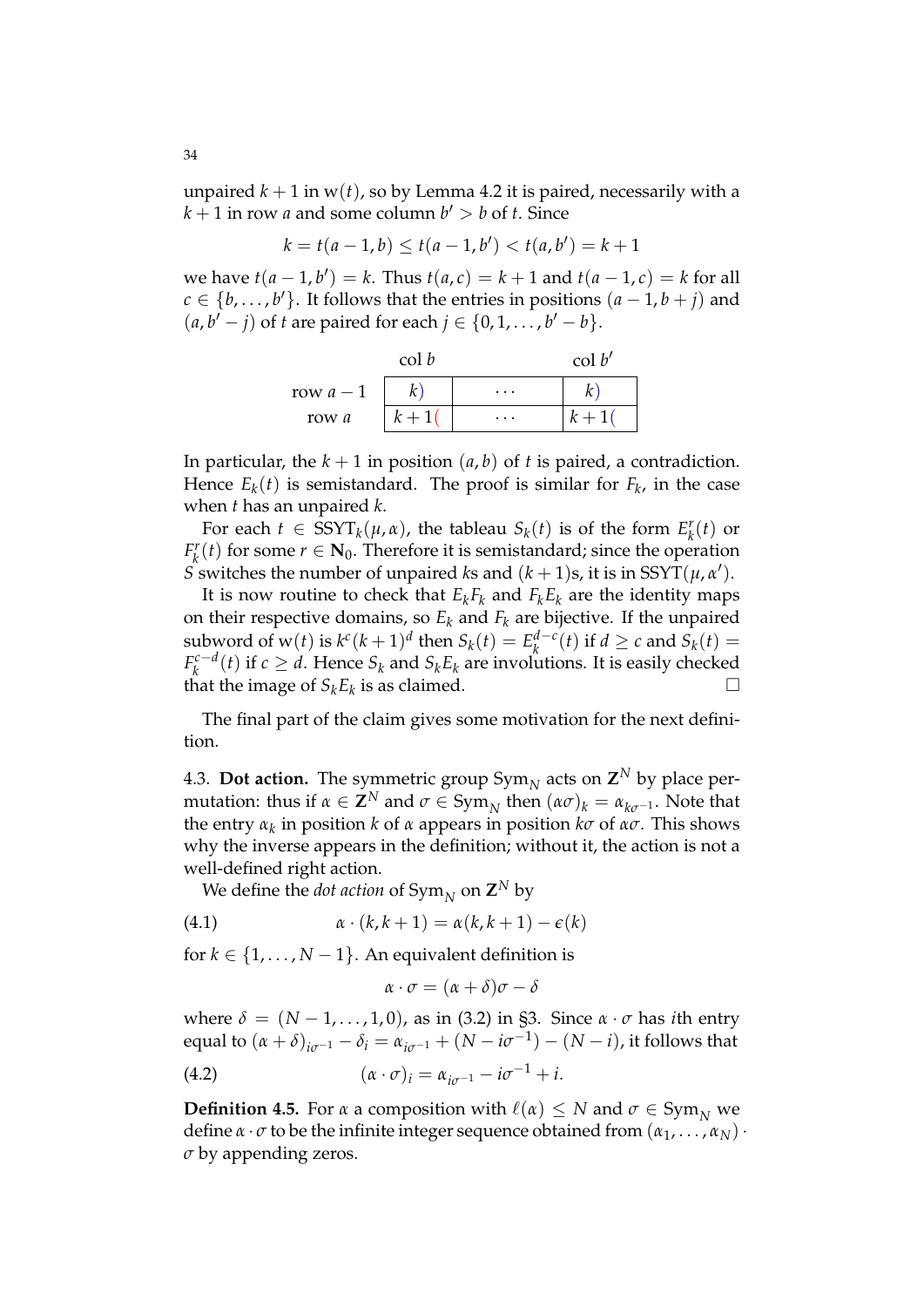Note that *α* · *σ* may have negative parts, so is not in general a composition. By Question 22, if  $\lambda$  is a partition with  $\ell(\lambda) \leq N$  and  $\sigma \in$ Sym<sub>*N*</sub>, then  $\lambda \cdot \sigma$  is a partition if and only if  $\sigma = id_{Sym_N}$ . Note that, by Lemma 4.4, if  $t \in \text{SSYT}(\mu, \alpha)$  and  $E_k(t)$  is defined then

(4.3) 
$$
S_k E_k(t) \in \text{SSYT}(\mu, \alpha \cdot (k, k+1)).
$$

Lemma 4.9 below gives a close connection between the dot action and the Jacobi–Trudi Identity. See MathOverflow 80150 for some other appearances of the dot action.

4.4. **Latticed tableaux and the** *J* **involution.** Say that a word *w* is *latticed* if it has no *k*-unpaired  $(k + 1)s$ , for any *k*. Equivalently, by Definition 4.1, for each *k*, when *w* is read from right to left, the number of *k*s is always equal or greater than the number of  $(k + 1)s$ , for every *k*. If *w* is not latticed and the rightmost *j*-unpaired  $j + 1$  in  $w$  is a  $k + 1$ , say that  $w$ is *k*-*unlatticed*. (This term is not standard but is temporarily useful.) We extend these definitions to tableaux using the word map.

**Definition 4.6.** Let  $\lambda$  be a partition of *n* with  $\ell(\lambda) \leq N$ . Let  $\mu$  be a partition of *n*. Let

$$
\mathcal{T} = \bigcup_{\sigma \in \text{Sym}_N} \text{SSYT}(\mu, \lambda \cdot \sigma).
$$

(If  $\lambda \cdot \sigma$  has a negative part then take SSYT( $\mu$ ,  $\lambda \cdot \sigma$ ) =  $\varnothing$ .) Define *J* :  $\mathcal{T} \to \mathcal{T}$  by  $J(t) = t$  if *t* is latticed and  $J(t) = S_k E_k(t)$  if *t* is *k*-unlatticed.

**Lemma 4.7.** *Take notation as in Definition 4.6. The map J is an involution on*  $\mathcal{T}$ *. Let*  $t \in \text{SSYT}(\mu, \lambda \cdot \sigma)$ *.* Lecture 9

(i) If t is k-unlatticed then  $J(t) \in \text{SSYT}(\mu, \lambda \cdot (\sigma(k, k+1))).$ 

(ii) If t is latticed then  $\sigma = \mathrm{id}_{\mathrm{Sym}_N}$ ,  $\lambda = \mu$  and t is the unique element of  $SSYT(\lambda, \lambda)$ .

*Proof.* Let  $t \in \text{SSYT}(\mu, \lambda \cdot \sigma)$  be *k*-unlatticed. The words w(*t*) and w( $J(t)$ ) differ only in their entries lying in the positions of the *k*-unpaired entries of w(*t*). If the *k*-unpaired subword of w(*t*) is  $k^a(k+1)^b$  then the *k*-unpaired subword of  $w(J(t))$  is  $k^{b-1}(k+1)^{a+1}$ . Let the rightmost *k*-unpaired  $k + 1$  in  $w(t)$  be in position *i*. Recall that, by Definition 4.1, a  $j + 1$  is *j*-unpaired in a word *v* if and only if it sets a new record for the excess of  $(j + 1)$ s over *j*s when *v* is read right to left. Since positions  $i + 1, \ldots, n$  of  $w(t)$  and  $w(J(t))$  are equal, it follows that the subword in these positions is latticed in both  $w(t)$  and  $w(J(t))$ . Since  $w(J(t))_i = k + 1$ , we see that  $w(J(t))$  is *k*-unlatticed. Hence  $J(J(t)) = S_k E_k(J(t))$ . It now follows from Lemma 4.4 that  $J(J(t)) = t$ . Hence *J* is an involution.

Part (i) follows from (4.3). For (ii), if *t* is latticed then the content of *t* is a partition, so  $\sigma = \mathrm{id}_{\mathrm{Sym}_N}$  by Question 22 and so  $t \in \mathrm{SSYT}(\mu, \lambda)$ .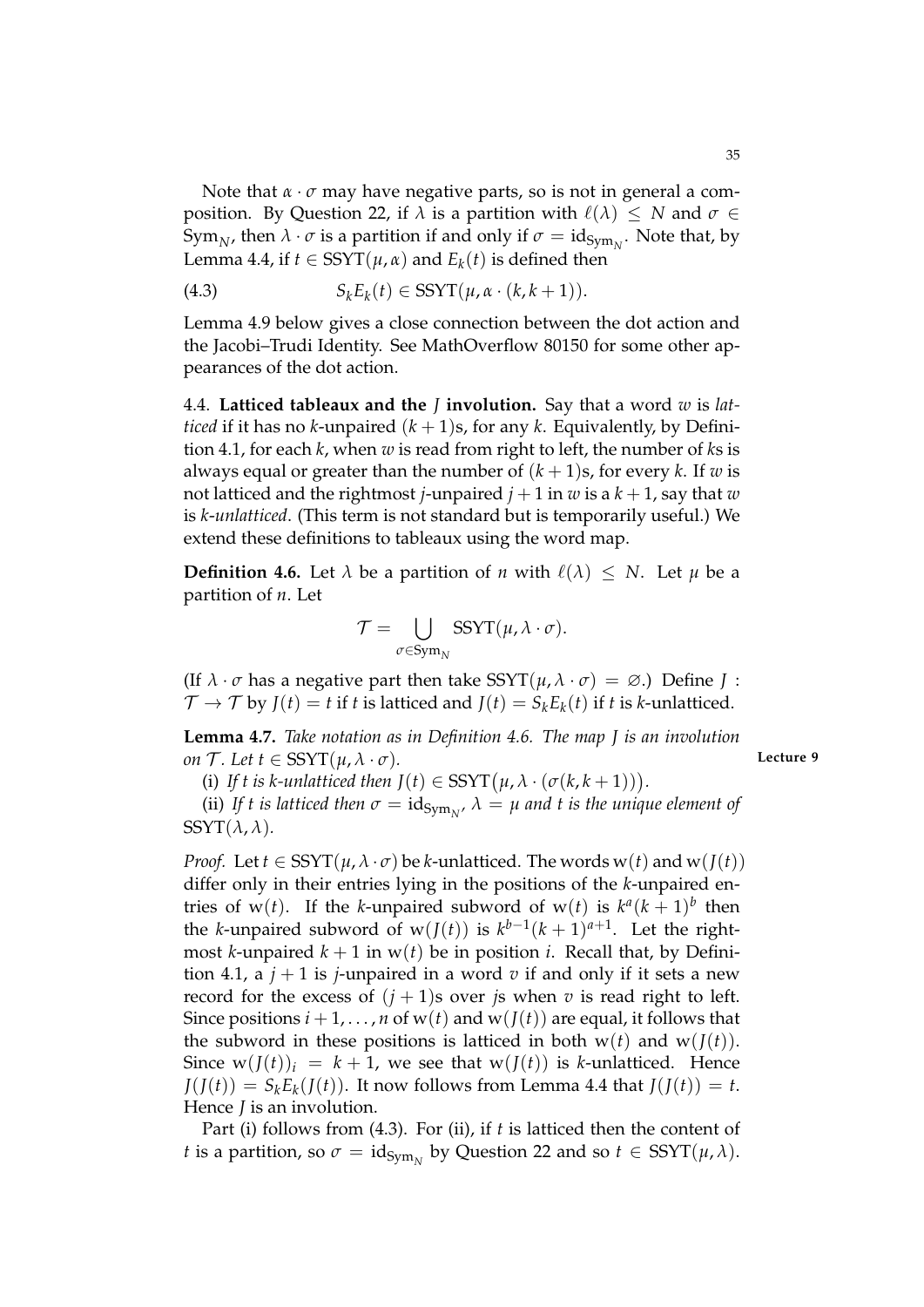Considering each row of *t* in turn, starting with the first row, we see that the lattice condition implies that  $\mu = \lambda$  and all the entries in row *i* of *t* are equal to *i*, for each  $i \in \{1, ..., \ell(\lambda)\}.$ 

Note that (ii) shows that *J* has a unique fixed point in  $\mathcal T$  if  $\mu = \lambda$  and otherwise none. When the definition of *J* is extended to skew-tableaux there may be many fixed points: see Question 30.

**Example 4.8.** Take  $\lambda = (5, 3, 1)$ . The orbit of  $(5, 3, 1)$  under the dot action can be computed by repeatedly applying the transpositions (1, 2) and  $(2, 3)$  using  $(4.1)$ .



In fact one can show using the Bruhat order that there is no need to carry on once a negative entry appears, but it is maybe interesting to see the braid relation  $(1, 2)(2, 3)(1, 2) = (2, 3)(1, 2)(2, 3)$  appearing.

The four compositions  $(5, 3, 1)$ ,  $(2, 6, 1)$ ,  $(5, 0, 4)$  and  $(2, 0, 7)$  correspond to the four non-zero summands in the Jacobi–Trudi Identity for *s*(5,3,1) . We have

$$
a_{\delta} \text{ev}_{3} s_{(5,3,1)} = a_{\delta} \text{ev}_{3} h_{(5,3,1)} - a_{\delta} \text{ev}_{3} h_{(2,6,1)} - a_{\delta} \text{ev}_{3} h_{(5,0,4)} + a_{\delta} \text{ev}_{3} h_{(2,0,7)}
$$
  
= 
$$
\sum_{\mu} (|\text{SSYT}(\mu,(5,3,1))| - |\text{SSYT}(\mu,(2,6,1))| - |\text{SSYT}(\mu,(2,0,7))|) a_{\delta+\mu}
$$

where the second line follows from Young's Rule (Corollary 3.9) for antisymmetric polynomials. Applying the *J* involution we see that the coefficient of  $a_{\delta+\mu}$  is the number of latticed semistandard Young tableaux of shape  $\mu$  and content (5, 3, 1). As remarked above, if  $\mu = (5, 3, 1)$  there is a unique such tableau, namely

and otherwise there are none. Hence  $a_{\delta}s_{(5,3,1)}(x_1,x_2,x_3) = a_{\delta+(5,3,1)}$  and  $s_{(5,3,1)}(x_1, x_2, x_3) = a_{\delta + (5,3,1)}/a_{\delta}.$ 

Two explicit examples of the *J* involution are given below.

(i) Take  $\mu = (5, 3, 1)$ . Since  $\mu$  does not dominate  $P(2, 6, 1) = (6, 2, 1)$ ,  $P(5, 0, 4) = (5, 4)$  or  $P(2, 0, 7) = (7, 2)$ , the set  $\mathcal T$  in Definition 4.6 is simply  $SSYT((5, 3, 1), (5, 3, 1))$ , and its unique element is the fixed point of *J* shown above.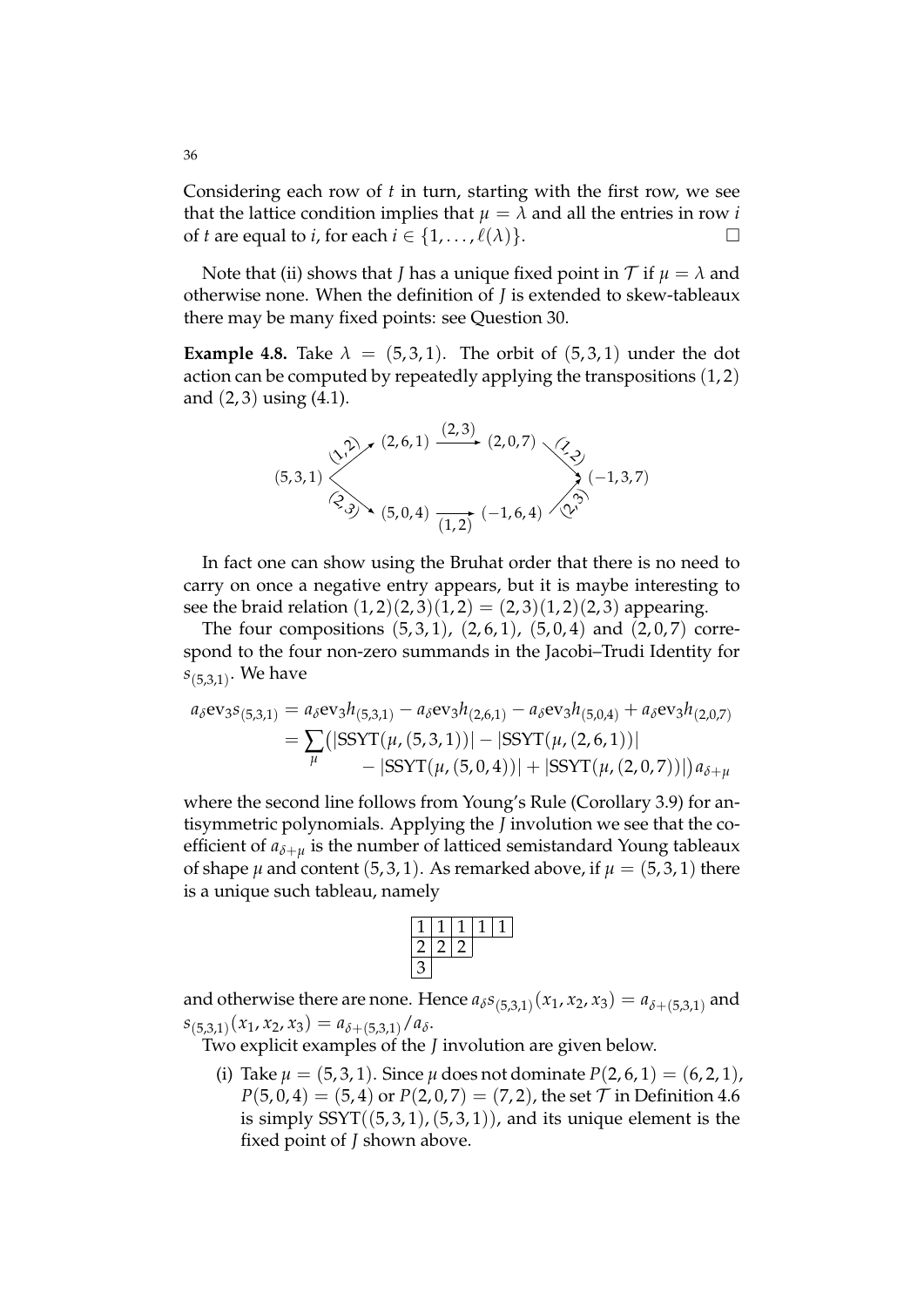(ii) Take 
$$
\mu = (6,3)
$$
. Then  
\n
$$
\mathcal{T} = SSYT((6,3), (5,3,1)) \cup SSYT((6,3), (2,6,1)) \cup SSYT((6,3), (5,0,4))
$$
\n
$$
= \left\{ \frac{\begin{bmatrix} 1 & 1 & 1 & 1 & 1 & 1 & 1 & 1 & 1 & 1 & 3 \\ 2 & 2 & 3 & & & & \end{bmatrix}}{\begin{bmatrix} 1 & 1 & 1 & 1 & 1 & 1 & 3 \\ 2 & 2 & 3 & & & \end{bmatrix}} \right\} \cup \left\{ \frac{\begin{bmatrix} 1 & 1 & 1 & 1 & 1 & 1 & 1 & 3 \\ 3 & 3 & 3 & & & \end{bmatrix}}{\begin{bmatrix} 3 & 3 & 3 & 3 & 3 & 3 \\ 3 & 3 & 3 & & & \end{bmatrix}} \right\}
$$

Label the tableaux  $t_1$ ,  $t_2$ ,  $t_3$ ,  $t_4$  from left to right. We have  $J(t_1)$  =  $S_1E_1(t_1) = t_3$  and  $J(t_2) = S_2E_2(t_2) = t_4$ . Of course this implies that  $J(t_3) = t_1$  and  $J(t_4) = t_2$ .

4.5. **Equivalence of definitions of Schur functions.** The previous example shows the main ideas required. We need the following version of the Jacobi–Trudi Identity (Theorem 2.1).

**Lemma 4.9.** Let  $\lambda$  be a partition of n with  $\ell(\lambda) \leq N$ . Then

$$
s_{\lambda} = \sum_{\sigma \in \text{Sym}_{N}} h_{\lambda \cdot \sigma} \, \text{sgn}(\sigma).
$$

*Proof.* The Jacobi–Trudi Identity states that if  $\ell(\lambda) \leq M$  then

$$
s_{\lambda} = \det(h_{\lambda_i - i + j})_{1 \leq i, j \leq M}.
$$

Take  $M = N$ . For each  $\tau \in Sym_N$ , the summand of the determinant given by taking  $h_{\lambda_i - i + i\tau}$  from row *i* of the matrix, for each  $i \in$  $\{1,\ldots,N\}$ , is  $\text{sgn}(\tau) \prod_{i=1}^{N} h_{\lambda_i-i+i\tau}$ . Therefore

$$
s_{\lambda} = \sum_{\tau \in \text{Sym}_{N}} \text{sgn}(\tau) \prod_{i=1}^{N} h_{\lambda_{i} - i + i\tau}
$$
  
= 
$$
\sum_{\sigma \in \text{Sym}_{N}} \text{sgn}(\sigma) \prod_{i=1}^{N} h_{\lambda_{i\sigma - 1} - i\sigma^{-1} + i\tau}
$$
  
= 
$$
\sum_{\sigma \in \text{Sym}_{N}} \text{sgn}(\sigma) h_{\lambda \cdot \sigma}
$$

where the final equality follows immediately from  $(4.2)$ .

In the path model used to prove Theorem 2.1, path tuples for which the final destination of the path starting at  $(M - i, 1)$  is  $(\hat{\lambda}_{i\tau} + M - i\tau, N)$ correspond to the summand  $sgn(\tau) \prod_{i=1}^{M} h_{\lambda_{i\tau}-i\tau+i} = sgn(\tau)h_{\lambda \cdot \tau^{-1}}$  in the expansion of the determinant. (Since the path starting at  $(M - i, 1)$ ) makes  $\lambda_{i\tau} - i\tau + i$  right steps.) Swapping the final destinations of the paths starting at  $(M - i, 1)$  and  $(M - j, 1)$  replaces the terms  $h_{\lambda_{i\tau} + i - i\tau}$ and  $h_{\lambda_{i\tau}+j-j\tau}$  in this product with  $h_{\lambda_{i\tau}+i-j\tau}$  and  $h_{\lambda_{i\tau}+j-i\tau}$ , respectively. Thus  $\tau$  is replaced with  $(i, j)\tau$ .

**Theorem 4.10.** Let  $\lambda$  be a partition of n with  $\ell(\lambda) \leq N$ . Then  $s_{\lambda}(x_1, \ldots, x_N)$  = *aλ*+*δ*/*a<sup>δ</sup> .*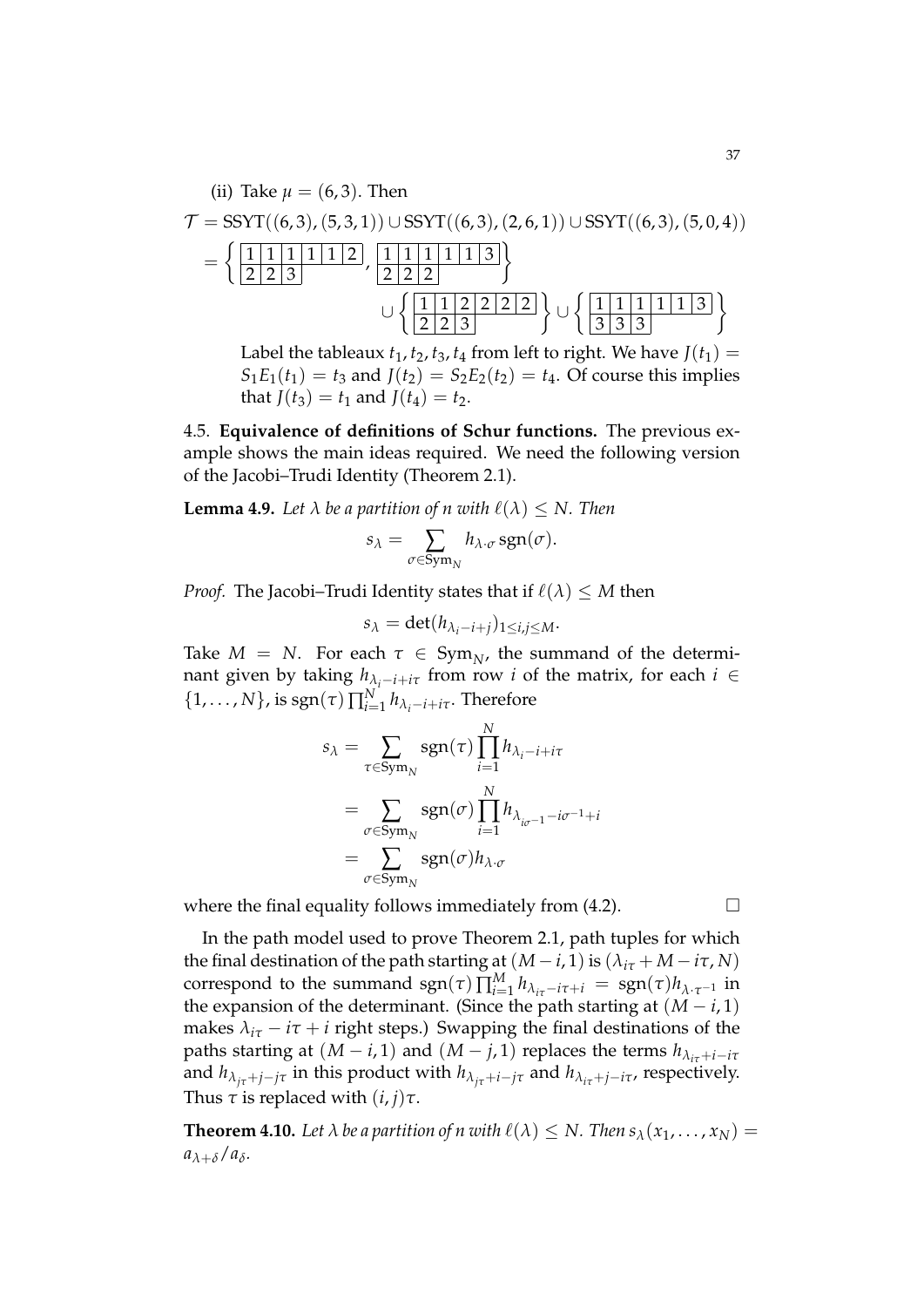*Proof.* By Lemma 4.9 we have

$$
a_{\delta} s_{\lambda}(x_1,\ldots,x_N)=\sum_{\sigma\in \text{Sym}_N} a_{\delta} h_{\lambda\cdot \sigma}(x_1,\ldots,x_N) \, \text{sgn}(\sigma).
$$

By Young's rule (as stated in Corollary 3.9) we have

$$
h_{\lambda \cdot \sigma}(x_1, \ldots, x_N) = \sum_{\substack{\mu \vdash n \\ \ell(\mu) \leq N}} |\text{SSYT}(\mu, \lambda \cdot \sigma)| \frac{a_{\mu + \delta}}{a_{\delta}}.
$$

Therefore

$$
a_{\delta} s_{\lambda}(x_1,\ldots,x_N) = \sum_{\substack{\mu \vdash n \\ \ell(\mu) \leq N}} c_{\mu} a_{\delta + \mu}
$$

where

$$
c_{\mu} = \sum_{\sigma \in \text{Sym}_{N}} |\text{SSYT}(\mu, \lambda \cdot \sigma)| \text{sgn}(\sigma).
$$

Fix  $\mu$ . Let  $\mathcal{T} = \bigcup_{\sigma \in \mathrm{Sym}_N} \mathrm{SSYT}(\mu, \lambda \cdot \sigma)$  and let  $J: \mathcal{T} \to \mathcal{T}$  be as defined in Definition 4.6. By Lemma 4.7, if  $t \in \text{SSYT}(\mu, \lambda \cdot \sigma)$  and  $J(t) \neq t$  then  $J(t) \in \mathrm{SSYT}\big(\mu, \lambda\cdot (\sigma(k, k+1))\big)$  for some  $k \in \{1,\dots,N-1\}.$  Using the disjointness of the union defining  $\mathcal T$  (see Question 22) it follows that applying *J* therefore cancels all contributions to *c<sup>µ</sup>* except those coming from tableaux *t*  $\in \mathcal{T}$  such that *J*(*t*) = *t*. By Lemma 4.7, the unique fixed point of *J* on  $\mathcal T$  is the unique element of SSYT( $\lambda$ ,  $\lambda$ ) when  $\mu = \lambda$ , and otherwise there are no fixed points. Therefore  $c_{\lambda} = 1$  and  $c_{\mu} = 0$  unless  $u = \lambda$ . Hence  $a_{\lambda} s_{\lambda} (x_{1}, \ldots, x_{N}) = a_{\lambda + \lambda}$  as required.  $\mu = \lambda$ . Hence  $a_{\delta}s_{\lambda}(x_1, \ldots, x_N) = a_{\delta + \lambda}$ , as required.

4.6. **Results for Schur functions.** Using (1.5) in §1.6 it is now routine to translate all the results in §3 to results on Schur functions. Let *λ* be a partition of *n* and let  $r \in \mathbb{N}_0$ . Dividing through by  $a_\delta$  in Pieri's Rule (Theorem 3.7) we get

$$
s_{\lambda}(x_1,\ldots,x_N)e_r(x_1,\ldots,x_N)=\sum_{\substack{\mu\in P_r(\lambda)\\ \ell(\mu)\leq N}}s_{\mu}(x_1,\ldots,x_N)
$$

for all  $N \in \mathbb{N}$  such that  $\ell(\lambda) \leq N$ . Provided  $N \geq r + n$  the condition  $\ell(\mu) \leq N$  always holds, so we have

$$
\text{ev}_N(s_\lambda e_r) = \sum_{\mu \in P_r(\lambda)} \text{ev}_N(s_\mu)
$$

for all *N* sufficiently large. Hence, by (1.5),  $s_{\lambda}e_r = \sum_{\mu \in P_r(\lambda)} s_{\mu}$ . Young's Rule and the Murnaghan–Nakayama Rule for Schur functions follow in the same way. (See Questions 25 and 28.)

38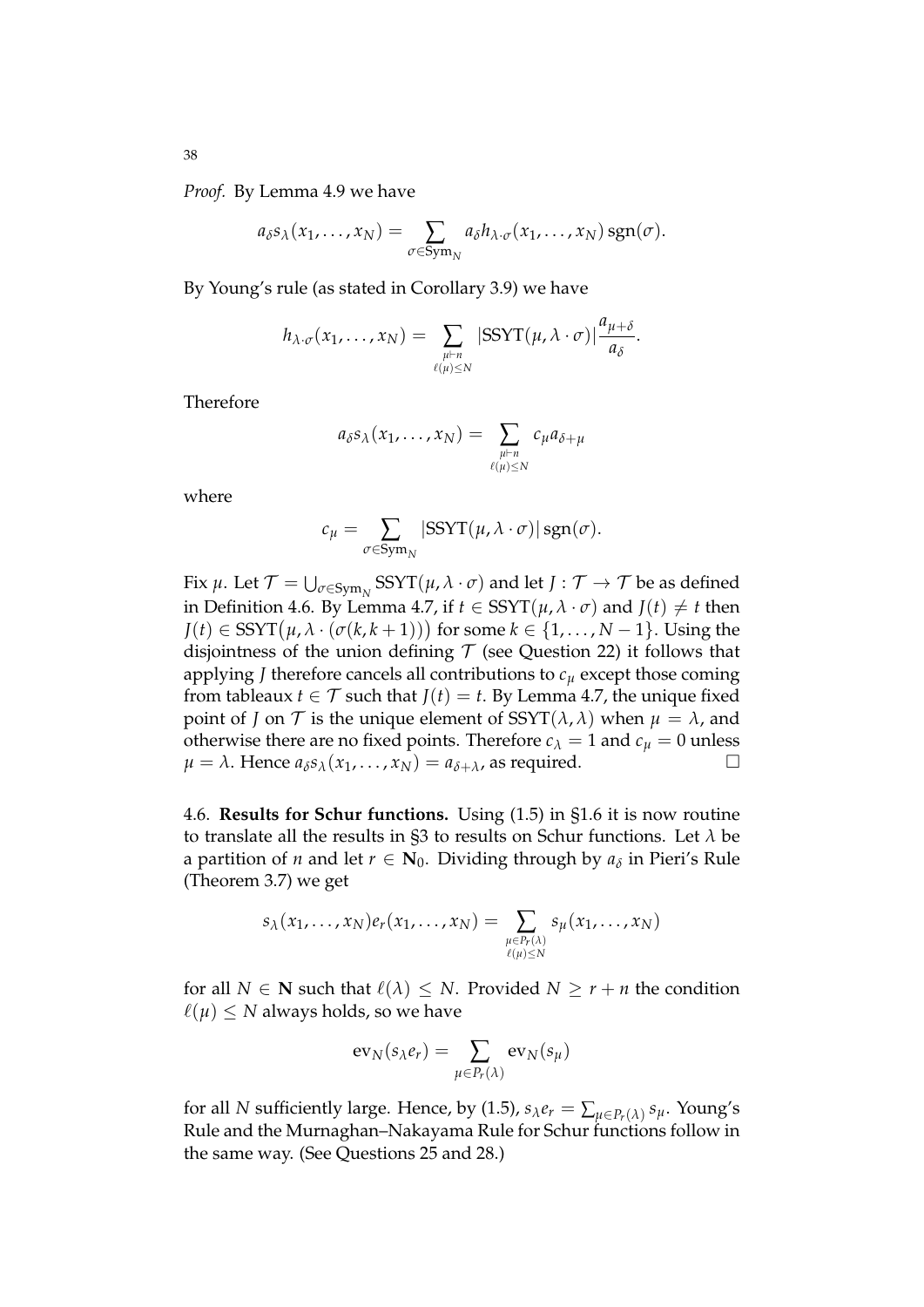#### 5. INNER PRODUCT ON Λ

Define an inner product  $\langle , \rangle : \Lambda \times \Lambda \to \mathbb{C}$  by extension of

$$
\langle s_{\lambda}, s_{\mu} \rangle = \begin{cases} 1 & \text{if } \lambda = \mu \\ 0 & \text{otherwise.} \end{cases}
$$

We use the convention that  $\langle , \rangle$  is linear in its first component and conjugate linear in its second, so the form as a whole is sesquilinear.

5.1. **Dual bases.** If  $\{f_\mu : \mu \vdash n\}$  and  $\{g_\nu : \nu \vdash n\}$  are bases of  $\Lambda_n$  such that

$$
\langle f_{\mu}, g_{\nu} \rangle = \begin{cases} 1 & \text{if } \mu = \nu \\ 0 & \text{otherwise,} \end{cases}
$$

then we say  $\{f_\mu : \mu \vdash n\}$  and  $\{g_\nu : \nu \vdash n\}$  are *dual bases*. Thus  $\{s_\mu : \mu \vdash n\}$ *n*} is a self-dual orthonormal basis of Λ*n*.

The following lemma gives an efficient way to prove duality relationships between the symmetric functions we have studied.

**Lemma 5.1.** *Suppose that*  $\{f_u : \mu \vdash n\}$  *and*  $\{g_v : v \vdash n\}$  *are bases of*  $\Lambda_n$ *such that*

**Lecture 10**

$$
f = \sum_{v \vdash n} \langle f, g_v \rangle f_v
$$

*for all*  $f \in \Lambda_n$ *. Then*  $\{f_u : \mu \vdash n\}$  *and*  $\{g_v : v \vdash n\}$  *are dual bases.* 

*Proof.* Taking  $f = f_\mu$  we get  $f_\mu = \sum_{\nu \vdash n} \langle f_\mu, g_\nu \rangle f_\nu$ . The result follows by comparing coefficients.

**Theorem 5.2.** *The bases*  $\{mon_v : v \vdash n\}$  *and*  $\{h_u : \mu \vdash n\}$  *of*  $\Lambda_n$  *are dual.* 

*Proof.* By the expansion of  $s_\lambda$  in the monomial basis in (1.11), we have

$$
s_{\lambda} = \sum_{\nu \vdash n} |SSYT(\lambda, \nu)| \text{mon}_{\nu}
$$

for all partitions *λ* of *n*. By Young's rule (as stated in Corollary 3.9 in the antisymmetric setting), we have

$$
h_{\nu} = \sum_{\lambda \vdash n} |SSYT(\lambda, \nu)| s_{\lambda}
$$

for all partitions *v* of *n*. Hence  $\langle s_\lambda, h_\nu \rangle = |SSYT(\lambda, \nu)|$ . Substituting in the first equation we get  $s_{\lambda} = \sum_{\nu \vdash n} \langle s_{\lambda}, h_{\nu} \rangle$ mon<sub>*v*</sub>. Hence  $f =$  $\sum_{\nu \vdash n} \langle f, h_{\nu} \rangle$  mon<sub>*v*</sub> for all  $f \in \Lambda_n$ . Now apply Lemma 5.1.

The analogous result for power sum symmetric functions can also be obtained by this method, but the proof is a little technical. See Proposition 7.9.3 in [14] for a shorter, and more usual, alternative proof, using Cauchy's Identity

$$
\prod \frac{1}{1-x_iy_j} = \exp \sum_{n=1}^{\infty} \frac{p_n(x)p_n(y)}{n}.
$$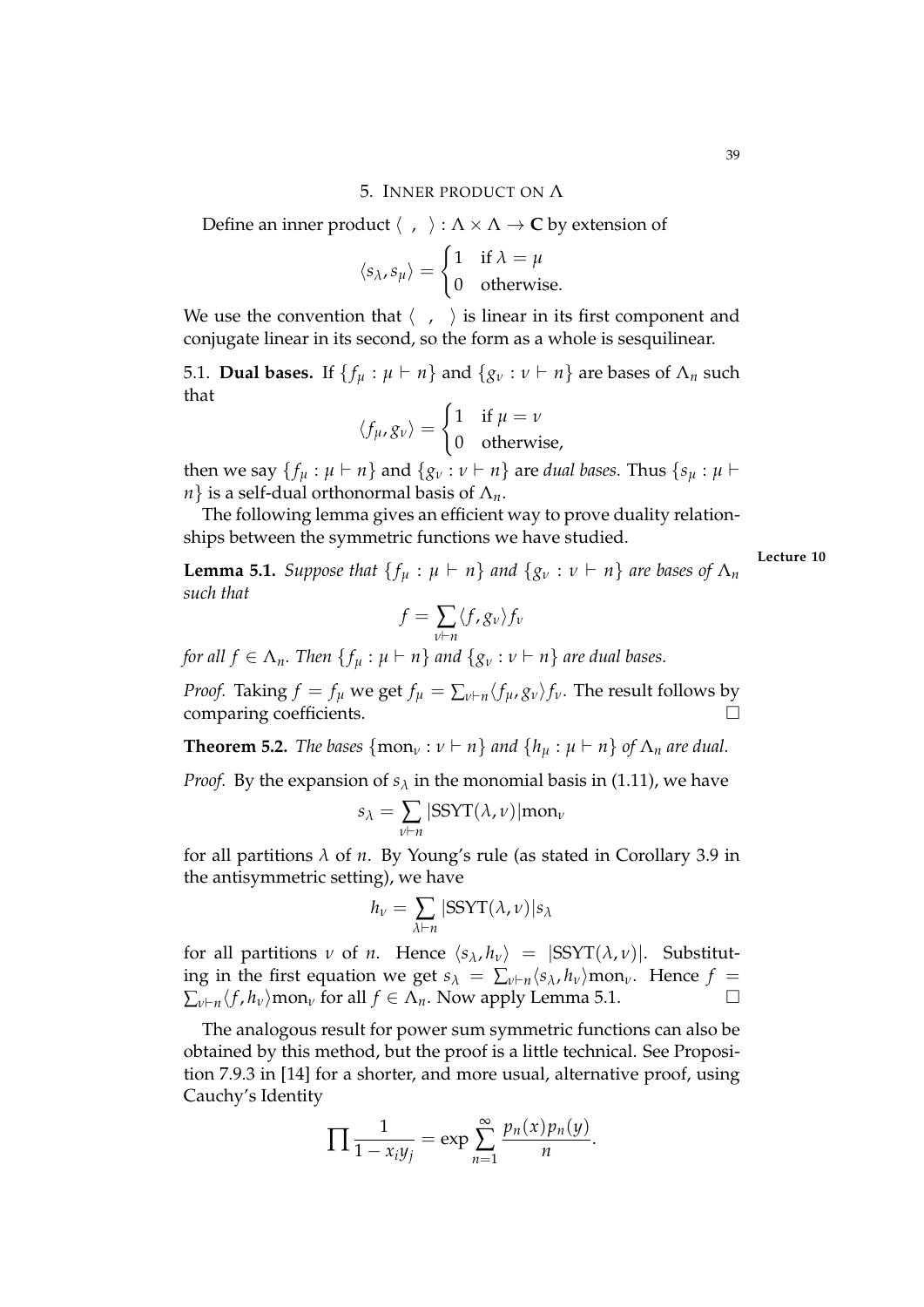It is helpful to use a definition from the character theory of the symmetric group. Given a partition  $\mu$  of *n* with  $\ell(\mu) = k$ , and  $\alpha$  a composition of *n*, let  $\sigma_{\alpha} \in \text{Sym}_n$  be a permutation of cycle-type  $\alpha$  and let  $\pi^{\mu}(\alpha)$ be the number of ordered set partitions  $(P_1, \ldots, P_k)$  of  $\{1, \ldots, n\}$  such that each  $P_i$  is a union of orbits of  $\sigma_{\alpha}$  and  $|P_i| = \mu_i$  for each *i*. Thus  $\pi^{\mu}$ is the permutation character of Sym*<sup>n</sup>* acting on the cosets of the *Young*  $\text{subgroup}\ \text{Sym}_{\mu} = \text{Sym}_{\mu_1} \times \ldots \times \text{Sym}_{\mu_{\ell(\mu)}}.$ 

For example, take  $r \leq n/2$ . Then  $\pi^{(n-n,r)}$  is the permutation character of Sym<sub>*n*</sub> acting on *r*-subsets of  $\{1, \ldots, n\}$  and so  $\pi^{(n-r,r)}(\sigma)$  is the number of *r*-subsets of  $\{1, \ldots, n\}$  fixed by  $\sigma$ .

#### **Theorem 5.3.** *The bases*  $\{p_\mu : \mu \vdash n\}$  *and*  $\{\frac{p_\nu}{z_\nu}\}$  $\frac{p_v}{z_v}$  :  $v \vdash n$  *s* of  $\Lambda_n$  are dual.

*Proof.* Fix a partition  $\mu$  of *n* with  $\ell(\mu) = k$ . Given a composition  $\alpha$  of *n*, having exactly  $a_i$  parts of size *j* for each  $j \in \{1, \ldots, n\}$ , define an  $\alpha$ *packing matrix* to be a  $k \times n$  matrix *C* such that  $\sum_{j=1}^{n} {jC_{ij}} = \mu_i$  for each *i* ∈ {1, . . . , *k*} and  $\sum_{i=1}^{k} C_{ij} = a_j$  for each  $j \in \{1, ..., n\}$ . *Claim 1:*

$$
\pi^{\mu}(\alpha) = \sum \prod_{j=1}^{n} \frac{a_j!}{C_{1j}! \dots C_{kj}!}
$$

where the sum is over all *α*-packing matrices *C*. *Proof:* put *Cij* of the *a*<sub>*j*</sub> orbits of  $\sigma_{\alpha}$  of size *j* in *P*<sub>*i*</sub>. There are  $\binom{a_j}{c_1}$  $\mathcal{C}_{1j},...,\mathcal{C}_{kj}$  ways to choose which orbits of size *j* go into each of  $P_1, \ldots, P_k$ .  $||$ 

*Claim 2:*

$$
p_{\alpha} = \sum_{\mu \vdash n} \pi^{\mu}(\alpha) \text{mon}_{\mu}.
$$

*Proof:* suppose that when we multiply out

$$
p_1^{a_1}p_2^{a_2}\dots p_n^{a_n}=(x_1+\dots+x_N)^{a_1}(x_1^2+\dots+x_N^2)^{a_2}\dots(x_1^n+\dots+x_N^n)^{a_n}
$$

we choose to take  $x_i^j$  $C_i$  from exactly  $C_{ij}$  of the  $a_j$  terms in the product

$$
(x_1^j + \cdots + x_N^j)^{a_j}.
$$

We can do this in  $\binom{a_j}{a_j}$  $\binom{a_j}{C_{1j},...,C_{Nj}}$  ways, for each  $j \in \{1,\ldots,n\}$ . Moreover, the product is  $x^{\mu}$  if and only if *C* is an *α*-packing matrix. Claim 1 now implies that the coefficient of mon $_{\mu}$  is  $\pi^{\mu}(\alpha)$ . ||

*Claim 3:*

$$
h_r = \sum_{\beta \vdash r} \frac{p_\beta}{z_\beta}
$$

*Proof:* This follows from the Cycle Index Formula (Theorem 1.12) and the following remark.

*Claim 4:*

$$
h_{\mu} = \sum_{\alpha \vdash n} \frac{p_{\alpha}}{z_{\alpha}} \pi^{\mu}(\alpha).
$$

40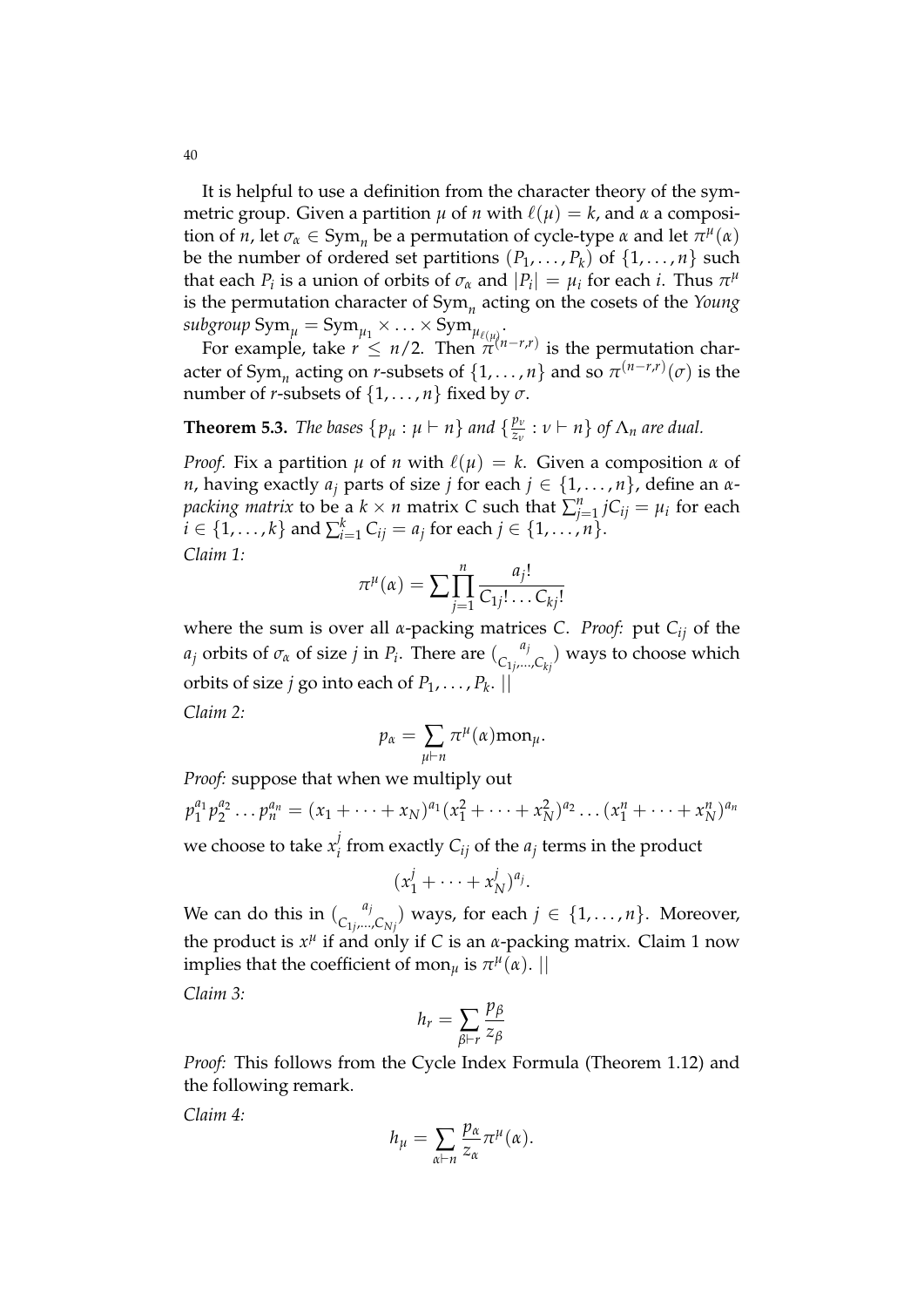*Proof:* This follows by multiplying out the product  $h_{\mu_1} \ldots h_{\mu_k}$ , using Claim 3. The argument is similar to Claim 2, and is left as an exercise: see Question 26. ||

By Claim 2 and Theorem 5.2, we have

(5.1) 
$$
\langle h_{\mu}, p_{\alpha} \rangle = \pi^{\mu}(\alpha).
$$

Substituting in Claim 4 we get

$$
h_{\mu} = \sum_{\alpha \vdash n} \langle h_{\mu}, p_{\alpha} \rangle \frac{p_{\alpha}}{z_{\alpha}}.
$$

Therefore  $f = \sum_{\alpha \vdash n} \langle f, p_{\alpha} \rangle \frac{p_{\alpha}}{z_{\alpha}}$  $\frac{p_\alpha}{z_\alpha}$  for all  $f \in \Lambda_n$  and the result follows from Lemma 5.1.  $\Box$ 

# 5.2. **Gale–Ryser revisited.** By Question 25 we have

(5.2) 
$$
h_{\mu} = \sum_{\substack{\lambda \vdash n \\ \lambda \triangleright \mu}} |\text{SSYT}(\lambda, \mu)| s_{\lambda}
$$

(5.3) 
$$
e_{\nu} = \sum_{\substack{\lambda \vdash n \\ \lambda' \triangleright \nu}} |\text{SSYT}(\lambda', \nu)| s_{\lambda}
$$

Hence

$$
\langle h_{\mu}, e_{\nu} \rangle = \sum_{\substack{\lambda \vdash n \\ \nu' \subseteq \lambda \sqsubseteq \mu}} |\text{SSYT}(\lambda, \mu)| |\text{SSYT}(\lambda', \nu)|.
$$

We saw in Lemma 1.3 that  $e_\nu = \sum_{\mu \vdash n} N_{\mu\nu}$  mon $_\mu$ . Taking the inner product with  $h_\mu$  we obtain  $\langle h_\mu, e_\nu \rangle = N_{\mu\nu}$ . Therefore, to show that if  $\nu' \ge \mu$ then  $N_{\mu\nu} > 0$  it is sufficient to prove the following (related) result on Kostka Numbers. The proof is the symmetric functions version of Theorem 2.2.20 in [5].

**Lemma 5.4.** *If*  $\lambda \geq \mu$  *then*  $|SSYT(\lambda, \mu)| \geq 1$ *.* 

*Proof.* Obviously  $K_{\lambda\lambda} = 1$ . Let  $\mu$  and  $\mu^*$  be neighbours in the dominance order, with  $\mu \rhd \mu^*$ , so by Question 2,  $\mu_i^* = \mu_i - 1$ ,  $\mu_j^* = \mu_j + 1$  for some  $i < j$ , and  $\mu_k^* = \mu_k$  if  $k \neq i, j$ . Since  $h_{(a,b)} = h_{(a+1,b-1)} + s_{(a,b)}$  whenever  $a \geq b$ , by Corollary 2.4, we have

$$
h_{\mu^*} = \left( \prod_{k \neq i,j} h_{\mu_k} \right) h_{\mu_i - 1} h_{\mu_j + 1} = \left( \prod_{k \neq i,j} h_{\mu_k} \right) \left( h_{\mu_i} h_{\mu_j} + s_{(\mu_i - 1, \mu_j + 1)} \right)
$$

and so if  $f = \prod_{k \neq i,j} h_{\mu_k}$  then

$$
K_{\lambda\mu^*} = \langle s_{\lambda}, h_{\mu^*} \rangle
$$
  
=  $\langle s_{\lambda}, h_{\mu} \rangle + \langle s_{\lambda}, fs_{(\mu_i - 1, \mu_j + 1)} \rangle$   
=  $K_{\lambda\mu} + \langle s_{\lambda}, fs_{(\mu_i - 1, \mu_j + 1)} \rangle$   
 $\geq K_{\lambda\mu}.$ 

The lemma follows.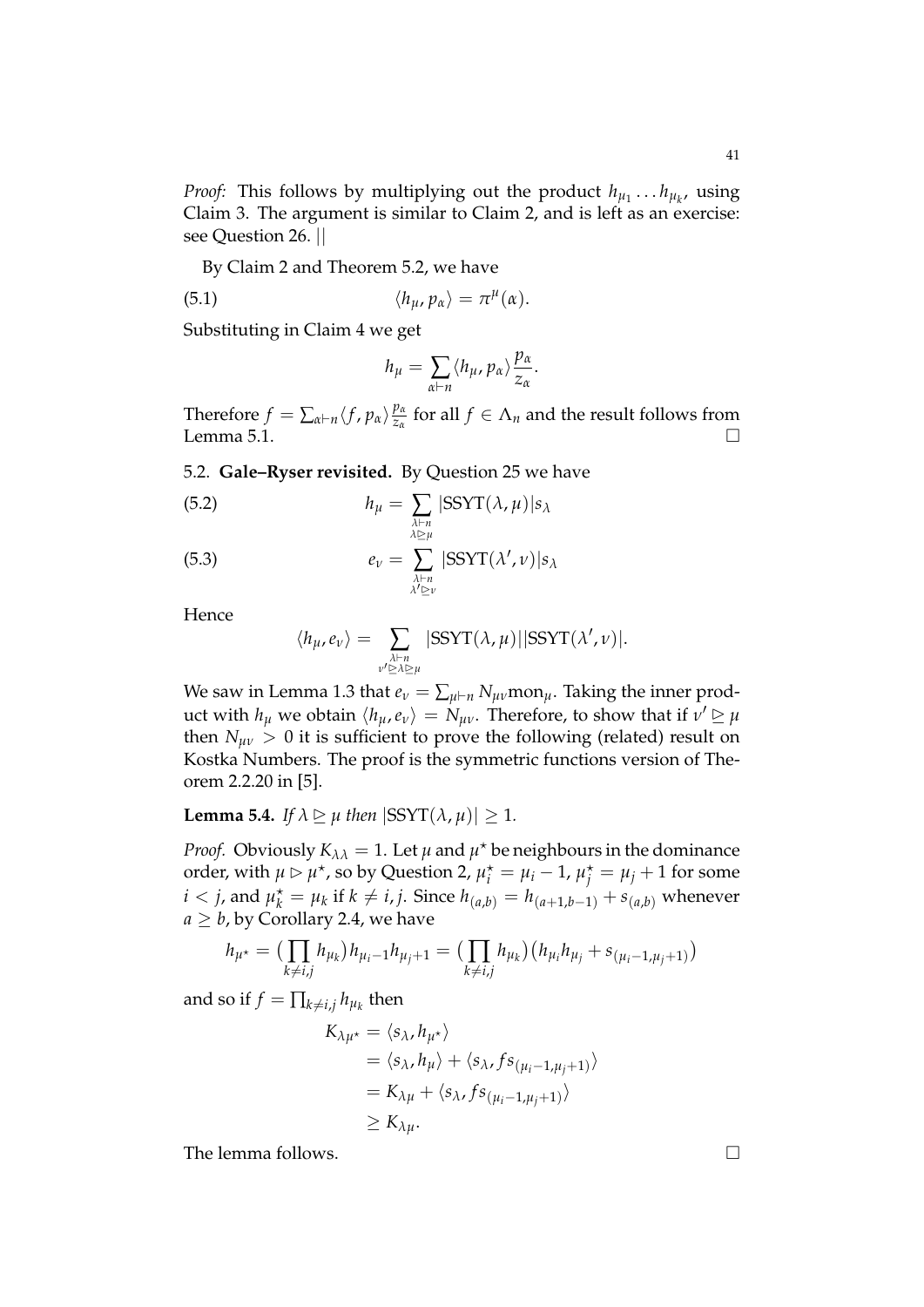This gives the direction of the Gale–Ryser Theorem not proved in §1.2. The notes for Question 11 give references for combinatorial proofs of Lemma 5.4.

5.3. **The** *ω* **involution.** The following definition is maybe best motivated by the connection with characters of the symmetric group, where it corresponds to multiplication by the sign character: see §5.5.

**Definition 5.5.** Let  $\omega : \Lambda \to \Lambda$  be the **C**-algebra homomorphism defined by  $\omega(h_n) = e_n$ .

It follows fairly easily from Newton's Identity (1.3) that  $\omega(e_n) = h_n$ : see Question 10. Thus  $\omega$  is an involution. The related identities in (1.7) or Question 3(f) can be used to show that  $\omega(p_n) = (-1)^{n-1} p_n$  for all *n* ∈ **N**. (Again see Question 10.) Hence

(5.4) 
$$
\omega(p_{\lambda}) = \text{sgn}(\sigma_{\lambda})p_{\lambda}
$$

where  $\sigma_{\lambda}$  is a permutation of cycle-type  $\lambda$ .

**Lemma 5.6.** *Let*  $\lambda$  *be a partition. Then*  $\omega(s_{\lambda}) = s_{\lambda'}$ *.* 

*Proof.* Comparing (5.2) and (5.3) we get

$$
\sum_{\substack{\lambda\vdash n\\\lambda\trianglerighteq\mu}}|\text{SSYT}(\lambda,\mu)|\omega(s_{\lambda})=\sum_{\substack{\lambda\vdash n\\\lambda'\trianglerighteq\mu}}|\text{SSYT}(\lambda',\mu)|s_{\lambda}.
$$

Suppose inductively that  $\omega(s_\lambda) = s_{\lambda'}$  for all  $\lambda \triangleright \mu$ . The previous equation implies that

$$
\omega(s_{\mu}) + \sum_{\substack{\lambda \vdash n \\ \lambda \rhd \mu}} |\text{SSYT}(\lambda, \mu)| \omega(s_{\lambda}) = s_{\mu'} + \sum_{\substack{\lambda \vdash n \\ \lambda' \rhd \mu}} |\text{SSYT}(\lambda', \mu)| s_{\lambda}.
$$

By induction, the left-hand side is

$$
\omega(s_{\mu}) + \sum_{\substack{\lambda \vdash n \\ \lambda \rhd \mu}} |\text{SSYT}(\lambda, \mu)| s_{\lambda'}.
$$

If  $\lambda \triangleright \mu$  the coefficient of  $s_{\lambda}$  on either side is  $|SSYT(\lambda, \mu)|$ . Therefore cancelling these equal terms we get  $\omega(s_u) = s_{u'}$ , as required.

*Alternative proof.* By the Murnaghan–Nakayama rule (rewriting Corollary 3.13 using Theorem 4.10) we have

$$
p_{\mu} = \sum_{\lambda \vdash n} c^{\lambda}(\mu) s_{\lambda}
$$

where  $c^{\lambda}(\mu)$  is the sum of the signs of border-strip tableaux of shape  $\lambda$ and type  $\mu$ . Taking the inner product with  $s_\lambda$  we get

$$
\langle s_{\lambda}, p_{\mu} \rangle = c^{\lambda}(\mu).
$$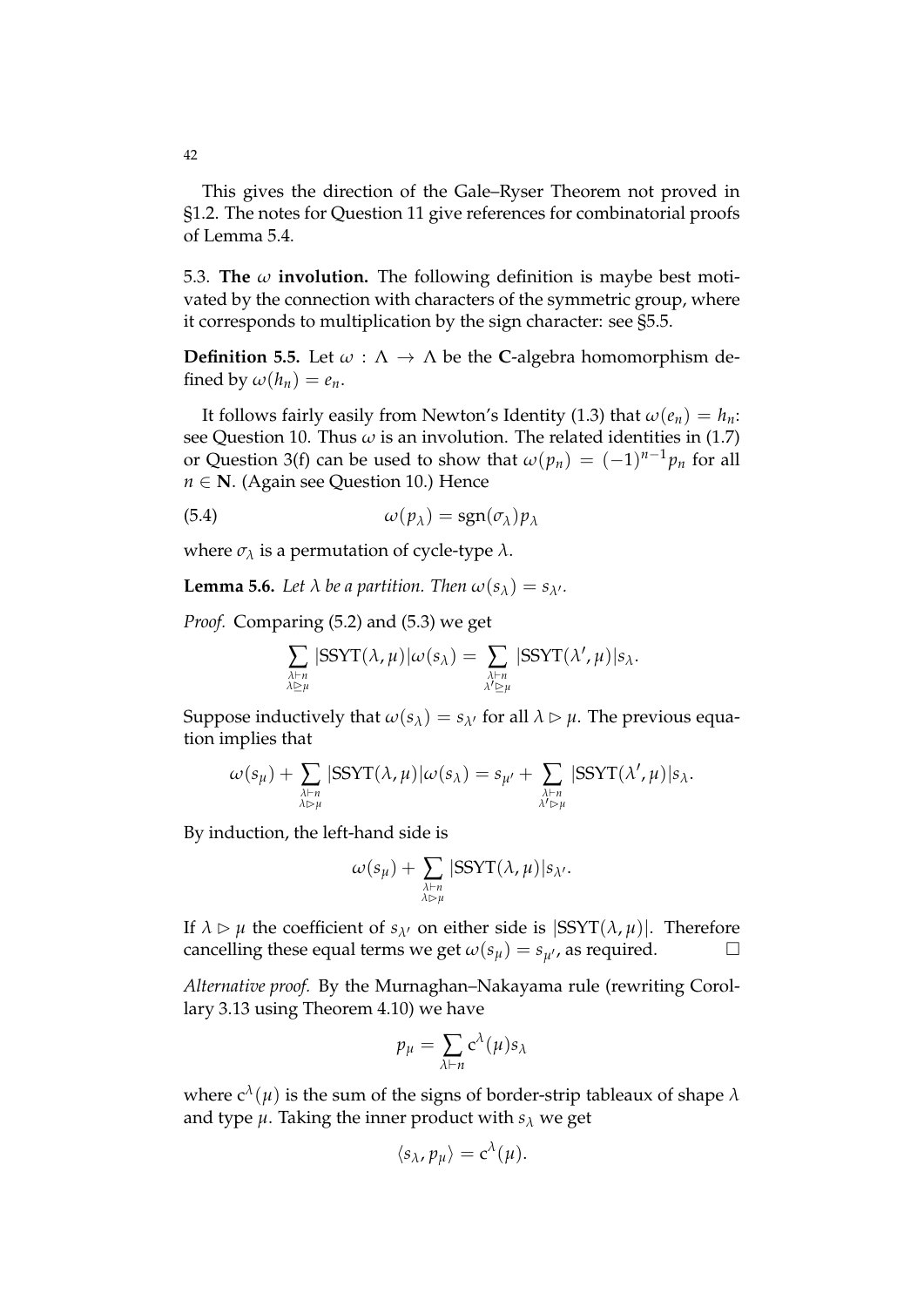Hence if  $\lambda$  is a partition of *n* then, by Theorem 5.3,

$$
s_{\lambda} = \sum_{\mu \vdash n} \langle s_{\lambda}, p_{\mu} \rangle \frac{p_{\mu}}{z_{\mu}} = \sum_{\mu \vdash n} c^{\lambda}(\mu) \frac{p_{\mu}}{z_{\mu}}.
$$

Applying *ω* we obtain

$$
\omega(s_{\lambda}) = \sum_{\mu \vdash n} c^{\lambda}(\mu) \operatorname{sgn}(\sigma_{\mu}) \frac{p_{\mu}}{z_{\mu}} = \sum_{\mu \vdash n} c^{\lambda'}(\mu) \frac{p_{\mu}}{z_{\mu}} = s_{\lambda'}
$$

where  $\sigma_{\mu} \in \text{Sym}_n$  is a permutation of cycle-type  $\mu$ . Here the middle equality is proved by transposing the border-strip tableaux counted (with signs) in  $c^{\lambda}(\mu)$ . (*µ*).

5.4. **Littlewood–Richardson Rule.** In the final lecture I sketched a proof of the Littlewood–Richardson Rule. This needs some extensions to the results proved above, specifically the Jacobi–Trudi formula for Schur functions labelled by skew-partitions, and the Lascoux–Schützenberger involution for skew-tableaux. Essentially the proof is the specialization of the proof of the SXP rule in [18] (in turn inspired by [12]), replacing multitableaux with skew-tableaux. See Question 27, 30, and 31 and the outline answers.

5.5. **Connection with the symmetric group.** Let  $n \in \mathbf{N}_0$ . Let  $\text{Cl}(\text{Sym}_n)$ be the set of functions  $Sym_n \to \mathbb{C}$  that are constant on conjugacy classes. Thus Cl(Sym*<sup>n</sup>* ) has as a basis the indicator functions **1***<sup>α</sup>* for *α* a partition of *n* defined by

$$
\mathbb{1}_{\alpha}(\sigma) = \begin{cases} 1 & \text{if } \sigma \text{ has cycle-type } \alpha \\ 0 & \text{otherwise.} \end{cases}
$$

The elements of Cl(Sym*<sup>n</sup>* ) are called *class functions*. There is an inner product on Cl(Sym*<sup>n</sup>* ) defined by

$$
\langle \phi, \psi \rangle = \frac{1}{n!} \sum_{\sigma \in \text{Sym}_n} \phi(\sigma) \overline{\psi(\sigma)}.
$$

**Proposition 5.7.** *There is a linear isometry*  $\Lambda_n \to \text{Cl}(\text{Sym}_n)$  *defined by pα zα* 7→ **1***<sup>α</sup> for each α* ` *n. Under this isometry the ω-involution corresponds to multiplication by the sign character and the image of s<sup>λ</sup> is an irreducible character of* Sym*<sup>n</sup> .*

*Proof.* By Claim 4 in the proof of Theorem 5.3 we have  $h_\mu = \sum_{\alpha \vdash n} \frac{p_\alpha}{z_\alpha}$  $\frac{p_{\alpha}}{z_{\alpha}}\pi^{\mu}(\alpha).$ Therefore the image of  $h_\mu$  is the permutation character  $\pi^\mu$ . Since

$$
\langle h_{\mu}, \frac{p_{\alpha}}{z_{\alpha}} \rangle = \frac{\pi^{\mu}(\alpha)}{z_{\alpha}} = \langle \pi^{\mu}, \mathbb{1}_{\alpha} \rangle,
$$

the map is an isometric embedding. Since  $\Lambda_n$  and  $\text{Cl}(\text{Sym}_n)$  both have dimension equal to the number of partitions of *n*, it is an isometry.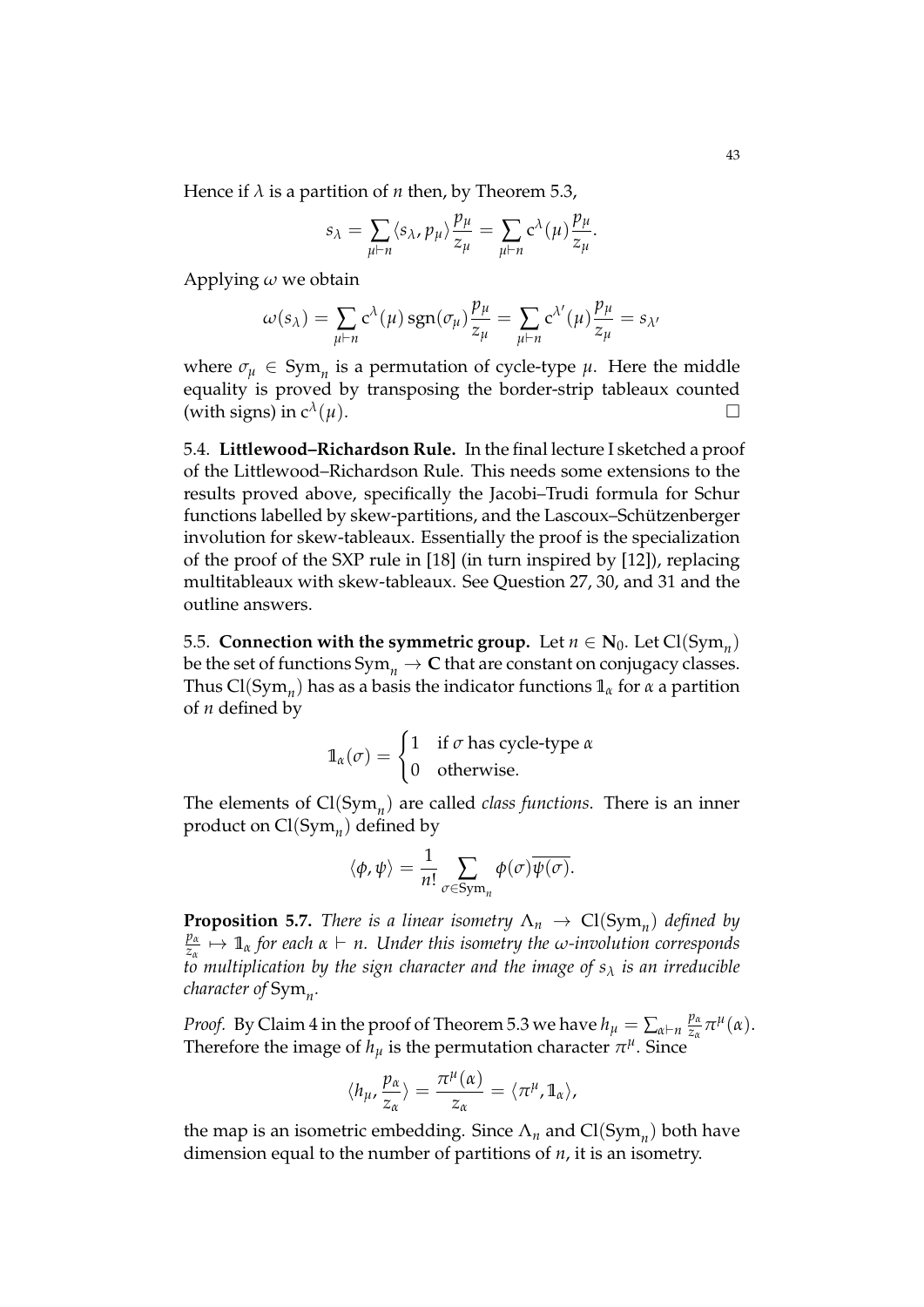Applying the *ω*-involution to Claim 4 and using (5.4) we get  $e_{\mu}$  =  $\sum_{\alpha \vdash n}$ <sup>*p*<sub>α</sub></sup>  $\frac{p_\alpha}{z_\alpha}\pi^\mu(\alpha)$  sgn( $\sigma_\alpha$ ), where  $\sigma_\alpha$  is an element of cycle-type *α*. Therefore the image of  $e_{\mu}$  is  $\pi^{\mu}$  sgn<sub>Sym<sub>n</sub></sub>, where sgn<sub>Sym<sub>n</sub></sub> is the sign character of Sym*<sup>n</sup>* . This proves the second claim.

By (5.2) and (5.3) we have  $h<sub>u</sub> = h + s<sub>u</sub>$  and  $e<sub>u'</sub> = e + s<sub>u</sub>$  where *h* is a sum of Schur functions  $s_\lambda$  for  $\lambda \geq \mu$  and *e* is a sum of Schur functions *s*<sub>*λ*</sub> for  $\lambda \leq \mu$ . Therefore  $\langle h_{\mu}, e_{\mu'} \rangle = 1$  and so the ordinary characters  $\pi^{\mu}$ and  $\pi^{\mu'}$  sgn have a unique irreducible constituent in common, namely  $\overline{a}$ the image of  $s_u$ .

Given a partition  $\lambda$  of  $n$ , let  $\chi^{\lambda} \in \mathrm{Cl}(\mathrm{Sym}_n)$  denote the image of  $s_{\lambda}$ . By Corollary 3.13, taking the inner product of each side with *sλ*, we have

$$
\langle s_{\lambda}, p_{\alpha} \rangle = c^{\lambda}(\alpha)
$$

where  $c^{\lambda}(\alpha)$  is the sum of the signs of the border-strip tableaux of shape *λ* and type *α* defined in Definition 3.12. Hence  $c^{\lambda}$  (*α*) =  $\langle \chi^{\lambda}, z_{\alpha} 1\!1} \rangle$  = *χ λ* (*σα*) where *σ<sup>α</sup>* has cycle-type *α*. The Murnaghan–Nakayama rule therefore gives the values of  $\chi^\lambda$ , as claimed after Corollary 3.13.

In fact it is more common to work with the inverse map, known as the *characteristic isomorphism*, defined for  $\phi \in \text{Cl}(\text{Sym}_n)$  by

(5.5) 
$$
\phi \mapsto \frac{1}{n!} \sum_{\sigma \in \text{Sym}_n} \phi(\sigma) p_{\rho(\sigma)}
$$

where  $\rho(\sigma)$  is the cycle-type of  $\sigma \in \text{Sym}_n$ . Let ch  $\phi : \bigoplus_{n \in \mathbb{N}_0} \text{Cl}(\text{Sym}_n) \to$ Λ be the resulting isometry. (We define the inner product of two class functions of symmetric groups of different degree to be zero.) The lefthand side  $\bigoplus_{n\in\mathbf{N}_0}\mathrm{Cl}(\mathrm{Sym}_n)$  is then a graded ring with product

(5.6) 
$$
\phi \circ \psi = (\phi \times \psi) \uparrow_{\text{Sym}_{m} \times \text{Sym}_{n}}^{\text{Sym}_{m+n}}
$$

where  $\phi \in \text{Cl}(\text{Sym}_m)$  and  $\psi \in \text{Cl}(\text{Sym}_n)$  and the arrow denotes induction. We have already proved most of the following remarkable theorem. In it, recall from §5.1 that  $\pi^\mu$  is the permutation character of  $\mathrm{Sym}_n$ acting on the cosets of the Young subgroup Sym*<sup>µ</sup>* .

**Theorem 5.8.** *The map* ch :  $\bigoplus_{n\in\mathbb{N}_0} Cl(Sym_n) \to \Lambda$  *is an isometric ring isomorphism.* It satisfies ch  $\chi^{\lambda} = s_{\lambda}$ , ch  $\pi^{\mu} = h_{\mu}$  and ch  $\mathbb{1}_{\alpha} = \frac{p_{\alpha}}{z_{\alpha}}$ *zα for all*  $\phi$  *partitions λ, μ, α. Moreover* ch( $\phi$  sgn<sub>Sym<sub>n</sub></sub>) =  $\omega$ (ch  $\phi$ ) for all class functions *φ of* Sym*<sup>n</sup> .*

*Proof.* It only remains to show that ch is a ring homomorphism. Let *λ* and  $\mu$  be partitions of *n*. We have  $\pi^\lambda \circ \pi^\mu = \pi^\nu$  where  $\nu$  is the partition whose multiset of parts is the union of the multisets of parts of *λ* and *µ*. Therefore

ch 
$$
(\pi^{\lambda}\pi^{\mu})
$$
 = ch  $\pi^{\nu} = h_{\nu} = h_{\lambda}h_{\mu} = (\text{ch }\pi^{\lambda})(\text{ch }\pi^{\mu})$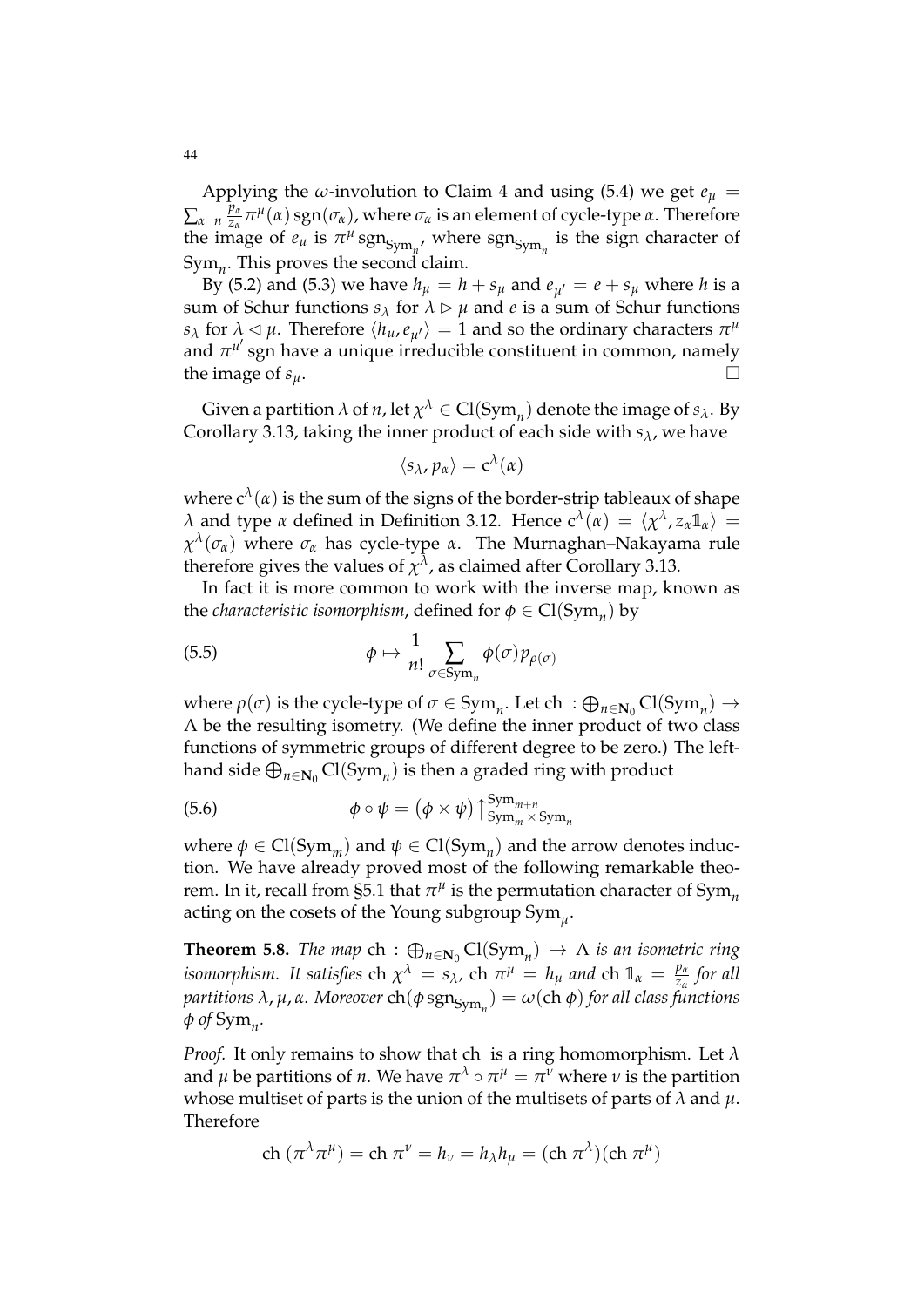as required.

**Remark 5.9.** Suppose we fix  $N \in \mathbb{N}$  and attempt to define

$$
\mathbf{C}[x_1,\ldots,x_N]^{\operatorname{Sym}_N} \to \bigoplus \operatorname{Cl}(\operatorname{Sym}_n)
$$

by  $s_\lambda(x_1,\ldots,x_N)\mapsto \chi^\lambda.$  There is an immediate problem: this map is not well-defined because the  $s_{\lambda}(x_1, \ldots, x_N)$  are not linearly independent when  $N<\ell(\lambda)$ . (Indeed, by Lemma 1.16, we have  $s_{(1^n)}(x_1,\ldots,x_N)=0$ whenever  $N < n$ .) This shows that working with infinitely many variables, i.e. symmetric functions rather than symmetric polynomials, is essential to get a nice correspondence with the symmetric group.

The corollary below follows from the Littlewood–Richardson rule (in a more explicit form), but has a much simpler proof using character theory.

**Corollary 5.10.** Let  $\mu \vdash m$  and  $\nu \vdash n$ . Then  $s_{\mu}s_{\nu}$  is a non-negative integral *linear combination of Schur functions.*

*Proof.* The corresponding claim for symmetric group characters, that

$$
(\chi^{\mu} \times \chi^{\nu}) \uparrow_{\mathrm{Sym}_{m} \times \mathrm{Sym}_{n}}^{\mathrm{Sym}_{m+n}}
$$

is a non-negative integral linear combination of irreducible characters, is obvious.  $\Box$ 

5.6. The cycle index revisited<sup>\*</sup>. The Cycle Index Formula for the symmetric group was seen in Theorem 1.12. It generalizes as follows. Given  $\sigma \in \mathrm{Sym}_{n'}$  let

$$
cyctype(\sigma) = (1^{cyc_1(\sigma)}, \dots, n^{cyc_n(\sigma)})
$$

be the cycle-type of  $\sigma$ . Let  $G \leq \mathrm{Sym}_n$  be a permutation group. The *cycle index* of *G* is defined by

$$
\operatorname{cyc}_G = \frac{1}{|G|} \sum_{\sigma \in G} p_{\operatorname{cyctype}(\sigma)}.
$$

The general cycle index just defined appears in a beautiful theorem of Polya, stated in §5.7 below and proved using the characteristic isometry. Here we give some more immediate motivation for the cycle index using the results from §1.11.

An explicit definition of the inverse of the characteristic isometry will be useful. For each partition  $\lambda$  of  $n$ , let  $\sigma_{\lambda} \in \text{Sym}_n$  be a chosen element such that  $\text{cyctype}(\sigma_{\lambda}) = \lambda$ . Then  $\text{ch}^{-1} : \Lambda_n \to \text{Cl}(\text{Sym}_n)$  is defined on a general element  $\sum_{\lambda} a_{\lambda} \frac{p_{\lambda}}{z_{\lambda}}$  $\frac{p_{\lambda}}{z_{\lambda}} \in \Lambda_n$  by

(5.7) 
$$
\operatorname{ch}^{-1}\left(\sum_{\lambda} a_{\lambda} \frac{p_{\lambda}}{z_{\lambda}}\right) = \phi
$$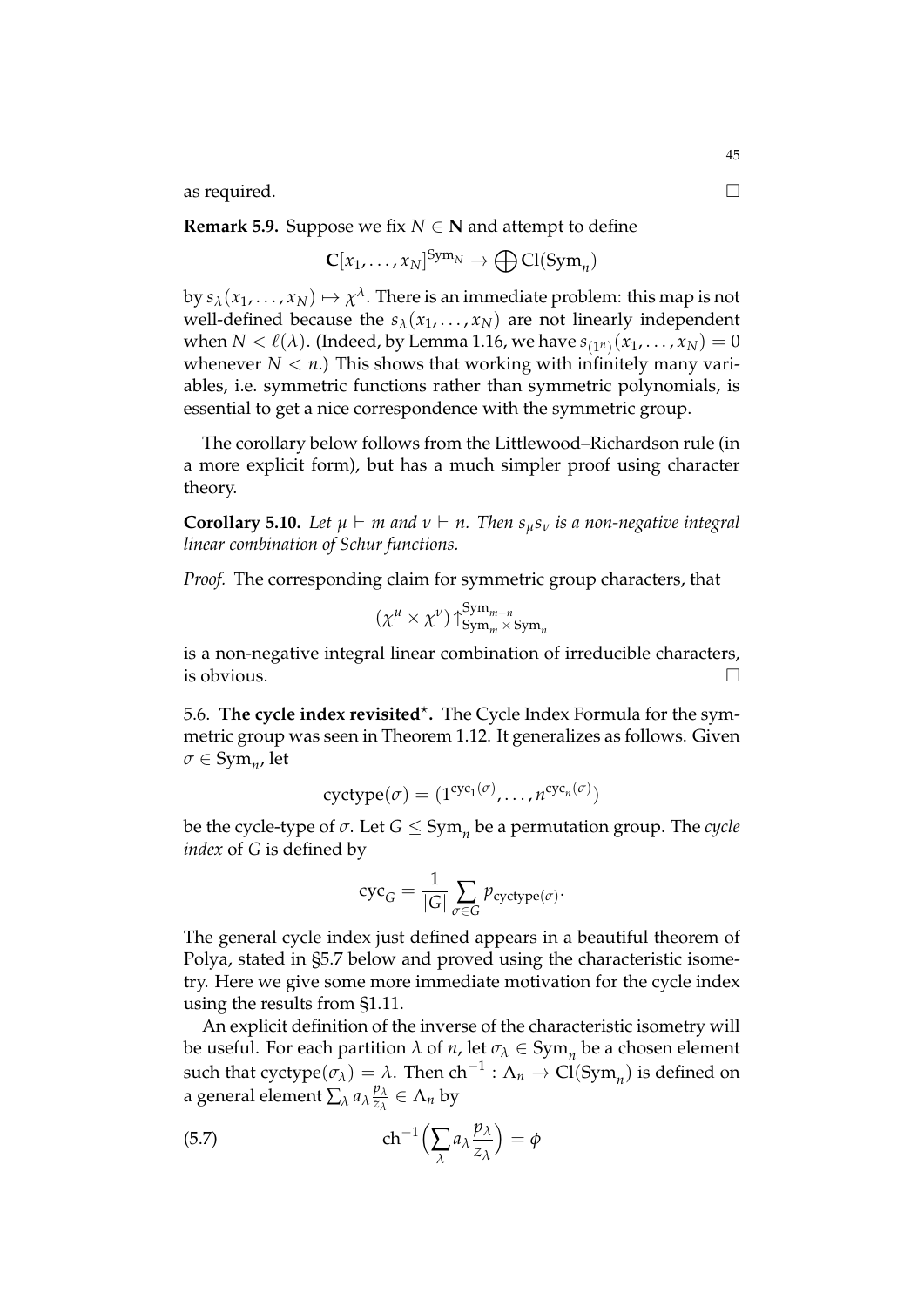where  $\phi \in \text{Cl}(\text{Sym}_n)$  is the class function such that  $\phi(\sigma_\lambda) = a_\lambda$  for each partition  $\lambda$  of *n*.

# **Example 5.11.**

- (1) Since Sym<sub>*n*</sub></sub> has *n*! / *z*<sub>*λ*</sub> elements of cycle-type  $\lambda$ , cyc<sub>Sym<sub>*n*</sub></sub> =  $\sum_{\lambda} \frac{p_{\lambda}}{z_{\lambda}}$  $\frac{P\lambda}{z_\lambda}$ . where the sum is over all partitions of  $n$ . Hence by  $(5.7)$ , we have  $ch^{-1}$   $\mathrm{cyc}_{\mathrm{Sym}_n} = 1_{\mathrm{Sym}_n}$ , where  $1_{\mathrm{Sym}_n}$  is the trivial character of Sym<sub>n</sub>. By the remark following Theorem 1.12,  $\operatorname{cyc}_{\operatorname{Sym}_n} = h_n$ . Moreover, by (1.9), exp ∑ ∞ *k*=1 *pk*  $\sum_{k=0}^{\infty} t^k = \sum_{n=0}^{\infty}$  cyc<sub>Sym<sub>n</sub></sub>  $t^n$ . We saw in §1.11 some of the applications of the cycle index of Sym*<sup>n</sup>* to enumerating permutations.
- (2)  $cyc_1 = p_1^n$  $\int_1^n$  and  $\mathrm{ch}^{-1}p_1^n = n!1\mathbb{1}_{(1^n)}$  is the regular character of Sym*<sup>n</sup>* ; this is the permutation character of Sym*<sup>n</sup>* acting on itself by right multiplication. To illustrate that multiplication of symmetric polynomials becomes the 'multiply and induce' product on class functions in (5.6), observe that the regular character is  $(1_{S_1} \times \cdots \times 1_{S_1})$   $\uparrow^{S_n} = 1_{S_n} \uparrow^{S_n}$  where  $1_{S_1} =$  ch  $p_1$  is the trivial character of *S*1.
- (3) Let  $n = 4$ , let  $H = \langle (1, 2, 3, 4) \rangle$  and let  $G = \langle (1, 2, 3, 4), (1, 3) \rangle$  be the dihedral group. Then

$$
cycH = \frac{1}{4}(p_{(1,1,1,1)} + p_{(2,2)} + 2p_{(4)})
$$
  
= 6mon<sub>(1,1,1,1)</sub> + 3mon<sub>(2,1,1)</sub> + 2mon<sub>(2,2)</sub> + mon<sub>(3,1)</sub> + mon<sub>(4)</sub>  

$$
cycG = \frac{1}{8}(p_{(1,1,1,1)} + 2p_{(2,1,1)} + 3p_{(2,2)} + 2p_{(4)})
$$
  
= 3mon<sub>(1,1,1,1)</sub> + 2mon<sub>(2,1,1)</sub> + 2mon<sub>(2,2)</sub> + mon<sub>(3,1)</sub> + mon<sub>(4)</sub>  
and the corresponding class functions on Sym<sub>4</sub> are

|                          | $(1,1,1,1)$ $(2,1,1)$ $(2,2)$ $(3,1)$ $(4)$ |      |  |
|--------------------------|---------------------------------------------|------|--|
| $\ch^{-1}\mathrm{cyc}_H$ |                                             |      |  |
| $ch^{-1}cyc_G$           | 3                                           | - 3- |  |

For instance  $ch^{-1}$  cyc<sub>H</sub> has value  $\frac{1}{4}$ 2 $z_{(4)} = 2$  on 4-cycles. Observe that ch<sup>-1</sup> cyc<sub>H</sub> is the permutation character of Sym<sub>4</sub> acting on the cosets of *H*, and similarly for *G*. We record the monomial expansions for later use as an example of Theorem 5.14.

More generally we have the following lemma.

**Lemma 5.12.** Let  $G$  ≤  $Sym_n$  be a permutation group. Then  $\text{ch}^{-1}\text{cyc}_G$  is the *permutation character of* Sym*<sup>n</sup> acting on the cosets of G.*

*Proof.* Suppose that *G* has  $m_\lambda$  elements of cycle-type  $\lambda$ . By (5.7),

$$
\mathrm{ch}^{-1}\mathrm{cyc}_G = \phi
$$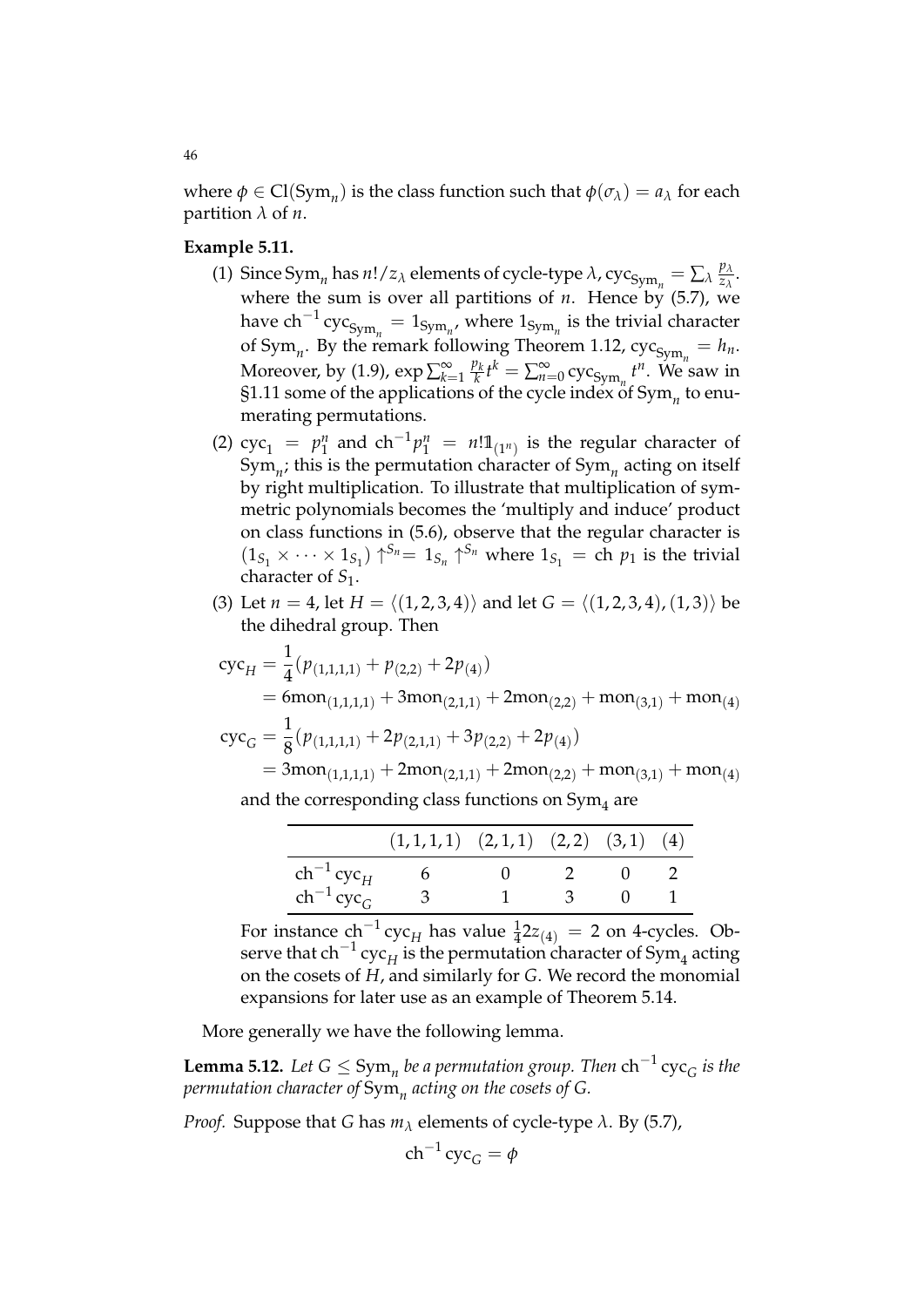where  $\phi \in \text{Cl}(\text{Sym}_n)$  is the class function defined by

(5.8) 
$$
\phi(\sigma) = \frac{z_{\text{cyctype}(g)}}{|G|} m_{\text{cyctype}(\sigma)}.
$$

Let  $\pi$  be the permutation character of  $S_n$  acting on the cosets of *G*. Thus  $\pi(\sigma)$  is the number of cosets *Gτ* such that *Gτ* $\sigma$  = *Gτ*, or equivalently, such that  $\tau \sigma \tau^{-1} \in G$ . Therefore

$$
(5.9) \qquad \pi(\sigma_{\lambda}) = \frac{1}{|G|} \big| \{ \tau \in \mathrm{Sym}_n : \tau \sigma_{\lambda} \tau^{-1} \in G \} \big| = \frac{z_{\lambda}}{|G|} m_{\lambda}.
$$

where the second equality uses that  $z_{\lambda}$  is the size of the centralizer of a permutation of cycle-type *λ*. Comparing (5.8) and (5.9) we get the required conclusion.

5.7. **Pólya's Cycle Index Theorem.** Polya's Theorem concerns the action of Sym*<sup>n</sup>* on the set *W<sup>n</sup>* of words of length *n* with entries from **N**. Given  $w \in W_n$  let cont $(w)$  be the composition  $\alpha$  of  $n$  such that  $\alpha_i$  is the number of entries of *w* equal to *i*. As seen in §4.3, the symmetric group Sym*<sup>n</sup>* acts on the set of such words by place permutation:  $(w\sigma)_i = w_{i\sigma^{-1}}$ . Given a permutation subgroup  $G \leq Sym_n$  let  $W_n/G$ denote the set of orbits of *G* on  $W_n$ . We write cont([*w*]) for the common content of words in the orbit of *w*. Observe that if *α* is a composition rearranging to the partition *λ* then the number of orbits with content *α* and  $\lambda$  agree. We may therefore enumerate all the orbits by the symmetric function

$$
enum_G = \sum_{\lambda} c_{\lambda} \text{mon}_{\lambda}
$$

where the sum is over all partitions of *n* and  $c_{\lambda}$  is the number of orbits of content *λ*.

**Example 5.13.** Let  $H = \langle (1, 2, 3, 4) \rangle \le \text{Sym}_4$ . Then  $W_4/H$  is the set of 4-bead *necklaces*, where two necklaces are identified if they are equal up to a rotation. There are two necklaces with content (2, 2), namely 1122 and 1212, and six necklaces with content  $(1, 1, 1, 1)$ , namely 1234, 1243, 1324, 1342, 1423, 1432. Note that, as can be seen from the monomial expansions in Example 5.11(3), these are the coefficients of  $\text{mon}_{(2,2)}$  and mon(1,1,1,1) in cyc*<sup>H</sup>* . We leave it as an exercise to check the other coefficients, and the corresponding result for *W*4/*G*, thought of as the set of 4-bead necklaces up to both rotation and reflection.

Pólya's Theorem says this holds in general, i.e. enum<sub> $G$ </sub> is cyc<sub> $G$ </sub> written in the monomial basis.

**Theorem 5.14.** Let  $G \le \mathrm{Sym}_n$  be a permutation group and let  $\lambda$  be a partition *of n. The coefficient of* mon*<sup>λ</sup> in* cyc*<sup>G</sup> is the number of orbits of G on W<sup>n</sup> with content λ.*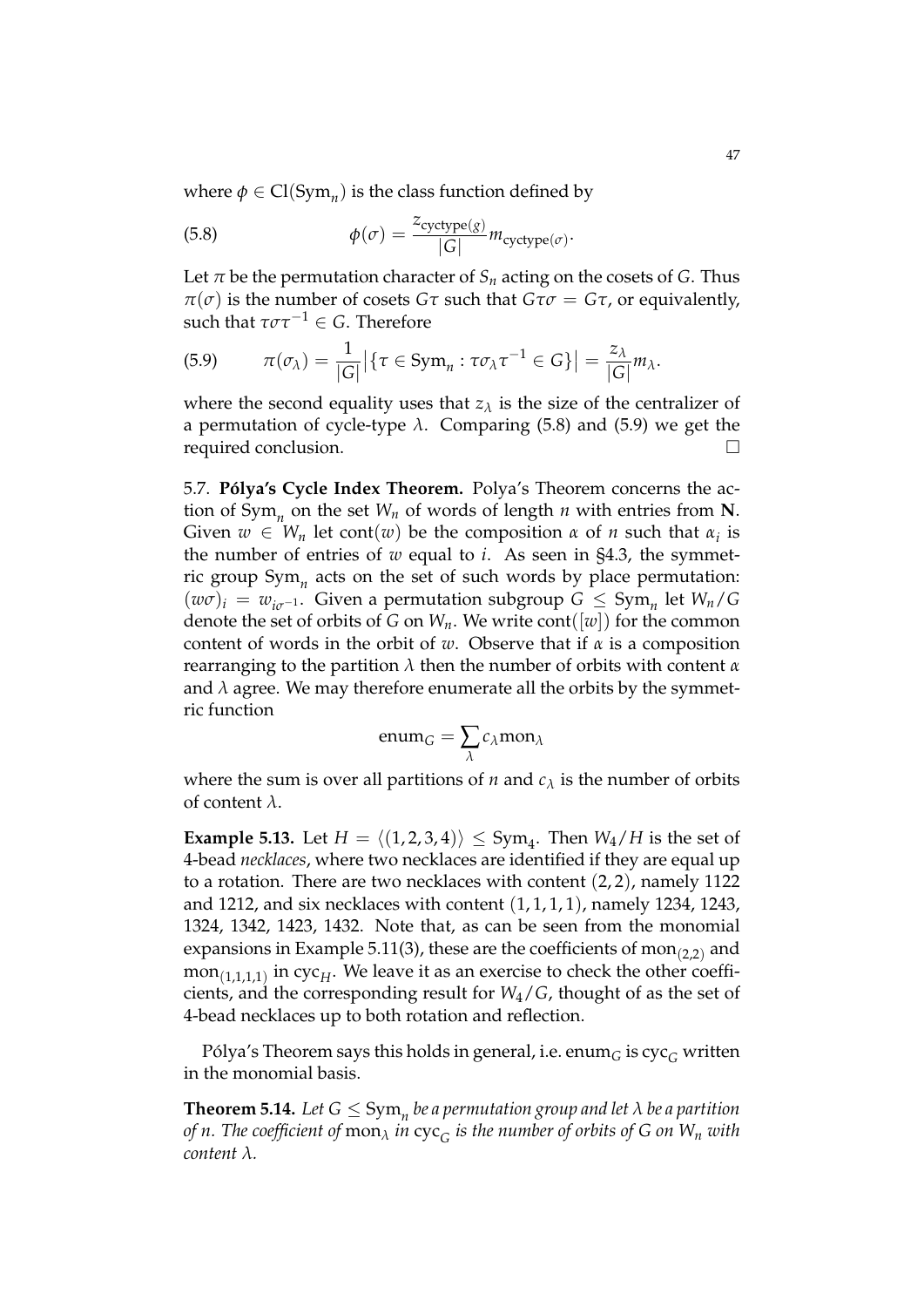*Proof.* Let  $m_\lambda$  be the number of orbits of *G* on  $W_n$  with content  $\lambda$ . The subset  $W_{\lambda}$  of  $W_n$  of words with content  $\lambda$  is, as a  $\mathrm{Sym}_n$ -set, equivalent to the coset space  $Sym_\lambda \setminus Sym_n$ , where  $Sym_\lambda$  is the Young subgroup for  $\lambda$ seen in §5.1. Therefore  $m_{\lambda}$  is the number of double cosets Sym<sub> $\lambda$ </sub>  $\sigma$ *G* for  $\sigma \in \mathrm{Sym}_n$ . The coefficient in the statement of the theorem is

$$
[\text{mon}_{\lambda}] \operatorname{cyc}_{G} = \langle h_{\lambda}, \operatorname{cyc}_{G} \rangle_{\Lambda_{n}}
$$
  
\n
$$
= \langle \pi^{\lambda}, 1 \uparrow_{G}^{\operatorname{Sym}_{n}} \rangle_{\operatorname{Sym}_{n}}
$$
  
\n
$$
= \langle 1 \uparrow_{\operatorname{Sym}_{\lambda}}^{\operatorname{Sym}_{n}}, 1 \uparrow_{G}^{\operatorname{Sym}_{n}} \rangle_{\operatorname{Sym}_{n}}
$$
  
\n
$$
= \langle 1 \uparrow_{\operatorname{Sym}_{\lambda}}^{\operatorname{Sym}_{n}} \downarrow_{G}, 1_{G} \rangle_{G}
$$
  
\n
$$
= m_{\lambda}
$$

where the equalities hold by the duality between the monomial and complete symmetric functions in Theorem 5.2, Lemma 5.12, Theorem 5.8, the interpretation of  $\pi^\lambda$  as a permutation character, Frobenius reciprocity and finally Mackey's Theorem.

See Exercise 32 below for the connection between Pólya's Theorem and the more basic orbit counting method using the result commonly known as Burnside's Lemma.

## 6. PROBLEMS

Hints, references or solutions for these problems are given in the final section.

#### *(Lecture 1) Gale–Ryser Theorem and dominance order*

- **1.** Let  $\lambda$  be a partition.
	- (a) Show that there is a unique 0-1 matrix with row sums *λ* and column sums  $\lambda'$ . [*Hint*: for existence, use the Young diagram of *λ*.]
	- (b) Suppose that  $\mu \lhd \lambda'$ . By the Gale–Ryser Theorem (the direction not proved in Lecture 1), there is a 0-1 matrix with row sums *λ* and column sums  $\mu$ . Assuming this, prove that there are at least two such matrices.
- **2.** (a) Let  $\lambda$  and  $\nu$  be partitions of *n*. Show that if  $\lambda$  and  $\nu$  are neighbours in the dominance order (i.e.  $\lambda \triangleright \nu$  and if  $\lambda \triangleright \mu \triangleright \nu$  then either  $\lambda = \mu$  or  $\mu = \nu$ ) then  $[\nu]$  can be obtained from  $[\lambda]$  by moving a single box down in the Young diagram, and conversely, after any such move on  $[\lambda]$ , we obtain a partition  $\nu$  with  $\lambda \triangleright \nu$ .

For example,  $\lambda = (3, 2, 2)$  and  $\nu = (3, 2, 1, 1)$  are neighbours in the dominance order, obtained by moving the box  $(3, 2) \in [\lambda]$  to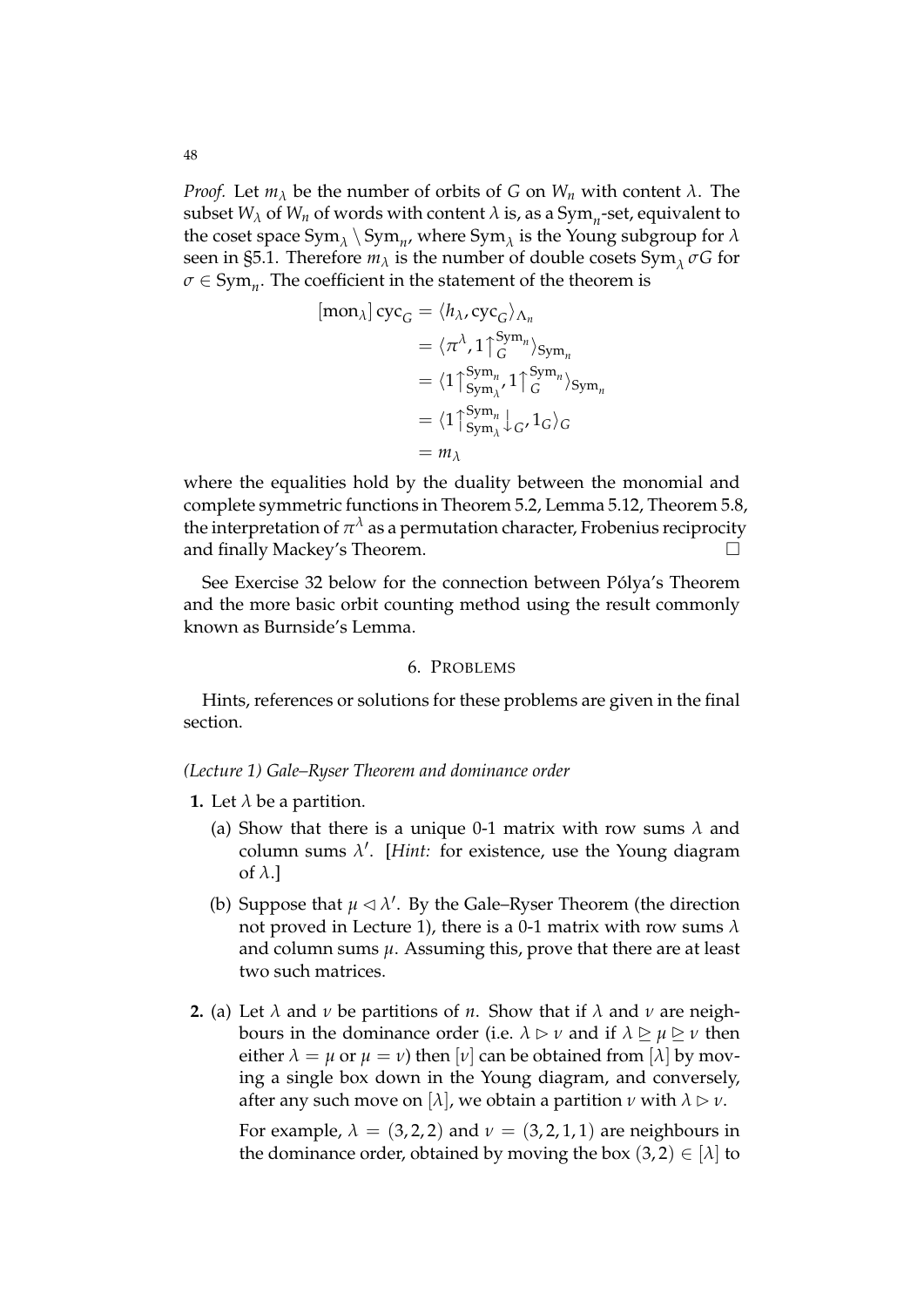the first available position  $(4, 1) \in [v]$ . If instead  $(1, 3)$  is moved to  $(4, 1)$  we get  $(2, 2, 2, 1)$ , which is a neighbour of  $\nu$ , but not of *λ*:



(b) Let *α* and *β* be partitions of *n*. Show that  $\alpha \geq \beta$  if and only if  $\alpha' \leq \beta'$ . (In particular, this implies that the condition  $\lambda' \geq \mu$  in the Gale–Ryser theorem is symmetric with respect to  $\lambda$  and  $\mu$ .)

### *(Lectures 2 and 3) Newton's Identities*

**3.** Newton's Identity  $\sum_{k=0}^{n}(-1)^{k}h_{n-k}e_{k} = 0$  was proved using the generating functions  $H(t) = \sum_{n=0}^{\infty} h_n t^n = \prod_{j=1}^{\infty} (1 - x_i t)^{-1}$  and  $E(t) =$  $\sum_{n=0}^{\infty} (-1)^n e_n t^n = \prod_{i=1}^{\infty} (1 - x_i t) = H(t)^{-1}.$ 

This exercise gives some related identities involving the power sum symmetric functions  $p_k = \text{mon}_{(k)} = x_1^k + x_2^k + \cdots$  that have similar short proofs using generating functions.

- (a) Let  $Q(t) = \sum_{k=1}^{\infty} p_k t^k / k$ . Show that  $Q(t) = -\sum_{i=1}^{\infty} \log(1 x_i t)$ .
- (b) From (a), or directly, prove that  $\sum_{k=1}^{\infty} p_k t^k = \sum_{i=1}^{\infty} x_i t / (1 x_i t)$ .
- (c) Prove that  $tH'(t) = tQ'(t)H(t)$ .
- (d) Deduce that  $nh_n = \sum_{k=1}^n p_k h_{n-k}$ .
- (e) Prove an identity analogous to (d) for *nen*.
- (f) Prove that  $p_n = \sum_{k=0}^{n-1}$  ${}_{k=0}^{n-1}(-1)^{k}(n-k)h_{n-k}e_{k}$
- (g) For  $\mu \vdash n$  define  $p_{\mu} = p_{\mu_1} \dots p_{\mu_{\ell(\mu)}}$ . Show that  $\{p_{\mu} : \mu \vdash n\}$  is a basis for  $\Lambda_n$ .
- (h) Show that  $\exp Q(t) = H(t)$ .

# *(Lecture 2) Complete homogeneous symmetric functions and another version of the complete/elementary duality.*

**4.** Give a combinatorial interpretation to the coefficients  $M_{\lambda u}$  expressing the complete homogeneous symmetric functions in the monomial basis,

$$
h_\mu = \sum_\lambda M_{\lambda\mu} \text{mon}_\lambda
$$

analogous to Lemma 1.3. In particular show that the matrix *M* is symmetric.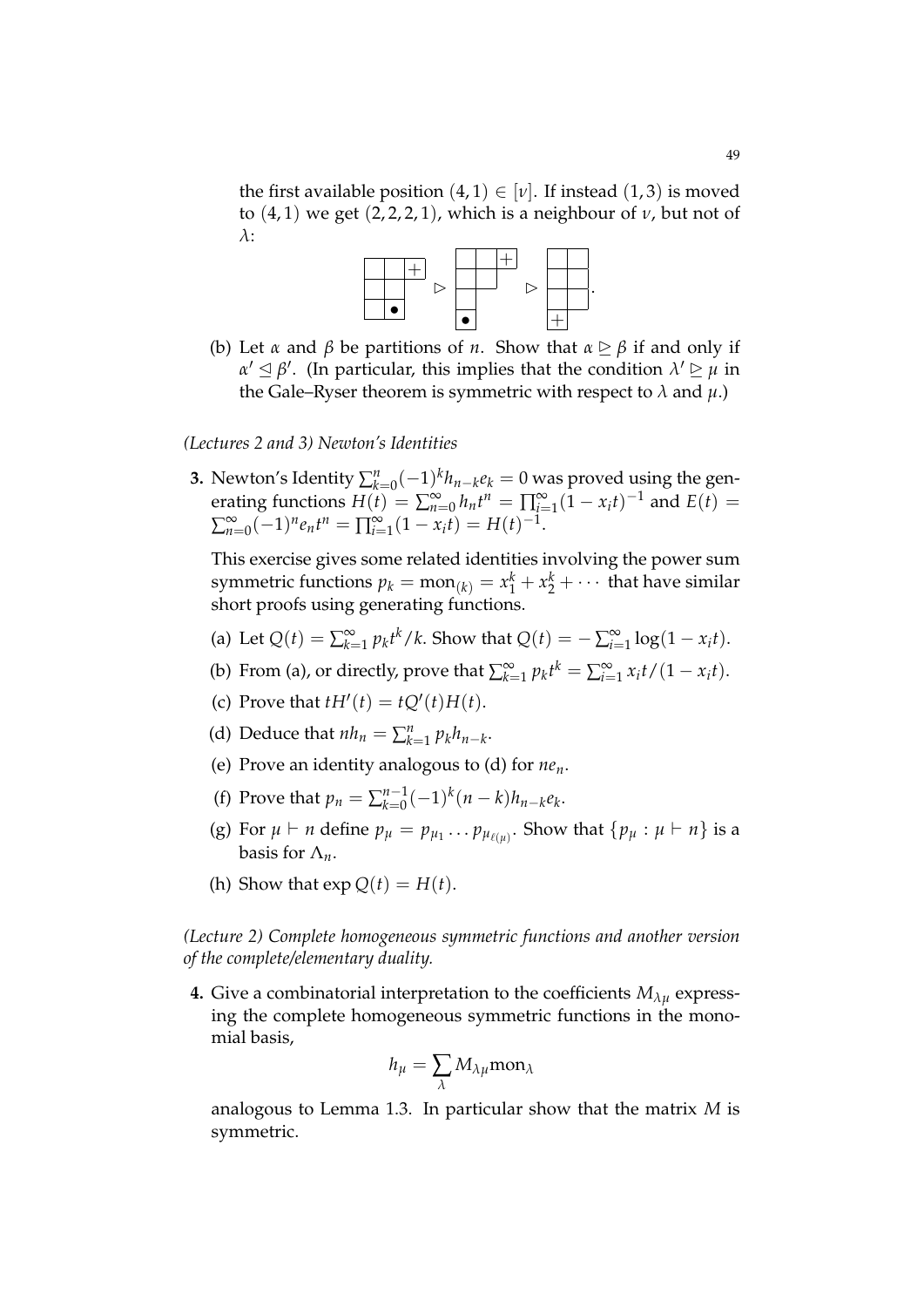**5.** Let *µ* be a partition of *n*. Define a change of basis matrix *R* by

$$
h_{\mu} = \sum_{\lambda} R_{\lambda\mu} e_{\lambda}.
$$

- (a) Show that  $R_{\mu\mu} = (-1)^{n-\ell(\mu)}$ .
- (b) Show that if  $R_{\lambda\mu} \neq 0$  then  $\mu \geq \lambda$ .
- (c) Show that  $R_{(1^n)\mu} = 1$  for all  $\mu \vdash n$ . [*Hint:* consider the coefficient of  $x_1^n$  $\frac{n}{1}$  in  $h_\mu$ .]
- (d) Show that  $R_{(2,1^{n-2})\mu} = -n + \ell(\mu)$ .
- (e) Show that *R* is self-inverse, or equivalently,  $e_{\mu} = \sum_{\lambda} R_{\lambda \mu} h_{\lambda}$ . [*Hint:* use the *ω* involution in Question 10.]

# *(Lecture 2) MacMahon's Master Theorem*

**6.** Let *a*, *b*,  $c \in \mathbb{N}_0$ . Use MacMahon's Master Theorem to prove the following generalization of Dixon's Identity

$$
\sum_{k} (-1)^{k} {a+b \choose a+k} {b+c \choose b+k} {c+a \choose c+k} = \frac{(a+b+c)!}{a!b!c!}.
$$

- **7.** Given a composition  $\alpha$  of  $n$  let  $v(\alpha) = (1, \dots, 1, \dots, n, \dots, n)$  where the number *j* appears exactly *α<sup>j</sup>* times. Let *d<sup>α</sup>* be the number of sequences  $(u_1, ..., u_n)$  such that  $\{u_1, ..., u_n\} = \{1, ..., n\}$  and  $u_i \neq$  $v(\alpha)_i$  for any *i*.
	- (a) Show that  $d_{(1^n)}$  is the number of permutations of  $\{1, \ldots, n\}$  with no fixed points. (Such permutations are called *derangements*.)
	- (b) Let  $e_n$  be the number of derangements of  $\{1,\ldots,n\}$  with sign  $+1$  and let  $o_n$  be the number of derangements of  $\{1,\ldots,n\}$  with sign −1. By evaluating the determinant of the matrix

$$
\begin{pmatrix} 0 & 1 & \dots & 1 \\ 1 & 0 & \dots & 1 \\ \vdots & \vdots & \ddots & \vdots \\ 1 & 1 & \dots & 0 \end{pmatrix}
$$

in two different ways, show that  $o_n - e_n = (-1)^n (n-1)$ . [For an alternative proof see Question 9(b).]

Now suppose that  $\ell(\alpha) = m$ . Work with symmetric polynomials in *m* variables  $x_1, \ldots, x_m$ .

(c) Show that  $d_{\alpha} = [x^{\alpha}](p_1(x) - x_1)^{\alpha_1} \dots (p_1(x) - x_m)^{\alpha_m}$  where  $p_1(x) = p_1(x_1, \ldots, x_m) = x_1 + \cdots + x_m.$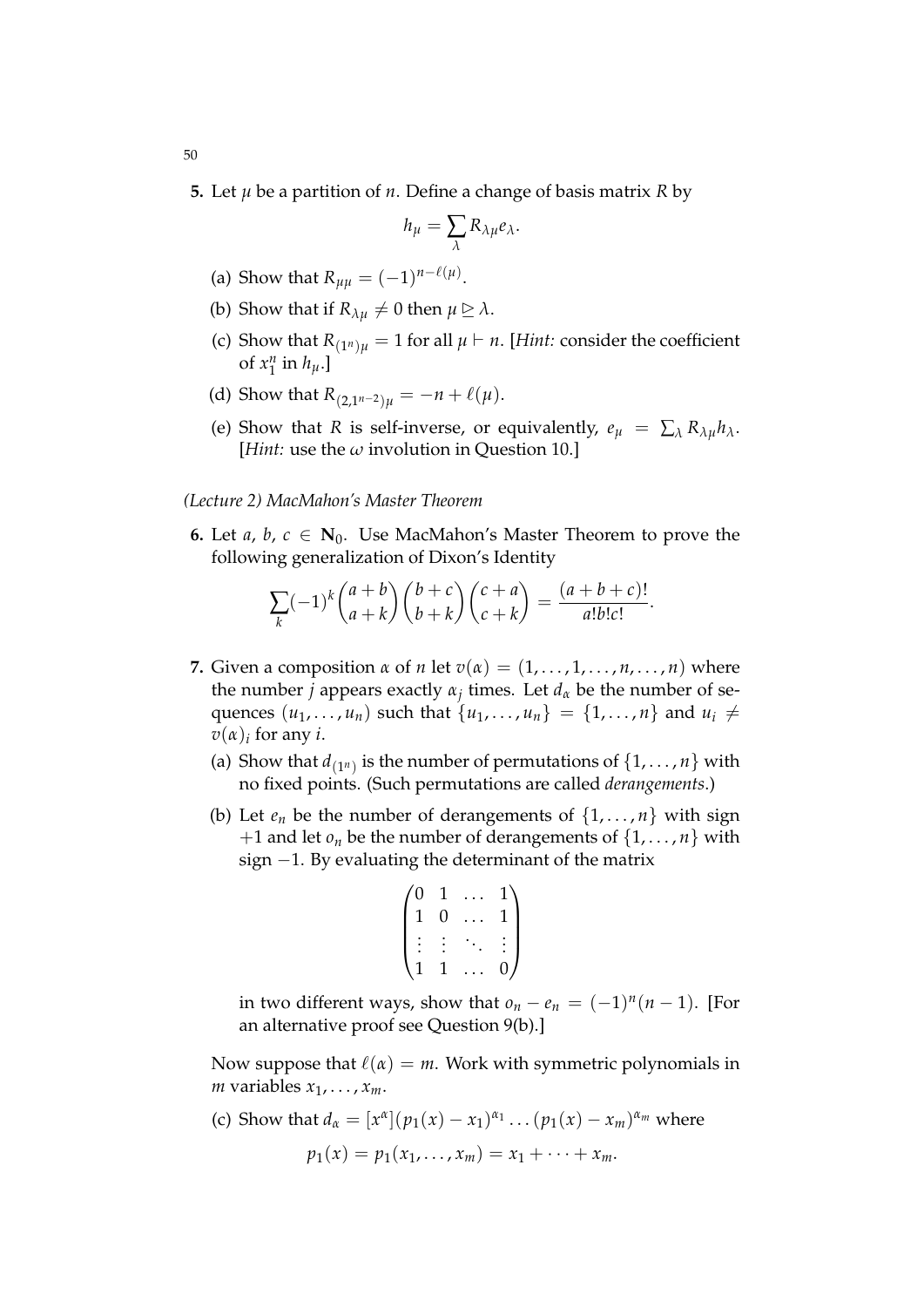(d) Deduce from MacMahon's Master Theorem that

$$
d_{\alpha} = [x^{\alpha}] \det \begin{pmatrix} 1 & -x_1 & \dots & -x_1 \\ -x_2 & 1 & \dots & -x_2 \\ \vdots & \vdots & \ddots & \vdots \\ -x_m & -x_m & \dots & 1 \end{pmatrix}^{-1}
$$

(e) Using (b) and (d) deduce that

$$
d_{\alpha}=[x^{\alpha}] \frac{1}{1-e_2(x)-2e_3(x)-\cdots-(m-1)e_m(x)}.
$$

(f) Show that

$$
(1 - e_2(x) - 2e_3(x) - \cdots)(1 + d_{(1)}e_1 + d_{(1^2)}e_2 + d_{(1^3)}e_3 + \cdots) = 1 + f
$$

where every monomial summand in  $f$  is divisible by some  $x_i^2$ . Hence show that

$$
d_{(1^n)} = \binom{n}{2} d_{(1^{n-2})} + 2\binom{n}{3} d_{(1^{n-3})} + \cdots + (n-1)\binom{n}{n} d_{(1^0)}
$$

for every  $n \in \mathbb{N}$ .

(g) Prove more generally that if  $\ell \in \mathbb{N}$  and  $n > \ell$  then

$$
d_{(1^n)} = \frac{n!}{\ell!}d_{(1^{\ell})} + (-1)^{\ell+1} \sum_{m=\ell+1}^n \binom{m-1}{\ell}\binom{n}{m}d_{(1^{n-m})}.
$$

[This question is based on §71 of MacMahon, *Combinatory Analysis Vol. I*. According to MacMahon, the identity in (f) was not known before the Master Theorem. It has a short proof using generating functions, which is the only way I know to prove (g); this identity is maybe not so easy to discover without the Master Theorem.]

# *(Lecture 3) Power sum symmetric functions and cycle indices.*

**8.** Recall that if  $\lambda$  is a partition of *n* with exactly  $a_i$  parts of size *i*, for each  $i \in \{1, \ldots, n\}$ , then

$$
z_{\lambda} = 1^{a_1} 2^{a_2} \dots n^{a_n} a_1! a_2! \dots a_n!
$$

- (a) Prove that  $z_{\lambda}$  is the size of the centralizer in  $Sym_n$  of an element of cycle-type *λ*. (Or, more combinatorially, you might prefer to prove that  $n!/z_\lambda$  is the size of the conjugacy class, and deduce the result for centralizers.)
- (b) Prove that  $\sum$ *λ*`*n pλ zλ*  $= h_n$ .
- (c) What is the analogous identity for elementary symmetric functions?

.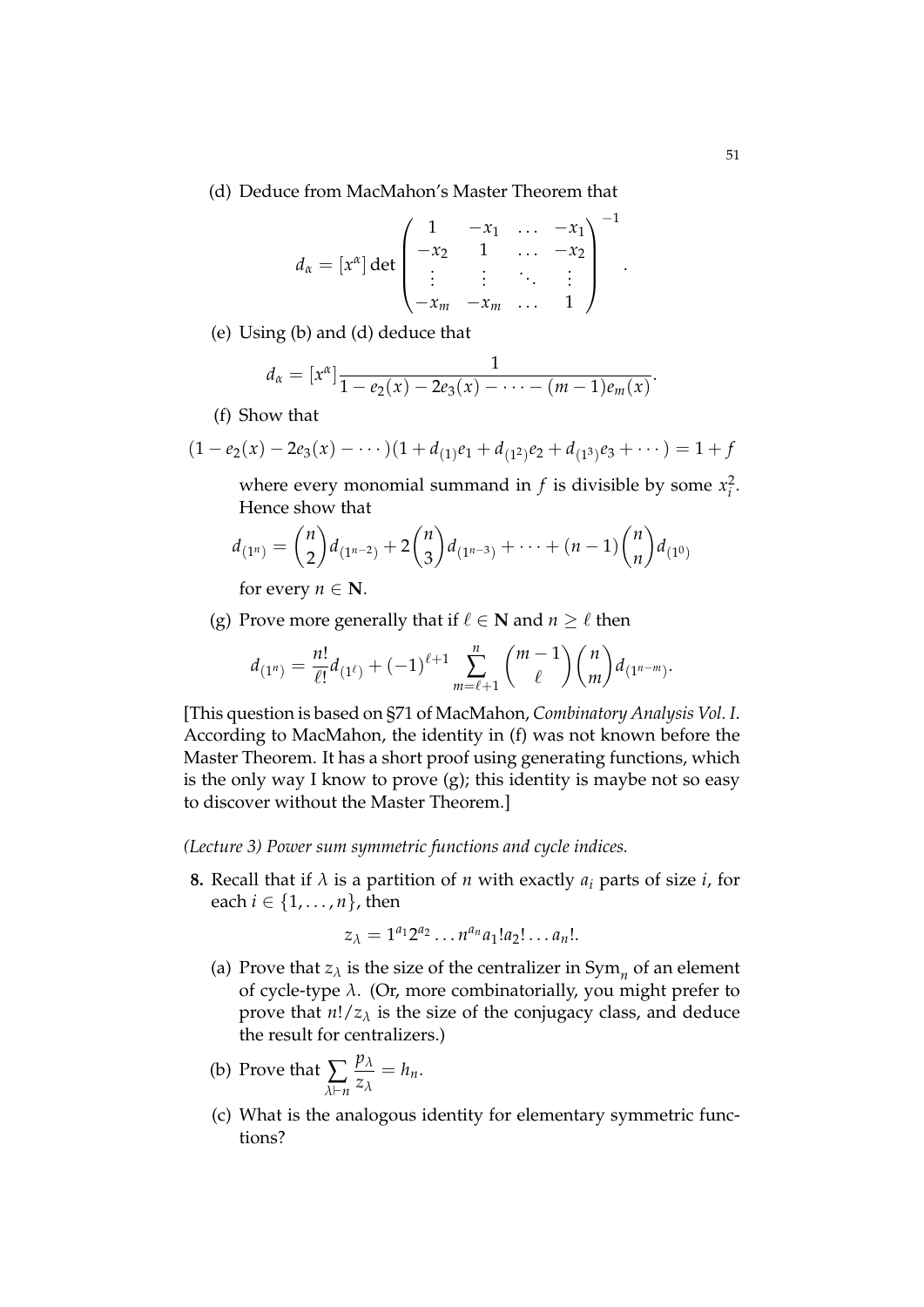- **9.** (a) Consider the specialization  $p_k \mapsto (-1)^{k-1}$  for  $k \in \mathbb{N}$ . Let  $\lambda$  be a partition of *n*. Show that  $p_{\lambda} \mapsto \text{sgn} \sigma_{\lambda}$  where  $\sigma_{\lambda}$  is a permutation of cycle-type *λ*.
	- (b) Let  $o_n$  be the number of derangements in  $Sym_n$  that are odd permutations, and let *e<sup>n</sup>* be the number of derangements in Sym*<sup>n</sup>* that are even permutations. By specializing the Cycle Index Formula, prove that  $o_n - e_n = (-1)^n (n-1)$  for all  $n \in \mathbb{N}_0$ .
	- (c) [American Mathematical Monthly Problem 11668] Let *O<sup>n</sup>* be the number of derangements of  $\{1, 2, \ldots, n\}$  with an odd number of cycles in their disjoint cycle decomposition, and let *E<sup>n</sup>* be the number of derangements of  $\{1, 2, \ldots, n\}$  with an even number of cycles in their disjoint cycle decomposition. Prove that  $O_n$  −  $E_n = n - 1$  for all  $n \in \mathbb{N}_0$ .
- **10.** Let  $\omega : \Lambda \to \Lambda$  be the **C**-algebra homomorphism defined by  $\omega(h_n)$  = *e*<sup>*n*</sup>. Use Newton's Identity to show that  $\omega(e_n) = h_n$ . Show also that  ${p_\lambda : \lambda \vdash n}$  is a basis of  $\Lambda_n$  consisting of eigenvectors for  $\omega$  and determine the eigenvalues.

*(Lecture 4) Schur functions*

- **11.** Let  $\lambda$  and  $\mu$  be partitions of  $n$ .
	- (a) Show that if SSYT( $\lambda$ ,  $\mu$ )  $\neq \emptyset$  then  $\lambda \geq \mu$ .
	- (b) Show, conversely, that if  $\lambda \geq \mu$  then  $|SSYT(\lambda, \mu)| > 1$ .
	- (c) It follows from (a) that

$$
s_\lambda = \sum_{\mu \unlhd \lambda} K_{\lambda \mu} \text{mon}_{\mu}
$$

where  $K_{\lambda u} = |SSYT(\lambda, \mu)|$ . (These are the *Kostka numbers*.) Show that *K*<sub> $\lambda \lambda$ </sub> = 1 and deduce that  $\{s_{\lambda} : \lambda \vdash n\}$  is a basis for  $\Lambda_n$ .

(d) Show that  $s_{(n-a,a)}(x_1, x_2) = \sum_{a \le b \le n/2} \text{mon}_{(n-b,b)}(x_1, x_2)$ .

#### *(Lecture 4) Jacobi–Trudi Identity*

**12.** Give a proof of the general Jacobi–Trudi Identity by generalizing Example 2.2. In particular, show that the symmetric polynomial in  $x_1, \ldots, x_n$  obtained by expanding the determinant by choosing *h*<sub> $\lambda$ *<sub><i>jσ*</sub>−*jσ*+*j*</sub> from column *j* for each *j* ∈ {1,..., *M*} is the sum of the</sub> signed weights of the path tuples  $(P_M, \ldots, P_1)$  such that  $P_j$ , the path starting at  $(M - j, 1)$ , finishes at  $(M - j\sigma + \lambda_{j\sigma}, N)$  for each *j*.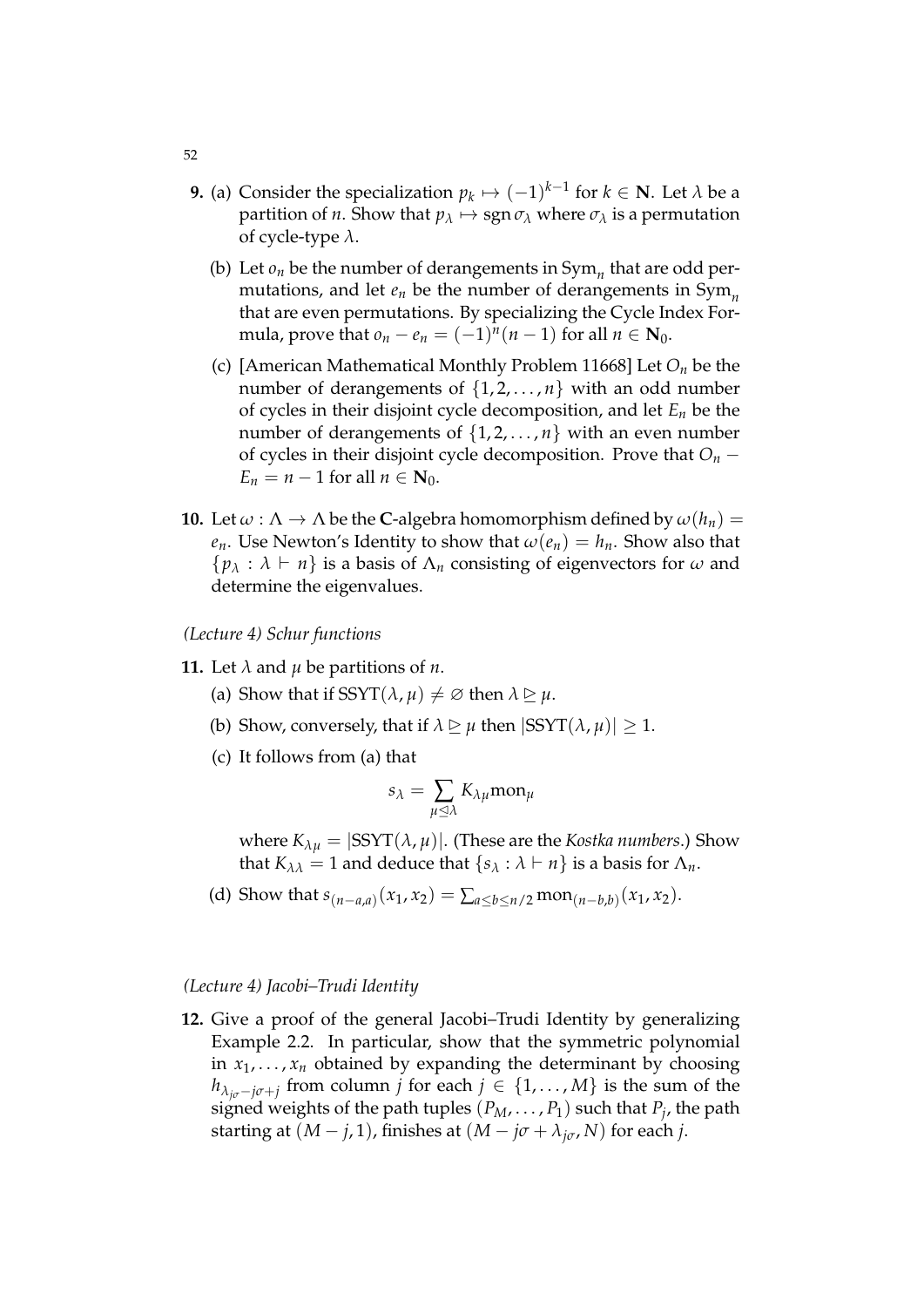- **13.** Another version of the 'proof-by-example' of Theorem 2.1 had an error, pointed out to me by Darij Grinberg. Suppose, in the setting of Example 2.2, we define a map  $K : \mathcal{A} \backslash \mathcal{S} \to \mathcal{A} \backslash \mathcal{S}$  on path triples  $(P_3, P_2, P_1)$  with at least one intersection as follows:
	- (a) choose *i* minimal such that  $P_i$  meets another path;
	- (b) choose *j* minimal such that  $P_i$  meets  $P_j$ ;

then (as before) swap  $P_i$  and  $P_j$  after their first intersection. Show that *K* is not an involution.

**14.** Let  $\lambda$  be a partition with  $M \geq \ell(\lambda)$ . Applying the  $\omega$  involution (jump ahead to Definition 5.5) to the Jacobi–Trudi Identity and using Lemma 5.6 gives

$$
s_{\lambda'} = \det \begin{pmatrix} e_{\lambda_1} & e_{\lambda_1+1} & \cdots & e_{\lambda_1+(M-1)} \\ e_{\lambda_2-1} & e_{\lambda_2} & \cdots & e_{\lambda_2+(M-2)} \\ \vdots & \vdots & \ddots & \vdots \\ e_{\lambda_M-(M-1)} & e_{\lambda_M-(M-2)} & \cdots & e_{\lambda_M} \end{pmatrix}
$$

Give an involutive proof of this identity.

*A polarization identity: see MathOverflow 61884*

**15.** (a) Let *N*, *n* ∈ **N**. Let

$$
P(x_1,...,x_N) = \sum_{I \subseteq \{1,...,N\}} (-1)^{n-|I|} \left(\sum_{i \in I} x_i\right)^n.
$$

Show that

$$
P(x_1,\ldots,x_N)=\begin{cases}0 & \text{if } n < N\\ N!x_1\ldots x_N & \text{if } n = N.\end{cases}
$$

(b) Hence show that if *V* is a **C**-vector space and  $f: V \times \cdots \times V \rightarrow$ **C** is an *n*-multilinear form symmetric in its variables then

$$
f(v_1,\ldots,v_n)=\frac{1}{n!}\sum_{I\subseteq\{1,\ldots,n\}}(-1)^{n-|I|}g(\sum_{i\in I}v_i)
$$

where  $g(u) = f(u, \ldots, u)$  for  $u \in V$ . (A special case is the well known polarization identity  $2f(v, v') = \overline{f}(v + v', v + v')$  $f(v,v)-f(v^{\tilde{\prime}},v^{\prime}).$ 

(c) Express *P* in the monomial basis of symmetric polynomials in *N* variables when  $n > N$ .

*(Lecture 6) Young's Rule*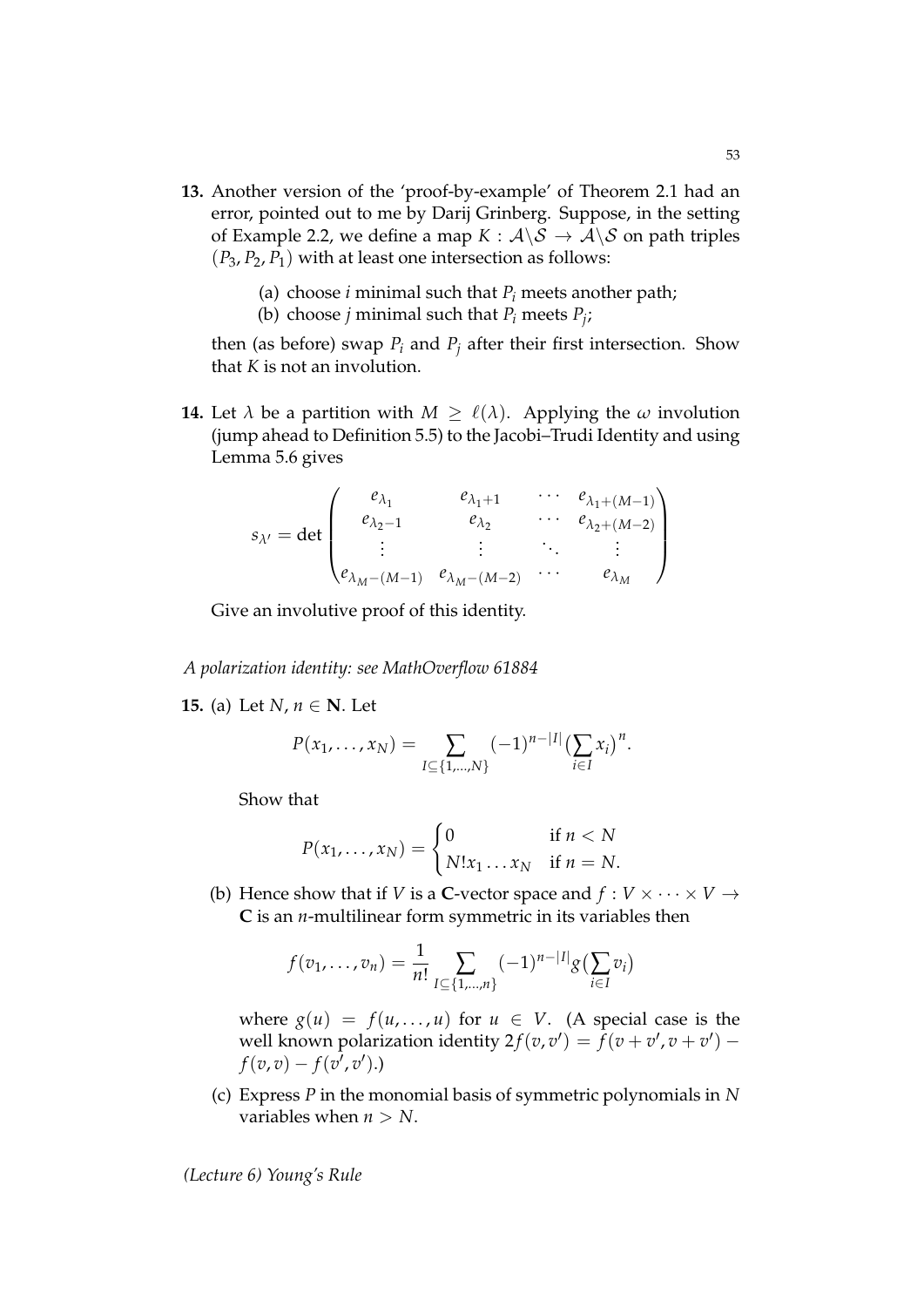**16.** Let  $\lambda$  be a partition of *n* and let  $r \in \mathbb{N}_0$ . Let  $Y_r(\lambda)$  be the set of partitions  $\mu$  such that  $[\mu]$  is obtained from  $[\lambda]$  by adding  $r$  boxes, no two in the same column. Prove Young's Rule that

$$
a_{\lambda+\delta}h_r(x_1,\ldots,x_N)=\sum_{\substack{\mu\in Y_r(\lambda)\\ \ell(\mu)\leq N}}a_{\mu+\delta}
$$

using a sign-reversing involution on the set

$$
\mathcal{P} = \{ (A, S) : A \in \text{Abc}(\lambda), S \text{ a multisubset of } \{1, \ldots, N\}, |S| = r \}.
$$

*Related to Lecture 7 and Murnaghan–Nakayama rule: cores and quotients of partitions. See* [5, §2.7] *for background definitions. Given*  $\lambda \vdash n$ *, let*  $f^{\lambda}$  =  $\chi^\lambda(1^n)$  be the number of standard tableaux of shape  $\lambda.$ 

**17.** Let  $\ell \in \mathbb{N}$  and let  $\lambda$  be a partition of  $n \in \mathbb{N}_0$  with  $\ell$ -core  $\gamma$ . Let  $(\lambda(0), \ldots, \lambda(\ell - 1))$  be the  $\ell$ -quotient of  $\lambda$ . Define  $w \in N_0$  so that  $n = |\gamma| + w\ell$  and let  $\alpha = (1^{|\gamma|}, \ell^w).$  Show that

$$
\chi^{\lambda}(\alpha) = \pm f^{\lambda(0)} f^{\lambda(1)} \dots f^{\lambda(\ell-1)}.
$$

**18.** Use 2-quotients of partitions to prove the following identity of Gauss:

$$
\sum_{n=0}^{\infty} x^{\frac{n(n+1)}{2}} = \frac{(1-x^2)(1-x^4)(1-x^6)\dots}{(1-x)(1-x^3)(1-x^5)\dots}.
$$

- **19.** Let  $\ell$ ,  $m \in \mathbb{N}$  be coprime.
	- (a) Show that  $\ell m \ell m$  is the largest number that cannot be expressed in the form  $a\ell + bm$  where  $a, b \in \mathbb{N}_0$ . [*Hint:* show that if *N* is the largest such number then  $N \leq \ell m$ ,  $N + \ell$  is a multiple of *m* and  $N + m$  is a multiple of  $\ell$ .]
	- (b) Using (a) and the abacus, show that there are only finitely many partitions that are simultaneous  $\ell$ -cores and *m*-cores.
	- (c) Prove that the number of simultaneous  $\ell$ -core and *m*-core partitions is

$$
\frac{1}{\ell+m}\binom{\ell+m}{\ell}.
$$

*An alternative proof of the Murnaghan–Nakayama rule*

**20.** Observe that  $p_2 = 2h_2 - h_1^2$ . Using Young's rule, show that if  $\lambda$  is any partition then

$$
s_{\lambda}(2h_2 - h_1^2) = \sum_{\mu = \lambda + \square} s_{\mu} - \sum_{\nu = \lambda + \square} s_{\nu},
$$

where the notation indicates that  $\mu$  is obtained from  $\lambda$  by adding a 2rim-hook consisting of two boxes in the same row, and *ν* is obtained from  $\lambda$  by adding a 2-rim-hook consisting of two boxes in the same

54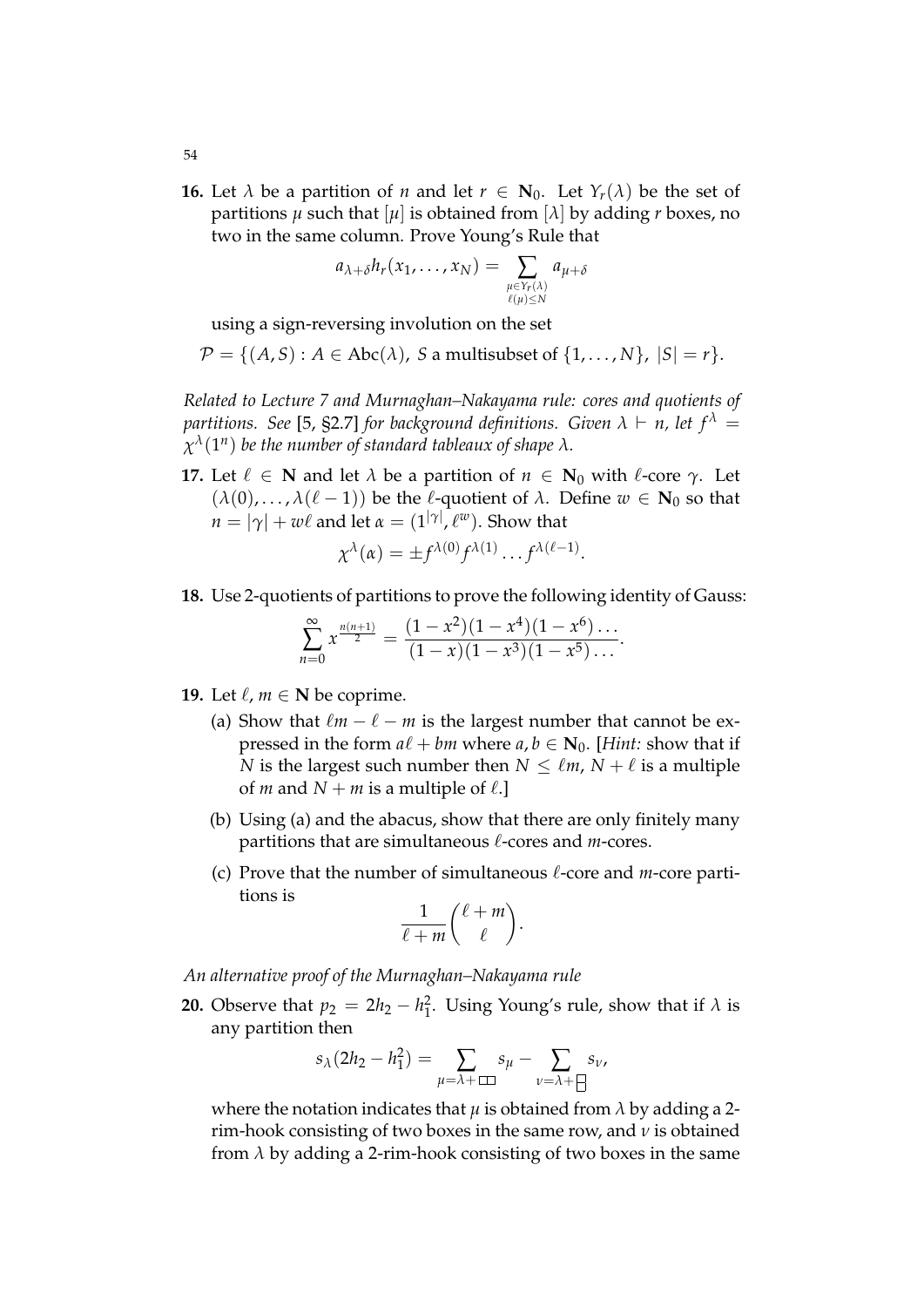column. Deduce the Murnaghan–Nakayama rule for the product  $s_\lambda p_2$ .

- **21.** Generalizing the previous question, use Question 3(f) and the Young and Pieri rules to prove the Murnaghan–Nakayama rule by a cancelling involution.
- *(Lecture 8) Lascoux–Sch ¨utzenberger involution*
- **22.** Let  $\lambda$  be a partition such that  $\ell(\lambda) \leq N$ .
	- (a) Let  $\sigma \in \text{Sym}_N$  and suppose that  $j\sigma > (j+1)\sigma$ . Show that if  $\beta = \lambda \cdot \sigma$  then  $\beta_{j\sigma} > \beta_{(j+1)\sigma}$ .
	- (b) Deduce that if  $\tau \in \mathrm{Sym}_N$  and  $\lambda \cdot \tau$  is a partition then  $\tau = \mathrm{id}_{\mathrm{Sym}_N}$ .
	- (c) Hence show that the orbit  $\{\lambda \cdot \sigma : \sigma \in \text{Sym}_{N}\}\)$  has size *N*!. Thus the union in Definition 4.6 is disjoint.
- **23.** Fix  $\ell \in \mathbb{N}_0$ . Let S be the set of words of length  $\ell$  with entries + and −. Read from left to right, say that a − in *w* is *bad* if it sets a new record for the excess of − over +. A − is *good* if it is not bad. For example, in  $+ - - + + - - -$  the  $-$  in position 3 and the  $-$  in position 8 are bad and the others are good.

For  $m, n \in \mathbb{N}_0$ , let  $\mathcal{S}(m, n)$  be the set of words in  $\mathcal{S}$  having – entries in exactly *n* positions, such that at least *m* of these entries are good. (Note that all words have length  $\ell$ .)

(a) Let  $m \in \mathbb{N}_0$  and let  $n \in \mathbb{N}$ . By adapting the coplactic maps define a bijection

$$
\mathcal{S}(m,n)\backslash \mathcal{S}(m+1,n)\rightarrow \mathcal{S}(m,n-1)\backslash \mathcal{S}(m+1,n-1).
$$

- (b) Hence define a bijection  $S(m, n) \setminus S(m + 1, n) \rightarrow S(m, m)$ .
- (c) Hence prove Theorem 15.14 in [6].
- **24.** Recall that  $\delta = (N-1, N-2, \ldots, 2, 1)$ . Let  $\lambda$  be a partition with  $\ell(\lambda) \leq N$ . Let SSYT<sub><*N*</sub>( $\lambda$ ) denote the set of semistandard  $\lambda$ -tableaux with entries from  $\{1, \ldots, N\}$ . Use a sign-reversing involution and the coplactic maps to prove that

$$
\sum_{A \in \text{Abc}(\varnothing)} \sum_{t \in \text{SSYT}_{\leq N}(\lambda)} x^A x^T \, \text{sgn}(A) = \sum_{A' \in \text{Abc}(\lambda)} x^{A'} \, \text{sgn}(A')
$$

and deduce that  $s_\lambda(x_1, \ldots, x_N) = a_{\delta + \lambda}/a_\delta$ .

*(Lecture 9)* Corollaries of  $a_{\lambda+\delta}/a_{\delta} = s_{\lambda}(x_1, \ldots, x_N)$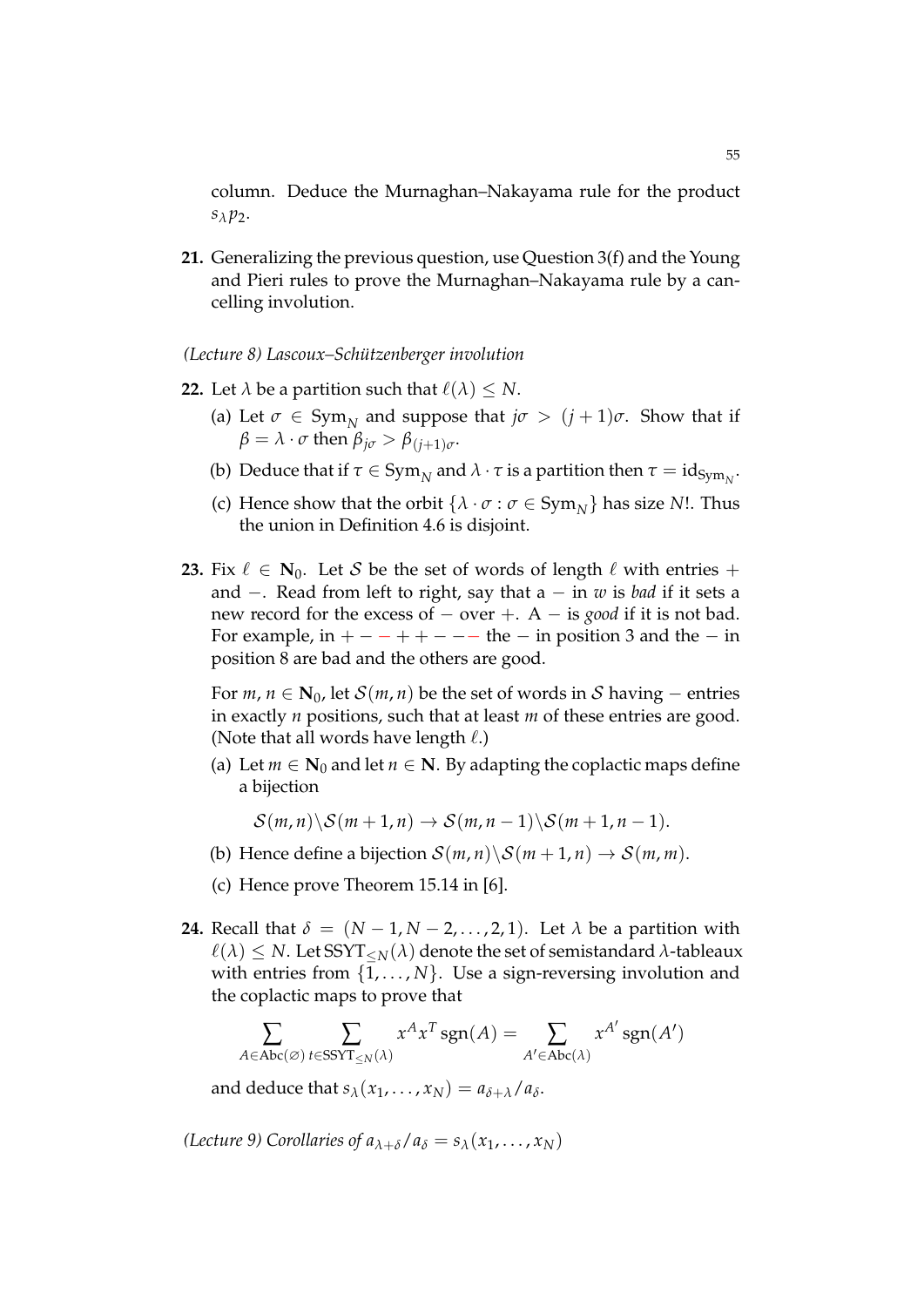**25.** (a) Deduce the equivalent forms of Young's Rule and Pieri's Rule, Theorems 3.8 and 3.7 respectively:

$$
h_{\mu} = \sum_{\lambda \vdash n} |SSYT(\lambda, \mu)|s_{\lambda}
$$

$$
e_{\mu} = \sum_{\lambda \vdash n} |SSYT(\lambda', \mu)|s_{\lambda}.
$$

(b) The *ω*-involution was defined by  $\omega(h_n) = e_n$  for  $n \in \mathbb{N}_0$ . Show that  $\omega(s_\lambda) = s_{\lambda'}$  for all partitions  $\lambda$ .

*(Lecture 10) Dual bases*

**26.** Prove Claim 4 in the proof of Theorem 5.3, that

$$
h_{\mu} = \sum_{\alpha \vdash n} \frac{p_{\alpha}}{z_{\alpha}} \pi^{\mu}(\alpha).
$$

*(Lecture 10) Skew-Schur functions. A skew-tableau is* semistandard *if its rows are weakly increasing from left to right and the columns are strictly increasing from top to bottom. For example, the skew-tableau shown below is semistandard.*



**27.** Let  $\lambda/\nu$  be a skew-partition of *n*. Generalizing the combinatorial definition of Schur functions, define

$$
s_{\lambda/\nu} = \sum_{T \in \text{SSYT}(\lambda/\nu)} x^T.
$$

For *α* a composition of *n*, let  $K_{\lambda/\nu,\alpha} = |SSYT(\lambda/\nu,\alpha)|$  be the number of semistandard Young tableaux of shape *λ*/*ν* and content *α*.

- (a) Generalize the Bender–Knuth involution to show that  $s_{\lambda/\nu}$  is a symmetric function.
- (b) Use Young's Rule to show that  $\langle s_\lambda, s_\nu h_\alpha \rangle = K_{\lambda/\nu,\alpha}$ .
- (c) Use the orthogonality of the complete symmetric and monomial symmetric functions to show that  $\langle s_{\lambda/\nu}, h_{\alpha} \rangle = K_{\lambda/\nu,\alpha}$ .
- (d) Hence show that  $\langle s_\lambda, s_\nu f \rangle = \langle s_{\lambda/\nu}, f \rangle$  for any  $f \in \Lambda$ .

## *Murnaghan–Nakayama Rule for skew-Schur functions*

**28.** Prove the Murnaghan–Nakayama rule for  $s_{\lambda}p_{\alpha}$  using the antisymmetric version of the rule given in Theorem 3.11.

*Jacobi–Trudi Rule for skew-partitions*

56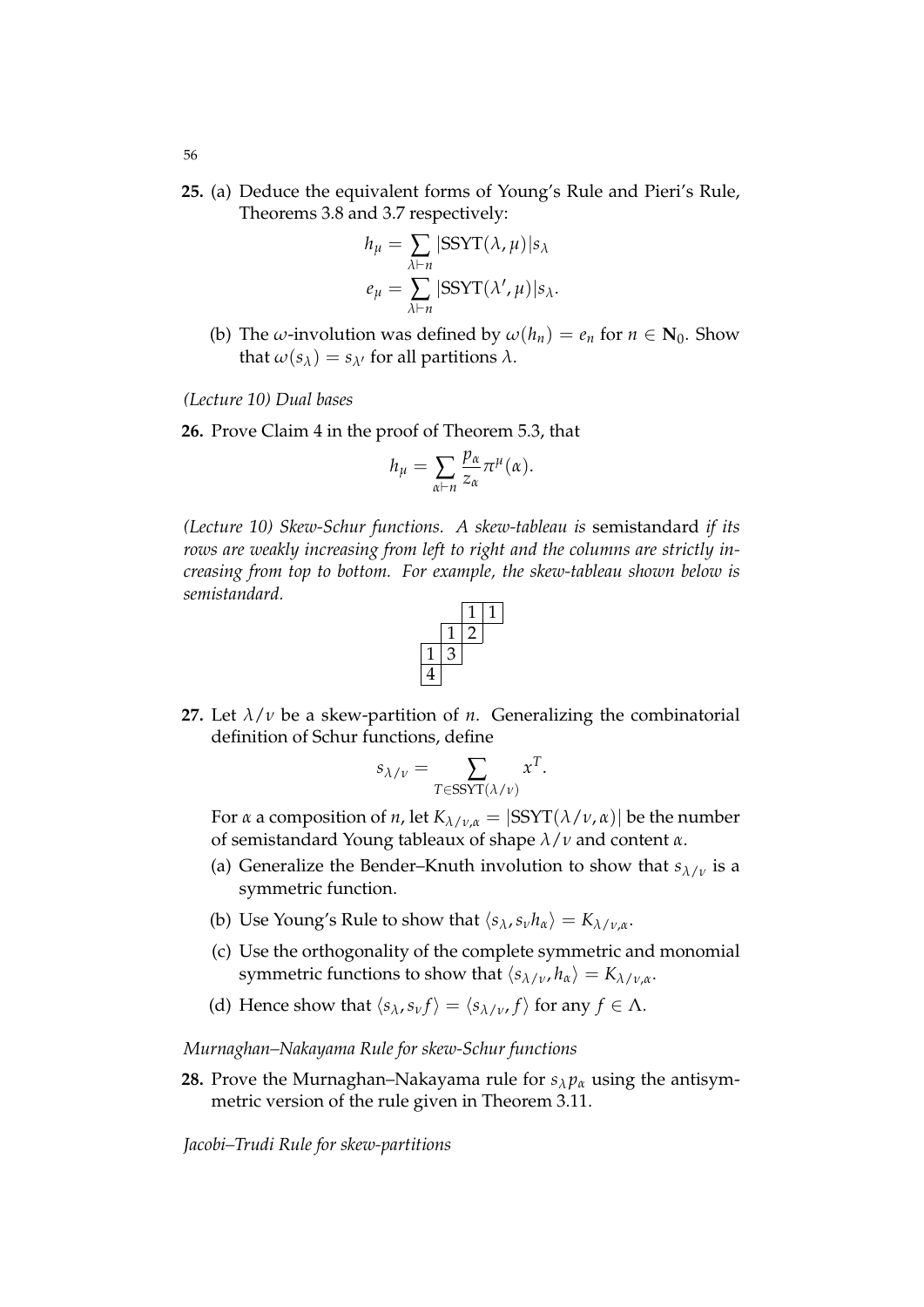**29.** Let  $\lambda/\nu$  be a skew-partition. Let  $M \geq \ell(\lambda)$ . Prove that

$$
s_{\lambda/\nu} = \det \begin{pmatrix} h_{\lambda_1-\nu_1} & h_{\lambda_1-\nu_2+1} & \cdots & h_{\lambda_1-\nu_M+(M-1)} \\ h_{\lambda_2-\nu_1-1} & h_{\lambda_2-\nu_2} & \cdots & h_{\lambda_2-\nu_M+(M-2)} \\ \vdots & \vdots & \ddots & \vdots \\ h_{\lambda_M-\nu_1-(M-1)} & h_{\lambda_M-\nu_2-(M-2)} & \cdots & h_{\lambda_M-\nu_M} \end{pmatrix}
$$

Deduce that

$$
s_{\lambda/\nu} = \sum_{\sigma \in \text{Sym}_M} h_{\lambda \cdot \sigma - \nu} \, \text{sgn}(\sigma).
$$

Lascoux–Schützenberger involution for skew-tableaux

**30.** Extend the word map w, the coplactic maps and the Lascoux–Schützenberger involution to skew-tableaux of a fixed shape and prove a generalization of Lemma 4.7.

# *Littlewood–Richardson Rule*

**31.** Let  $\lambda/\nu$  be a skew-partition of *n* and let  $\mu$  be a partition of *m* with  $\ell(\mu) \leq N$ . Let  $c_{\mu\nu}^{\lambda}$  be the number of semistandard  $\lambda/\nu$  skew-tableaux *t* of content  $\mu$  such that  $w(t)$  is latticed. The Littlewood–Richardson Rule states that

$$
\langle s_\mu s_\nu, s_\lambda \rangle = c_{\mu\nu}^\lambda.
$$

Prove the Littlewood–Richardson Rule using this outline.

- (a) Show, using Question 26(d), that the Littlewood–Richardson rule is equivalent to  $s_{\lambda/\nu} = \sum_{\mu} c_{\mu\nu}^{\lambda} s_{\mu}$ .
- (b) Using Theorem 2.1, show that

$$
\langle s_{\lambda/\nu}, s_{\mu} \rangle = \sum_{\sigma \in \text{Sym}_{N}} \langle s_{\lambda/\nu}, h_{\mu \cdot \sigma} \text{sgn}(\sigma) \rangle.
$$

(c) Deduce from Question 27 that

$$
\langle s_{\lambda/\nu}, s_{\mu} \rangle = \sum_{\sigma \in \text{Sym}_{N}} |\text{SSYT}(\lambda/\nu, \mu \cdot \sigma)| \text{ sgn}(\sigma).
$$

(d) Using Question 30, show that the right-hand side above is  $c_{\mu\nu}^{\lambda}$ .

# *P´olya's Cycle Index Theorem*

**32.** (a) Let  $G \leq \text{Sym}_n$  be a permutation group and consider the orbits of *G* on words in  $W_n$  with entries from  $\{1, \ldots, c\}$ . Deduce from Pólya's Theorem that the number of such orbits is

$$
\frac{1}{|G|} \sum_{g \in G} c^{\ell(\text{cyctype}(g))}.
$$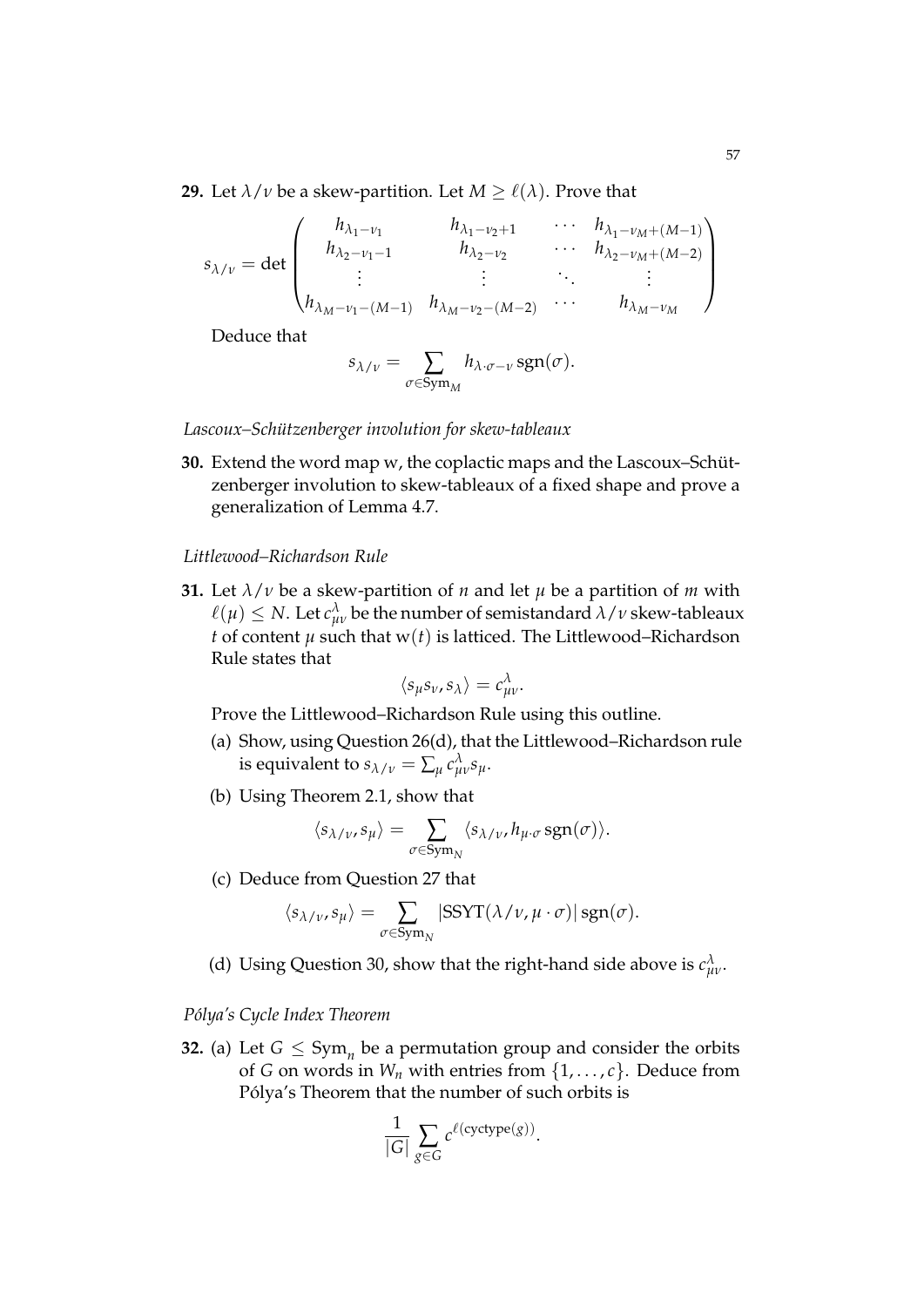*Remark:* this result can also be proved using that the number of orbits of a group *G* on a set  $\Omega$  is  $\frac{1}{|G|}\sum_{g\in G}|\text{Fix}_{\Omega}(g)|$ , i.e. the result commonly known as Burnside's Lemma.

(b) Deduce from (a) and Examples 5.11 and 5.13 that the number of 4-bead necklaces using beads of *c* colours is  $\frac{1}{4}(c^4 + c^2 + 2c)$ up to rotation, and  $\frac{1}{8}(c^4 + 2c^3 + 3c^2 + c)$  up to both rotation and reflection.

# 7. HINTS, REFERENCES OR SOLUTIONS FOR PROBLEMS

**1.** For (a), observe that the  $\ell(\lambda) \times \ell(\lambda')$ -matrix *A* with  $A_{ij} = 1$  if  $(i, j) \in$ [ $\lambda$ ] and  $A_{ij} = 0$  otherwise has row sums  $\lambda$  and column sums  $\lambda'$ . For (b), let *A* be a 0-1 matrix with row sums *λ* and column sums *µ*. The positions  $(i, j)$  with  $A_{ij} \neq 1$  do not form a partition diagram (since then we are in the case of (a), with  $\mu = \lambda'$ ). Therefore there exists  $(i, j)$  with  $A_{ij} = 0$  and either  $A_{(i+1)j} = 1$  or  $A_{i(j+1)} = 1$ . In the former case, since the row sums of  $\hat{A}$  are non-increasing, there exists  $j'$  with  $A_{ij'} = 1$ and  $A_{(i+1)j'} = 0$ . Define A' by swapping 0s and 1s in the positions  $(i, j)$ ,  $(i + 1, j)$ ,  $(i, j')$ ,  $(i + 1, j')$  as indicated below:

$$
\begin{matrix}0&\dots&1\\1&\dots&0\end{matrix}\longrightarrow \begin{matrix}1&\dots&0\\0&\dots&1\end{matrix}.
$$

Then  $A'$  has the same row and column sums as  $A$ . The latter case is similar.

**2.** For (a), see [5, Theorem 1.4.10] (for a stronger result characterizing neighbours in the dominance order). By (a),  $\alpha \trianglerighteq \beta$  if and only if  $\lbrack \beta \rbrack$  can be obtained from [*α*] by repeatedly moving boxes from higher rows to lower rows, so if and only if  $[\beta']$  can be obtained from  $[\alpha']$  by repeatedly moving boxes from lower rows to higher rows. Hence  $\alpha \geq \beta$  if and only if  $\beta' \trianglerighteq \alpha'$ .

**3.** We have

$$
Q(t) = \sum_{k=1}^{\infty} p_k \frac{t^k}{k} = \sum_{k=1}^{\infty} \sum_{i=1}^{\infty} x_i^k \frac{t^k}{k} = \sum_{i=1}^{\infty} -\log(1 - x_i t).
$$

Differentiating with respect to *t* we get

$$
Q'(t) = \sum_{k=1}^{\infty} p_k t^{k-1} = \sum_{i=1}^{\infty} \frac{x_i}{1 - x_i t}.
$$

On the other hand, differentiating  $H(t) = \prod_{i=1}^{\infty} 1/(1 - x_i t)$  using the product rule gives

(7.1) 
$$
H'(t) = \sum_{i=1}^{\infty} \frac{x_i}{1 - x_i t} H(t)
$$

58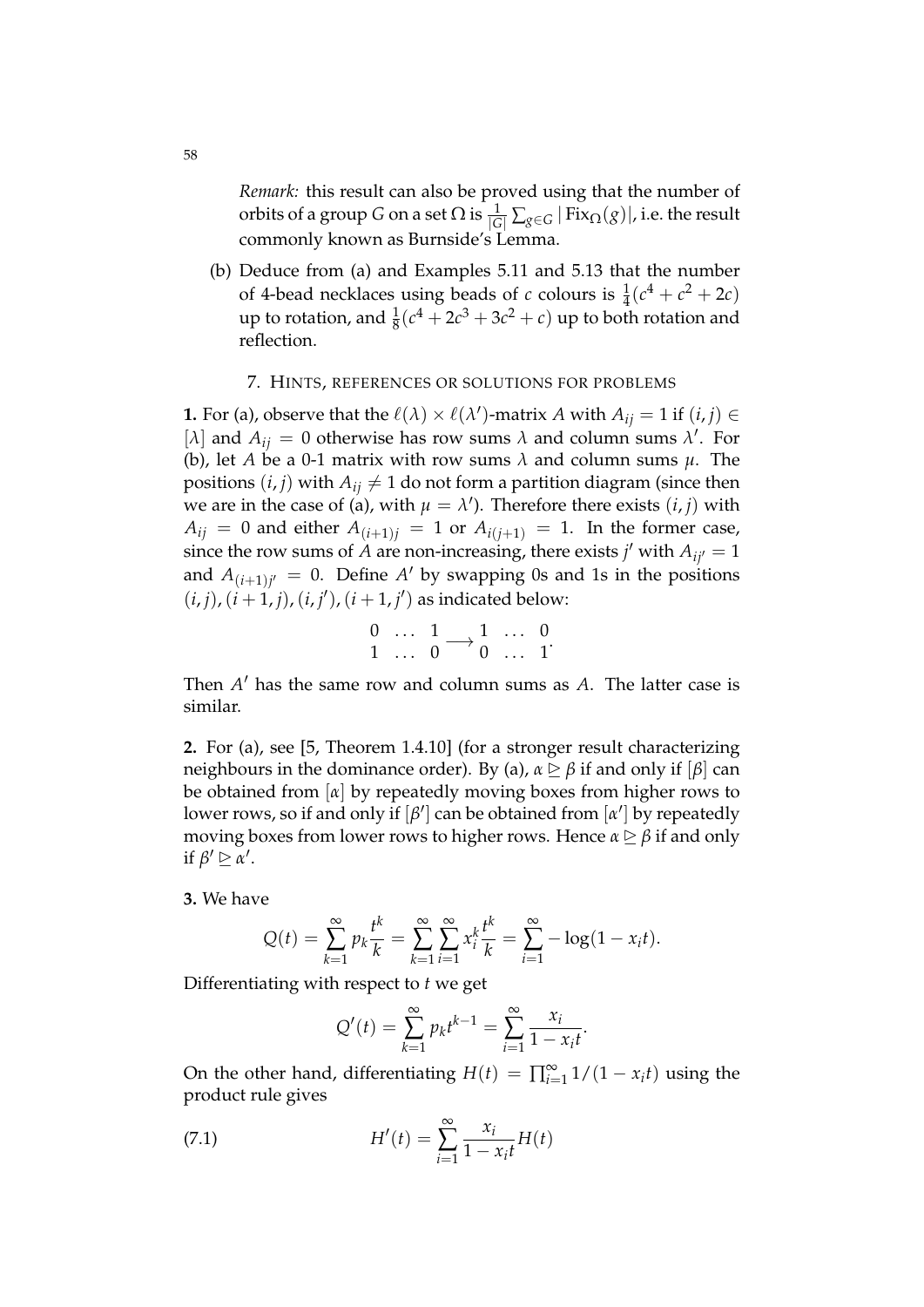so we have  $H'(t) = H(t)Q'(t)$ . Multiply through by *t* to get  $tH'(t) =$ *H*(*t*)(*t*Q<sup> $\prime$ </sup>(*t*)); now take coefficients of *t*<sup>*n*</sup> to get *nh*<sub>*n*</sub> =  $\sum_{k=1}^{n} h_{n-k} p_k$ . This proves (a), (b), (c), (d).

For (e), argue in a similar way using  $E(t) = \prod_{i=1}^{\infty} (1 - x_i t)$ ; (f) then follows from the identity

$$
tH'(t)E(t) = \sum_{i=1}^{\infty} \frac{x_i t}{1 - x_i t} = tQ'(t).
$$

The standard argument, used for example in Proposition 1.6, now shows that  $\{p_\lambda : \lambda \vdash n\}$  is a basis for  $\Lambda_n$ , as stated in (g). See (1.6) for (h).

*Remark.* See Claim 4 in the proof of Theorem 5.3 for a combinatorial interpretation of the coefficients in the transition matrix expressing each  $h_{\mu}$  as a linear combination of  $p_{\lambda}$ . As observed in Remark (2) in §1.9, these coefficients are rational but not necessarily integral.

**4.**  $M_{\lambda u}$  is the number of  $\ell(\lambda) \times \ell(\mu)$ -matrices with row sums  $\lambda$ , column sums  $\mu$  and entries in **N**. This can be proved in the same way as Lemma 1.3; use the *j*th column of such a matrix *Z* to record the monomial chosen from the *j*th bracket in

$$
h_{\mu} = \prod_{j=1}^{\ell(\mu)} h_{\mu_j} = \prod_{j=1}^{\ell(\mu)} (x_1^{\mu_j} + \dots + x_1^{\mu_j - 1} x_2 + \dots + \dots)
$$

in a sequence of choices whose product is the monomial  $x^\lambda.$ 

**5.** By Newton's Identity (1.3), we have

`(*µ*)

$$
h_k = (-1)^{k-1}e_k + (-1)^{k-2}e_{k-1}h_1 + \cdots + (-1)^{k-j-1}e_{k-j}h_j + \cdots + h_{k-1}e_1
$$

for each  $k \in \mathbb{N}$ . It follows inductively that if  $\mu \vdash n$  then

$$
h_{\mu}=(-1)^{n-\ell(\mu)}e_{\mu}+f
$$

where *f* is an integral linear combination of elementary symmetric functions labelled by partitions  $\lambda$  such that  $\mu \triangleright \lambda$ . This proves (a) and (b).

Let  $\mu \vdash n$ . Since  $[x_1^n]$  $\binom{n}{1}h_\mu = 1$  whereas  $\left[x_1^n\right]$  $\mu_1^n$ ] $e_\mu = 0$  unless  $\mu = (1^n)$ , we have  $R_{(1^n)\mu} = 1$  for any  $\mu$ . Similarly  $[x_1^{n-1}]$  $\int_1^{n-1} x_2 \vert h_\mu = \ell(\mu)$ , since we must choose a unique  $h_{\mu_j}$  in the product  $h_{\mu} = h_{\mu_1} \dots h_{\mu_{\ell(\mu)}}$  from which to take  $x_1^{\mu_j-1}$  $\int_{1}^{r_1} x_2$ , whereas

$$
[x_1^{n-1}x_2]e_{\mu} = \begin{cases} n & \text{if } \mu = (1^n) \\ 1 & \text{if } \mu = (2, 1^{n-2}) \\ 0 & \text{otherwise.} \end{cases}
$$

Since  $h_\mu = \cdots + R_{(2,1^{n-2})\mu}e_{(2,1^{n-2})} + e_{(1^n)}$ , it follows that  $\ell(\mu) = R_{(2,1^{n-2})\mu} +$ *n*, hence  $R_{(2,1^{n-2})u} = -n + \ell(\mu)$ . This proves (c) and (d).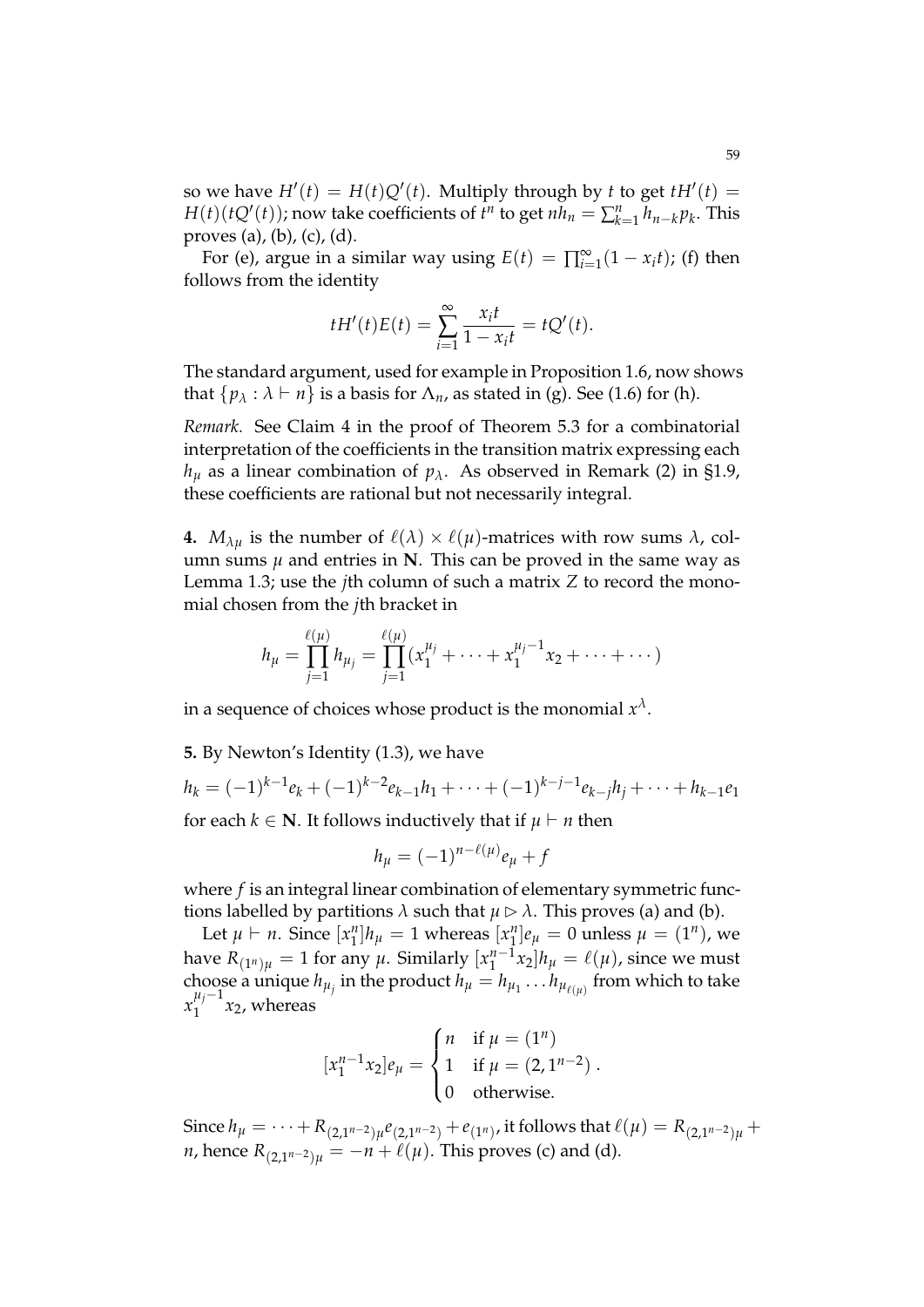Finally (e) follows immediately from the *ω* involution, which swaps  $e_{\mu}$  and  $h_{\mu}$  for each  $\mu$ . (Is there a combinatorial interpretation of this symmetry?)

*Remark.* Computer algebra can be useful for exploring the transition matrices between the different bases of  $\Lambda$ . In MAGMA [2], the matrix *R* above is the transpose of HomogeneousToElementaryMatrix(n). In SAGE [15] one can create  $\Lambda$  by Sym = SymmetricFunctions (QQ); then Sym.inject\_shorthands() sets up conversions between the different bases. For example  $h(e[[3]])$  evaluates to  $h[1,1,1]-2*h[2,1]+h[3]$ , giving the coefficients in the first column of  $R$  when  $n = 3$ .

**6.** See [4].

**7.** For (a) to (f), see MacMahon's book, cited in the question. For (g), which generalizes (f), recall that the exponential generating function for the derangement numbers  $d_{(1^n)}$  is  $\exp(-t)/(1-t)$ . Therefore

$$
\frac{1}{n!}\sum_{m} {m-1 \choose \ell} {n \choose m} d_{(1^{n-m})}
$$

is the coefficient of  $t^n$  in

$$
\left(\sum_{m} \binom{m-1}{\ell} \frac{t^m}{m!}\right) \frac{\exp(-t)}{1-t}.
$$

(Note that the sum is now over all *m*, so there is a non-zero contribution when  $m = 0$ .) By the claim below, this simplifies to

$$
\frac{(-1)^{\ell}}{1-t}(1-t+\frac{t^2}{2!}-\cdots+(-1)^{\ell}\frac{t^{\ell}}{\ell!})=A_{\ell}(t)+(-1)^{\ell}\frac{d_{(1^{\ell})}}{\ell!}\frac{t^{\ell}}{1-t}
$$

where  $A_\ell(t)$  is a polynomial of degree at most  $\ell - 1$ . Taking out the contribution from  $m = 0$  we get

$$
(-1)^{\ell} \frac{d_{(1^n)}}{n!} + \frac{1}{n!} \sum_{m=\ell+1}^n {m-1 \choose \ell} {n \choose m} d_{(1^{n-m})} = (-1)^{\ell} \frac{d_{(1^{\ell})}}{\ell!}
$$

for all  $n \geq \ell$ . This rearranges to give the claimed identity.

*Claim.* If  $\ell \in \mathbb{N}$  then

$$
\sum_{m} \binom{m-1}{\ell} \frac{t^m}{m!} = (-1)^{\ell} \exp(t) \big(1-t+\frac{t^2}{2!}-\cdots+(-1)^{\ell} \frac{t^{\ell}}{\ell!}\big).
$$

*Proof.* Suppose inductively that the left-hand side is  $\exp(t)P_{\ell}(t)$  for some polynomial  $P_{\ell}(t)$ . Then for  $\ell + 1$  the left-hand side is

$$
\left(t^{-(\ell+1)}\exp(t)P_{\ell}(t)\right)^{\prime}\frac{t^{\ell+2}}{\ell+1}.
$$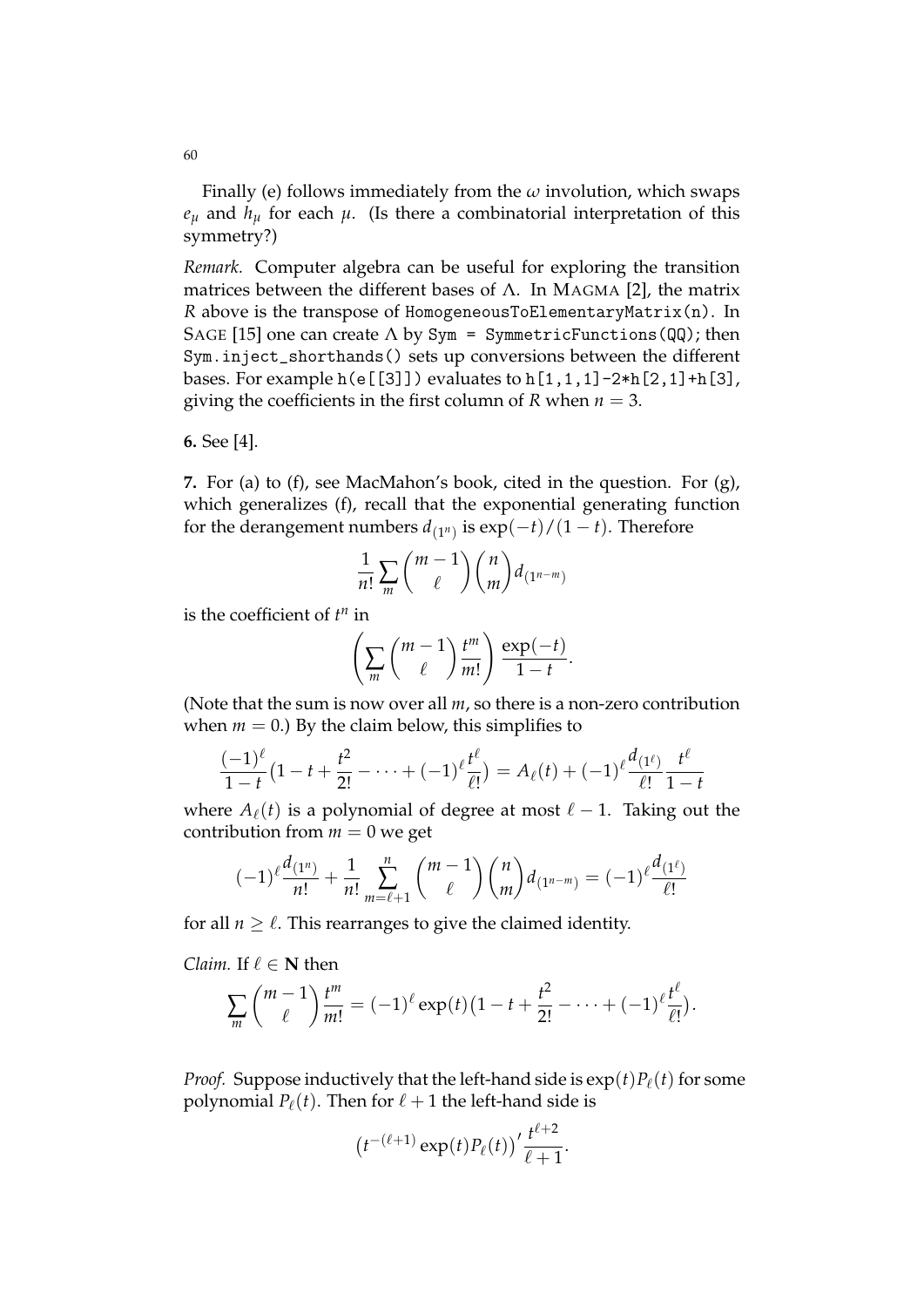Hence the right-hand side for  $\ell + 1$  is  $\exp(t) P_{\ell+1}(t)$  where

$$
P_{\ell+1}(t) = \frac{(t-\ell-1)P_{\ell}(t) + tP'_{\ell}(t)}{\ell+1}.
$$

It is routine to check that the polynomials

$$
Q_{\ell}(t) = (-1)^{\ell} (1-t+\frac{t^2}{2!}-\cdots+(-1)^{\ell} \frac{t^{\ell}}{\ell!})
$$

satisfy this recurrence, hence  $P_\ell(t) = Q_\ell(t)$  for all  $\ell \in \mathbf{N}_0$ .

*Remark:* Darij Grinberg has sent me an easier proof of (g) by induction. He also observed that the result also holds when  $\ell = 0$ .

**8.** It is worth noting the group-theoretic refinement of (a): the centralizer of an element of cycle-type  $\lambda \vdash n$  where  $\lambda$  has exactly  $a_i$  parts of size *i* is the direct product of wreath products  $\prod_i C_i \wr \text{Sym}_{a_i}$ , of order  $z_\lambda$ . For (b) use Question 3(h). The analogous identity for *en*, obtained most simply by applying the  $\omega$  involution from Question 10, is

$$
\sum_{\lambda\vdash n} (-1)^{n-\ell(\lambda)} \frac{p_\lambda}{z_\lambda} = e_n.
$$

**9.** For (b), specialize the version of the Cycle Index Formula in (1.9) by  $p_1 \mapsto 0$  and  $p_k \mapsto (-1)^{k-1}$ . For (c), specialize by  $p_1 \mapsto 0$ ,  $p_k \mapsto -1$ ; this gives

$$
\prod_{k=2}^{\infty} \exp\left(-\frac{1}{k}t^k\right) = \sum_{n=0}^{\infty} \frac{1}{n!} \sum_{\sigma \in \text{Sym}_n} (-1)^{\text{cyc}(\sigma)}
$$

where  $\operatorname{cyc}(\sigma) = \operatorname{cyc}_1(\sigma) + \operatorname{cyc}_2(\sigma) + \cdots$  is the number of disjoint cycles in  $\sigma$ . The left-hand side is  $(1-t) \exp(t)$ , so taking coefficients of  $t^n$  we get

$$
\frac{E_n - O_n}{n!} = \frac{1}{n!} - \frac{1}{(n-1)!} = \frac{1-n}{n!}
$$

hence  $O_n - E_n = n - 1$ , as claimed.

**10.** Using Question 3(f), one gets  $\omega(p_n) = (-1)^{n-1} p_n$ . Therefore  $\omega(p_\lambda) =$  $(-1)^{n-\ell(\lambda)}p_\lambda$  if  $\lambda \vdash n$ . Note that, as seen in 9(a),  $(-1)^{n-\ell(\lambda)} =$ sgn  $\sigma_\lambda$ , where  $\sigma_{\lambda} \in \text{Sym}_n$  is a permutation of cycle-type  $\lambda$ .

**11.** Part (b) is not nearly as obvious as it might seem: one proof uses the coplactic maps in §4 of the notes. An algebraic proof using the Jacobi– Trudi Identity is given in [5, page 44] and Lemma 5.4 above. For a combinatorial proof of the lemma see Matthew Fayers' answer to Math-Overflow question 226537. A small simplification to this proof is here: wildonblog.wordpress.com/2016/01/05/non-zero-kostka-numbers/.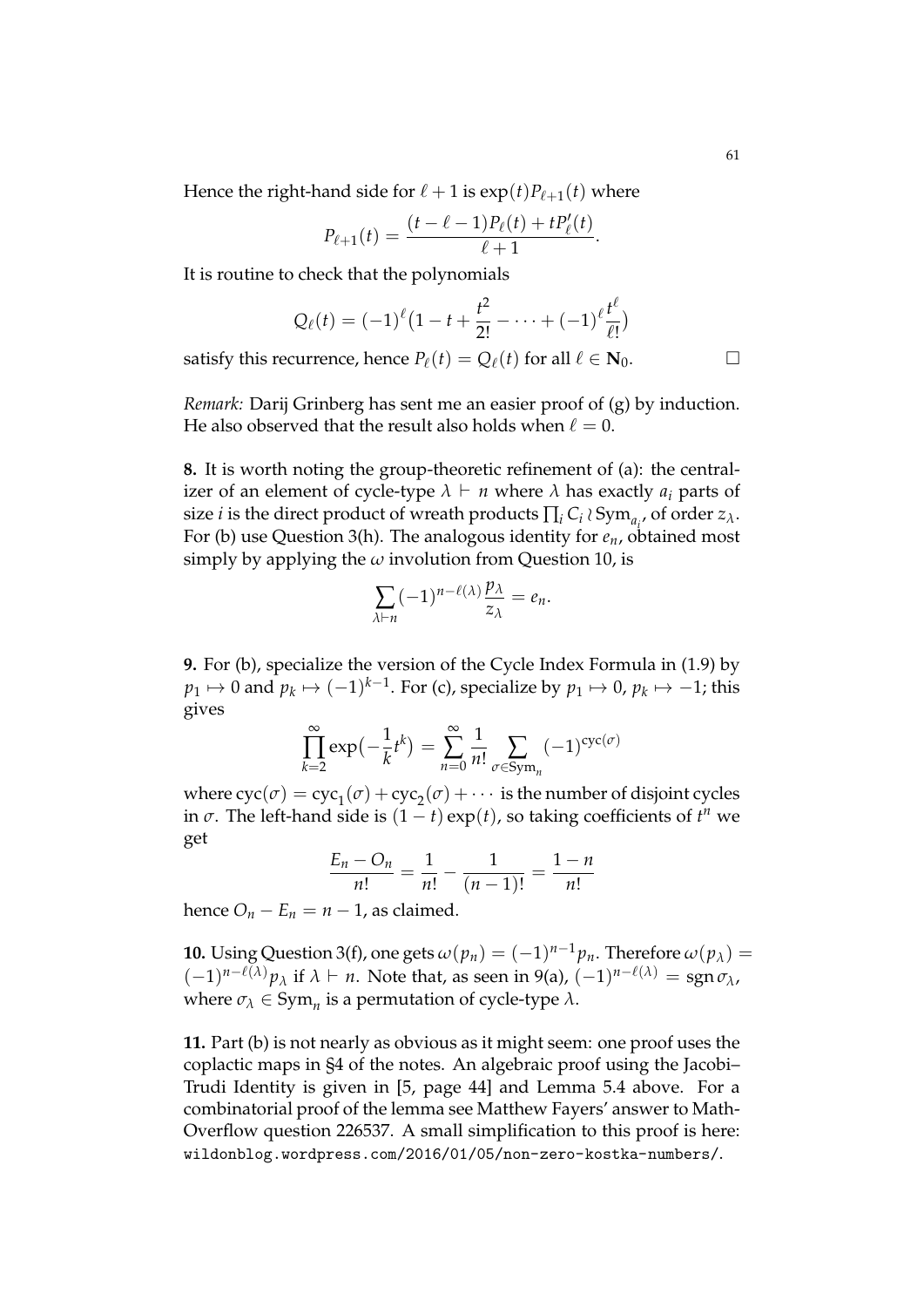**12.** See [13, §4.5], or for the more general version of the Jacobi–Trudi Identity for skew-tableaux, [14, §7.16], where the proof is a short application of a more general involution due to Lindström and Gessel– Viennot.

**13.** The problem occurs when we define  $\overline{P}_1$  and  $\overline{P}_3$  by swapping  $P_1$  and *P*<sup>3</sup> after their first intersection, and *P*<sup>3</sup> meets *P*<sup>2</sup> after this first intersection, so  $\overline{P}_1$  now meets  $\overline{P}_2 = P_2$ . A specific example is shown below.



**14.** *Outline.* We define an involution on *M*-tuples of paths, as in Example 2.2, although the start and end points are now different, and we also change the definition of weight.

Number the steps of paths from 1. Give a path whose right-steps are step numbers  $i_1 < i_2 < \ldots < i_k$  weight  $x_{i_1} \ldots x_{i_k}$ . For an involution defined by swapping paths after a first intersection to be weight preserving we need this key property: *if two paths intersect then when they reach this intersection they have both made the same number of steps* This is achieved by making the starting points  $(M - i, i)$  for  $1 \le i \le j$ *M*; the weights obtained by the path  $P_i$  from  $(M - i, i)$  should give  $e_{\lambda_i}(x_1,\ldots,x_N)$ , so the path must have exactly  $N$  steps, of which exactly  $\lambda_i$  are right. Therefore  $P_i$  ends at  $(M - i + \lambda_i, i + N - \lambda_i)$ . (Note that if *N* <  $\lambda_1$  then there are no paths at all from  $(M-1,1)$  to  $(M-1+\lambda_1,1+\lambda_2)$ *N* − *λ*<sub>1</sub>); correspondingly  $e_{\lambda_1}(x_1, ..., x_N) = 0$  and  $s_{\lambda'}(x_1, ..., x_N) = 0$ .)

Given a non-intersecting tuple of paths  $(P_M, \ldots, P_1)$ , let *t* be the  $\lambda'$ tableau with entries in column *i* recording the step numbers of the rightsteps made by  $P_i$ . Suppose that  $t(a, i) > t(a, i + 1)$ . Then  $P_i$  has made strictly more steps before its *a*th step right than  $P_{i+1}$ ; therefore  $P_i$  and  $P_{i+1}$  meet on or before their *a*th step right. The converse also holds. Hence non-intersecting paths are in a weight-preserving bijection with semistandard tableaux of shape  $\lambda'$ .

**15.** (a), (c) Since  $P(x_1, \ldots, x_N)$  is symmetric, it is determined by the coefficient of  $x^{\lambda}$  for each  $\lambda \vdash n$  with  $\ell(\lambda) \leq N$ . Let  $\ell(\lambda) = M$ . The

62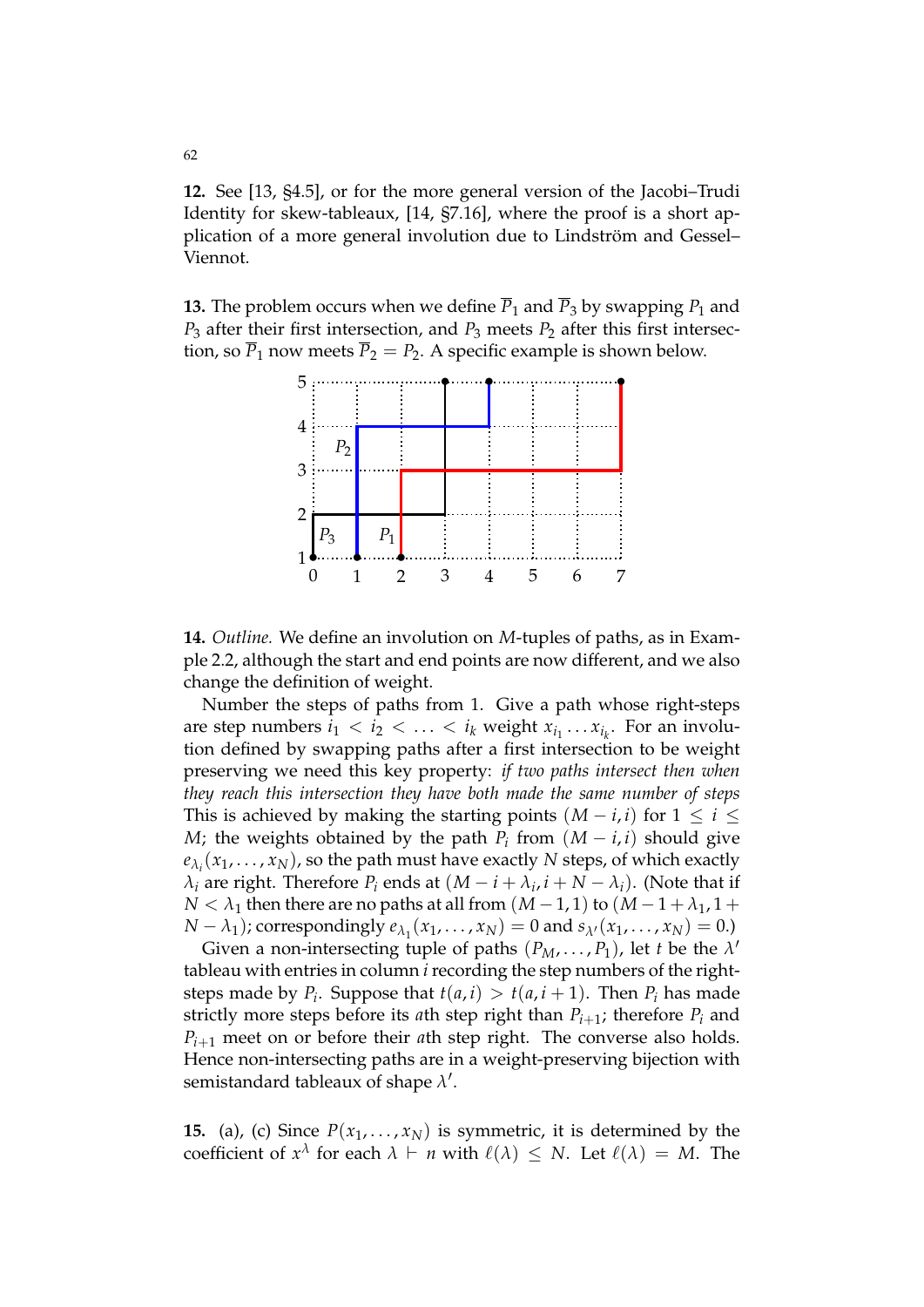monomial  $x^{\lambda}$  appears in  $(\sum_{i \in I} x_i)^n$  if and only if  $I \supseteq \{1, \ldots, M\}$ ; the coefficient is

$$
\binom{n}{\lambda_1,\ldots,\lambda_N}
$$

since we must take  $x_i$  from exactly  $\lambda_i$  of the brackets, for each  $i \in$  $\{1, \ldots, M\}$ . There are exactly  $\binom{N-M}{k-M}$  *k*-subsets of  $\{1, \ldots, N\}$  that contain {1, . . . , *M*}, hence

$$
= \sum_{\lambda \vdash n \atop \ell(\lambda) \leq N} {n \choose \lambda_1, \ldots, \lambda_N} \Big(\sum_{k=M}^N (-1)^{n-k} {N-M \choose k-M}\Big) \text{mon}_{\lambda}(x_1, \ldots, x_N).
$$

The inner sum vanishes unless  $N = M$ . Hence

 $P(x_1, \ldots, x_N)$ 

$$
P(x_1,\ldots,x_N)=(-1)^{n-N}\sum_{\substack{\lambda\vdash n\\ \ell(\lambda)=N}}\binom{n}{\lambda_1,\ldots,\lambda_N}m\text{on}_{\lambda}(x_1,\ldots,x_N).
$$

This answers (c) and shows that if  $n < N$  then  $P(x_1, \ldots, x_N) = 0$  and if  $n = N$  then

$$
P(x_1,...,x_n) = {n \choose 1,...,1} \text{mon}_{(1,...,1)}(x_1,...,x_N) = N!x_1...x_N.
$$

(b) Symmetric *n*-multilinear maps  $V \times \cdots \times V \rightarrow \mathbb{C}$  correspond to elements of  $(Sym^n V)^*$ . There is a map  $V^* \to (Sym^n V)^*$  defined by  $\theta \mapsto \theta^n \in (\text{Sym}^n V)^*$ , where  $\theta^n$  is defined by

$$
\theta^n(v_1 \ldots v_n) = \theta(v_1) \ldots \theta(v_n).
$$

The set  $\{\theta^n : \theta \in V^*\}$  is dense in  $(Sym^n V)^*$ . Taking  $f(v_1, \ldots, v_n) =$  $\theta^n(v_1,\ldots,v_n)=\theta(v_1)\ldots\theta(v_n)$  we see that  $g(u)=f(u,\ldots,u)=\theta(u)^n$ . So it is sufficient to prove that if  $\theta \in V^*$  then

$$
\theta(v_1)\ldots\theta(v_n)=\frac{1}{n!}\sum_{I\subseteq\{1,\ldots,n\}}(-1)^{n-|I|}\theta(\sum_{i\in I}v_i)^n.
$$

Setting  $\theta(v_i) = x_i$ , this is precisely the identity in (a).

*Remark:* for an alternative proof see [16]. Darij Grinberg has shown me an elegant proof of the strong result that if  $f(x_1, \ldots, x_n)$  is any *n*multilinear map then

$$
\sum_{I \subseteq \{1,\dots,n\}} (-1)^{n-|I|} g(\sum_{i \in I} v_i) = \sum_{\sigma \in \text{Sym}_n} f(v_{1\sigma^{-1}}, \dots, v_{n\sigma^{-1}})
$$

where  $g(u) = f(u, \ldots, u)$ . This immediately implies (b).

**16**. See [8, §3.2].

**17**. An equivalent result is stated after Theorem 1.1 in [3]. The key point is that the signs of any two border-strip tableaux of shape *λ* and content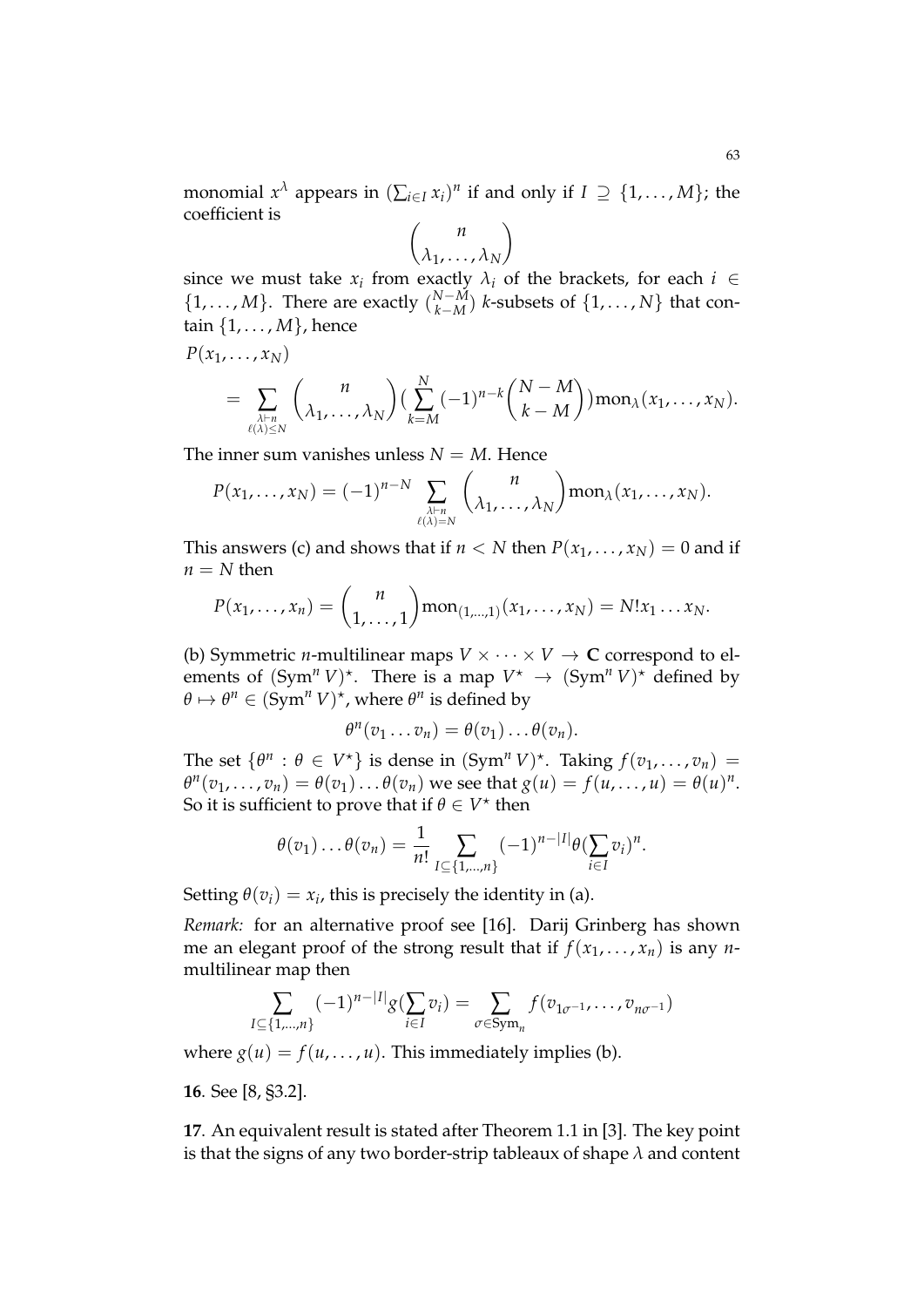$(1^{|\gamma|}, \ell^w)$  agree. This can most easily be seen using the abacus: if *A* is an  $\ell$ -runner abacus representing  $\lambda$  and  $b$  and  $b'$  are beads on  $A$  then in any sequence of single-step upward bead moves taking *A* to an abacus representing *γ*, the parity of the number of times bead *b* moves past bead  $b'$  is the same.

**18.** See [17, §2.3].

**19.** (a) If  $n \geq \ell m$  then the numbers  $n, n - \ell, ..., n - (m - 1)\ell$  cover all residue classes modulo *m*, and so  $n = a\ell + bm$  for some  $a, b \in \mathbb{N}_0$ . Let *N* be the largest number not of this form. If  $N + \ell = a\ell + bm$  then  $a = 0$ ; similarly *N* + *m* is a multiple of  $\ell$ . Hence *N* =  $\ell m - \ell - m$ .

(b) Take an abacus  $A$  representing a simultaneous  $\ell$ -core and  $m$ -core partition with beads in all negative positions and a gap in position 0. If there is a bead in position *k* of *A* then there are beads in all positions  $k - (a\ell + bm)$  for  $a, b \in \mathbb{N}_0$ . Hence  $k$  is not of the form  $a\ell + bm$ , so by (a),  $k \leq \ell m - \ell - m$ . Therefore *A* has only finitely many beads in positive positions.

(c) See [1]. There are some simplifications in the case  $m = \ell + 1$ , when the number of simultaneous cores is the Catalan number  $\frac{1}{2\ell+1}$   $\binom{2\ell+1}{\ell}$  $\binom{+1}{\ell} =$  $\frac{1}{\ell+1}$  $\binom{2\ell}{\ell}$  $\binom{2\ell}{\ell}$ .

I am grateful to Darij Grinberg for drawing my attention to Drew Armstrong's slides from FPSAC 2017 www.math.miami.edu/~armstrong/ Talks/RCC\_FPSAC\_17.pdf which, in his words, 'give gorgeous picture proofs of all parts of Question 19 (as well as mentioning further results)'.

**20.** By two applications of Young's Rule,  $s_{\lambda}h_1^2 = \sum_{\mu} c_{\mu} s_{\mu}$  where  $[\mu]$  is obtained from  $[\lambda]$  by adding two boxes in any way. If these additions make a rim-hook shape, so the added boxes are either in the same row, or in the same column, then  $c_{\mu} = 1$ , otherwise  $c_{\mu} = 2$ . Another application of Young's Rule to  $s_{\lambda}h_2$  now shows that  $s_{\lambda}p_2 = s_{\lambda}(2h_2 - h_1^2)$  $\sum_{\mu}$ sgn $(\mu/\lambda)s_{\mu}$ . This proves the Murnaghan–Nakayama rule for addition of 2-rim-hooks.

**21.** By Question 3(f) we have  $p_r = \sum_{k=0}^{r-1}$  $\int_{k=0}^{r-1}(-1)^k(r-k)h_{r-k}e_k$ . Fix a skewpartition  $\mu/\lambda$  of *r* and let  $\mathcal T$  be the set of all  $\mu/\lambda$ -tableaux with entries from  $\{1,2\}$  such that

- (a) No two 1s appear in the same column;
- (b) No two 2s appear in the same row;
- (c) Exactly one 1 is distinguished;
- (d) Each row and each column is weakly increasing.

64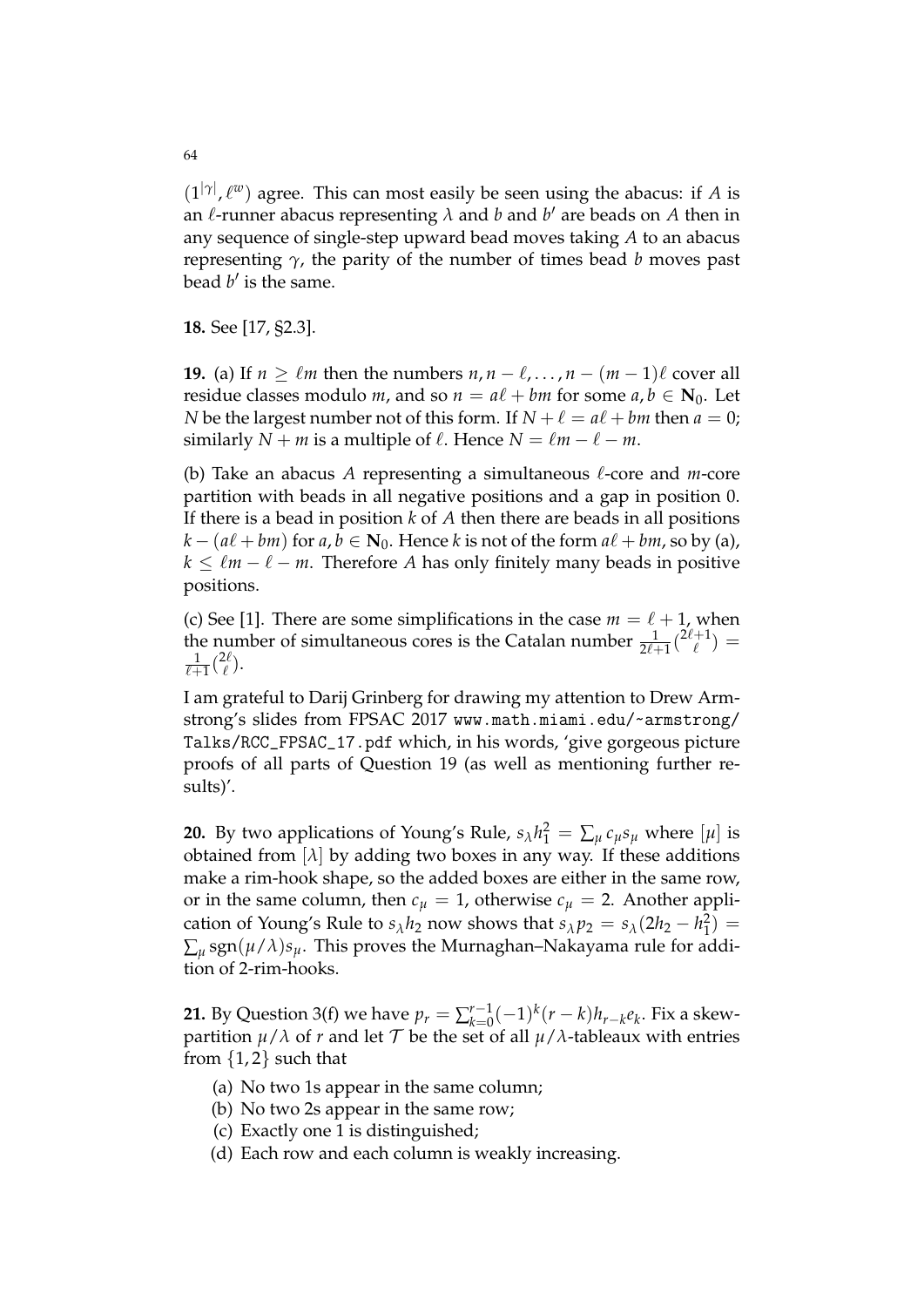Given  $t \in \mathcal{T}$ , define sgn $(t) = (-1)^k$  where  $k$  is the number of 2s. By the Young and Pieri rules, and the identity above,  $\sum_{t \in \mathcal{T}}$  sgn(*t*) is the coefficient of  $s_\mu$  in  $s_\lambda p_r$ . Note that  $\mathcal T$  is empty unless  $\mu/\lambda$  is a disjoint union of rim-hooks (equivalently,  $[\mu/\lambda]$  contains no 2  $\times$  2 box), so we may assume that this is the case.

If  $\nu/\lambda$  is a rim-hook in  $\mu/\lambda$ , define its *terminal box* to be the box  $(i, j) \in$ [ $\nu/\lambda$ ] such that  $(i − 1, j) \notin [\nu/\lambda]$  and  $(i, j + 1) \notin [\nu/\lambda]$ . For example, the 7-rim-hook shown in Figure 1 has terminal box in position (2, 5).

We define an involution *J* :  $\mathcal{T} \rightarrow \mathcal{T}$  as follows: let  $\nu/\lambda$  be the highest rim-hook in  $\mu/\lambda$  not containing the distinguished entry  $1^{\star}$ , or the rim-hook containing  $1^*$  if this is the only rim-hook. If  $1^*$  is not in the terminal box of  $\nu/\lambda$  then flip the entry in this box; this gives a new element of  $T$  with opposite sign. Otherwise leave  $t$  fixed. The involution *J* is sign-reversing on its non-fixed-points. Moreover there is a fixed tableau *t* if and only if  $\mu/\lambda$  is an *r*-rim-hook, and in this case, *t* is unique and the number of 2s in *t* is  $ht(\mu/\lambda)$ . Hence

$$
\sum_{t \in \mathcal{T}} sgn(t) = \begin{cases} sgn(\mu/\lambda) & \text{if } \mu/\lambda \text{ is a rim-hook} \\ 0 & \text{otherwise.} \end{cases}
$$

as required.

*Example:* if  $\lambda = (1)$  and  $\mu = (3, 2)$  then  $|\mathcal{T}| = 5$ ; the unique fixed point and the two pairs swapped by *J* are shown below:

$$
\frac{1\,1^{\star}}{1\,2},\quad \frac{1^{\star}\,1}{1\,2}\longleftrightarrow \frac{1^{\star}\,2}{1\,2},\quad \frac{1\,1\,1}{1^{\star}\,2}\longleftrightarrow \frac{1\,1\,2}{1^{\star}\,2}.
$$

If  $\lambda = (2, 1)$  and  $\mu = (3, 2, 2)$  then *J* has no fixed points,  $|\mathcal{T}| = 8$  and *J* is defined by



*Reference:* I am grateful to Darij Grinberg for observing that a similar argument is used to prove Theorem 6.3 in [11].

**22.** By definition  $\beta = \lambda \cdot \sigma$ . By (4.2) we have

 $(\lambda \cdot \sigma)_i = \lambda_{i\sigma^{-1}} + i - i\sigma^{-1}.$ 

Hence if  $j\sigma$  >  $(j + 1)\sigma$  then  $(\lambda \cdot \sigma)_{j\sigma} = \lambda_j + j\sigma - j > \lambda_{j+1} + (j + 1)\sigma$  $(j+1) = (\lambda \cdot \sigma)_{(j+1)\sigma}$ , so  $\beta_{j\sigma} > \beta_{(j+1)\sigma}$ , proving (a). Since  $j\sigma > (j+1)$ 1)*σ*, *β* is not a partition. Therefore if  $\lambda \cdot \sigma$  is a partition then  $\sigma$  has no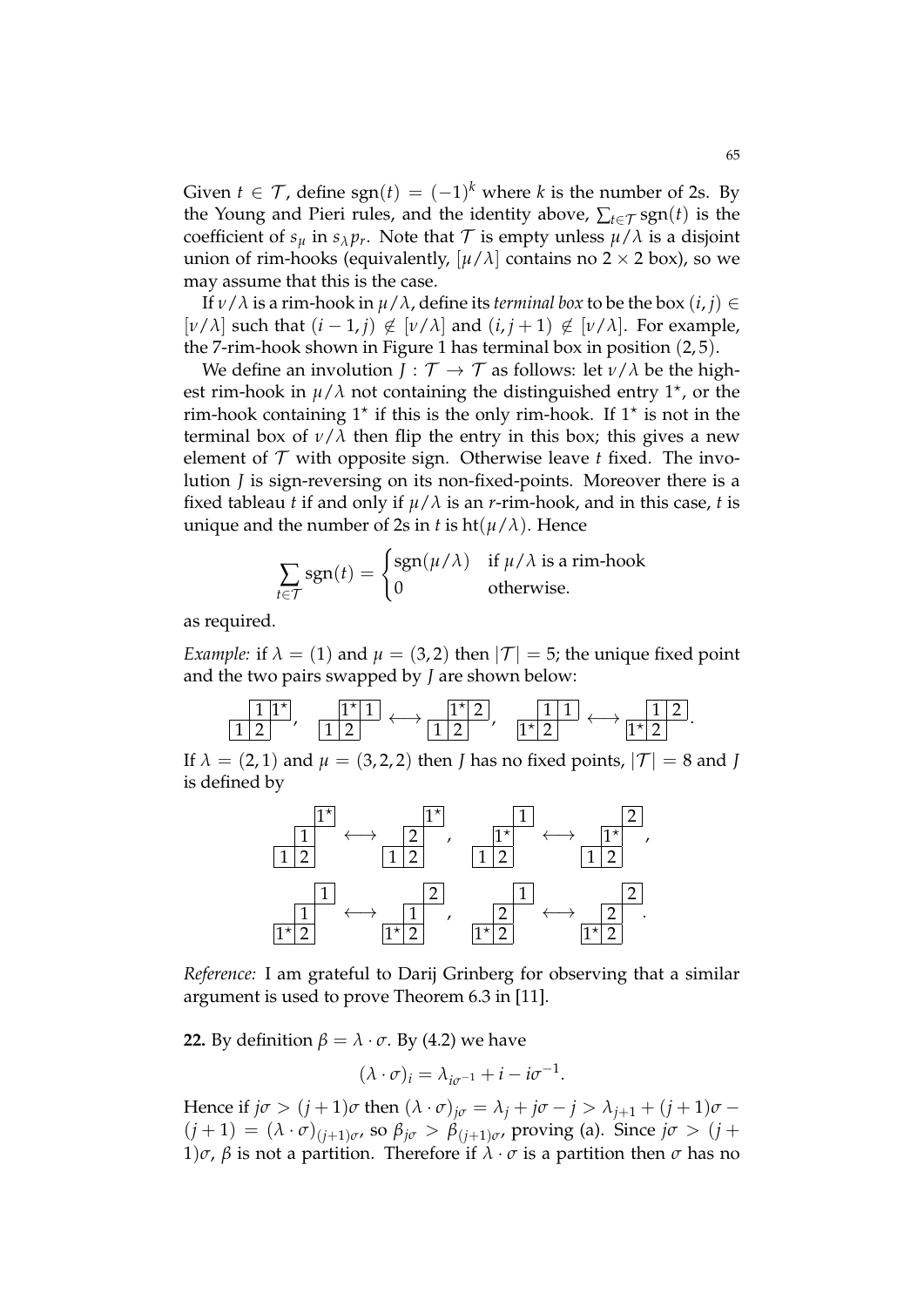inversions, and so  $\sigma = id_{Sym_N}$ , proving (b). Hence the stabiliser under the dot action of  $\lambda$  is trivial, so the orbit has size *N*!, proving (c).

**23.** (a) Note that  $S(m, n) \setminus S(m + 1, n)$ , respectively  $S(m, n - 1) \setminus S(m + 1)$ 1, *n* − 1), is the set of +/− words with exactly *m* good − entries out of *n*, respectively *n* − 1.

Pair up + and  $-$  in the expected way, so in the example word  $+$   $-++--\in \mathcal{S}(3,5)$  the unpaired – entries are in red. The analogue of the *F*<sup>1</sup> coplactic map is defined by replacing the rightmost unpaired − with (an unpaired) +. This does not change the number of good − entries; by Lemma 4.4 it gives a bijection between the two sets.

(b) Repeatedly apply the bijection in (a) until all − entries are good. The resulting word is in  $\mathcal{S}(m,m)$ . Note that since each – left of the rightmost unpaired  $-$  has the same paired/unpaired status after applying *F*<sub>1</sub>, the map is simply: *change all unpaired*  $-$  *entries to*  $+$ *.* 

(c) In James' notation,

$$
S(m, n) = s((\ell - n, m), (\ell - n, n)),
$$
  
\n
$$
S(m + 1, n) = s((\ell - n, m + 1), (\ell - n, n)) = s((\ell - n, m)A_2, (\ell - n, n))
$$
  
\n
$$
S(m, m) = s((\ell - m, m), (\ell - m, m)) = s((\ell - n, m), (\ell - n, n)R_2).
$$

Thus the bijection in (b) is precisely the bijection in James' Theorem 15.14 for two row partitions. The general case of Theorem 15.14 follows easily.

*Remark 1:* to apply the coplactic map, as originally defined, in (a) or (b), we rewrite  $+$  as 2 and  $-$  as 1. This goes the opposite way to the notation in [6], where  $+$  corresponds to 1 and  $-$  to 2.

*Remark 2:* This result is used in [6, Chapter 16] to prove the Littlewood– Richardson rule (for a different proof see Question 31) and in [6, Chapter 17] to prove a very elegant characteristic-free version of Young's Rule for the symmetric group.

**24.** See [8, Theorem 4.2]. (Our proof of Theorem 4.10 is intended to be a more motivated version of Loehr's argument; it is somewhat longer since we go via the Jacobi–Trudi identity.)

**25.** (a) The equivalent identity for Young's Rule for symmetric polynomials, with  $a_{\lambda+\delta}/a_{\delta}$  replacing  $s_{\lambda}$ , was proved in Corollary 3.9; now apply Theorem 4.10. The required form of Pieri's Rule can be proved similarly.

(b) *Outline:* suppose that  $\omega(s_\lambda) = \sum_{\nu} A_{\nu\lambda} s_\lambda$ . Show that  $AK = \tilde{K}$  where  $K_{\lambda\mu} = |\text{SSYT}(\lambda, \mu)|$  and  $\widetilde{K}_{\lambda\mu} = |\text{SSYT}(\lambda', \mu)|$ . Now use that *K* is unitriangular, and so invertible, to determine *A*.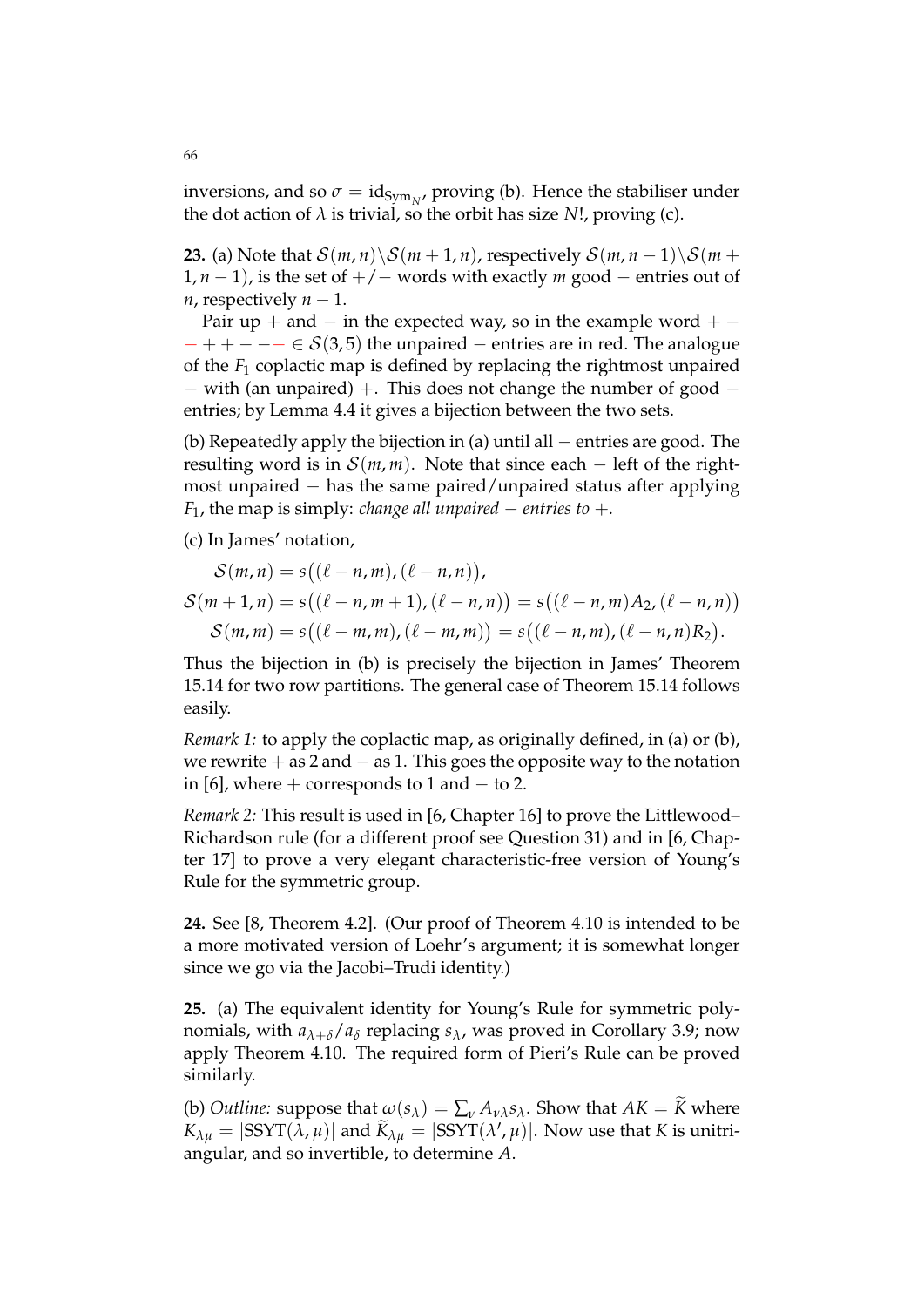**26.** By Claim 3 in the proof of Theorem 5.3 we have

$$
h_{\mu_1} \dots h_{\mu_k} = \prod_{i=1}^k \sum_{\beta(i)\vdash \mu_i} \frac{p_{\beta(i)}}{z_{\beta(i)}} = \prod_{i=1}^k \sum_{\beta(i)\vdash \mu_i} p_{\beta(i)} \prod_{j=1}^n \frac{1}{j^{B_{ij}} B_{ij}!}
$$

where  $B_{ij}$  is the number of parts of  $\beta(i)$  equal to *j* for each  $j \in \{1, \ldots, n\}$ . Suppose that  $\beta \vdash n$  has exactly  $a_i$  parts equal to *j* for each  $j \in \{1, \ldots, n\}$ . We get a contribution to the coefficient of *p<sup>β</sup>* from every *k*-tuple of partitions  $\beta(1), \ldots, \beta(k)$  such that  $\sum_i B_{ij} = a_j$  for each  $j \in \{1, \ldots, n\}$  and  $\sum_{j}jB_{ij}=|\beta(i)|=\mu_{i}.$  Thus the  $k\times n$  matrix  $B$  is an  $\beta$ -packing matrix, and the coefficient of  $p<sub>\beta</sub>$  is

$$
\sum_{B} \prod_{i=1}^{k} \prod_{j=1}^{n} \frac{1}{j^{B_{ij}} B_{ij}!} = \sum_{B} \prod_{j=1}^{n} {a_j \choose B_{1j}, \dots, B_{kj}} \frac{1}{a_j! j^{a_j}}
$$
  
= 
$$
\frac{1}{z_{\beta}} \sum_{B} \prod_{j=1}^{n} {a_j \choose B_{1j}, \dots, B_{kj}} = \frac{1}{z_{\beta}} \pi^{\mu}(\beta)
$$

where the final equality uses Claim 1 in the proof of Theorem 5.3.

**27.** For (a) see [14, 7.10.2]: the proof given above of Proposition 1.17 generalizes routinely. The identity  $s_\nu h_\alpha = \sum_{\lambda \vdash n} K_{\lambda/\nu,\alpha} s_\lambda$  can be proved by repeated applications of Young's Rule, as in Corollary 3.9 (which it generalizes). By (a), *sλ*/*<sup>ν</sup>* is a symmetric function, so

$$
s_{\lambda/\nu} = \sum_{\alpha \vdash n} K_{\lambda/\nu,\alpha} \text{mon}_{\alpha}.
$$

Using the orthogonality of the monomial and complete homogeneous symmetric functions (see Theorem 5.2) we get

$$
\langle s_{\lambda/\nu}, h_{\alpha} \rangle = K_{\lambda/\nu, \alpha} = \langle s_{\nu} h_{\alpha}, s_{\lambda} \rangle.
$$

This proves (c). Since the  $h_\alpha$  for  $\alpha$  form a basis of  $\Lambda$ , this implies that  $\langle s_{\lambda/\nu}, f \rangle = \langle s_{\lambda}, fs_{\nu} \rangle$  for all  $f \in \Lambda$ , proving (d).

# **28.** See §7.17 in [14].

**29.** See [14, Theorem 7.16.2]. *Outline.* Theorem 2.1 is the special case  $\nu = \emptyset$ . The path model used in the proof generalizes as follows: take starting points ( $v_i + M - i$ , 1) and final destinations ( $\lambda_i + M - i$ , *N*) for  $i \in \{1, \ldots, M\}$ . The sum of the weights of non-intersecting paths is *sλ*/*<sup>ν</sup>* (*x*1, . . . , *xN*). Suppose that the final destination of the path starting at  $(v_i + M - i, 1)$  is  $(\lambda_{i\tau} + M - i\tau, N)$  for each *i*. By (4.2), these paths are counted in the summand  $\prod_{i=1}^{N} h_{\lambda_{i\tau}-\nu_{i}-i\tau+i} = h_{\lambda\cdot\tau^{-1}-\nu}$  of the right-hand side of

$$
s_{\lambda/\nu} = \sum_{\sigma \in \text{Sym}_M} h_{\lambda \cdot \sigma - \nu} \, \text{sgn}(\sigma).
$$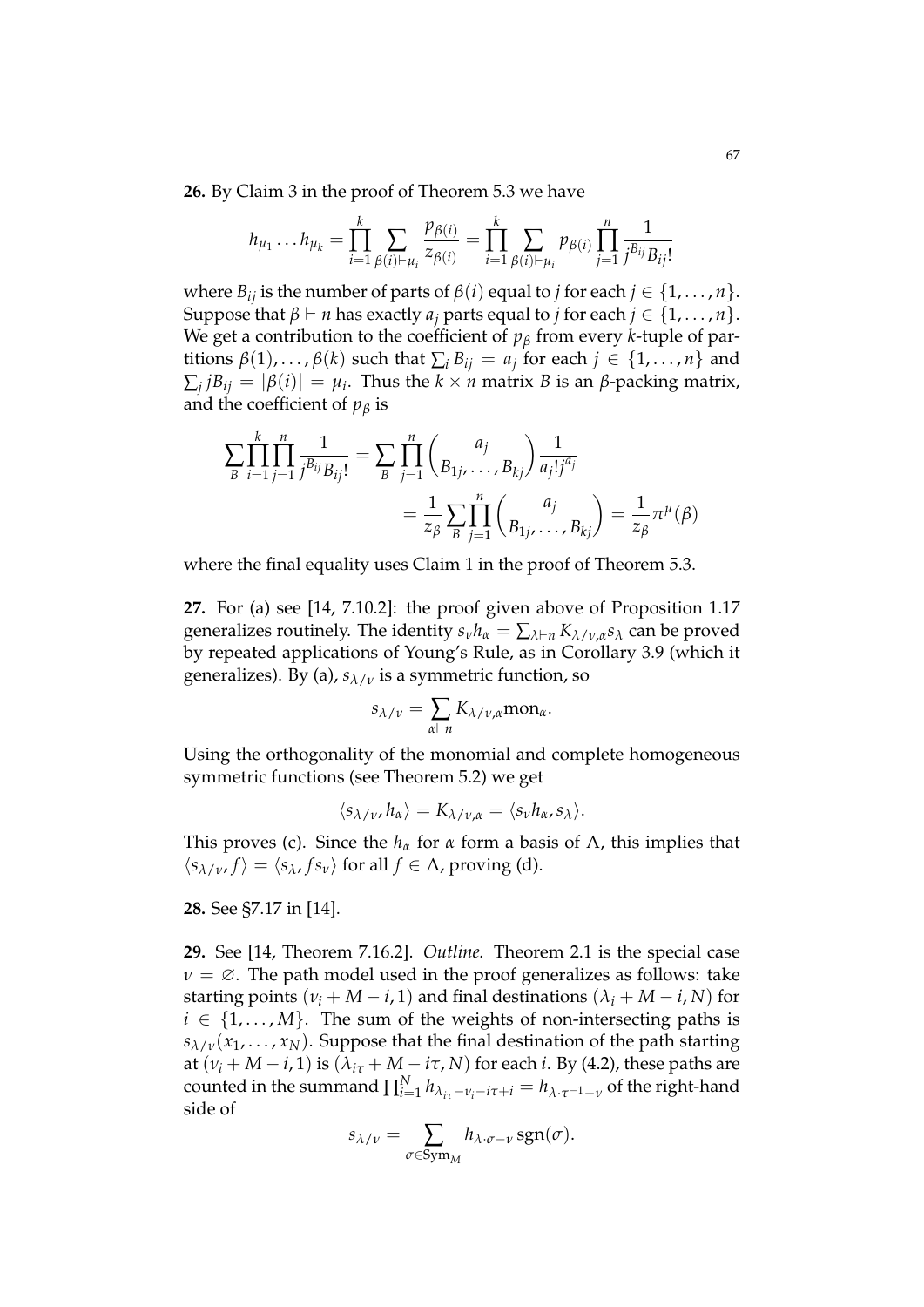If we swap the paths starting at  $(v_i + M - i, 1)$  and  $(v_i + M - j, 1)$  after their first intersection, they now end at  $(\lambda_{i\tau} + M - j\tau, N)$  and  $(\lambda_{i\tau} +$  $M - i\tau$ , *N*), so as expected, the new permutation is  $(i, j)\tau$ .

**30.** See [12, §2] for the definition of the *J* involution on skew-tableaux: Proposition 4 is the generalization of Lemma 4.4. The generalization of Lemma 4.7 is as follows: let *α*/*β* be a skew-partition and let *µ* be a partition with  $\ell(\mu) \leq N$ . Then *J* is an involution on

$$
\bigcup_{\sigma \in \mathrm{Sym}_N} \mathrm{SSYT}(\alpha/\beta, \mu \cdot \sigma)
$$

with fixed points precisely the latticed tableaux in SSYT(*α*/*β*, *µ*) and such that if *t* ∈ SSYT(*α*/*β*, *µ* · *σ*) is *k*-unlatticed (with *k* chosen in the definition of the involution *J* as before) then  $J(t) \in \mathrm{SSYT}(\alpha/\beta, \mu \cdot (\sigma(k, k +$ 1)) .

**31.** Each part is a routine application of results already proved.

**32.** (a) Observe that when we specialize by  $x_1, \ldots, x_c \mapsto 1$ , and  $x_{c+1}$ , ...  $\rightarrow$  0, the monomial symmetric function mon<sub>λ</sub> where  $\lambda \vdash n$  is sent to 0 if  $\ell(\lambda) > c$  and otherwise to the number of different contents of words in  $W_n$  that are rearrangements of  $\lambda$ .

For example, if  $c = 4$  and  $\lambda = (2, 1)$ , so we specialize by  $x_1, x_2, x_3, x_4 \mapsto$ 1 and  $x_5, \ldots \mapsto 1$  then

$$
mon_{(2,1)} = x_1^2x_2 + x_1x_2^2 + x_1^2x_3 + \dots + x_3x_4^3 + \dots \mapsto 12
$$

corresponding to the 12 different contents  $(2, 1, 0, 0)$ ,  $(1, 2, 0, 0)$ ,  $(2, 0, 1, 0)$ ,  $..., (0,0,1,2)$ ; each is a possible content of a word in  $W_4$  and each is a rearrangement of  $(2, 1, 0, 0)$ .

By Pólya's Theorem*,* the coefficient of mon $_{\lambda}$  in cyc $_{G}$  is the number of orbits of *G* on words of content  $\lambda$ . Therefore specializing in this way counts the number of words in  $W_n$  whose content is a rearrangement of  $\lambda$ , up to the action of *G*. Since  $p_{\lambda}$  specializes to  $c^{\ell(\lambda)}$ , we get that the number of orbits of *G* on words in  $W_n$  with entries from  $\{1, \ldots, c\}$ , is

$$
\frac{1}{|G|} \sum_{g \in G} c^{\ell(\text{cyctype}(g))}
$$

as required.

(b) This is a routine application of (a). To illustrate the specialization above, if  $c = 3$  then  $3\text{mon}_{(2,2)} = 3(x_1x_2 + x_2x_3 + x_1x_3 + \cdots)$ , seen in cyc*<sup>G</sup>* in Example 5.11(3) corresponds to 3 orbits on words with content  $(2, 2, 0)$ , and so to 9 orbits of words whose content is a rearrangement of  $(2, 2, 0)$ .

68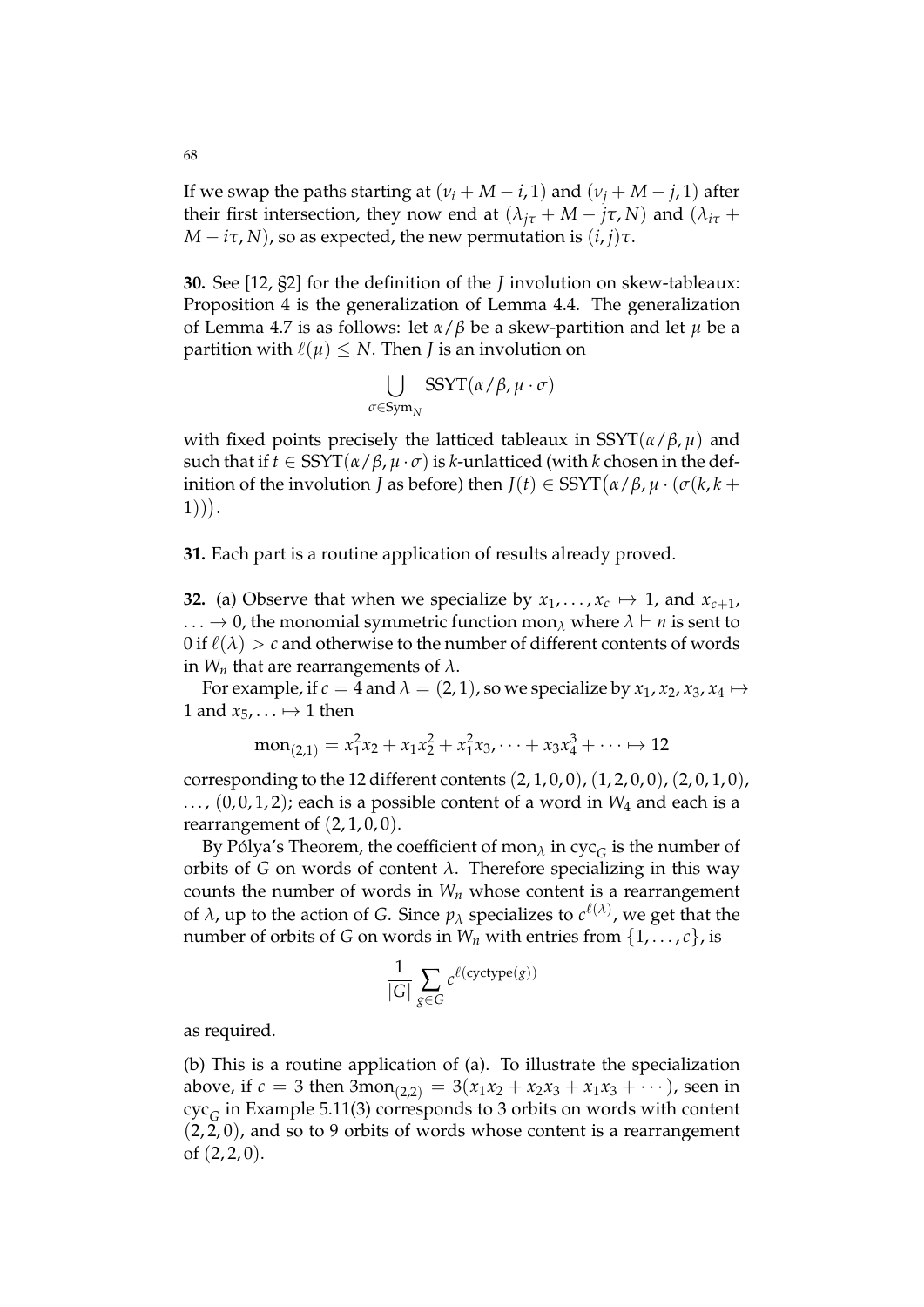#### ACKNOWLEDGEMENTS

I thank Darij Grinberg for many exceptionally helpful comments, corrections, and suggestions for improvements to the exposition. I also thank Eoghan McDowell for helpful comments and corrections. Of course I have full responsibility for all the remaining errors.

#### **REFERENCES**

- [1] ANDERSON, J. Partitions which are simultaneously *t*1- and *t*2-core. *Discrete Math. 248*, 1-3 (2002), 237–243.
- [2] BOSMA, W., CANNON, J., AND PLAYOUST, C. The Magma algebra system. I. The user language. *J. Symbolic Comput. 24*, 3-4 (1997), 235–265. Computational algebra and number theory (London, 1993).
- [3] FOMIN, S., AND LULOV, N. On the number of rim hook tableaux. *Zap. Nauchn. Sem. S.-Peterburg. Otdel. Mat. Inst. Steklov. (POMI) 223*, Teor. Predstav. Din. Sistemy, Kombin. i Algoritm. Metody. I (1995), 219–226, 340.
- [4] GOOD, I. J. Proofs of some 'binomial' identities by means of MacMahon's 'Master theorem'. *Math. Proc. Camb. Phil. Soc. 58* (1962), 161–162.
- [5] JAMES, G., AND KERBER, A. *The representation theory of the symmetric group*, vol. 16 of *Encyclopedia of Mathematics and its Applications*. Addison-Wesley Publishing Co., Reading, Mass., 1981.
- [6] JAMES, G. D. *The representation theory of the symmetric groups*, vol. 682 of *Lecture Notes in Mathematics*. Springer, Berlin, 1978.
- [7] LASCOUX, A., AND SCHÜTZENBERGER, M.-P. Le monoïde plaxique. In *Noncommutative structures in algebra and geometric combinatorics (Naples, 1978)*, vol. 109 of *Quad. "Ricerca Sci."*. CNR, Rome, 1981, pp. 129–156.
- [8] LOEHR, N. A. Abacus proofs of Schur function identities. *SIAM J. Discrete Math. 24*, 4 (2010), 1356–1370.
- [9] LOEHR, N. A. *Bijective combinatorics*. Discrete Mathematics and its Applications (Boca Raton). CRC Press, Boca Raton, FL, 2011.
- [10] LOTHAIRE, M. *Algebraic combinatorics on words*, vol. 90 of *Encyclopedia of Mathematics and its Applications*. Cambridge University Press, Cambridge, 2002. A collective work by Jean Berstel, Dominique Perrin, Patrice Seebold, Julien Cassaigne, Aldo De Luca, Steffano Varricchio, Alain Lascoux, Bernard Leclerc, Jean-Yves Thibon, Veronique Bruyere, Christiane Frougny, Filippo Mignosi, Antonio Restivo, Christophe Reutenauer, Dominique Foata, Guo-Niu Han, Jacques Desarmenien, Volker Diekert, Tero Harju, Juhani Karhumaki and Wojciech Plandowski, With a preface by Berstel and Perrin.
- [11] MENDES, A., AND REMMEL, J. *Counting with symmetric functions*, vol. 43 of *Developments in Mathematics*. Springer, Cham, 2015.
- [12] REMMEL, J. B., AND SHIMOZONO, M. A simple proof of the Littlewood-Richardson rule and applications. *Discrete Math. 193*, 1-3 (1998), 257–266. Selected papers in honor of Adriano Garsia (Taormina, 1994).
- [13] SAGAN, B. E. *The symmetric group: representations, combinatorial algorithms and symmetric functions*, 2nd edition ed., vol. 203 of *GTM*. Springer, 2001.
- [14] STANLEY, R. P. *Enumerative combinatorics. Vol. 2*, vol. 62 of *Cambridge Studies in Advanced Mathematics*. Cambridge University Press, Cambridge, 1999. With a foreword by Gian-Carlo Rota and appendix 1 by Sergey Fomin.
- [15] STEIN, W., ET AL. *Sage Mathematics Software (Version 6.9)*. The Sage Development Team, 2016. http://www.sagemath.org.